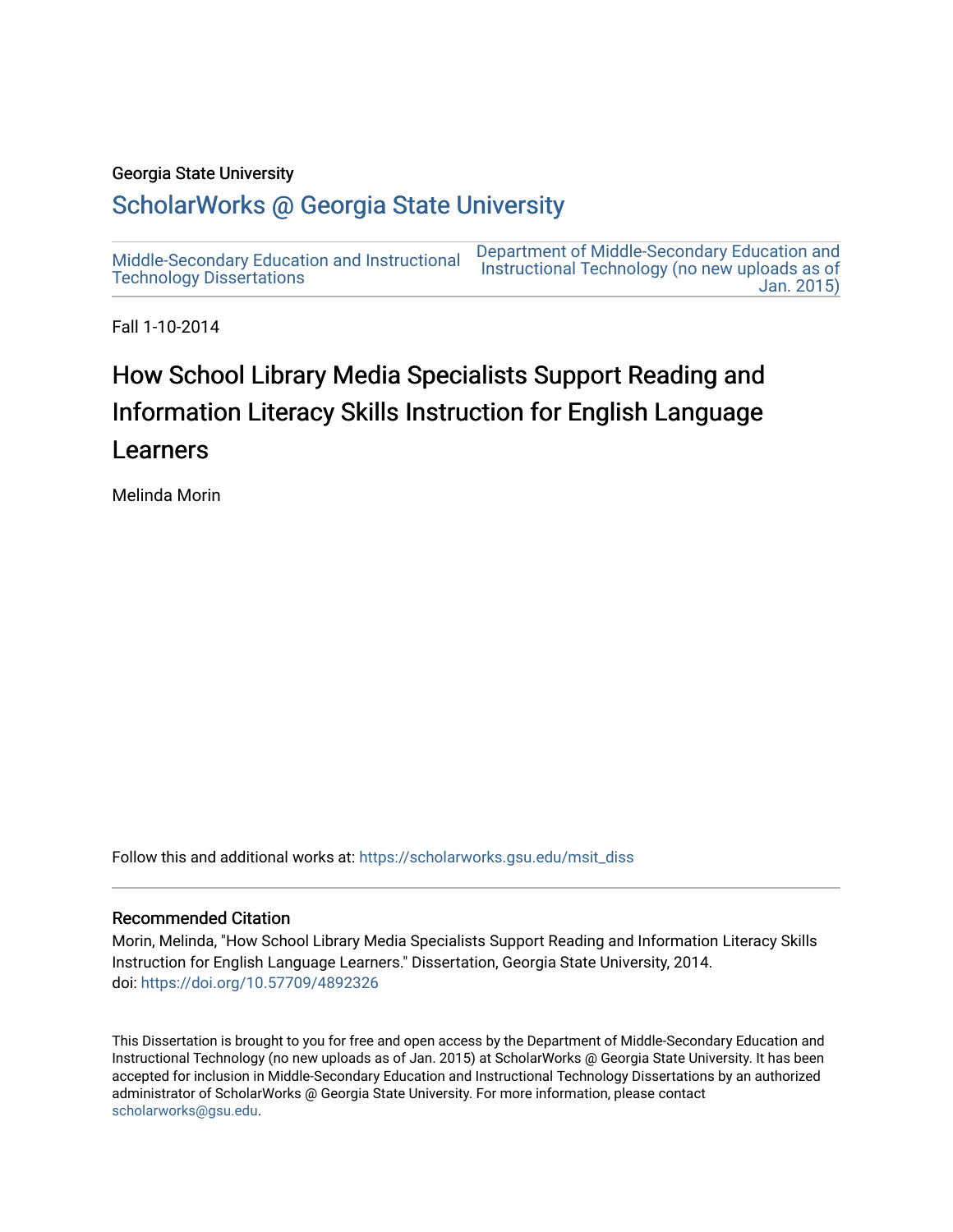# ACCEPTANCE

This dissertation, HOW SCHOOL LIBRARY MEDIA SPECIALISTS SUPPORT READING AND INFORMATION LITERACY SKILLS INSTRUCTION FOR ENGLISH LANGUAGE LEARNERS, by MELINDA MORIN, was prepared under the direction of the candidate's Dissertation Advisory Committee. It is accepted by the committee members in partial fulfillment of the requirements for the degree, Doctor of Philosophy, in the College of Education, Georgia State University.

The Dissertation Advisory Committee and the student's Department Chairperson, as representatives of the faculty, certify that this dissertation has met all standards of excellence and scholarship as determined by the faculty. The Dean of the College of Education concurs.

\_\_\_\_\_\_\_\_\_\_\_\_\_\_\_\_\_\_\_\_\_\_\_\_\_\_\_\_\_\_\_ \_\_\_\_\_\_\_\_\_\_\_\_\_\_\_\_\_\_\_\_\_\_\_\_\_\_\_\_\_\_\_\_

\_\_\_\_\_\_\_\_\_\_\_\_\_\_\_\_\_\_\_\_\_\_\_\_\_\_\_\_\_\_\_ \_\_\_\_\_\_\_\_\_\_\_\_\_\_\_\_\_\_\_\_\_\_\_\_\_\_\_\_\_\_\_\_

Steve Harmon, Ph.D. Laurie Dias, Ph.D. Chair Committee Member

Gertrude Tinker Sachs, Ph.D. Brendan Calandra, Ph.D. Committee Member Committee Member

\_\_\_\_\_\_\_\_\_\_\_\_\_\_\_\_\_\_\_\_\_\_\_\_\_\_\_\_\_\_\_

\_\_\_\_\_\_\_\_\_\_\_\_\_\_\_\_\_\_\_\_\_\_\_\_\_\_\_\_\_\_\_

\_\_\_\_\_\_\_\_\_\_\_\_\_\_\_\_\_\_\_\_\_\_\_\_\_\_\_\_\_\_\_

Date

Steve Harmon, Ph.D. Chair Learning Technologies Division

Paul A. Alberto, Ph.D. Interim Dean College of Education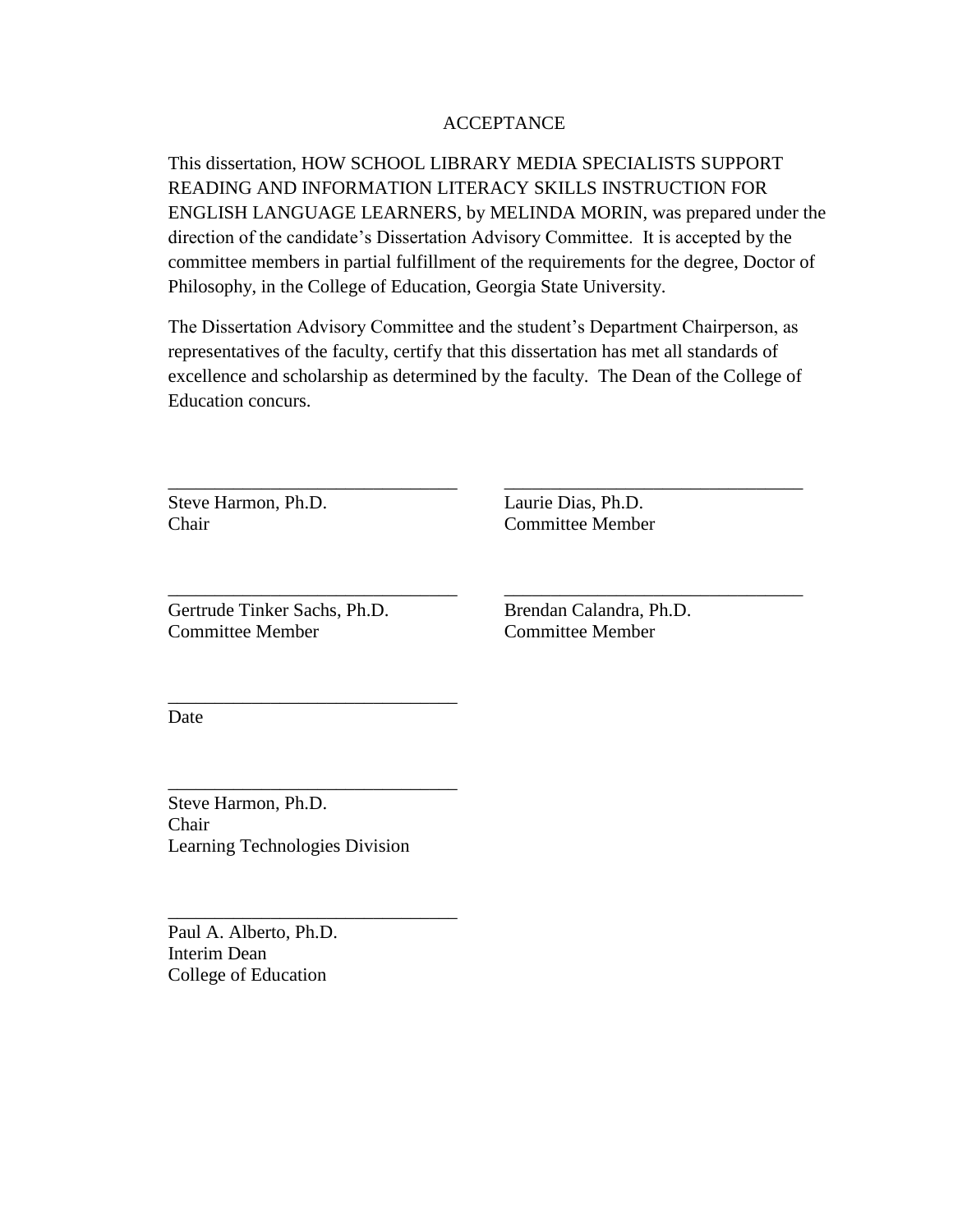### AUTHOR'S STATEMENT

By presenting this dissertation as a partial fulfillment of the requirements for the advanced degree from Georgia State University, I agree that the library of Georgia State University shall make it available for inspection and circulation in accordance with its regulations governing materials of this type. I agree that permission to quote, to copy from, or to publish this dissertation may be granted by the professor under whose direction it was written, by the College of Education's Director of Graduate Studies, or by me. Such quoting, copying, or publishing must be solely for scholarly purposes and will not involve potential financial gain. It is understood that any copying from or publication of this dissertation which involves potential financial gain will not be allowed without my written permission.

> \_\_\_\_\_\_\_\_\_\_\_\_\_\_\_\_\_\_\_\_\_\_\_\_\_\_\_\_\_\_\_\_\_\_\_\_\_\_\_\_\_\_\_\_\_\_\_\_\_\_ Melinda Morin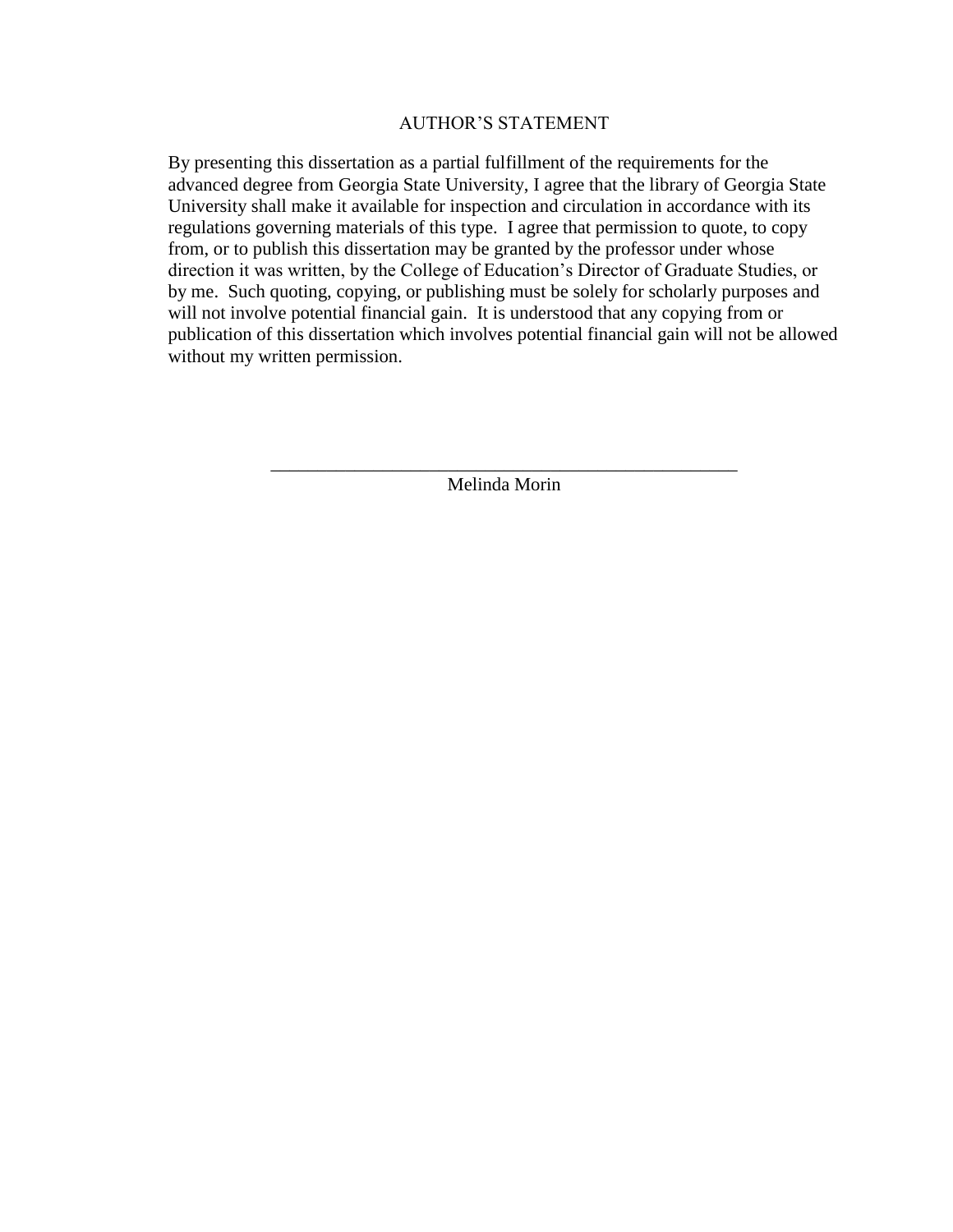# NOTICE TO BORROWERS

All dissertations deposited in the Georgia State University library must be used in accordance with the stipulations prescribed by the author in the preceding statement. The author of this dissertation is

> Melinda Morin 2688 Waverly Hills Dr. Lawrenceville, GA 30044-7134

The director of this dissertation is

Dr. Steve Harmon Learning Technologies Division College of Education Georgia State University Atlanta, GA 30303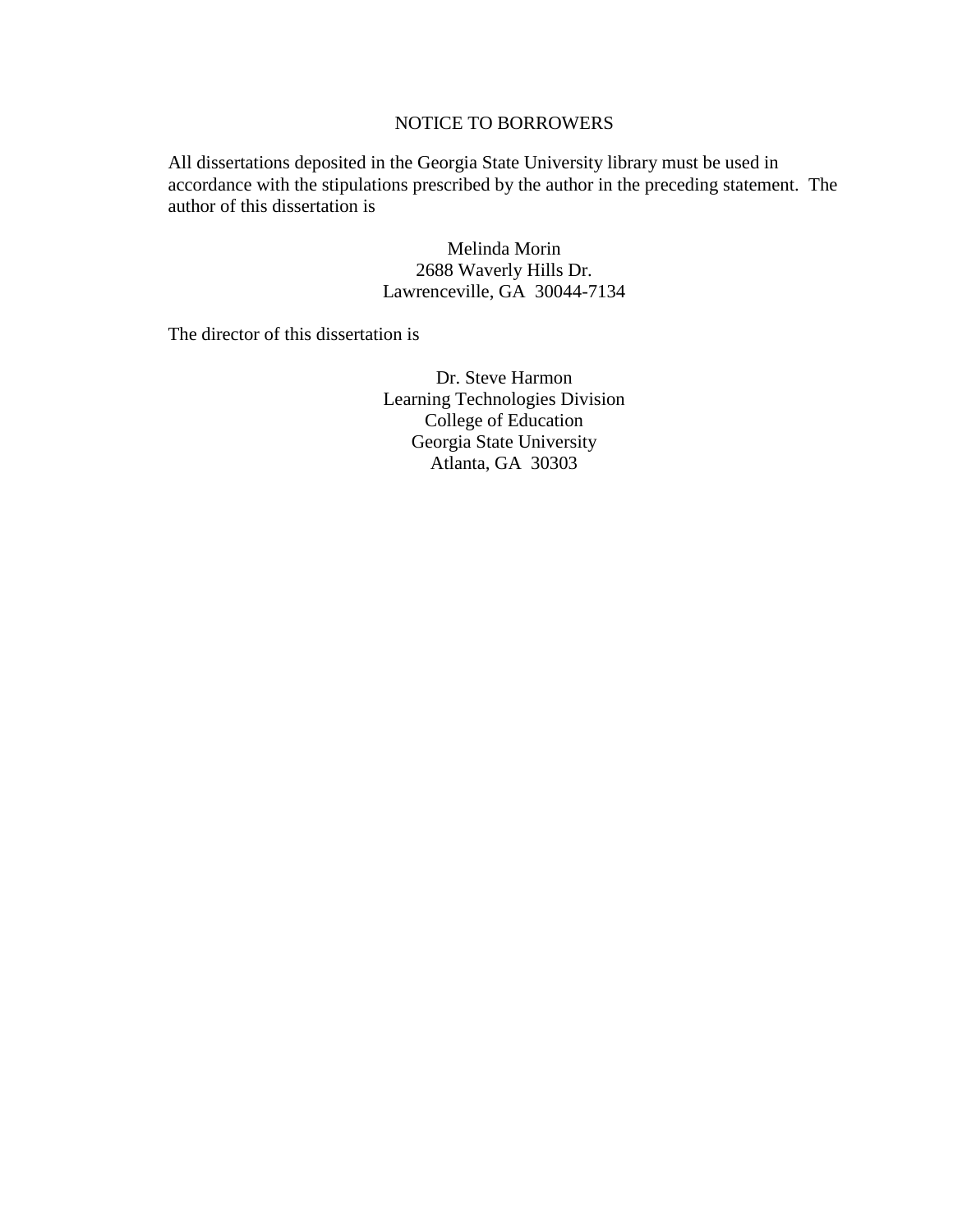### CURRICULUM VITAE

# Melinda Morin

| <b>ADDRESS:</b> | 2688 Waverly Hills Dr.       |  |
|-----------------|------------------------------|--|
|                 | Lawrenceville, GA 30044-7134 |  |

# EDUCATION:

| Ph.D.       | 2013 | Georgia State University                        |
|-------------|------|-------------------------------------------------|
|             |      | <b>Instructional Technology</b>                 |
| Ed.S.       | 1992 | Georgia State University                        |
|             |      | <b>Educational Library Media and Technology</b> |
| M.L.M. 1980 |      | Georgia State University                        |
|             |      | <b>Educational Library Media and Technology</b> |
| M.S.        | 1978 | University of Southern California               |
|             |      | Education                                       |
| B.A.        | 1972 | Morningside College                             |
|             |      | Education                                       |

# PROFESSIONAL EXPERIENCE:

| 2000-present | School Library Media Specialist                  |
|--------------|--------------------------------------------------|
|              | Oakcliff Traditional Theme School, DeKalb County |
|              | School District, GA                              |
| 1990-2000    | School Library Media Specialist                  |
|              | Snapfinger Elementary Magnet School of Science,  |
|              | Mathematics, and Technology, DeKalb County       |
|              | School System, GA                                |
| 1988-1990    | School Library Media Specialist                  |
|              | Snapfinger Elementary School, DeKalb County      |
|              | School System, GA                                |

### PRESENTATIONS AND PUBLICATIONS

Morin, M. (2008, April). Moving towards collaboration one step at a time. *School Library Media Activities Monthly 24*(8), 18-19.

- Morin, M. (1992). *Teaching Library Skills: A Source or Process Approach? A Research Study.* (ERIC Document Reproduction Service No. ED345738)
- Morin, M. (1978). *The Attitude of a Group of Modern Foreign Language Instructors Toward the Use of Instructional Technology.* Unpublished master's thesis, University of Southern California, Los Angeles.

# PROFESSIONAL SOCIETIES AND ORGANIZATIONS

| 1981-present    | Georgia Library Media Association       |
|-----------------|-----------------------------------------|
| 2000-present    | Organization of DeKalb Educators        |
| 2000-present    | Georgia Association of Educators        |
| 2000-present    | <b>National Educational Association</b> |
| $2007$ -present | Golden Key International Honour Society |
|                 |                                         |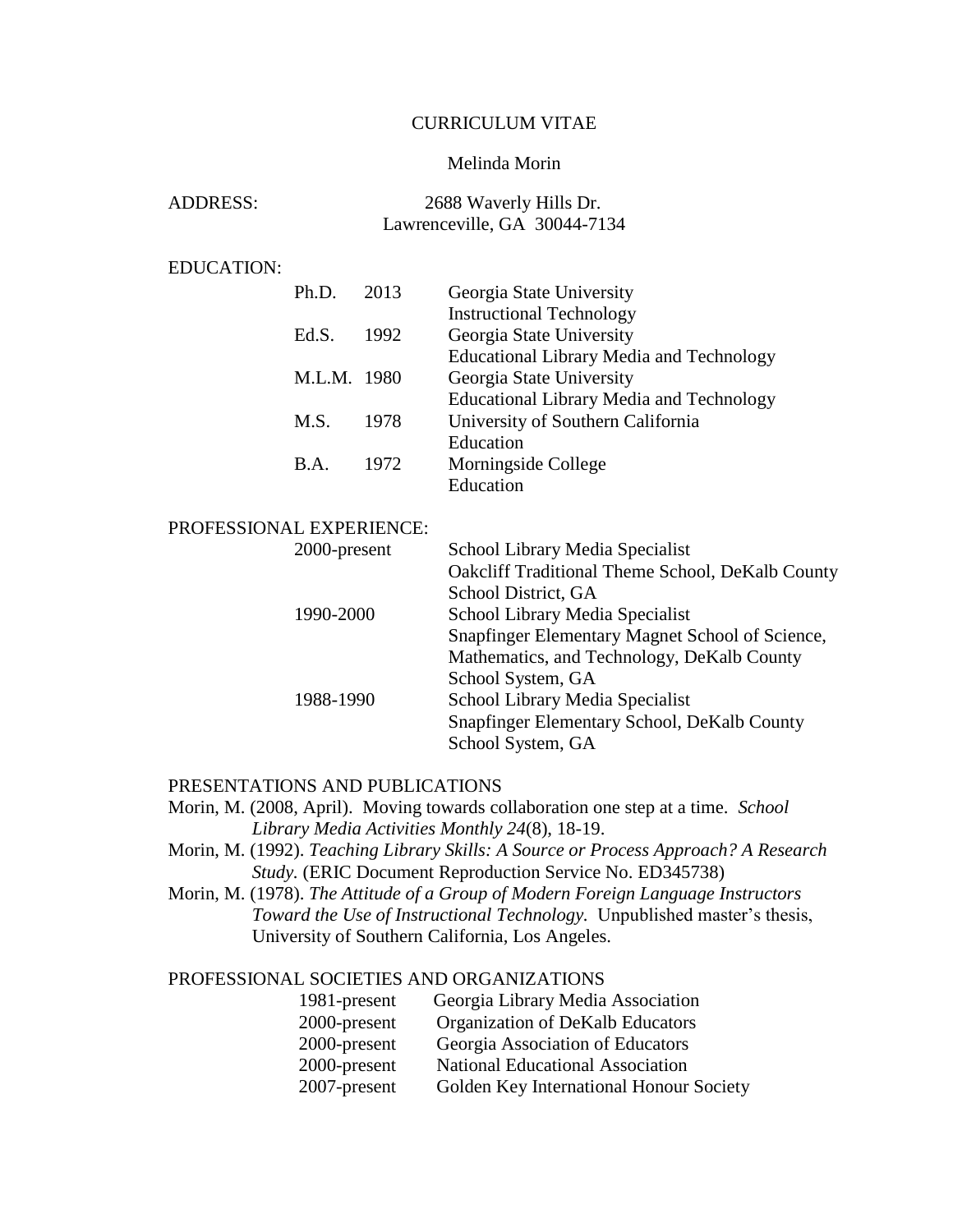### ABSTRACT

# HOW SCHOOL LIBRARY MEDIA SPECIALISTS SUPPORT READING AND INFORMATION LITERACY SKILLS INSTRUCTION FOR ENGLISH LANGUAGE LEARNERS by Melinda Morin

This study explored the school library media programs in four schools. The percentage of English language learners (ELLs) enrolled in each of these schools was among the highest on their respective levels in their school districts. Moreover, the percentage of ELLs in these schools who met and exceeded the standard for reading and English/language arts on the Georgia Criterion-Referenced Competency Test (CRCT) in the spring of 2010 was more than the Annual Measureable Objective (AMO) of 73.3% or slightly less. The participants were the school library media specialists who administered the school library media programs in these schools. This was a qualitative study. During an inductive thematic analysis, the data coalesced into four themes that corresponded with the research questions: instruction, collaboration, media/technology, and interpersonal communication. These findings were derived from the data.

- 1. The participants used both conventional and technology-based instructional strategies to support reading and information literacy skills instruction for all of their students, including the ELLs.
- 2. The school library media collections included first language, bilingual, and multicultural literatures, picture books, nonfiction books written on a lower reading level, graphic materials, Hi-Lo reading materials and other digital resources; however, the materials varied in age, suitability, and condition.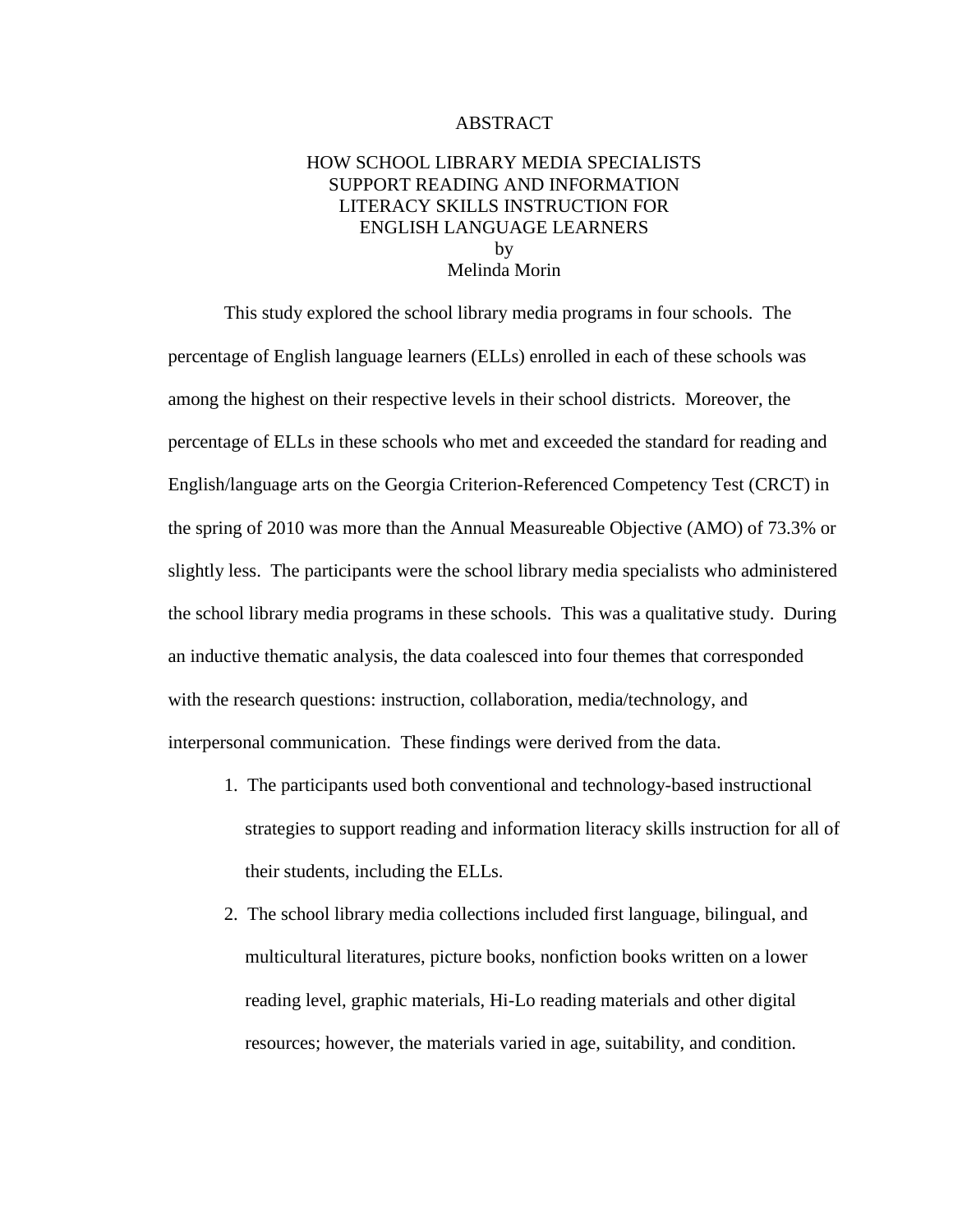- 3. The school library media specialists collaborated informally with the other members of the instructional team.
- 4. The school library media specialists undertook other practices that support reading and information literacy skills instruction for ELLs on a discretionary basis.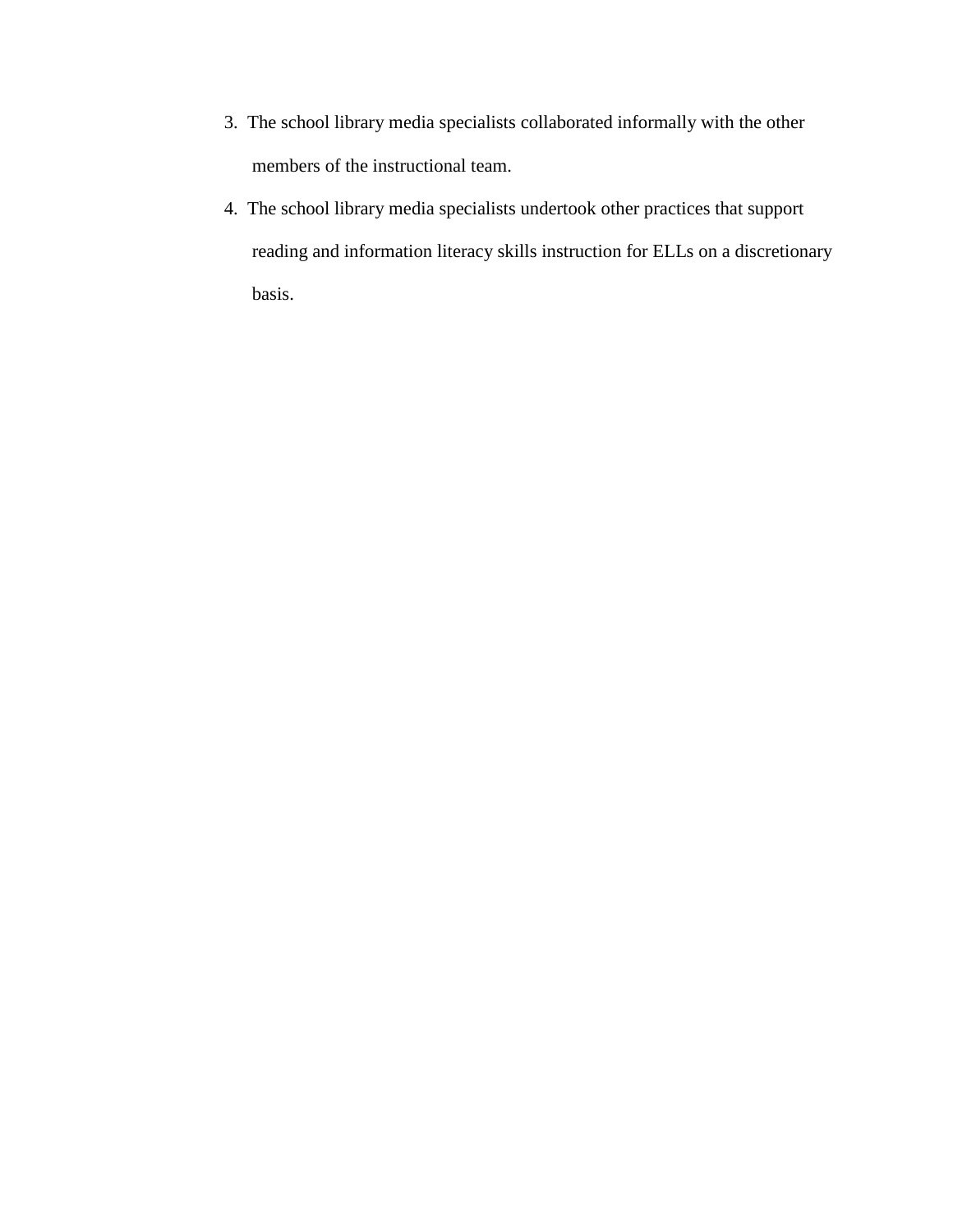# HOW SCHOOL LIBRARY MEDIA SPECIALISTS SUPPORT READING AND INFORMATION LITERACY SKILLS INSTRUCTION FOR ENGLISH LANGUAGE LEARNERS by Melinda Morin

A Dissertation

Presented in Partial Fulfillment for the Degree of Doctor of Philosophy in Instructional Technology in The Learning Technologies Division in the College of Education Georgia State University

> Atlanta, GA 2013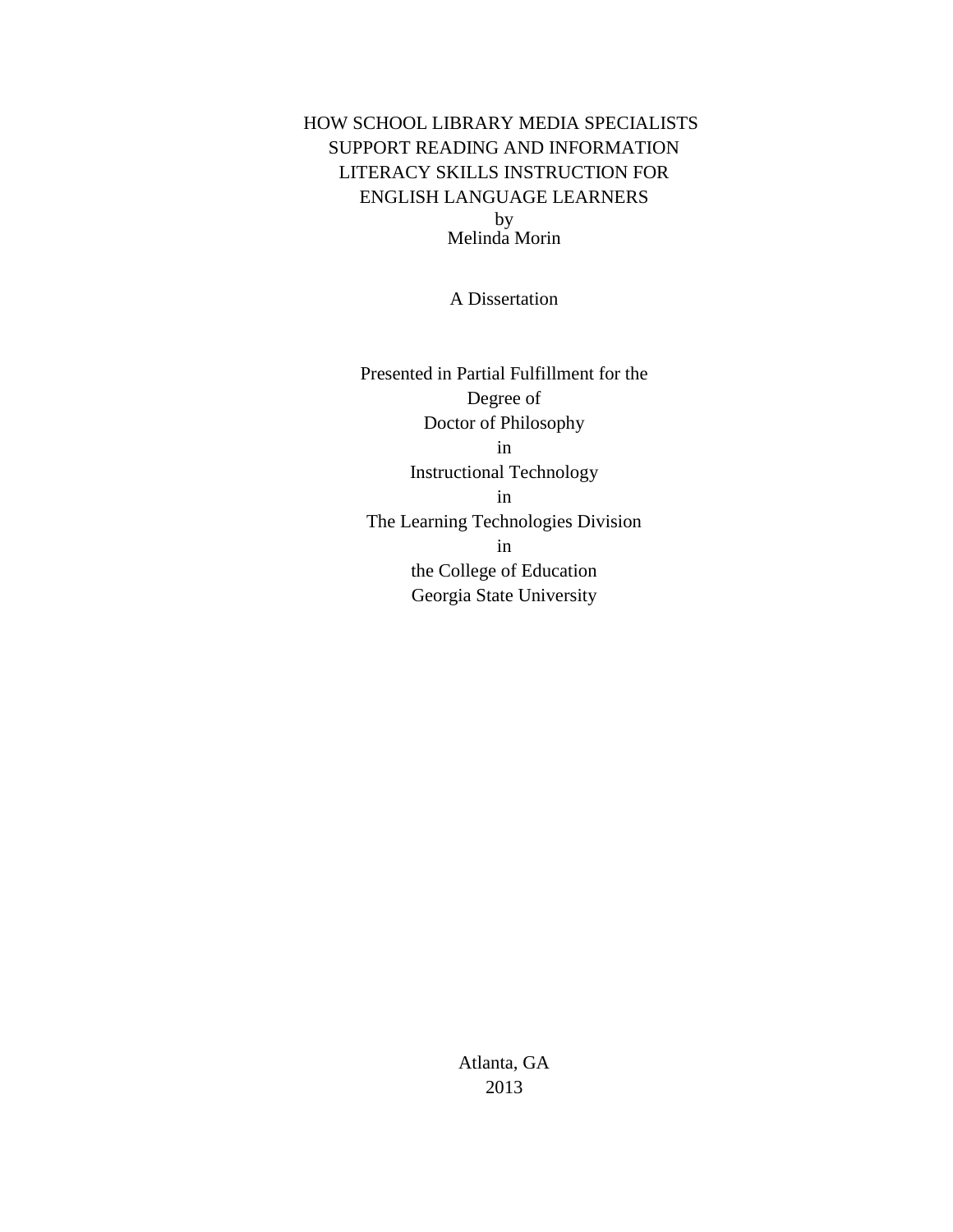Copyright by Melinda Morin 2013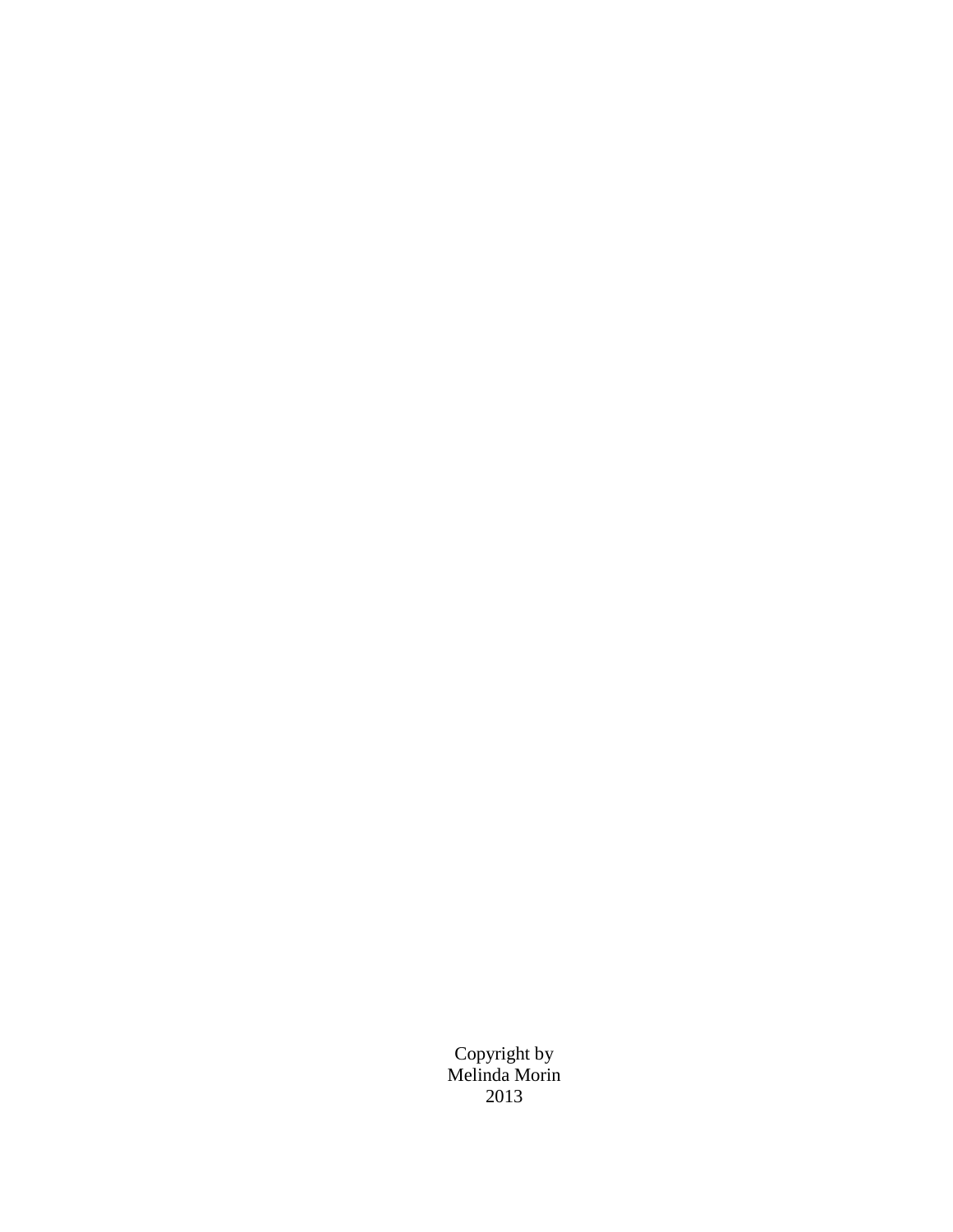|                |                                                                               | Page |
|----------------|-------------------------------------------------------------------------------|------|
|                |                                                                               |      |
|                |                                                                               |      |
| Chapter        |                                                                               |      |
| 1              |                                                                               |      |
|                |                                                                               |      |
|                |                                                                               |      |
|                |                                                                               |      |
|                |                                                                               |      |
|                |                                                                               |      |
| $\overline{2}$ |                                                                               |      |
|                | The Legal Basis for Providing Language Services to ELLs19                     |      |
|                | Instructional Strategies and Frameworks for Teaching ELLs in the Classroom 23 |      |
|                | How School Library Media Programs Impact Student Performance 37               |      |
|                | Professional Literature That Informs School Library Media Specialists about   |      |
|                |                                                                               |      |
| 3              |                                                                               |      |
|                |                                                                               |      |
|                |                                                                               |      |
|                |                                                                               |      |
|                |                                                                               |      |
|                |                                                                               |      |
| $\overline{4}$ |                                                                               |      |
|                |                                                                               |      |
|                |                                                                               |      |
| 5              |                                                                               |      |

# TABLE OF CONTENTS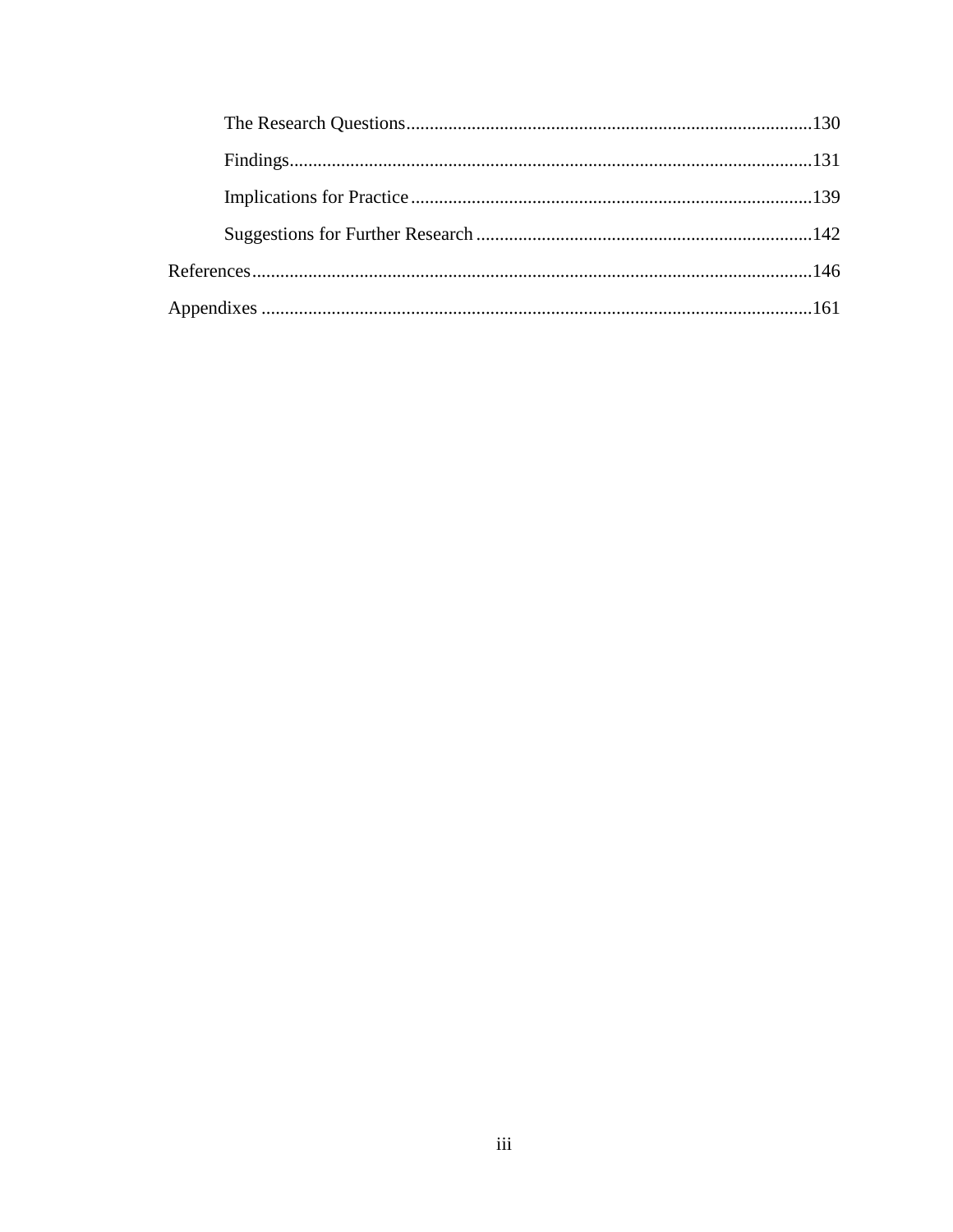# LIST OF TABLES

| Table          |                                                                                                                                                    | Page |
|----------------|----------------------------------------------------------------------------------------------------------------------------------------------------|------|
| 1              | Difference in the Percentage of ELLs and Their English-speaking Peers who<br>Achieved Scores Below Basic in Mathematics and Reading on the NAEP in |      |
| 2              |                                                                                                                                                    |      |
| 3              |                                                                                                                                                    |      |
| $\overline{4}$ |                                                                                                                                                    |      |
|                |                                                                                                                                                    |      |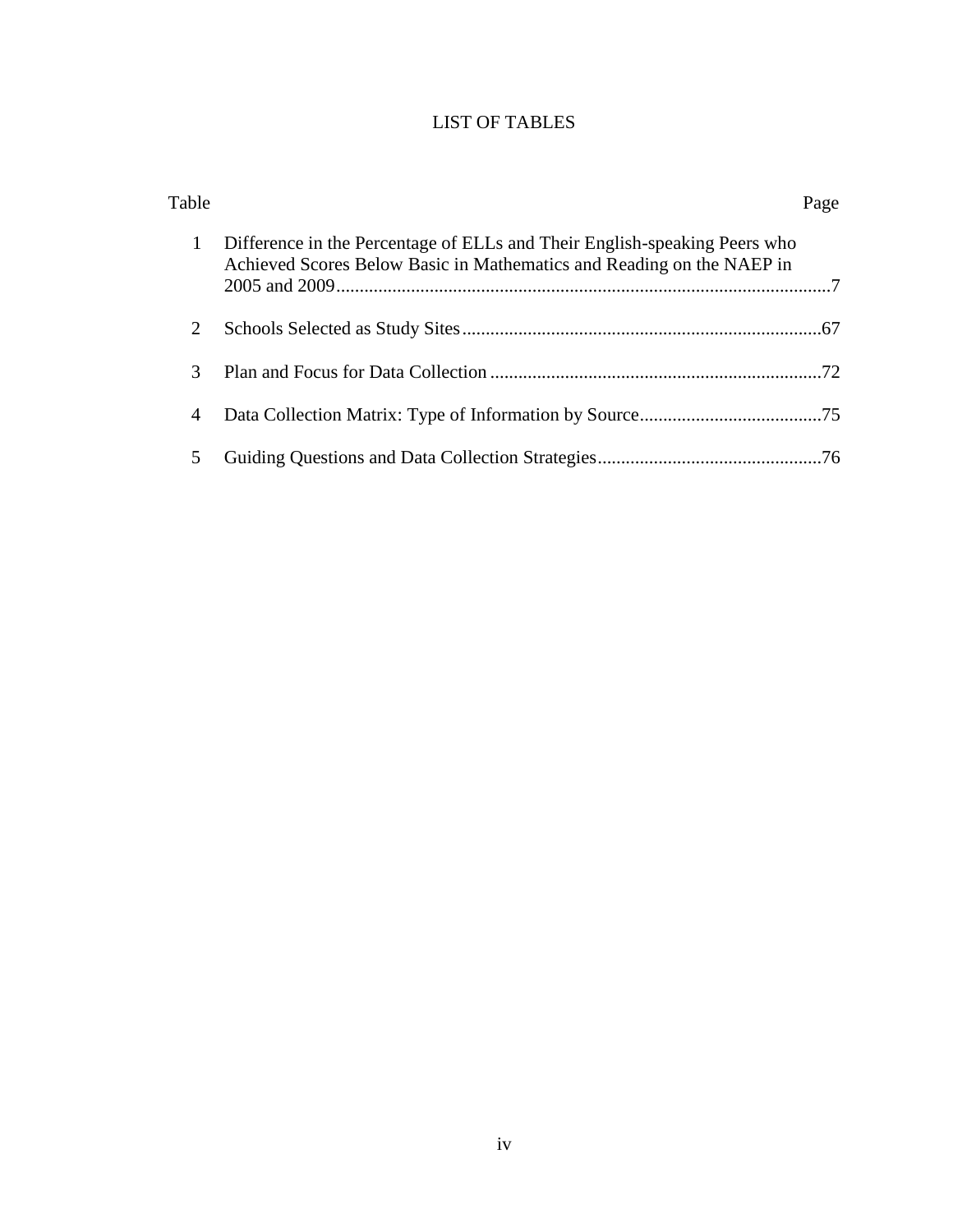# ABBREVIATIONS

| AASL          | American Association of School Librarians                   |
|---------------|-------------------------------------------------------------|
| <b>AECT</b>   | Association for Educational Communications and Technology   |
| <b>AMO</b>    | Annual Measureable Objective                                |
| <b>AYP</b>    | <b>Adequate Yearly Progress</b>                             |
| <b>CREDE</b>  | Center for Research on Education, Diversity, and Excellence |
| <b>ELL</b>    | English Language Learner                                    |
| <b>ELP</b>    | <b>English Language Proficiency</b>                         |
| <b>ESOL</b>   | <b>English to Speakers of Other Languages</b>               |
| <b>GADOE</b>  | Georgia Department of Education                             |
| <b>GPS</b>    | Georgia Performance Standards                               |
| <b>LEA</b>    | <b>Local Education Agency</b>                               |
| LEP           | <b>Limited English Proficient</b>                           |
| <b>LSL</b>    | <b>Improving Literacy Through School Libraries</b>          |
| <b>NAEP</b>   | National Assessment of Educational Progress                 |
| <b>NCLB</b>   | No Child Left Behind                                        |
| <b>NLP</b>    | National Literacy Panel                                     |
| <b>OCR</b>    | Office of Civil Rights                                      |
| <b>OPAC</b>   | <b>Online Public Access Catalog</b>                         |
| <b>SIOP</b>   | <b>Sheltered Instruction Observation Protocol</b>           |
| <b>SRE</b>    | <b>Scaffolded Reading Experiences</b>                       |
| <b>USDHEW</b> | United States Department of Health, Education, and Welfare  |
| <b>USDOE</b>  | United States Department of Education                       |
| <b>WIDA</b>   | World Class Instructional Design and Assessment             |
| <b>ZPD</b>    | Zone of Proximal Development                                |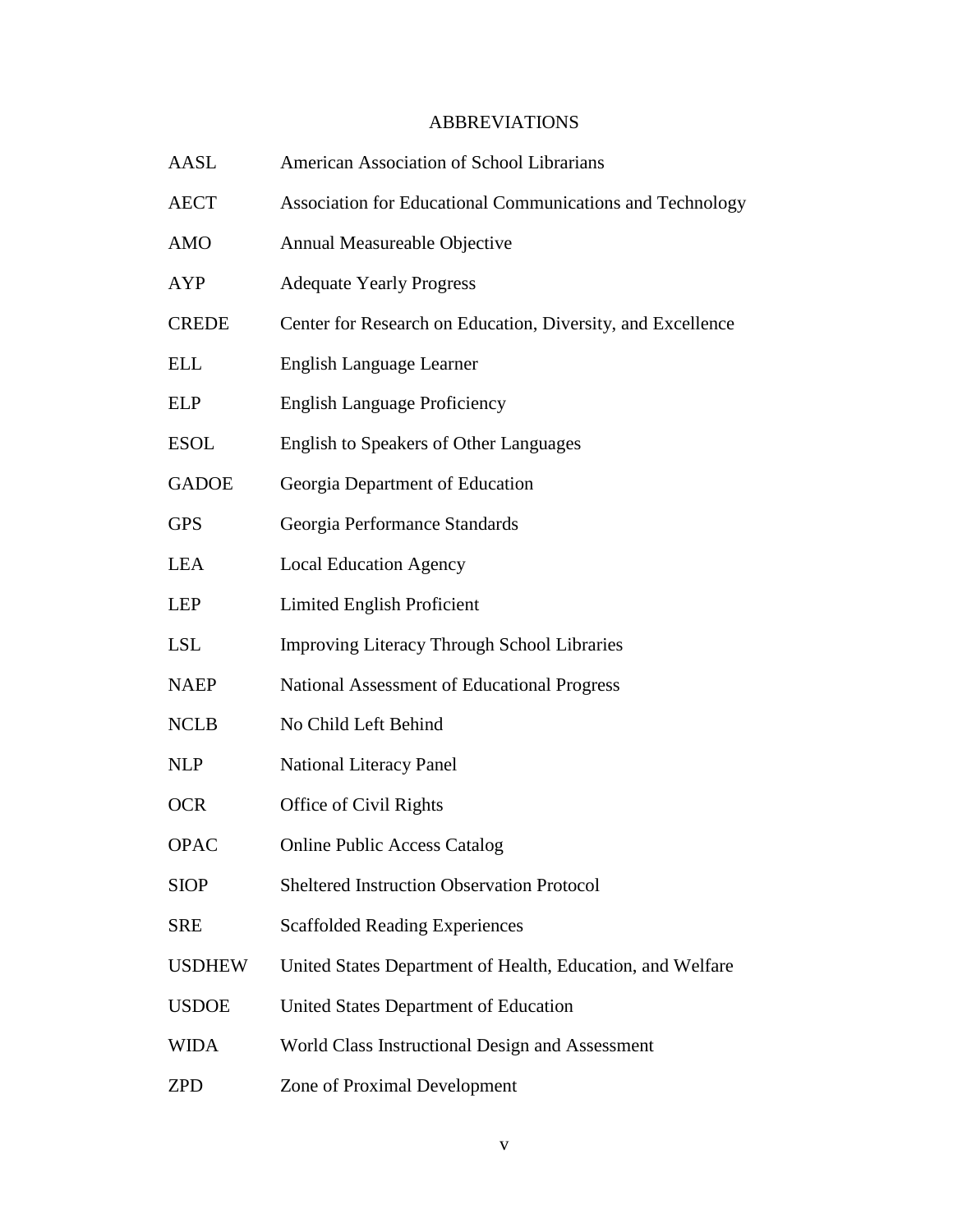### CHAPTER 1

### THE PROBLEM

The populations of the United States and Georgia grew more ethnically and linguistically diverse during the last decade. In 2000, the Hispanic population accounted for 12.5% of the population of the United States and 5.3% of the population of Georgia (U.S. Census Bureau, 2000a & b). By 2008, the Hispanic population had grown to 15.4% of the population of the United States and 8% of the population of Georgia (Pew Hispanic Center, 2011). Moreover, Fry and Gonzales (2008) named Georgia a "new" Hispanic state in *One-in Five and Growing Fast: A Profile of Hispanic Public School Students*.

Language minority students and their families are not new to Georgia. The percentage of children in Georgia between the ages of five and seventeen who spoke a language other than English at home and spoke English with difficulty increased from 12% in 2007, to 13.3% in 2008 (U. S. Department of Education, 2009f, 2010a). Eighty percent of these children spoke Spanish, 9.5 % spoke languages from Asia or the Pacific Islands, 7.6% spoke Indo-European languages, and 3% spoke other languages (U.S. Department of Education, 2010a). During the 2008-09 school year, 4.9% of the students enrolled in Georgia schools were classified as limited English proficient (LEP) (USDOE, 2010b).

Following the passage of the No Child Left Behind Act of 2001, the states were required to implement statewide accountability systems for all public schools, including state-mandated annual assessments aligned with rigorous state standards in mathematics and reading for all students in grades three through eight and annual statewide progress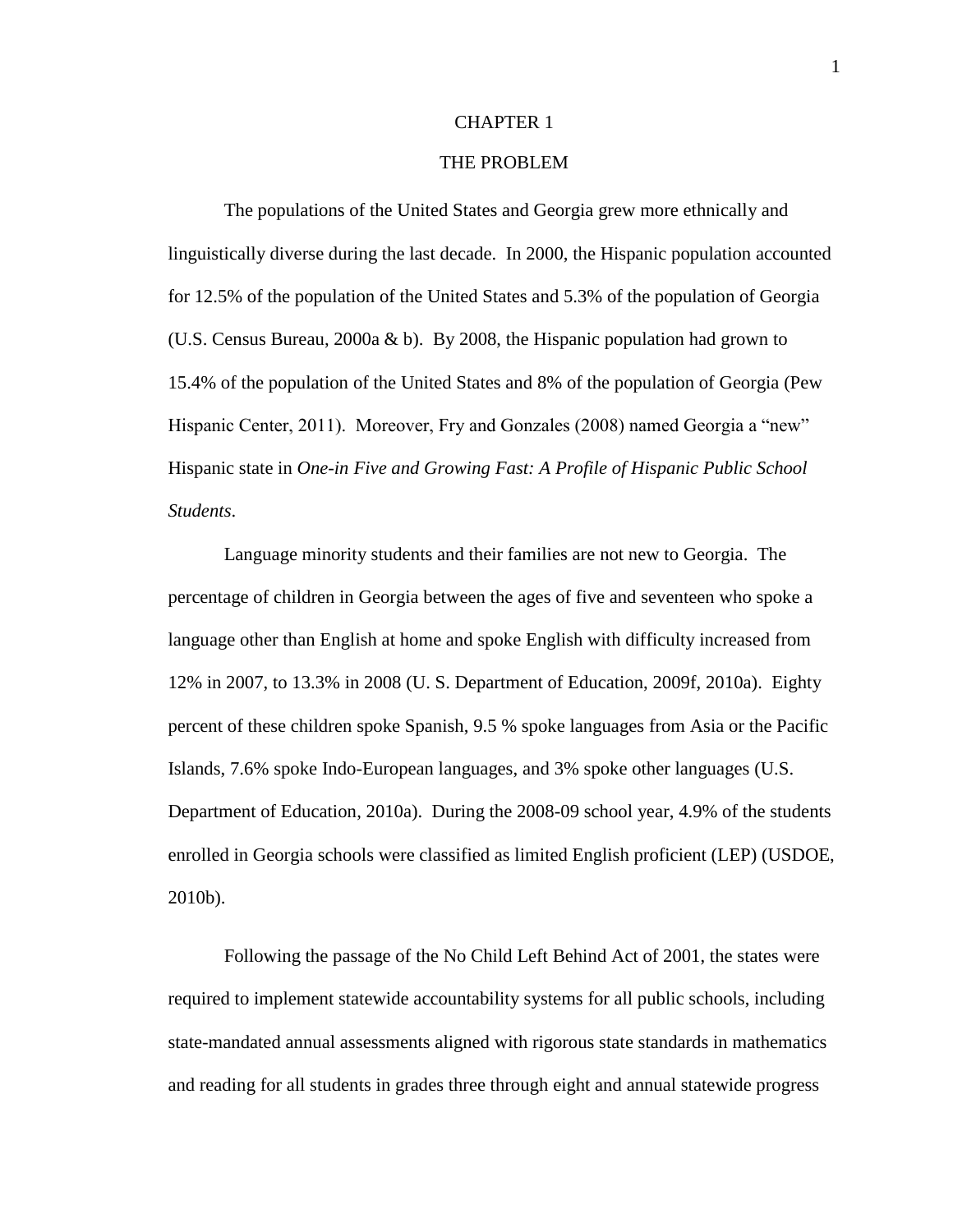objectives (U.S. Department of Education, 2004). The state-mandated assessment administered annually to students in Georgia in the third through the eighth grade is the Georgia Criterion-Referenced Competency Test (CRCT). Adequate yearly progress (AYP) is measured annually based on student participation, student achievement on the state-mandated assessments, and other indicators. Annual measureable objectives (AMOs) are the minimum levels of improvement calculated by each state, based on student performance on the state-mandated assessments, that must be achieved within legally specified time frames by schools and school districts in order to ensure that the goal of 100% proficiency is met by the 2013-2014 school year (Georgia Department of Education, 2009a). Under the terms of the NCLB Act of 2001, English language learners (ELLs) are one of the student groups whose scores are disaggregated in order to hold schools accountable for reducing existing achievement gaps between them and other students. In order to achieve AYP, each school as a whole and each grouping of students that meets the minimum requirement for a group must meet or exceed the State's AMO, the percentage of students required to achieve a score that meets or exceeds the standard in reading and English/language arts and mathematics (GADOE, 2009).

Every two years, the National Assessment of Educational Progress (NAEP) is administered to students in the fourth and the eighth grades to assess their achievement in mathematics, reading, science, U.S. history, and writing (U.S. Department of Education, 2009c). Fry (2007) described the NAEP as "…the most authoritative source of standardized testing data for public school students across the country" (p. i). Prior to the 2007 reauthorization of the NCLB Act of 2001, Fry undertook an analysis of the data from the 2005 administration of the NAEP in order to determine how much progress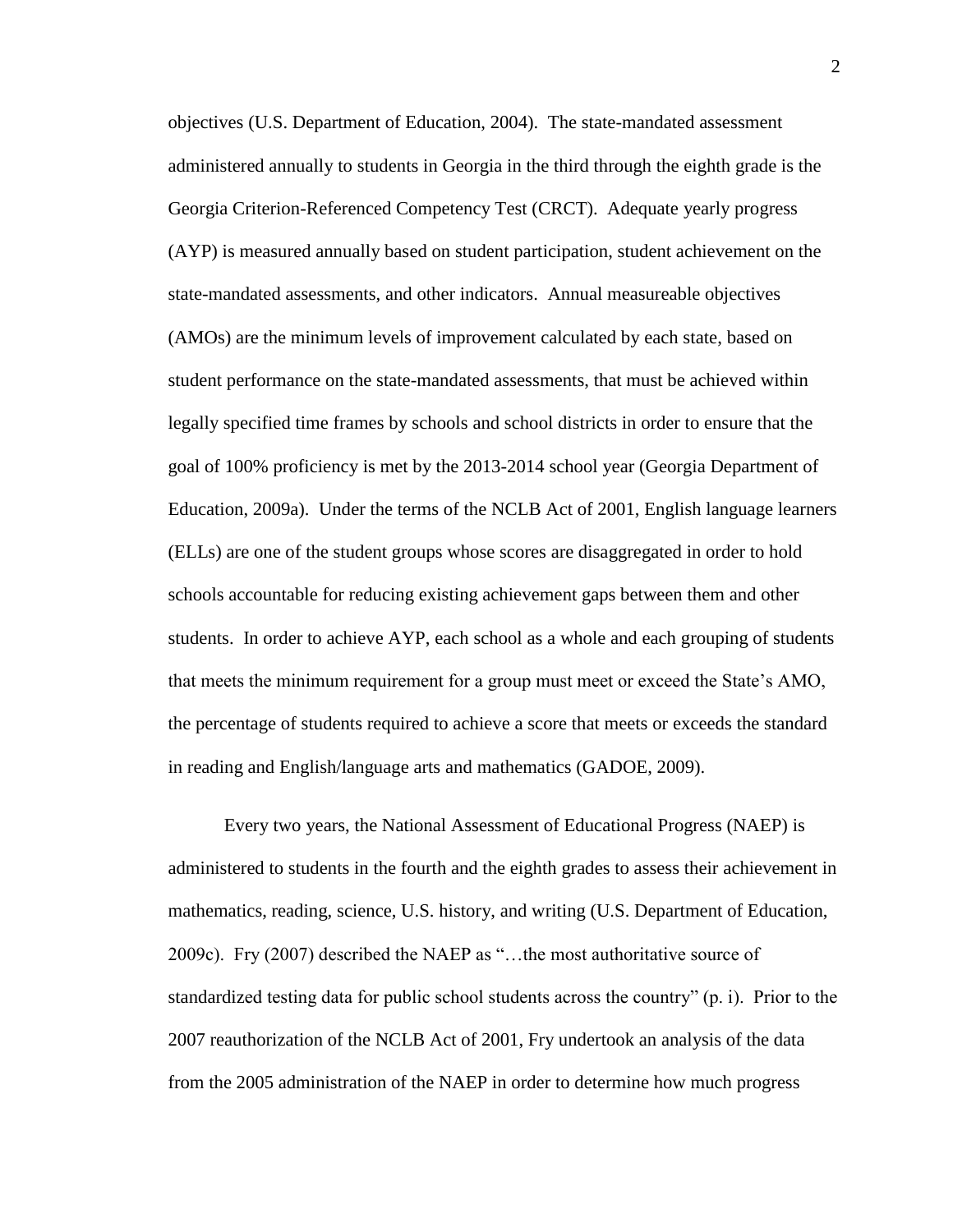would be required for all student groups to achieve grade level proficiency in mathematics and reading by 2014.

An achievement level of *basic* indicates "partial mastery of prerequisite knowledge and skills that are fundamental for proficient work at each grade [level] assessed" (U.S. Department of Education, 2009e). The results from the 2005 administration of the NAEP revealed that 46% of the fourth grade ELLs scored below basic in mathematics compared with 17% of their English-speaking peers, and 71% of the eighth grade ELLs scored below basic in mathematics compared with 29% of their English-speaking peers (USDOE, 2009a) Likewise, 73% of the fourth grade ELLs scored below basic in reading compared with 33% of their English-speaking peers, and 71% of the eighth grade ELLs scored below basic in reading compared with 25% of their English-speaking peers (U.S. Department of Education, 2009b). Based on the data from the 2005 administration of the NAEP, Fry (2007) noted that the scores of ELLs were consistently lower than those of their English-speaking peers and the achievement gaps widened between the fourth and the eighth grade. According to Fry, "The ELL-to-white performance gaps based on state assessments largely mirror the gaps based on state NAEP" (p. 14).

Fry (2007) suggested that the widening achievement gaps that occur between the fourth and the eighth grade may be partly due to changes occurring in the ELL population. Higher achieving ELLs are removed from the ELL population when they become proficient in English, and newly arrived immigrants enter the ELL population when they enroll in United States schools.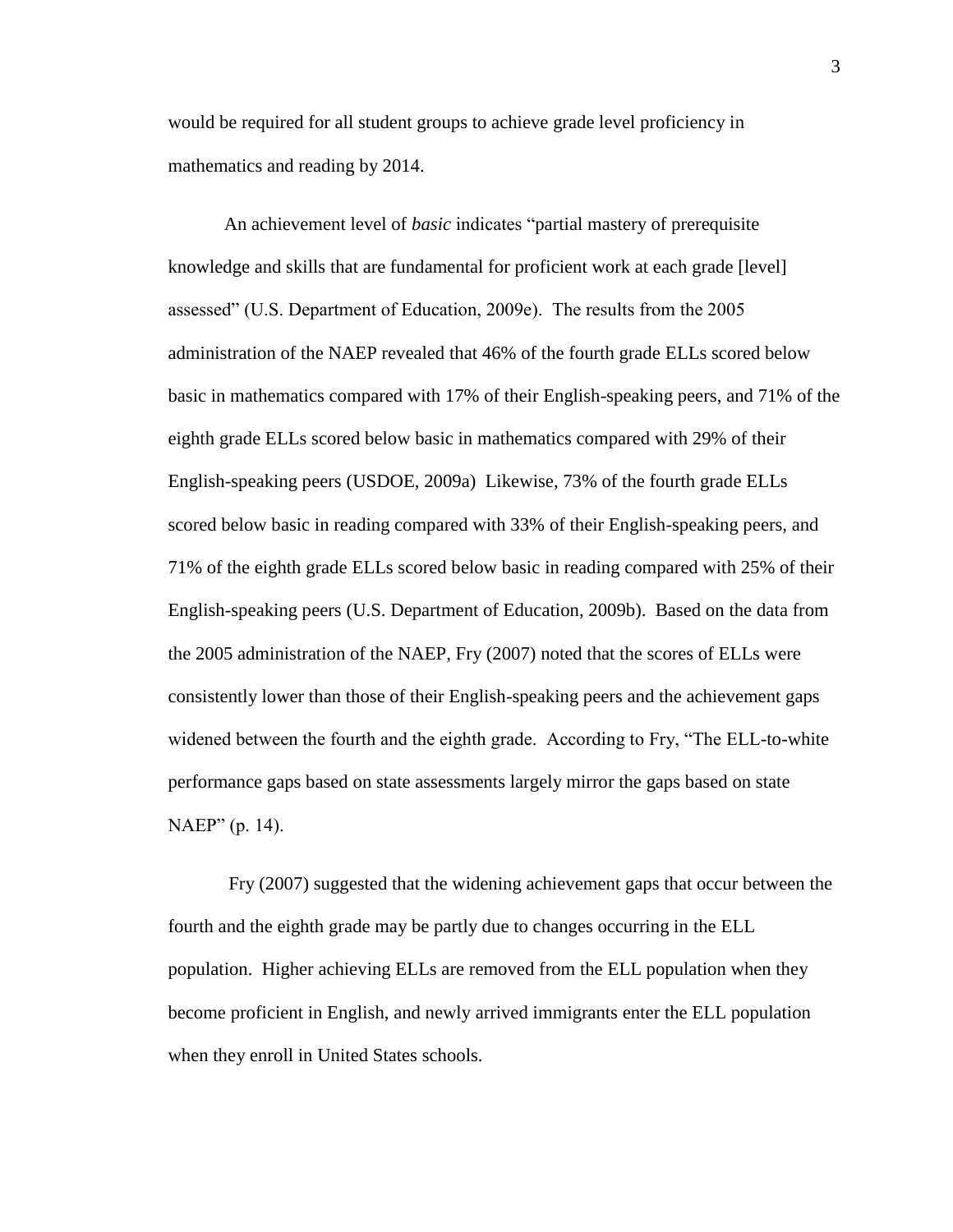#### **Background of the Problem**

Demographic shifts have had an impact on education and library services. As a member of the instructional team, the school library media specialist shares responsibility with the other team members for ensuring that all students achieve their academic goals. *Information Power: Building Partnerships for Learning*, a joint publication of the American Association of School Librarians (AASL) and the Association for Educational Communications and Technology (AECT), articulates the mission and the goals for the school library media program. The mission of the school library media program, "to ensure that students and staff are effective users of ideas and information," is accomplished by achieving the following goals:

- 1. Providing physical and intellectual access to materials in all formats
- 2. Providing instruction to foster competence and stimulate interest in reading, viewing, and using information and ideas
- 3. Working with other educators to design learning strategies to meet the needs of individual students (AASL & AECT, 1998, p. 6).

*Information Power: Building Partnerships for Learning* (AASL & AECT, 1998) also provides detailed descriptions of each of the school library media specialist's four specific responsibilities as a teacher, instructional partner, information specialist, and program administrator. As teachers, school library media specialists are responsible for meeting the learning and information needs of the school learning community. As instructional partners, school library media specialists are responsible for collaborating with other members of the instructional team to examine curriculum content, learning outcomes, and student information needs and match them with information resources in a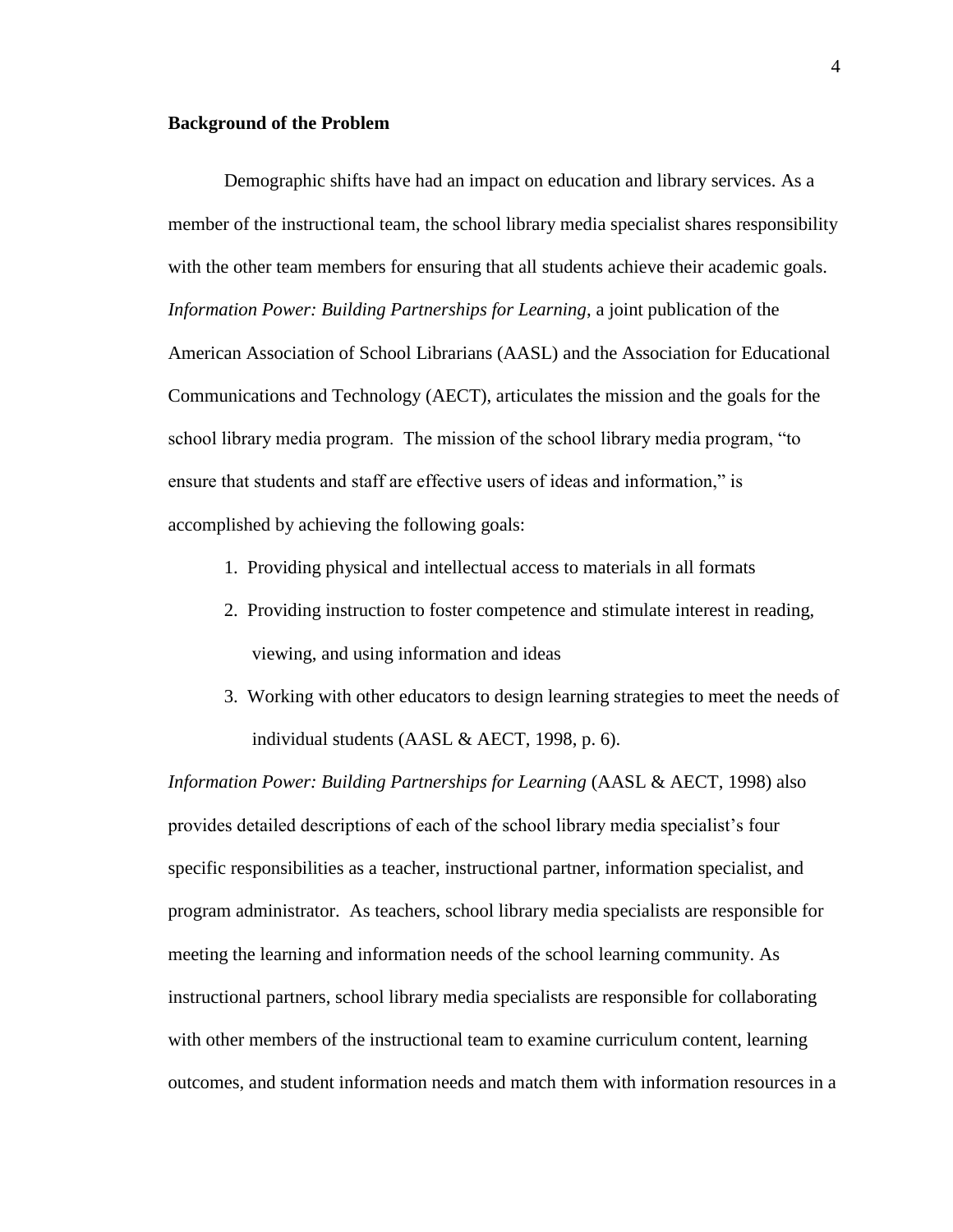variety of formats. As information specialists, school library media specialists are responsible for applying their expertise to the evaluation and acquisition of information resources, raising the awareness of other members of the learning community concerning issues that involve information, and modeling the strategies involved in locating, accessing, and evaluating information inside and outside of the school library media center. As program administrators, school library media specialists are responsible for collaborating with other members of the learning community to formulate policies that will guide the school library media program and activities (AASL & AECT, 1998). Moreover, *Information Power: Building Partnerships for Learning* (AASL & AECT, 1998) provides school library media specialists with concise standards and principles they can use to develop effective student-centered programs that promote information literacy, independent learning, and social responsibility.

Lance (1994) described research he conducted with Wellborn and Hamilton-Pennell in "The Impact of School Library Media Centers on Academic Achievement," an article published in the spring 1994 issue of *School Library Media Quarterly*. The research used existing data about school library media centers, their schools, and the communities in which they were located to "develop and test a model describing the relationship of library media centers and their programs to student achievement" (para. 3). According to Lance, the study revealed that students were more likely to achieve higher average scores on reading tests in schools with better-funded school library media centers, large collections of materials in a variety of formats, and adequate staffing, including state-endorsed school library media specialists who assumed an active instructional role. Lance, Rodney, and Hamilton-Pennell (2000) found that increases in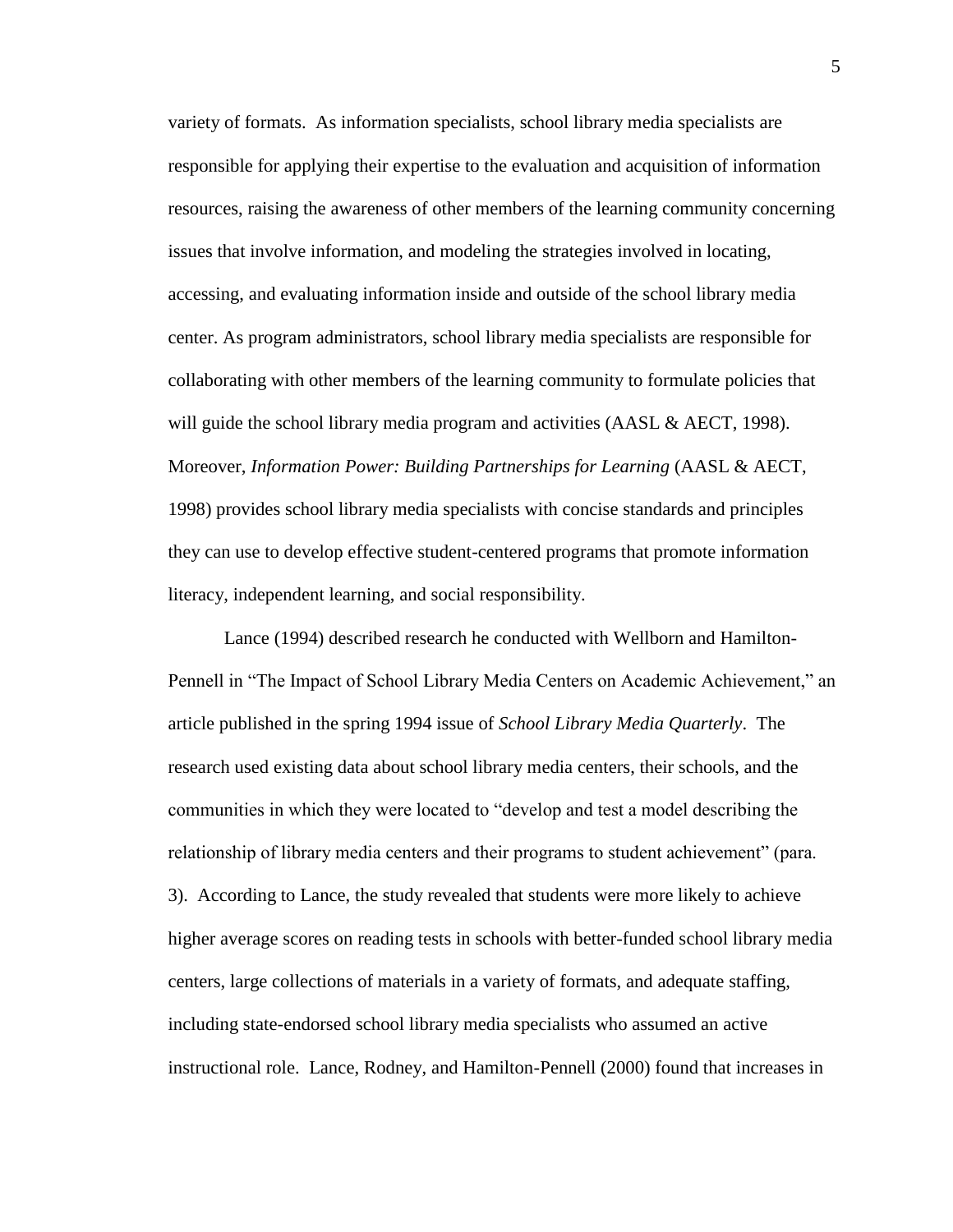students' reading scores corresponded with increases in the size of the school library media program, when the size of the program was measured in terms of the total hours the staff worked; the size of the collection; online access to library media center resources, licensed databases, and the Internet via networked computers; and collaboration between school library media specialists and classroom teachers. Furthermore, Lance et al. (2000) related the increases in the students' reading scores to the principles of leadership, collaboration, and technology that are integral to the school library media specialist's role, and maintained that other conditions in the school or community could not moderate the relationship.

Since 2000, Lance and other groups of researchers have conducted 18 additional studies. These studies confirmed that student achievement increased in schools with school library media programs that were adequately staffed, including a state certified, full-time school library media specialist who collaborated with classroom teachers to locate resources and provide information literacy instruction; had large and varied collections of materials in print and electronic formats; and flexible scheduling (Scholastic, 2008).

#### **The Statement of the Problem**

When the NAEP was administered in 2009, the national composite scores achieved by ELLs remained consistently lower than those achieved by their Englishspeaking peers. In the fourth grade, 43% of the ELLs scored below basic in mathematics compared with 16% of their English-speaking peers, and 71% of the ELLs scored below basic in reading compared with 30% of their English-speaking peers (USDOE, 2009a & b). However, the percentage of eighth grade ELLs who scored below basic in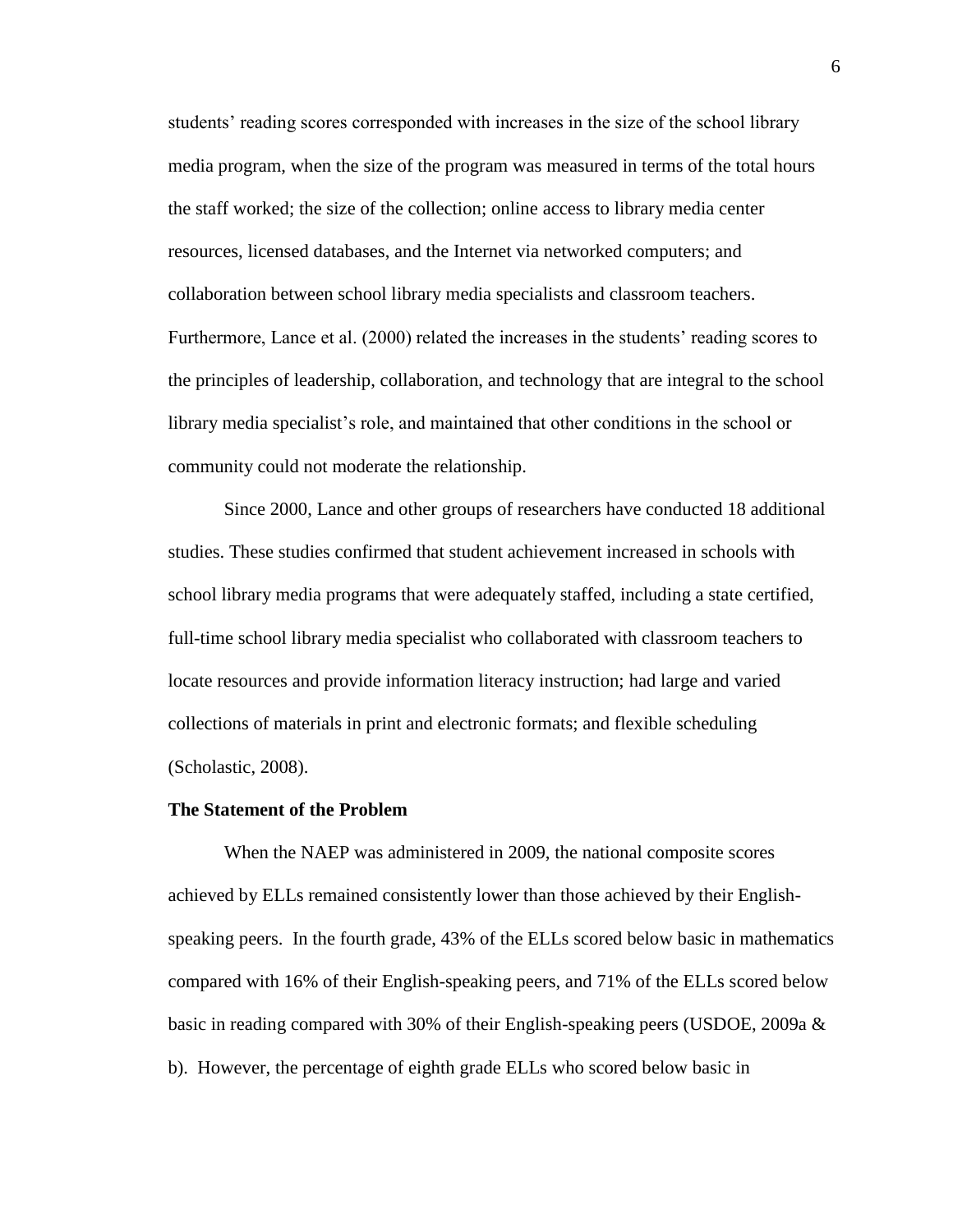mathematics increased from 46%, when they were fourth grade students in 2005, to 72%; and the percentage of eighth grade ELLs who scored below basic in reading increased from 73% to 74% during the same period (USDOE, 2009a & b). In contrast, the percentage of their eighth grade English-speaking peers who scored below basic in mathematics increased from 17%, when they were fourth grade students in 2005, to 25%; and the percentage of their eighth grade English-speaking peers who scored below basic in reading decreased from 33% to 22% (USDOE, 2009a & b) (See Table 1).

The scores achieved by the fourth grade ELLs in Georgia in 2009 were similar to the national composite scores reported for the fourth grade ELLs. In the fourth grade, 41% of the Georgia ELLs scored below basic in mathematics compared with 21% of their English-speaking peers, and 78% of the Georgia ELLs scored below basic in reading compared with 36% of their English-speaking peers (USDOE, 2009a & b).

Table 1. *Difference in the Percentage of ELLs and their English-speaking peers who Achieved Scores Below Basic in Mathematics and Reading on the NAEP in 2005 and 2009.*

|                                         | <b>ELLs</b> | English-speaking<br>peers | Gap |  |
|-----------------------------------------|-------------|---------------------------|-----|--|
| 2005 Fourth Grade<br><b>Mathematics</b> | 46%         | 17%                       | 29% |  |
| 2009 Eighth Grade<br><b>Mathematics</b> | 72%         | 25%                       | 47% |  |
| 2005 Fourth Grade<br>Reading            | 73%         | 33%                       | 40% |  |
| 2009 Eighth Grade<br>Reading            | 74%         | 22%                       | 52% |  |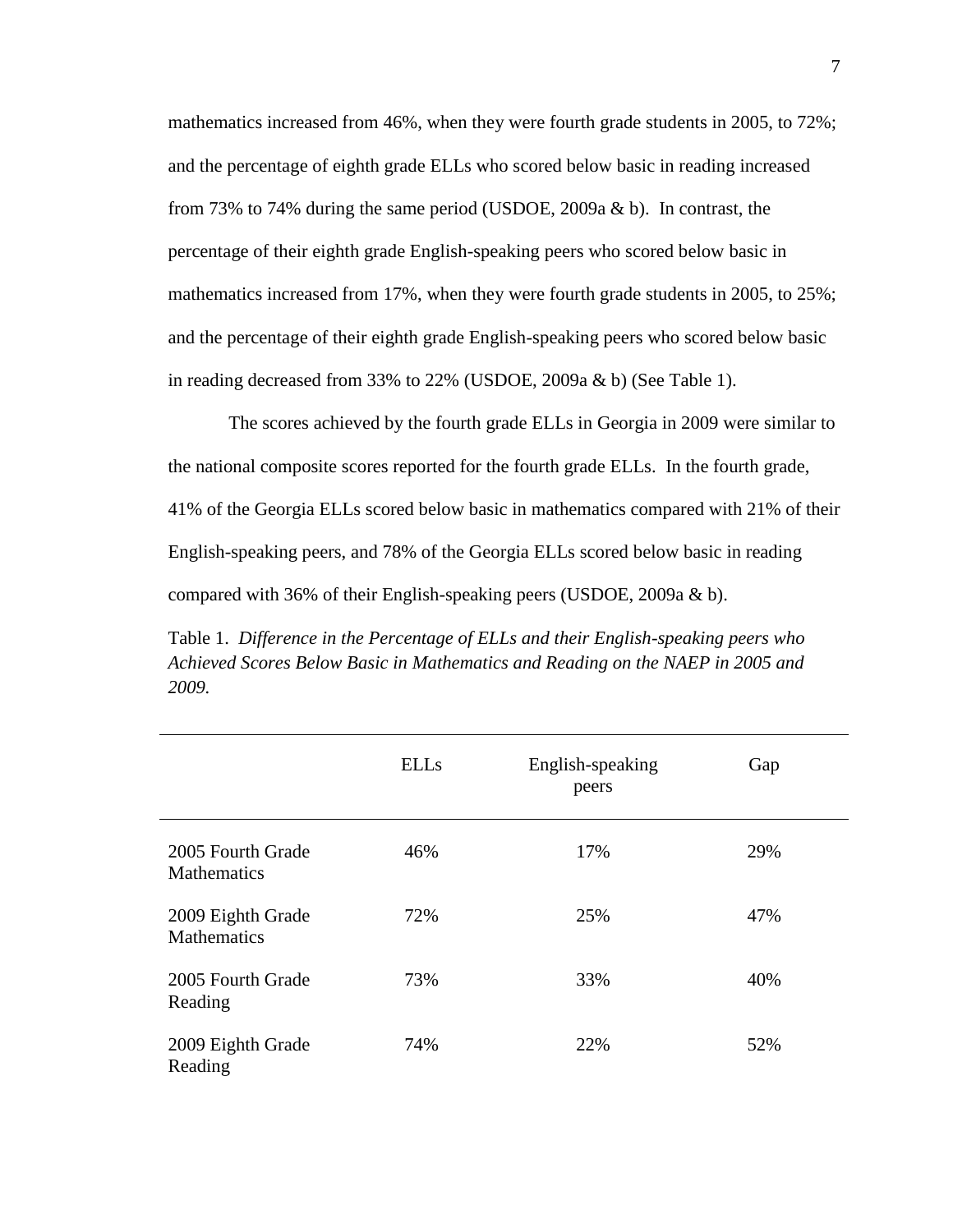There are no scores available for the eighth grade ELLs in Georgia in either mathematics or reading for 2009, because the data did not meet reporting standards (USDOE, 2009a &b). The national, composite scores that were reported for the eighth grade ELLs indicated that 72% of them scored below basic in mathematics and 74% of them scored below basic in reading. If these scores are any indication of how the eighth grade ELLs in Georgia might have performed on the NAEP in 2009, too many of them would still have lacked the fundamental knowledge and skills required to achieve a score of basic in mathematics and reading. All Georgia educators, including administrators, classroom teachers, school library media specialists, and special area teachers, will have to work together if these students are to achieve grade level proficiency in both mathematics and reading by 2014.

A search of the ProQuest Dissertations and Theses database through the Georgia State University Library revealed fifteen dissertations related to the provision of library services to language minority populations. The search was conducted using the following search terms: English to speakers of other languages, English language learners, language minority students, and limited English proficient students, libraries, library science, library services, media centers, media specialist, school library media centers, and school library media programs. The dissertations focused on students in preschool through graduate school who were engaged in a variety of activities: literacy programs, conducting searches for information, using library resources in multiple formats, and improving their English language proficiency. Additional topics included the impact of a majority limited English proficient Latino enrollment on the role of the elementary school media specialist; mid-life women in a library literacy program; and the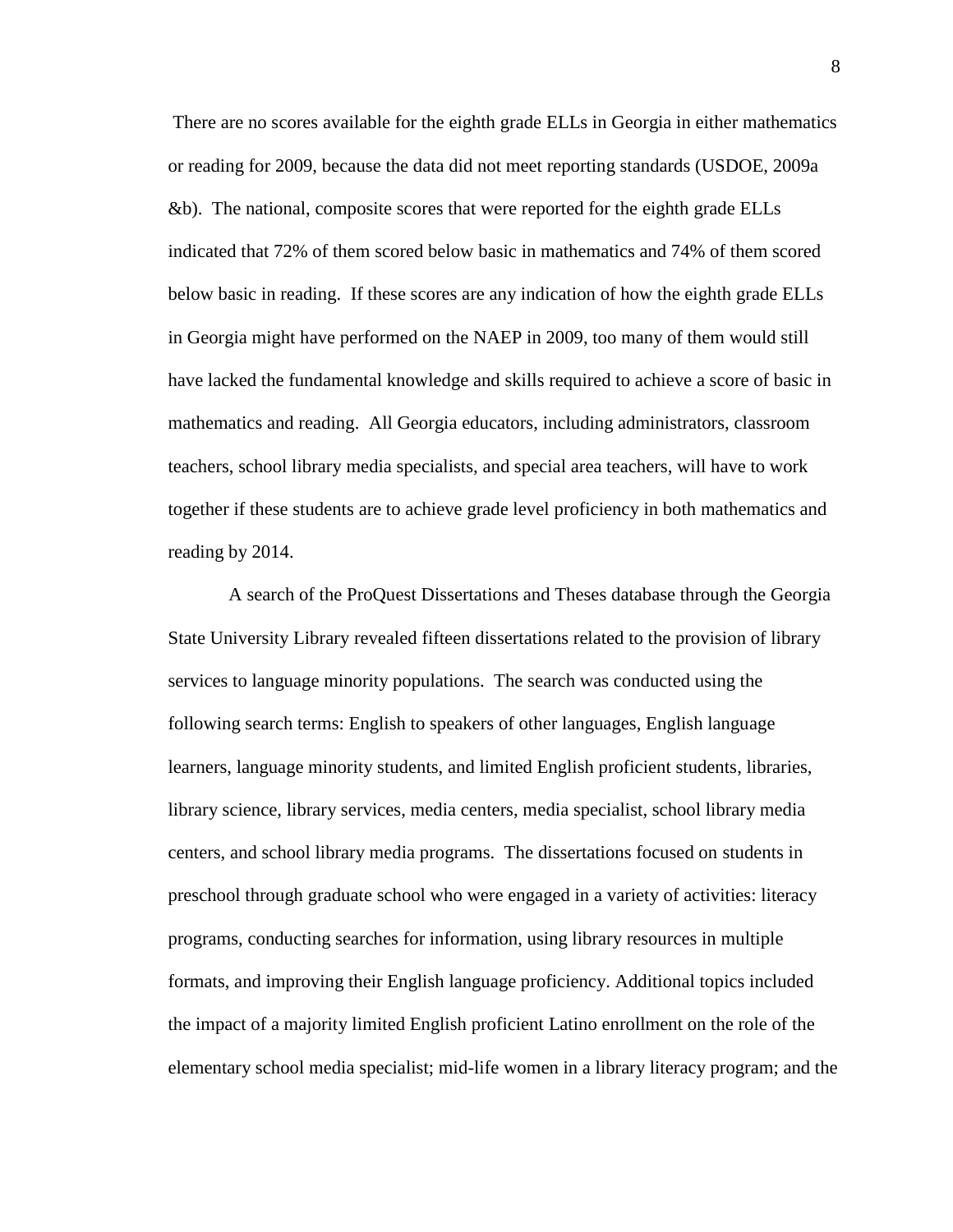effect of Hispanic population proportion on public library services to the Spanishspeaking. However, there was no evidence of any dissertations that focused on how school library media specialists in elementary and middle schools support reading and information literacy skills instruction for ELLs in the fourth through the eighth grade.

# **Purpose**

The purpose of this study was to explore how school library media specialists support reading and information literacy skills instruction for ELLs in the fourth through the eighth grade. In order to accomplish this purpose, one elementary school and one middle school in each of two school districts were selected to participate in the proposed study. These schools were among the those in their school districts with the highest concentrations of ELLs on their respective levels; moreover, the percentages of ELLs in these schools who met and exceeded the standard for the reading and English/language arts sections of the Georgia CRCT when it was administered in 2010 were either more than the AMO of 73.3% or slightly less, indicating that these students achieved some degree of success in these subjects which are also the ones most likely to be affected by the quality of the school library media program. I observed how the school library media specialists carried out their responsibilities as teachers, instructional partners, information specialists, and program administrators. Following observations during which the school library media specialist taught a class, I collected copies of instructional materials (e.g., lesson plans, handouts, and worksheets). The school library media specialists were also interviewed as a means of obtaining their perspectives on their school library media programs, and an analysis of the school library media collection was conducted using the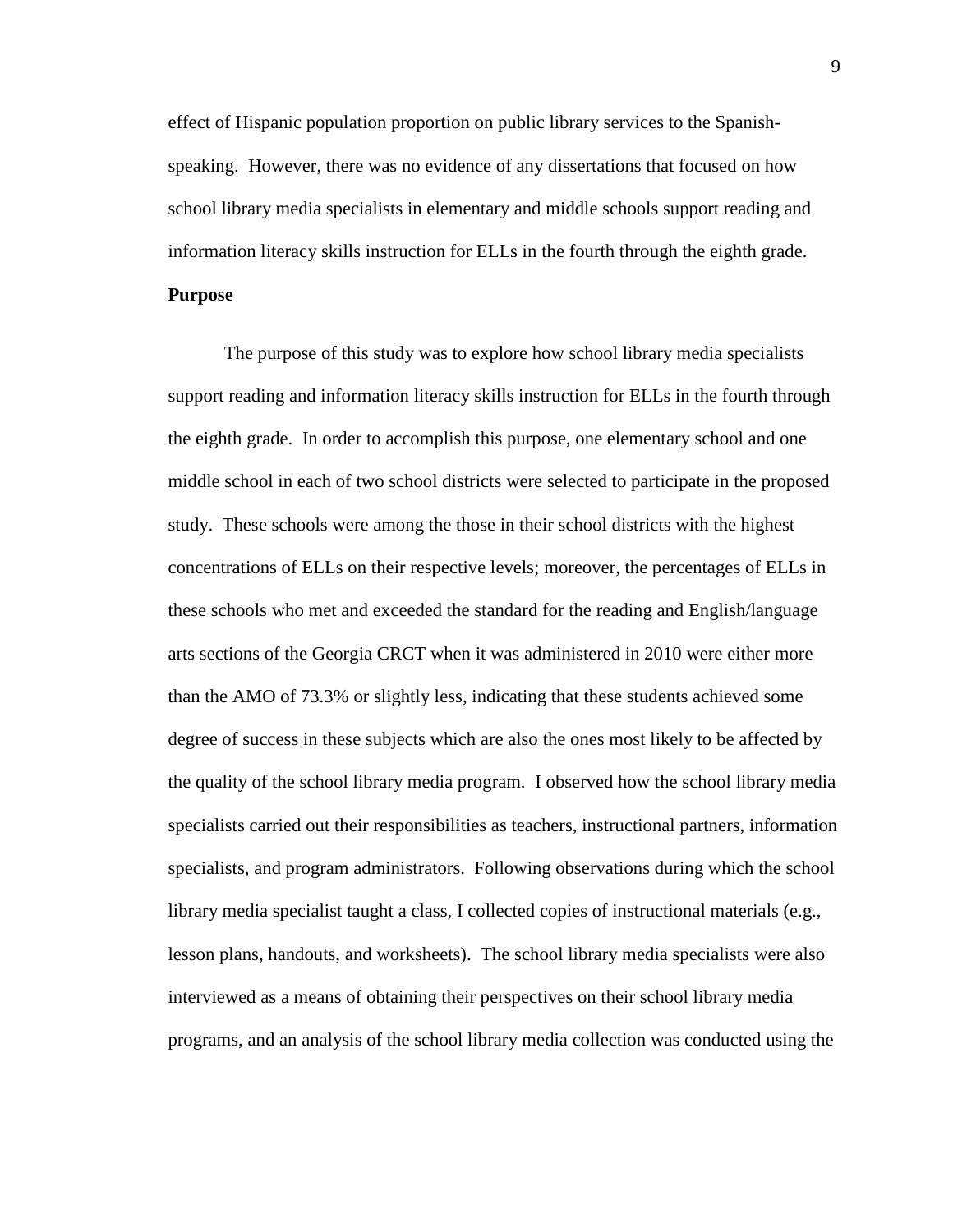online public access catalog in order to determine the kinds of resources accessible to ELLs.

### **Guiding Questions**

The research questions that guided this study focused on how school library media specialists support reading and information literacy skills instruction for ELLs in the fourth through the eighth grade.

- 1. What types of instructional strategies, including technology-based strategies, do the school library media specialists use to support reading and information literacy skills instruction for ELLs?
- 2. What types of assistive resources are included in the school library media collections that support reading and information literacy skills instruction for ELLs (e.g., first language, bilingual, and multicultural literatures, picture books, nonfiction books written on a lower reading level, graphic novels, Hi-Lo reading materials, eBooks and other digital resources)?
- 3. How do the school library media specialists collaborate with the other members of the instructional team (e.g., individually, grade level planning, vertical planning, leadership team)?
- 4. What, if any, other practices have been implemented by the school library media specialists that support reading and information literacy skills instruction for ELLs?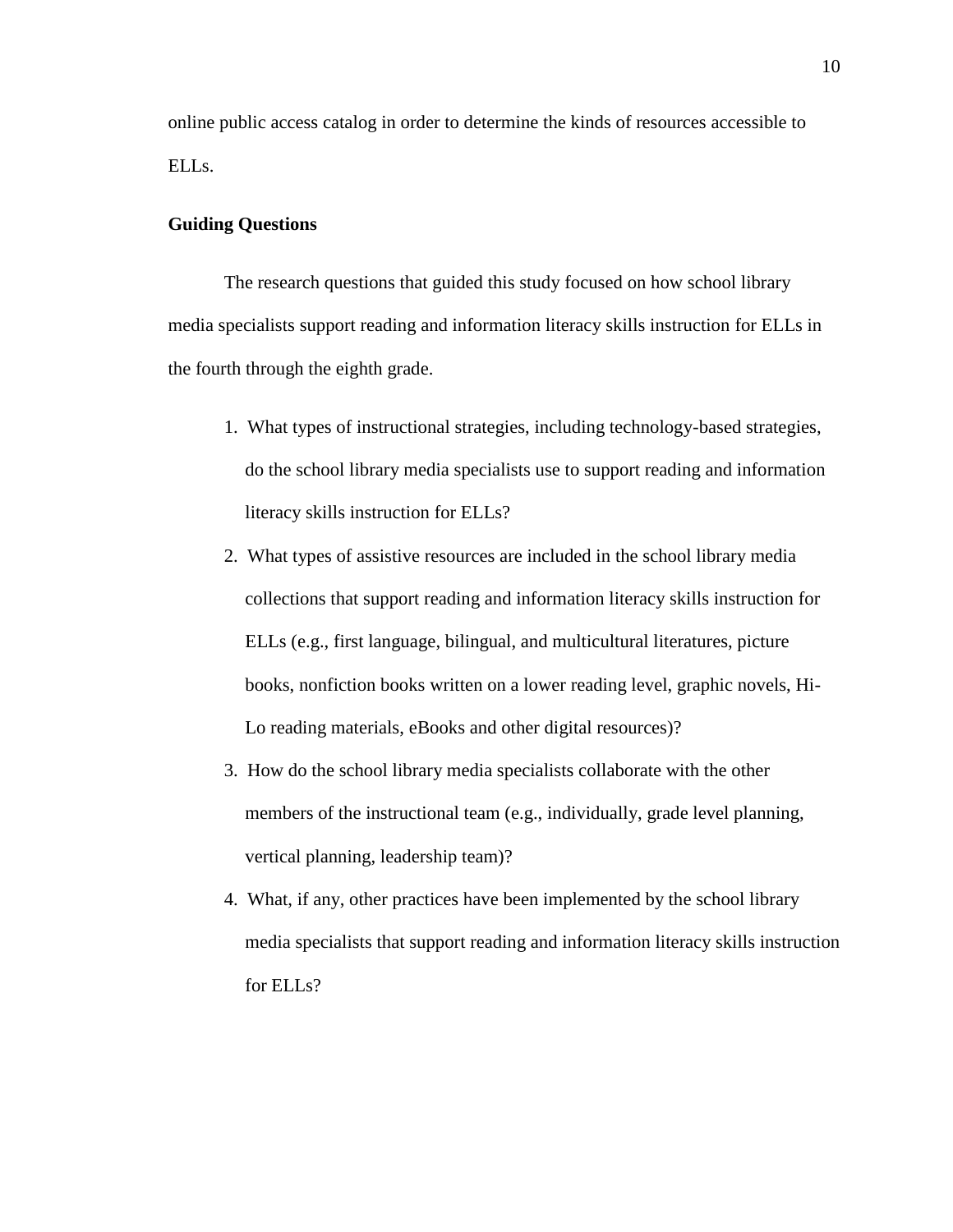### **Theoretical Framework**

*Information Power: Building Partnerships for Learning* (AASL & AECT, 1998) is a resource that school library media specialists can use to build an effective studentcentered school library media program designed to help students become "independent, information-literate, lifelong learners" (p. ix). Part One of *Information Power: Building Partnerships for Learning* presents the philosophy behind the school library media program, the mission and the goals of the school library media program, the school library media specialist's specific responsibilities, and information literacy standards that describe what an information literate student should know and be able to do.

*Information Power: Building Partnerships for Learning* (AASL & AECT, 1998) references both contemporary learning and information theories. Language used in the chapters titled "The Vision," and "Learning and Teaching" indicates that the contemporary learning theory includes elements of constructivism, a learning theory pioneered by Vygotsky among others. Learning is defined as "the active building of knowledge through dynamic interaction with information and experience" (p. 2); and the description of the information search process features language that portrays learners as actively engaged in the construction of meaning through interaction with information sources in order to create products that effectively communicate that meaning. The information search process is further identified as authentic learning, which is studentcentered and facilitated by the school library media specialist. In order to promote this kind of learning, school library media specialists are urged to adopt "a new conception of the context of education"  $(p, 2)$  that includes the formation of all-inclusive learning communities. Furthermore, Principle 8 in "Learning and Teaching" focuses on the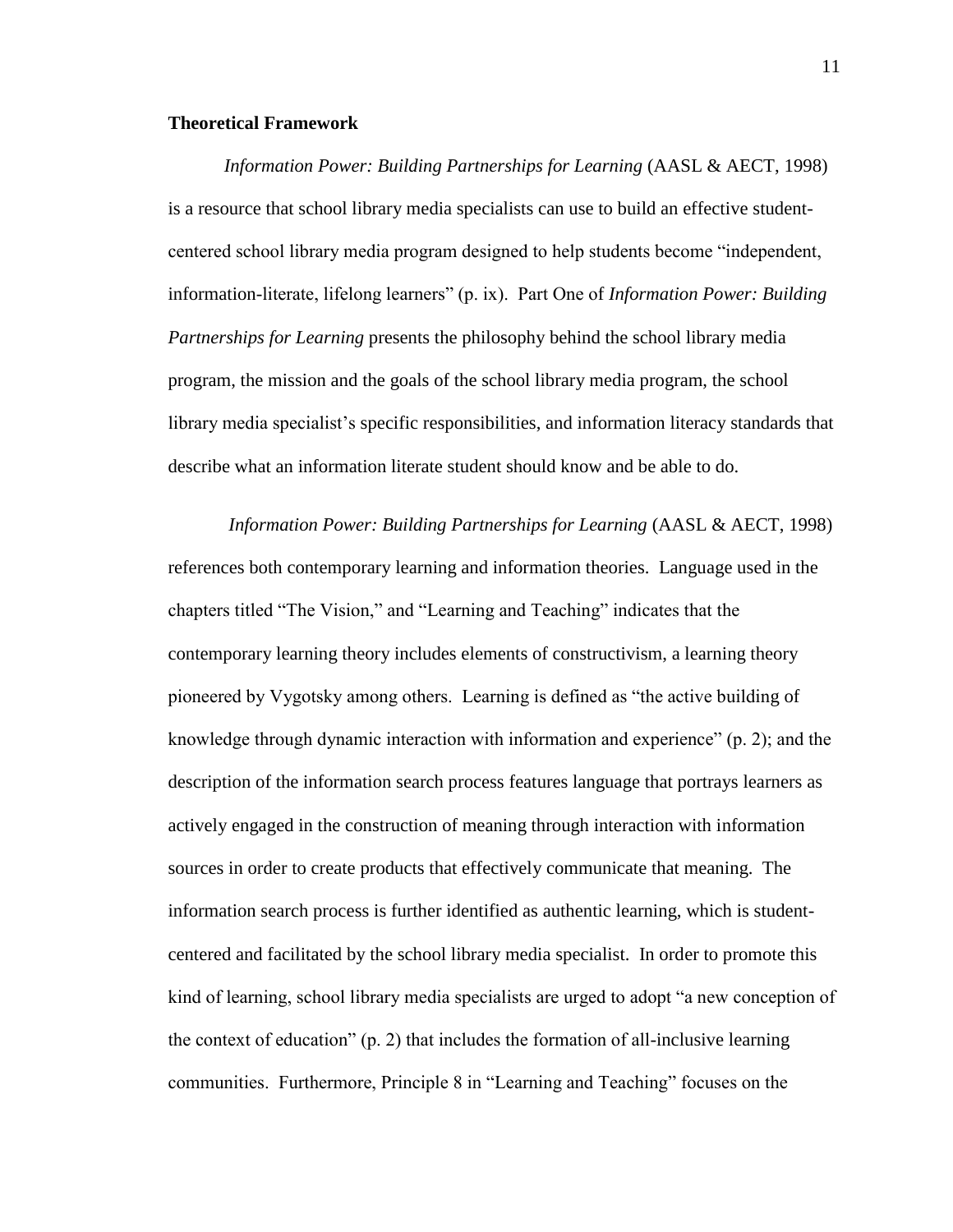responsibility of the school library media specialist to foster individual and collaborative inquiry-based learning by providing students with intellectual and physical access to resources.

Lu and Jeng (2006/2007) identified the social theory of constructivism as one of the main constructivist theories. Social constructivism is based on the work of Vygotsky who emphasized the role of the socio-cultural environment in the construction of knowledge by the subject in collaboration with others (Lu & Jeng).

In *Mind in Society*, Vygotsky (1978) explored the relationship between learning and development. He was particularly interested in the changes that occur in this relationship when children reach school age. According to Vygotsky, learning and development are interrelated beginning on the first day of life. However, the child is introduced to the concept of the *zone of proximal development* (ZPD) upon entering school. In order to ascertain the child's developmental level, it is necessary to determine both "the actual developmental level as determined by independent problem solving and the level of potential development as determined through problem solving under adult guidance or in collaboration with more capable peers" (p.86). What a child can accomplish without assistance represents those functions that have fully matured in the child; but what a child accomplishes with some assistance is indicative of functions that are in the process of maturation. The interval between the two developmental levels is the ZPD, which serves as an indicator and facilitator of the child's potential for mental development.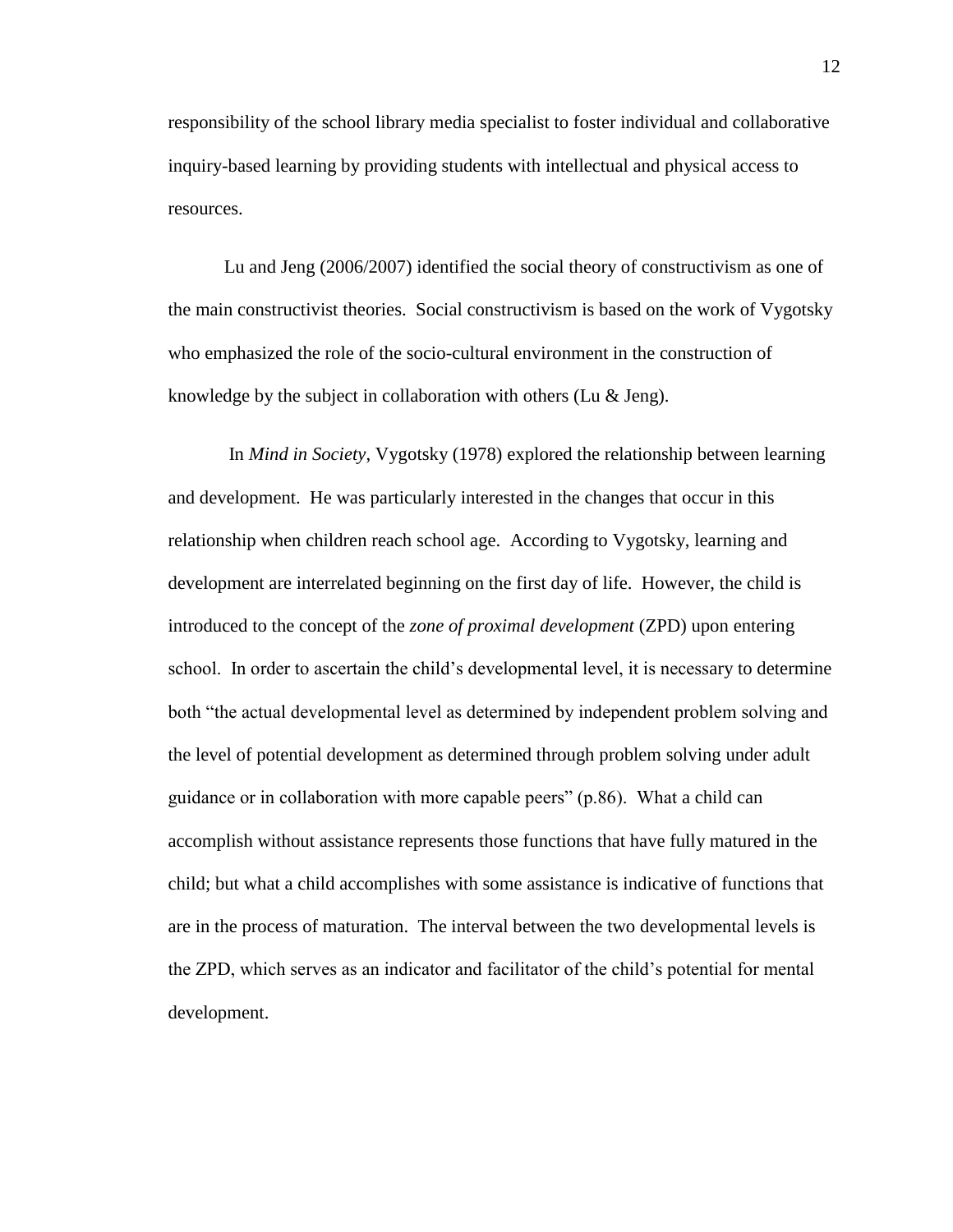Vygotsky (1978) used language acquisition as a paradigm for the relationship between learning and development. Initially, language functions as a means of communication between the child and other people, but once it is converted to internal speech, it organizes the child's thought and becomes an internal function. Learning stimulates "internal developmental processes that are able to operate only when the child is interacting with people in his environment and in cooperation with his peers" (p. 90). Learning is not synonymous with development; however, it activates developmental processes that "would be impossible apart from learning" (p. 90). The developmental process lags behind the learning process, according to Vygotsky, which results in zones of proximal development. Vygotsky regarded the emergence of "higher mental functions that reflect the social origin of the child's interaction with his environment" (p. 89) as an indication of cultural development.

According to Levykh (2008), Vygotsky's notion of the ZPD best represents the relationship between the social origins of children's cultural development and educational practice. The ZPD is a reflection of Vygotsky's belief that "learning can lead development under certain conditions that are created by educators" (p. 90). The conditions to which Levykh alluded include providing students with an environment conducive to learning and learning activities that are specifically designed to provide a framework to guide their construction (as cited in Kozulin, 1998). Levykh also described the ZPD as "a cultural process of assistance through cooperation and collaboration…[that] uses cultural tools, signs, and symbols to mediate the process of learning" (p.90). The assistance students receive activates internal development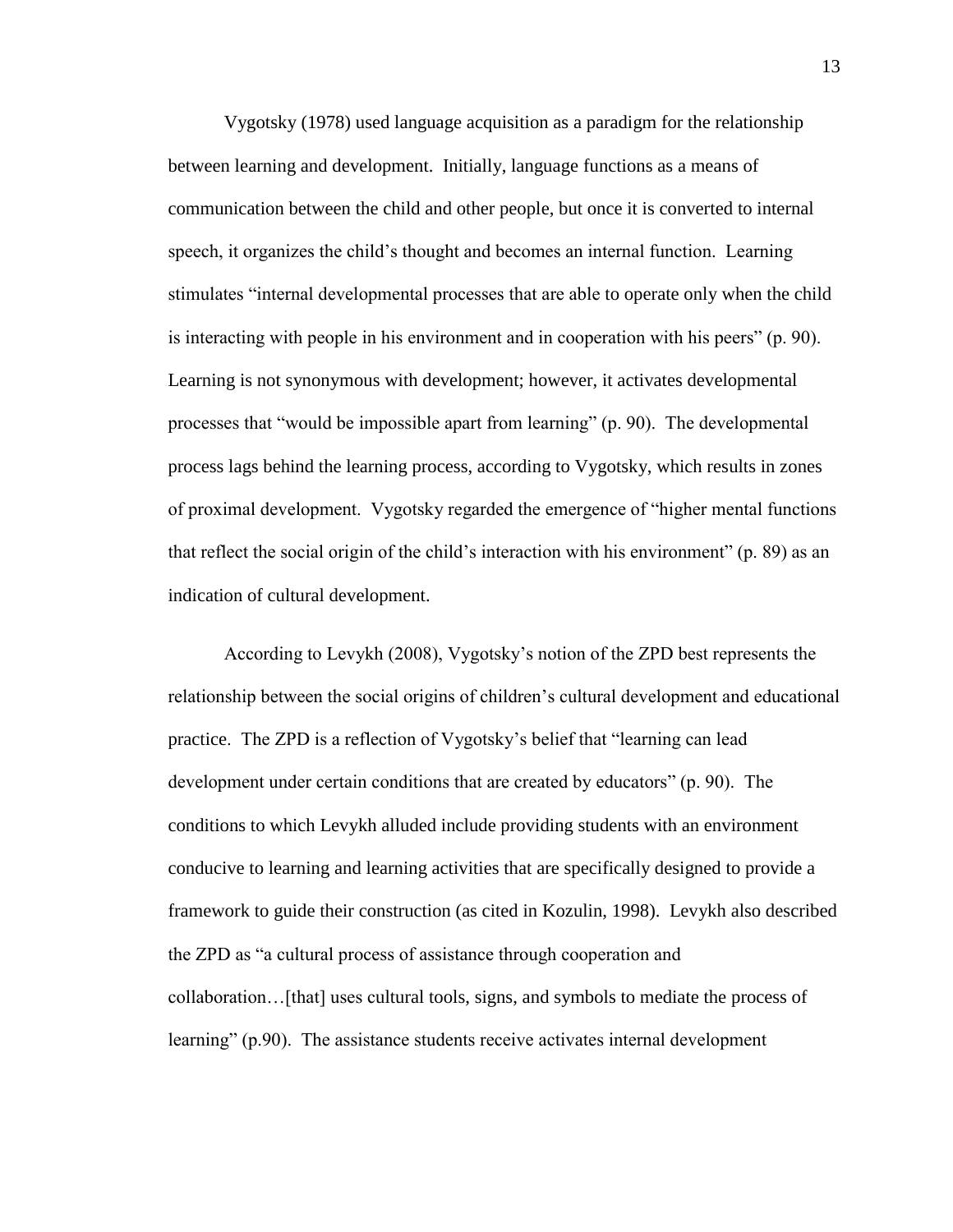processes, and "once these processes are internalized, they become part of the child's independent developmental achievement" (Vygotsky, 1978, p.90).

One of the ways in which school library media specialists fulfill their mission "to ensure that students and staff are effective users of ideas and information" (AASL & AECT, 1998), is to facilitate the information search process. As teachers and instructional partners, they provide intellectual access to information through information literacy skills instruction and learning activities; and as information specialists and program administrators, they provide physical access to information as well as an environment conducive to learning. When they foster individual and collaborative inquiry-based learning, they are cooperating and collaborating with students and staff in a "cultural process of assistance…[that] uses cultural tools, signs, and symbols to mediate the process of learning" (Levykh, 2008, p. 90).

Au (1998) stated that "a social constructivist perspective on the literacy achievement of students of diverse backgrounds can be strengthened by moving from a mainstream orientation to an orientation toward diversity, giving greater consideration to issues of ethnicity, primary language, and social class" (p. 298). Social constructivism, according to Au, views interaction within the social group as the basis for constructing knowledge. The emergence of higher mental functions (e.g., literacy practices) indicates cultural development that occurs as a result of a process of assistance that uses cultural tools (e.g., language and writing systems) to mediate learning. However, Au asserted that a mainstream constructivist orientation does not adequately consider the effects of differences in ethnicity, primary language, and social class on school literacy learning by students of diverse backgrounds, and proposed a conceptual framework based on a set of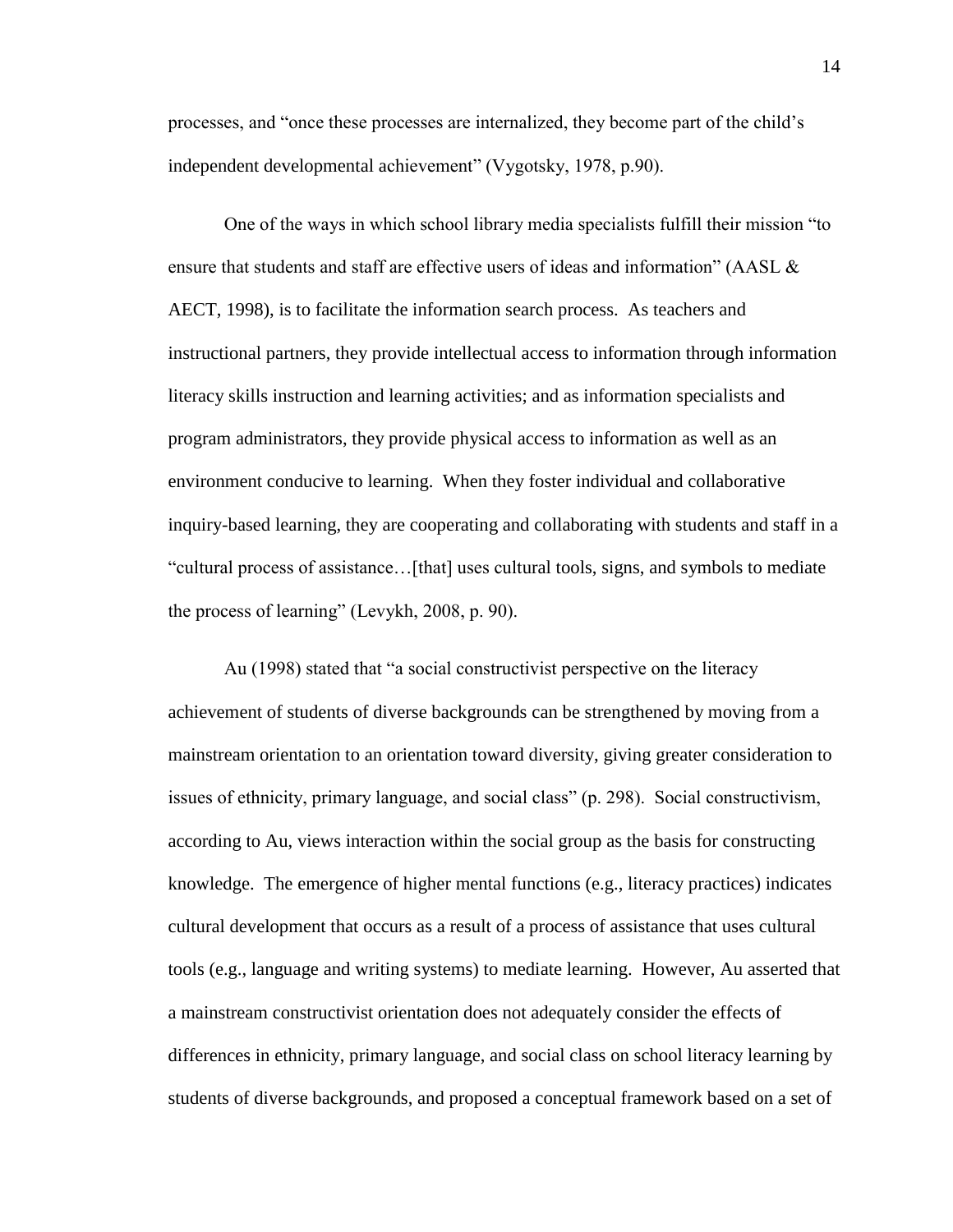propositions. These propositions reflect the diverse constructivist orientation and specify strategies for improving the literacy learning of students of diverse backgrounds: 1) provide learning activities that encourage students to take ownership of literacy; 2) acknowledge the value and importance of the students' home language(s) and promote biliteracy; 3) use instructional materials that portray diverse cultures authentically and multicultural literature by authors of diverse backgrounds; 4) implement culturally responsive instructional practices; and 5) establish connections with the community and the students' families in order to make use of their funds of knowledge (Au, 1998).

As a resource for school library media specialists, *Information Power: Building Partnerships for Learning* (AASL & AECT, 1998) has informed their practice for more than a decade. In the text, there are multiple references to a contemporary educational theory that incorporates elements of social constructivism derived from the work of Vygotsky. Due to the apparent influence of social constructivism on the practice of school library media specialists, social constructivism will provide the theoretical framework that will guide the proposed study. Likewise, the propositions set forth by Au (1998) will be given due consideration.

### **The Significance of the Study**

The impact studies conducted by Lance et al. (1993, 2000) and other groups of researchers identified specific characteristics of school library media programs that had a positive impact on student achievement. This study produced information that may increase understanding of how school library media specialists support reading and information literacy skills instruction for ELLs in the fourth through the eighth grade, and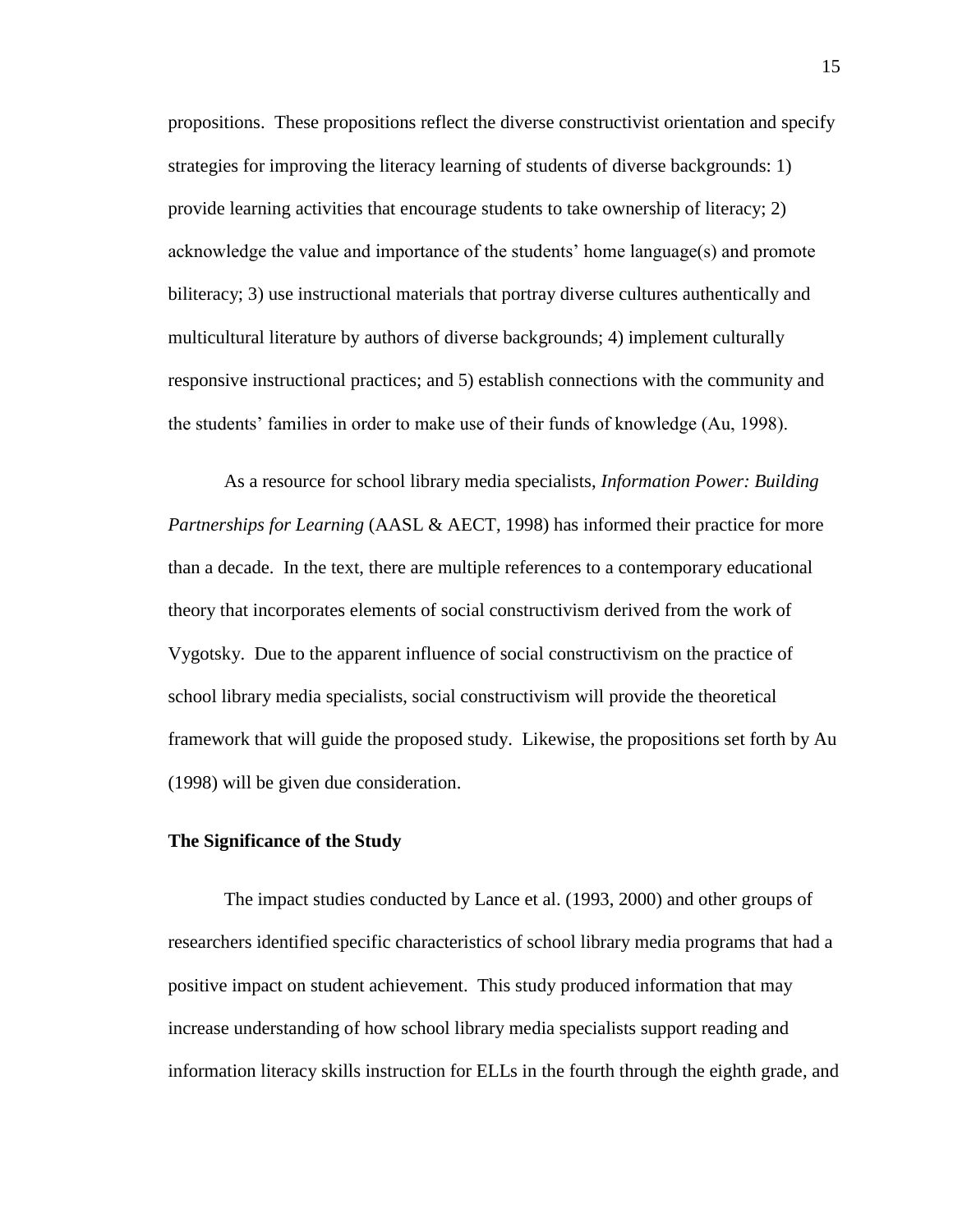may enable other school library media specialists who serve ELLs to improve their practice.

### **Definition of Terms**

*Adequate yearly progress (AYP)* is "an annual measure of student participation and achievement on the statewide assessments and other academic indicators" (GADOE, 2006).

*An authentic learning activity* is an activity that requires ELLs to apply the skills they are learning to solve a realistic problem, such as locating information they can use to complete a written assignment.

*Best-practices* are effective, research-based, instructional practices.

*English language learner (ELL)* denotes a student who has indicated a first or home language other than English on the Home Language Survey and achieves a score indicating a proficiency level of less than 5.0 on the WIDA-ACCESS Proficiency Test (W-APT), the official screening instrument used in Georgia (GADOE, 2005-2008).

*ESOL* is an acronym that represents English to Speakers of Other Languages.

*Information literacy* is defined in *Information Power* as "the ability to find and use information" (AASL & AECT, 1998, p. 1).

*LEA* is an acronym that represents local education agency. Local education agencies include school districts and schools.

*Learning community* is described in *Information Power* as extending beyond the limitations of the school population to encompass "local, regional, state, national, and international communities" (AASL & AECT, 1998, p. 2). However, the term learning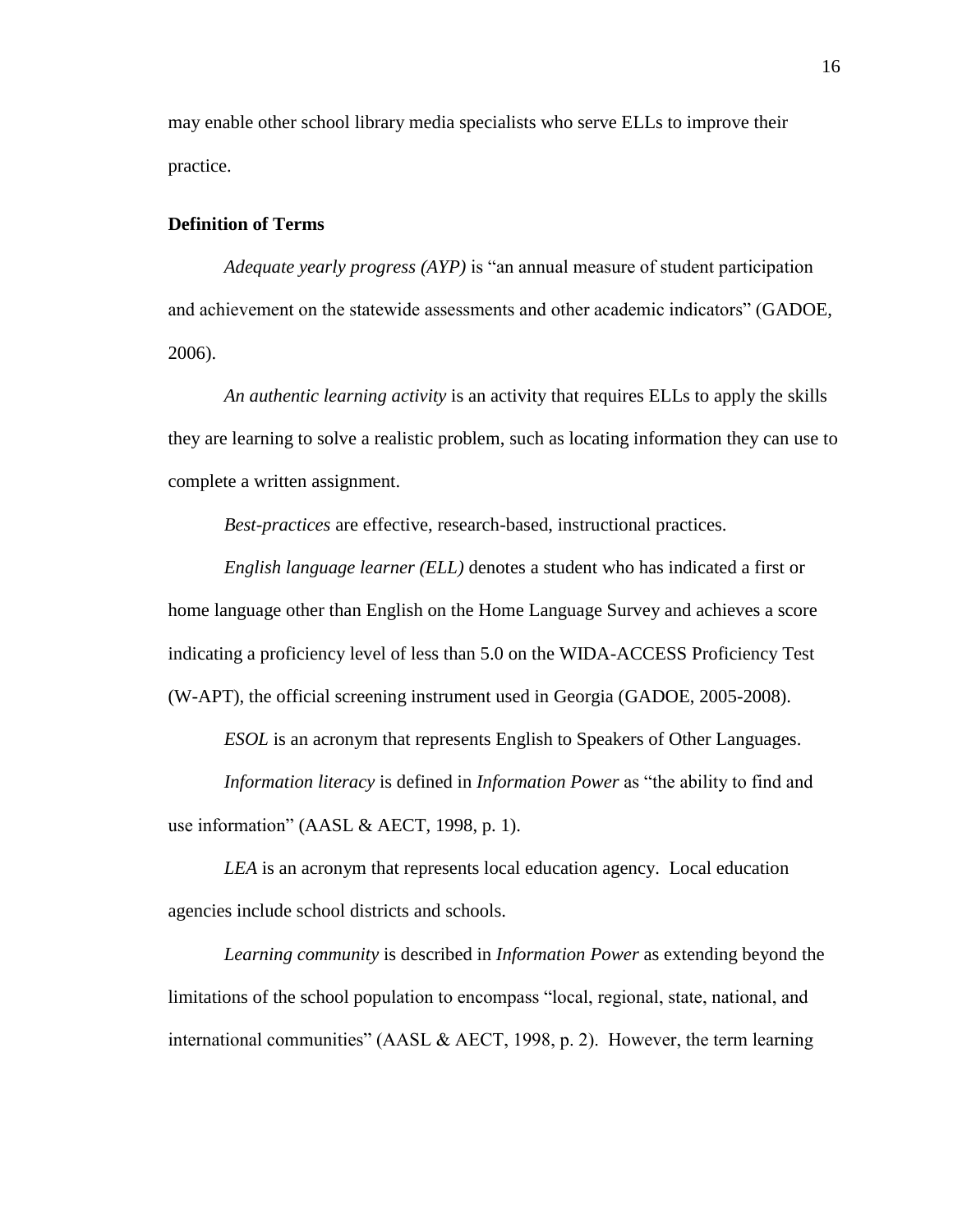community in this study refers to the school population, including students, classroom teachers, and administrators, unless otherwise indicated.

*Limited-English proficient (LEP)* denotes national origin-minority group children whose inability to speak or understand English excludes them from effective participation in the educational program (USDOE, 2000).

*PebbleGo* is an online subscription service available from Capstone Digital that comprises four databases: "Biographies", "PebbleGo Animals", "PebbleGo Earth and Space", and "Social Studies."

*The Sheltered Instruction Observation Protocol (SIOP)* is an instructional model developed by Echevarria, Vogt, and Short (2000) that provides a framework for planning and delivering instruction designed to enhance ELLs' comprehension of the regular curriculum content and support their acquisition of academic English.

*Title I School* is a school that receives federal funding for the purpose of educating students who are identified as disadvantaged (NCLB, 2001).

### **Chapter Summary**

The first chapter provided the background of the problem, the statement of the problem, the theoretical framework that guided this study, the purpose of this study and defined the terminology. In the second chapter, the literature review addresses the following areas of research: 1) legislation and judicial decisions that furnish the legal basis for providing language services to ELLs; 2) instructional strategies and frameworks for teaching ELLs in the classroom; 3) research studies that associate school library media programs with students' academic performance; 4) professional literature that informs school library media specialists about meeting the needs of ELLs through school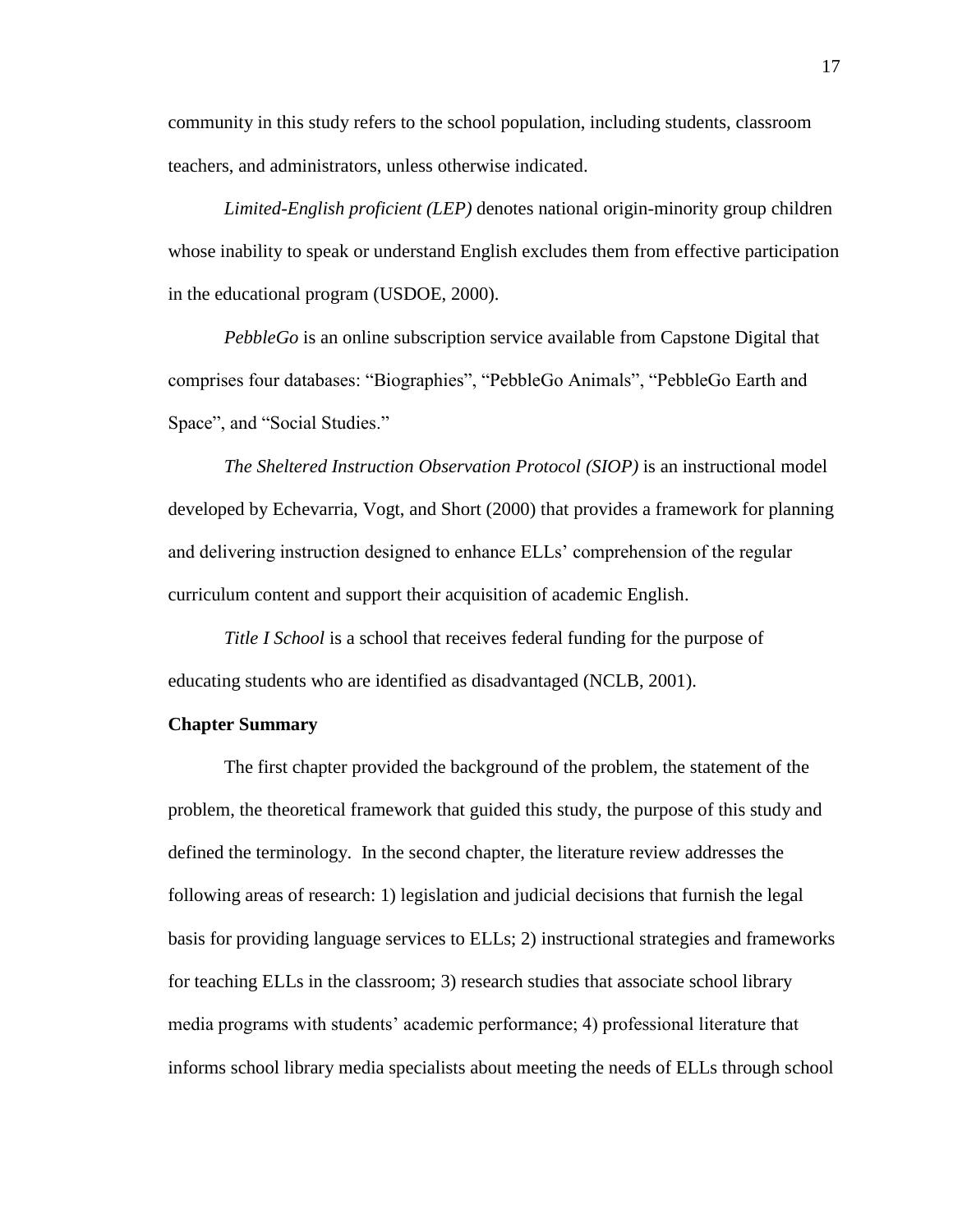library media programs; and 5) the importance of collaboration between school library media specialists and classroom teachers.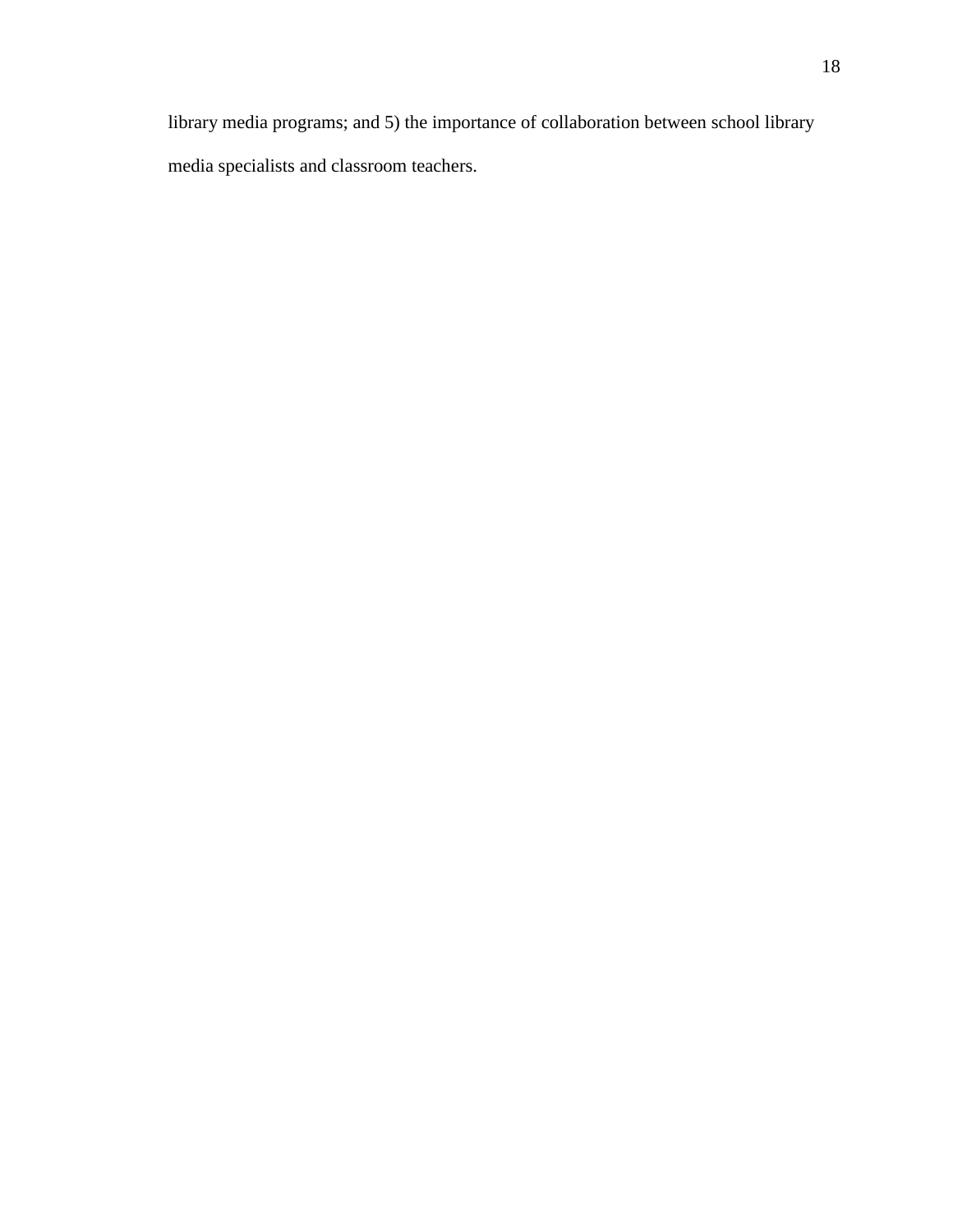### CHAPTER 2

### REVIEW OF THE LITERATURE

The school library media program is required to support learning for all the members of the learning community regardless of their differences or exceptionalities. This study focused on how school library media specialists support reading and information literacy skills instruction for ELLs in the fourth through the eighth grade.

In this chapter, the literature review addresses the following areas of research: 1) legislation and judicial decisions that furnish the legal basis for providing language services to ELLs; 2) instructional strategies and frameworks for teaching ELLs in the classroom; 3) research studies that associate school library media programs with students' academic performance; 4) professional literature that informs school library media specialists about meeting the needs of ELLs through school library media programs; and 5) the importance of collaboration between school library media specialists and classroom teachers.

### **The Legal Basis for Providing Language Services to ELLs**

During the previous century, legislation designed to ensure that national originminority students have an equal opportunity to receive an education was enacted into law. Title VI of the Civil Rights Act was enacted in 1964 to prohibit programs receiving federal financial assistance from engaging in discriminatory practices based on color, race, or national origin. Furthermore, the regulatory requirements of Title VI were interpreted to prohibit the denial of equal access to education to students based on their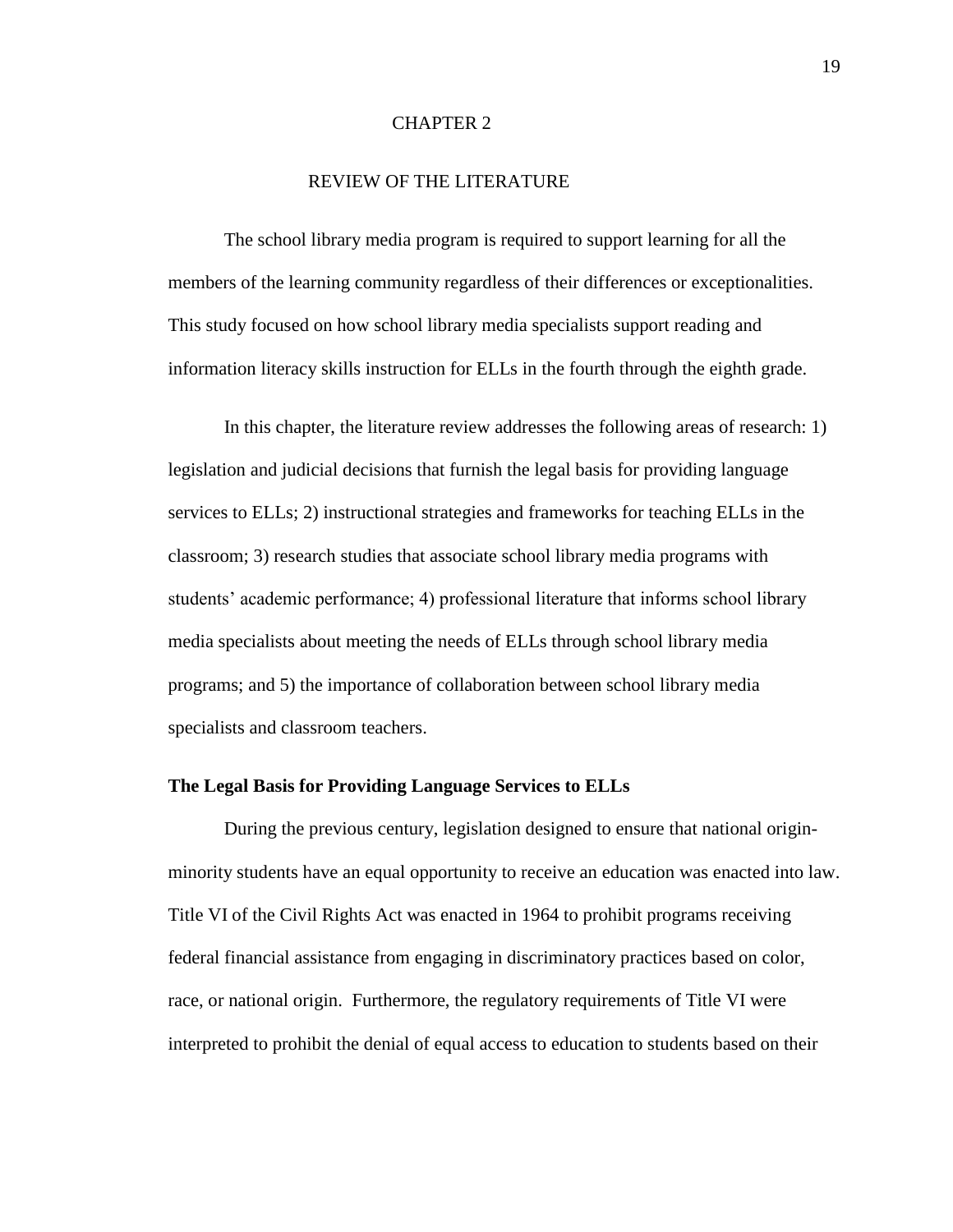limited English proficiency (U.S. Department of Education, Office of Civil Rights, 2000, "Title VI Requirements," para. 3).

In 1970, school districts with more than 5% national origin-minority group children were charged with the responsibility to "rectify the language deficiency" (U.S. Department of Health, Education, and Welfare, 1970, p. 1) and make their educational programs accessible to national origin-minority group children whose inability to communicate in the English language excluded them from effective participation. Furthermore, the Supreme Court decision in *Lau v. Nichols*, a class action lawsuit brought against the San Francisco Unified School District by the families of non-English speaking Chinese students, stated, "That there is no equality of treatment merely by providing students with the same facilities, textbooks, teachers, and curriculum; for students who do not understand English are effectively foreclosed from any meaningful education" (USDOE, OCR, 2000, "OCR Title VI Policy on Language Minority Students," para. 5).

The purpose of the No Child Left Behind Act of 2001 was "to ensure that all children have a fair, equal, and significant opportunity to obtain a high-quality education and reach, at a minimum, proficiency on challenging state academic achievement standards and state academic assessments" (No Child Left Behind Act of 2001). One of the measures for accomplishing this purpose involved meeting the needs of specific groups of children, including limited English proficient (LEP) children. Title III, Part A of the No Child Left Behind Act of 2001 (The English Language Acquisition, Language Enhancement, and Academic Achievement Act) describes the federal financial assistance available to the states and the means by which state and local education agencies (LEAs)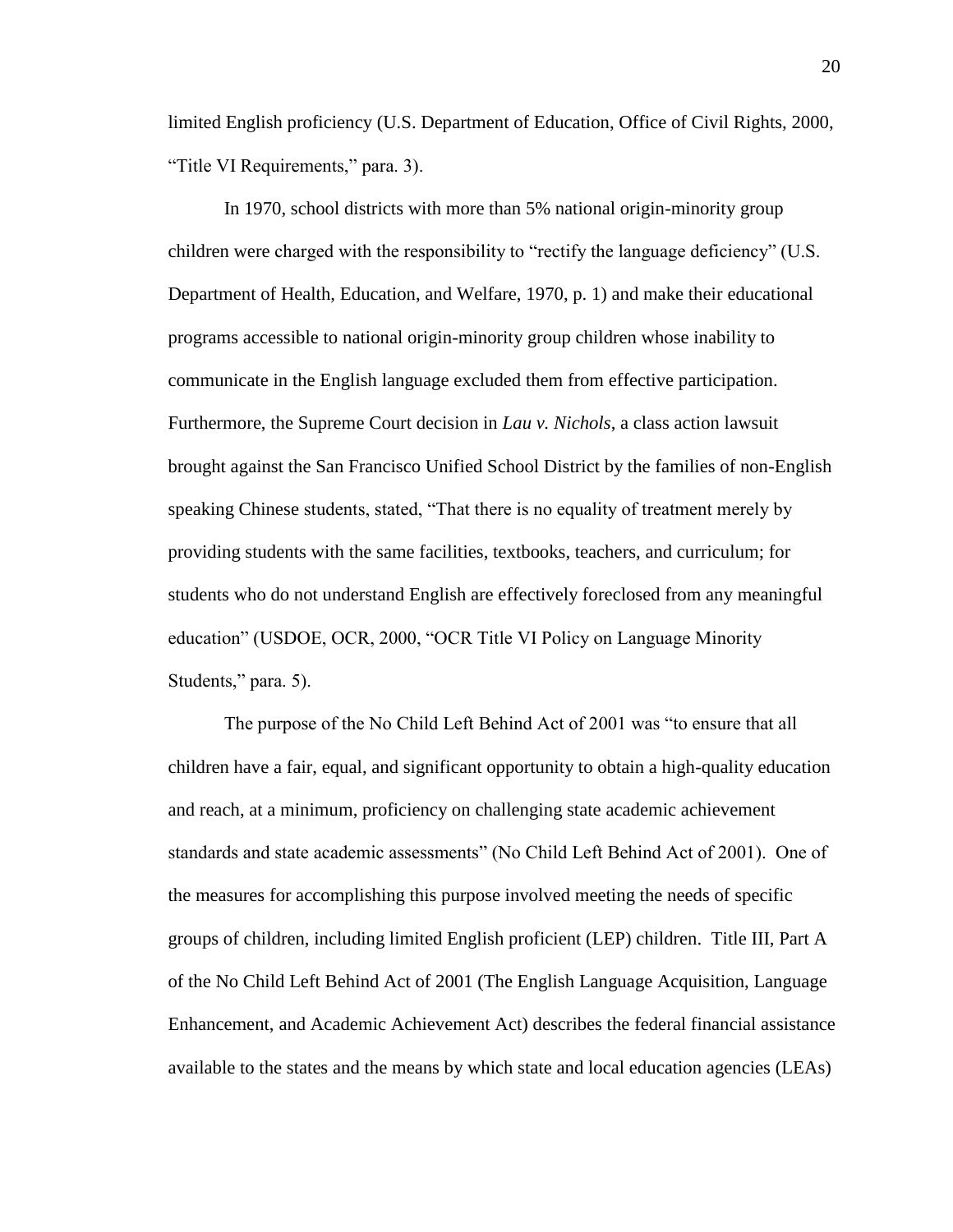and schools are held accountable for improvements in their LEP students' English language proficiency and their core academic content knowledge. Educational programs developed to provide language instruction under the provisions of this Act were expected to assist LEP and immigrant students to become proficient in English and enable them to master the same academic content and student achievement standards as their Englishspeaking peers (No Child Left Behind Act of 2001).

The educational language instruction program implemented in Georgia to assist ELLs is English to Speakers of Other Languages (ESOL). The state of Georgia funds the ESOL program for eligible ELLs in grades K-12 whose first language is other than English or whose limited proficiency in English effectively limits their participation in the educational program. Under ESOL and Title III, students are held accountable for progress towards proficiency in English and providing sufficient evidence of their proficiency to exit the ESOL program (Georgia Department of Education, 2005-2008).

Georgia is one of 19 states that are currently members of the World Class Instructional Design and Assessment (WIDA) Consortium. With funding from a United States Department of Education enhanced assessment grant, WIDA consortium members developed the English language proficiency (ELP) standards, which were first published in 2004. ACCESS for ELLs  $TM$  is an English language proficiency test that assesses student performance in relation to the ELP standards. The ELP standards have been integrated with the Georgia Performance Standards in language arts, mathematics, science, and social studies, providing the ESOL program with a standards-based curriculum that focuses on communicating information, ideas, and concepts in the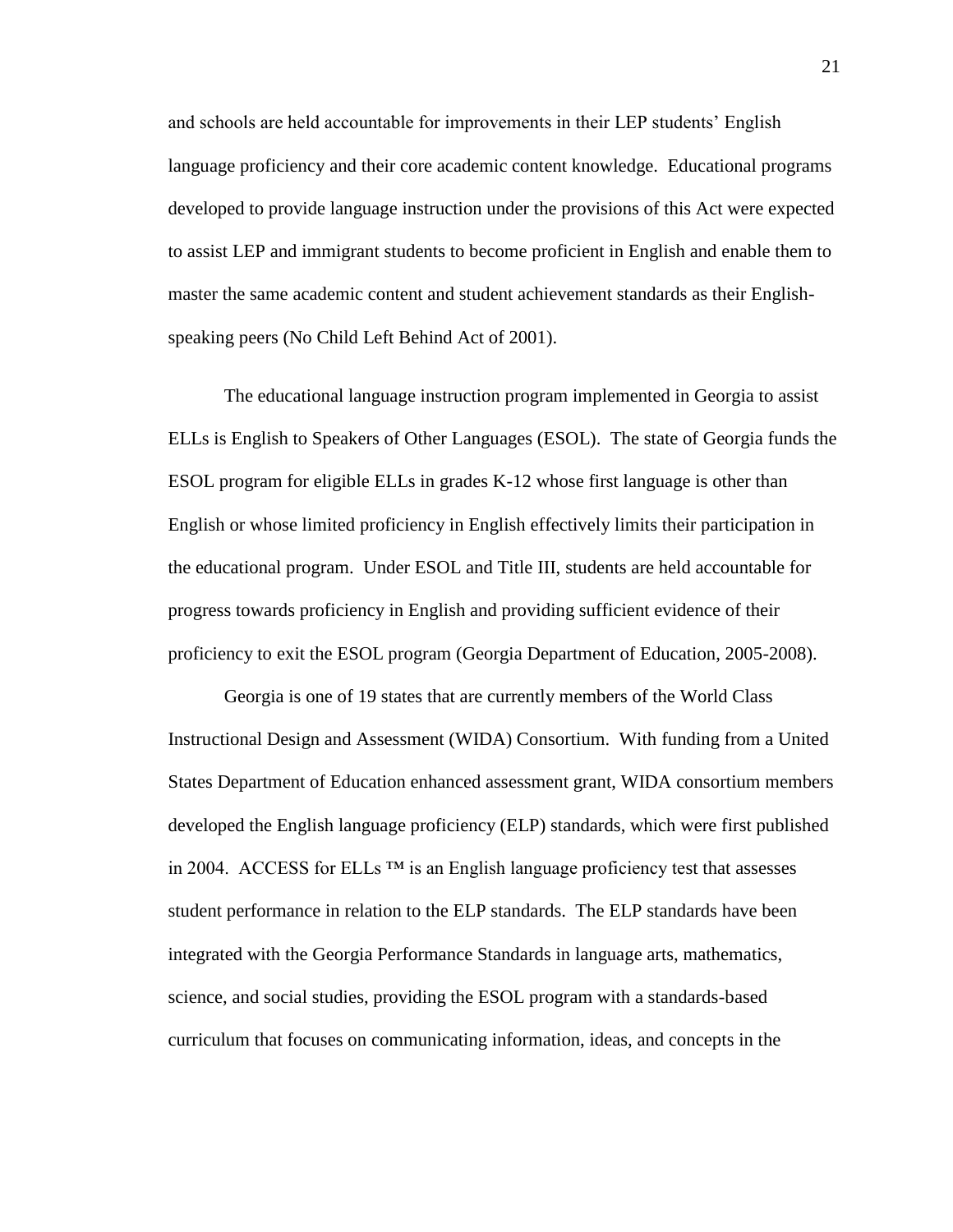academic content areas, as well as social communication in English in the school setting (GADOE, 2005-2008).

ELLs are required to participate in annual state assessments (Program for limited-English-proficient students of 1981). ELLs who have been enrolled in U.S. public schools for less than one year may receive a one-time deferment from a content area assessment other than mathematics or science if their proficiency in English indicates that participation in the assessment would not be in their best educational interest. However, any ESOL student receiving a one-time deferment must participate in the state adopted language proficiency assessment, and participation in the ACCESS test may be used to satisfy the participation component of adequate yearly progress (AYP) for these ESOL students (C. Domaleski, personal communication, April 9, 2008).

**Summary.** During the last century, a succession of legislation and judicial decisions prohibited discrimination in education on the basis of color, race, national origin, or limited English proficiency. The stated purpose of the No Child Left Behind Act of 2001 was to provide all children with an equal opportunity to receive a quality education based on challenging state academic achievement standards and state assessments. Title III, Part A of the No Child Left Behind Act of 2001 detailed the provisions that allowed states and local education agencies to obtain funding for the development of educational language instruction programs for LEP students as well as the means by which they would be held accountable. The educational language instruction program in Georgia is the ESOL program. Georgia's membership in the WIDA consortium has led to the integration of the ELP standards with the Georgia Performance Standards and the development of a standards-based curriculum for the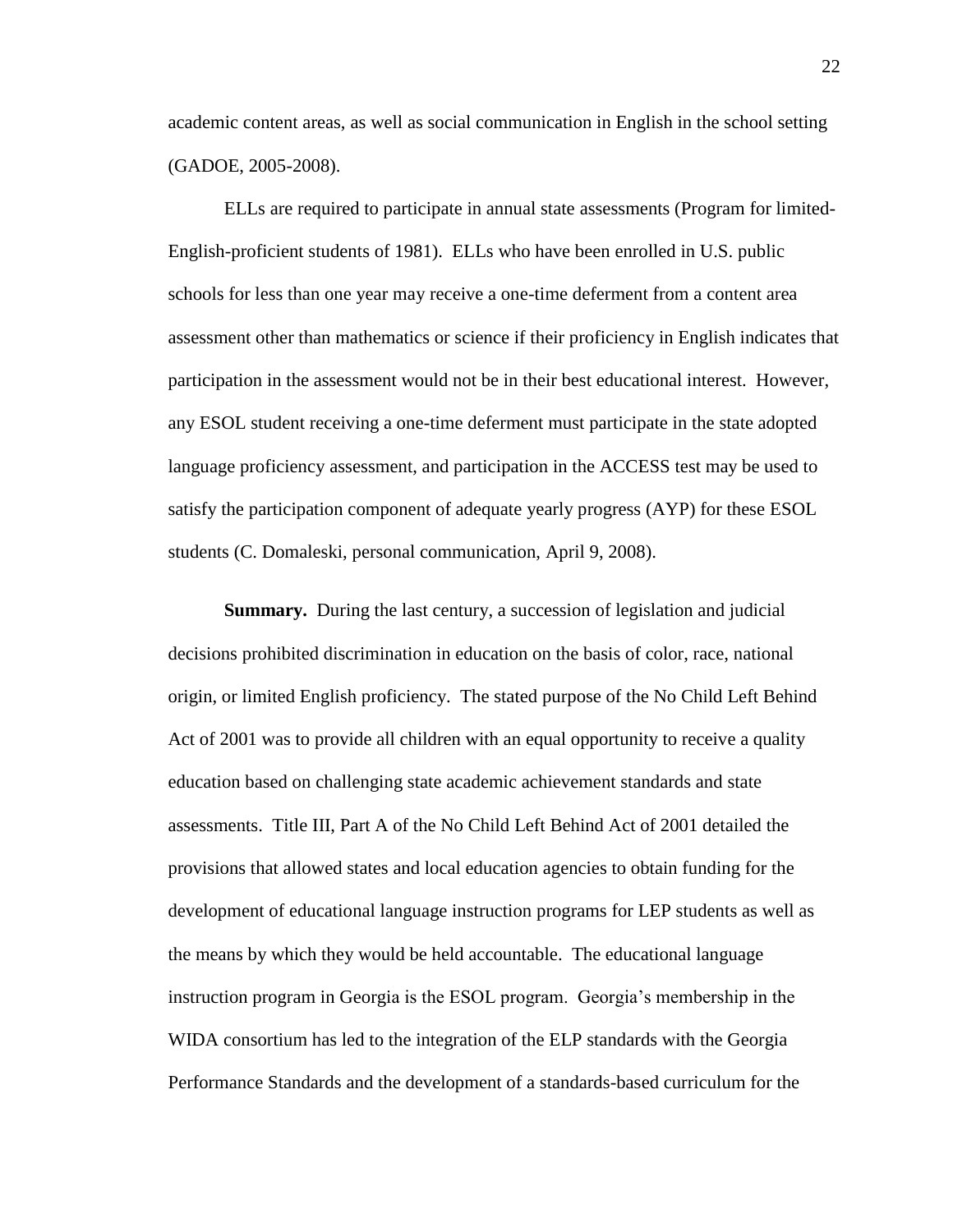ESOL program that focuses on communicating information, ideas, and concepts in the academic content areas as well as social communication in English in the school setting

### **Instructional Strategies and Frameworks for Teaching ELLs in the Classroom**

**Instructional Strategies.** Elley and Mangubhai (1983) conducted an experiment with Fijian primary school children to test their hypothesis that repeated exposure to high-interest picture books in the target language supports second language acquisition. In all South Pacific countries, the language spoken at home is different from the language spoken at school (Elley & Mangubhai, 1983). Students from rural primary schools in Classes 4 and 5 were randomly assigned to one of three treatments: the shared book experience, sustained silent reading, and the Tate oral English syllabus, a traditional, audio-lingual method of English instruction. Over a period of four to five weeks, each of the classes implementing either the shared book experience or sustained silent reading received 250 books. The interactive role assumed by the teacher during the shared book experience differentiated this treatment from either sustained silent reading or the control group. During the shared book experience, the teacher previewed the book with the students, invited them to make predictions about the story, and discussed new words with them before reading the book. Each book was read three times to the students over a period of a few days, after which the students participated in follow-up activities. The students were invited to read along, make and confirm predictions, and discuss the story during the second or third reading. Neither the sustained silent reading teachers, who also read the books aloud to the students, nor the control group, which maintained its use of the Tate oral English syllabus, engaged in follow-up activities with the students.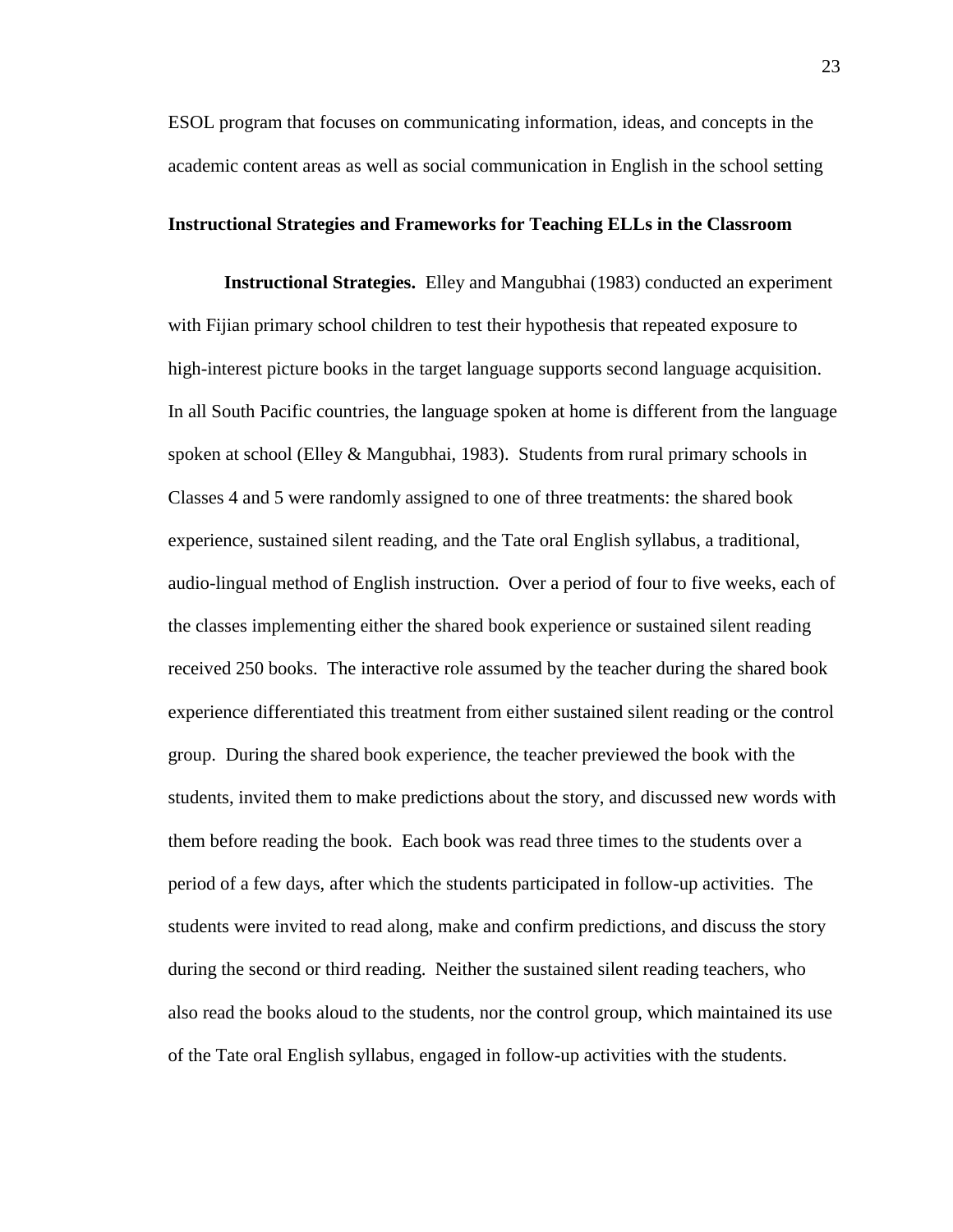Reading comprehension tests were administered to all the students in Classes 4 and 5 at the participating schools both at the beginning of the experiment and after an interval of 8.5 months (Elley & Mangubhai, 1983). During the 8.5 months, both the shared book experience and the sustained silent reading groups gained 15 months of growth in reading comprehension compared with the control group, which gained only 6.5 months. One year later, the authors conducted a follow-up study to measure the persistence of the effects. The shared book experience and the sustained silent reading groups again demonstrated more growth in the English language than the control group. Elley and Mangubhai credited the books' appeal as the source of motivation for the students to read in English and attributed the differences in the performances of the three groups to classroom activities that took place during the 2-year experiment.

Elley (1989) conducted two further experiments in New Zealand to measure schoolchildren's acquisition of new vocabulary from listening to stories read aloud. The first experiment replicated a previous experiment Elley and Mangubhai had conducted on the island of Fiji, but with a larger sample. In this experiment, a story was read aloud three times to 168 seven-year-old schoolchildren in seven classrooms by seven participating teachers, their classroom teachers, and once more by the participating teachers at 3-day intervals over a period of 7 days. None of the teachers explained the meanings of new words to the students, but during the third reading, the students were encouraged to make predictions and discuss the story. One week prior to the first reading, a multiple choice vocabulary test was administered to the students to measure their comprehension of the approximately 20 new words contained in the story. Half of the target vocabulary words were represented in the test as pictures from which the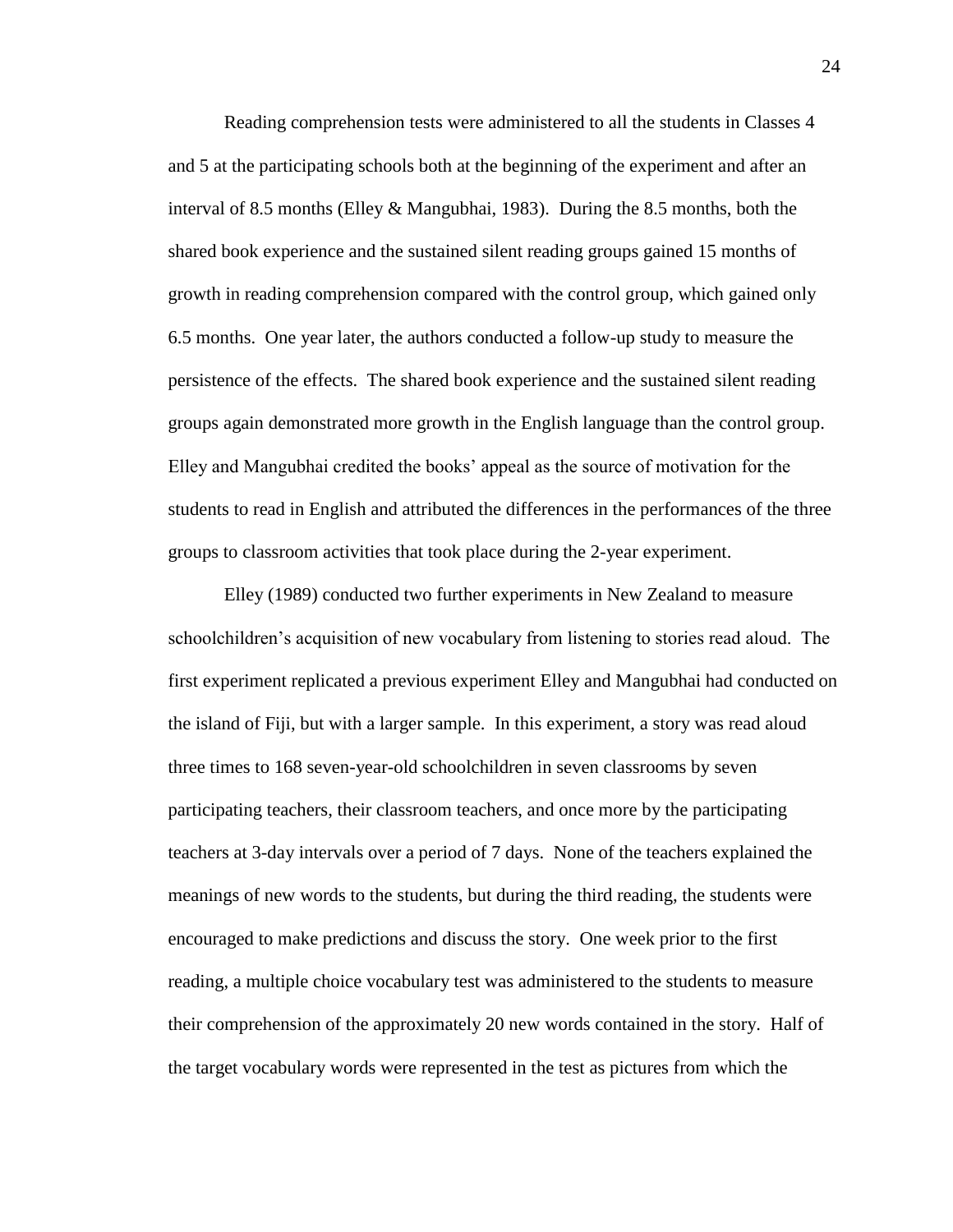students could select the one that best matched the meaning of the word, and the other half of the words were tested using synonym test items (Elley, 1989). When the test was administered again, the schoolchildren achieved "a mean increase of 15.4% overall" (Elley, 1989, p. 178).

One of the purposes Elley (1989) gave for the second experiment was, "to confirm the phenomenon of incidental vocabulary learning found in Experiment 1 with two different storybooks" (p. 180). This study involved two experimental groups and one control group. The two experimental groups were composed of six classes of 8-year-olds taught by six veteran teachers in six schools. The control group included 51 students from two schools. Two contrasting stories were selected to be read aloud to the students, and two treatments were devised that would allow for a comparison between reading the stories aloud either with or without explaining the unfamiliar words. Treatment 1 entailed reading the story aloud and explaining the target words by using a phrase with a similar meaning, dramatizing the word, or using a picture to convey the meaning. Treatment 2 consisted of reading the story without elaboration. Both stories received different treatments and the experimental groups heard both stories, while the control group did not hear either story.

One week after the stories were read, a multiple choice vocabulary test was administered to all three groups; and 3 months later, delayed posttests were administered to them (Elley, 1989). The results for the control group that did not hear either story indicated a vocabulary gain of less than 2%, while the results for the group that heard the first story without an explanation of the target words indicated a mean vocabulary gain of 14.8%. The overall vocabulary gain for the group that heard the same story with an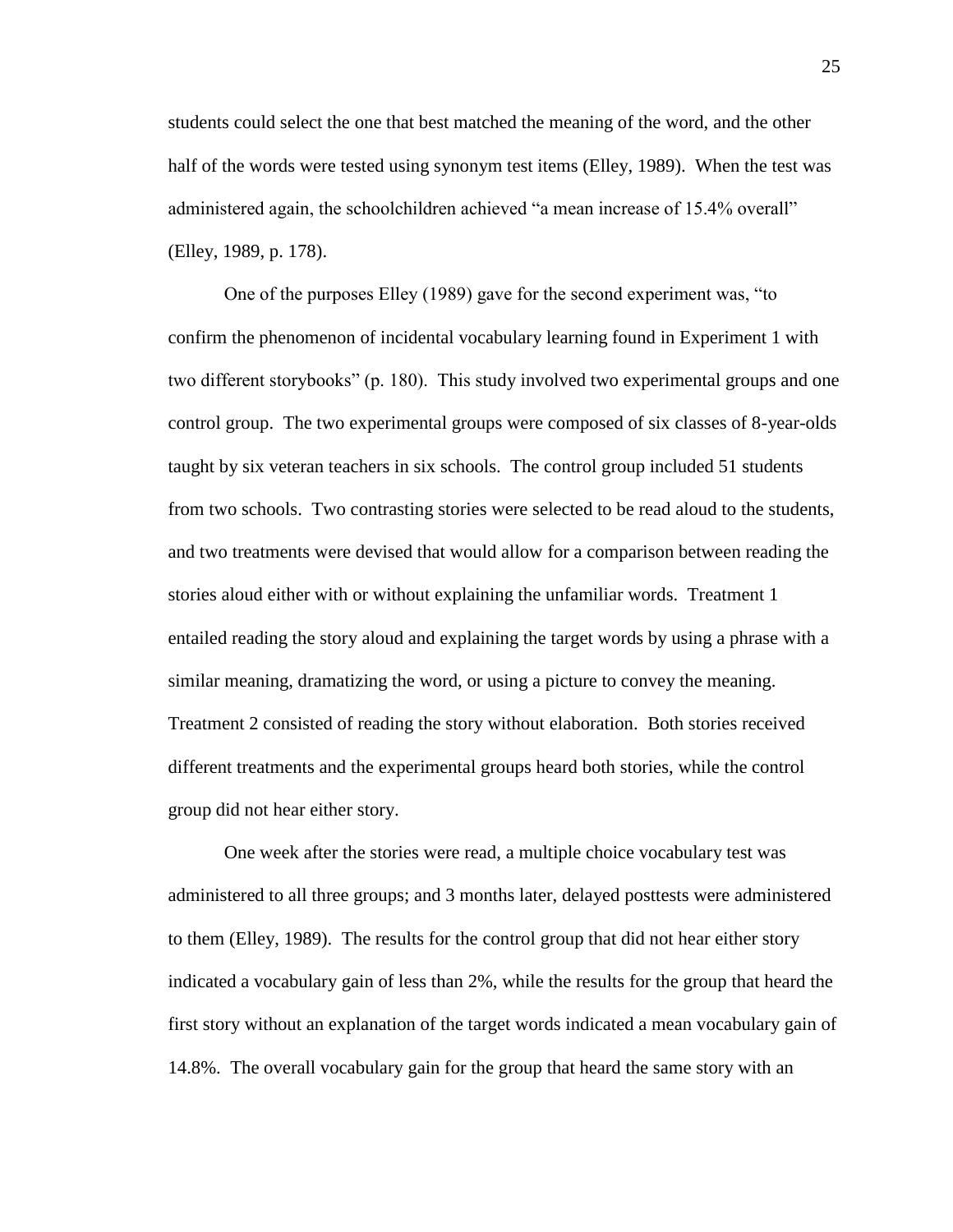explanation of the target words was 39.9% (Elley, 1989). The results for the second story indicated an overall vocabulary gain for the group that heard the story without an explanation of the target words of 4.4%, and a vocabulary gain of 17.1% for the group that heard the same story with an explanation of the target words (Elley, 1989). Based on the findings from both experiments, Elley concluded that schoolchildren can acquire new vocabulary incidentally from having picture books read aloud to them, and when teachers explain new vocabulary words as they are encountered in the text, their vocabulary gains can more than double. Moreover, children with less vocabulary knowledge at the beginning can gain "at least as much from the readings as the other students and…the learning is relatively permanent" (Elley, 1989, p. 184).

Hickman, Pollard-Durodola, and Vaughn (2004) described a similar strategy for reading aloud to first-grade ELLs with reading difficulties that improved both their vocabulary and reading comprehension. Both fiction and nonfiction books can be used; however, the authors recommended selecting books on a reading level one or two grade levels above the students' grade level. They also emphasized the advantages of selecting books that are interesting to the students and grouping the books thematically. When books with a common theme/topic are read together, the students have more opportunities to encounter the vocabulary in related contexts and increase their content knowledge (Hickman et al., 2004).

The books are divided into passages of 200-250 words according to the natural flow of the story (Hickman et al., 2004). Limiting the length of the passages allows the teacher to concentrate on the meanings of fewer new vocabulary words during each readaloud session and encourages the students to maintain their knowledge of the content as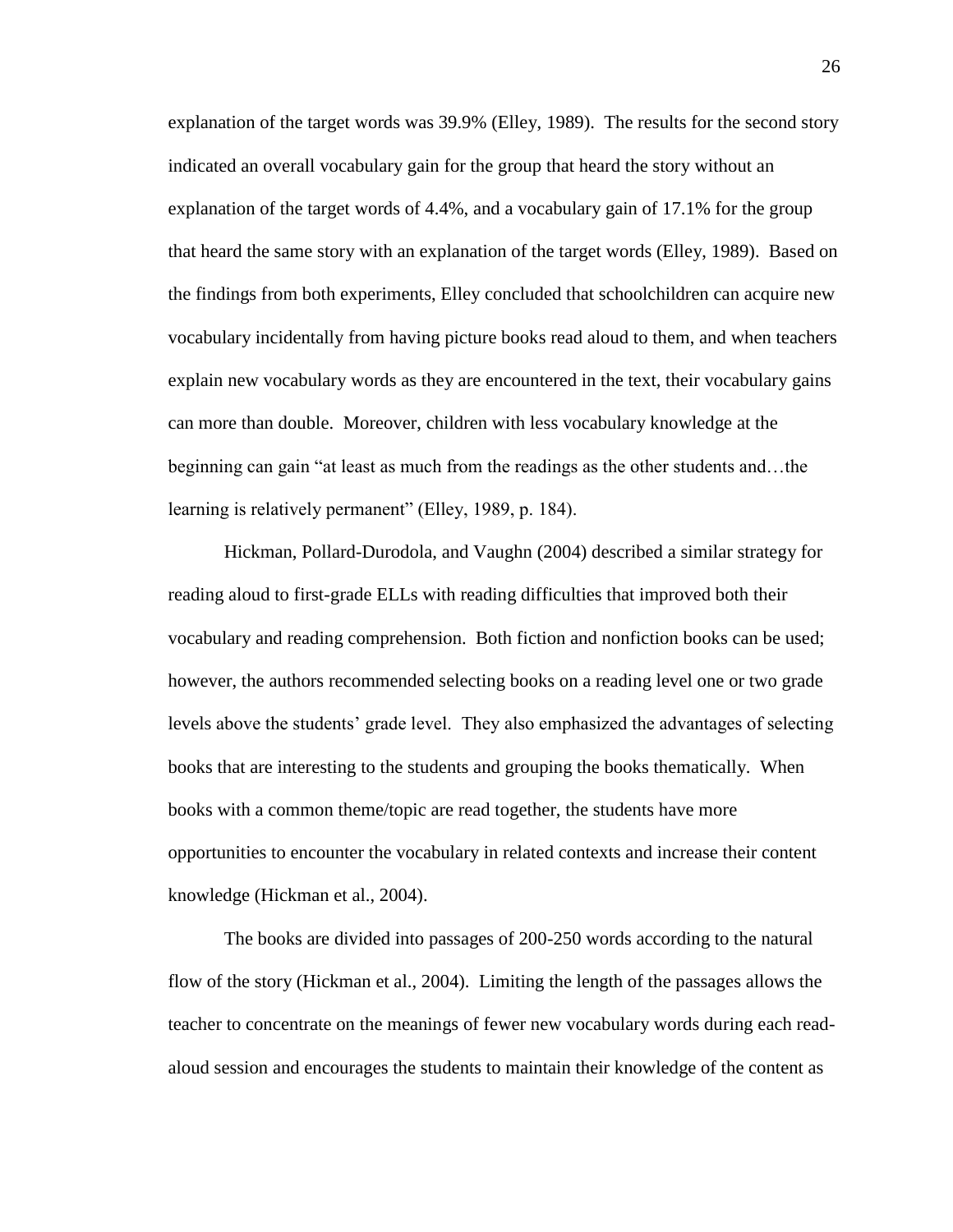well as the vocabulary of the story during the time required to complete it. An entire book can be read and discussed in a few days. The day after the last passage has been read and discussed, the entire book is reread and difficult or key vocabulary words are reviewed (Hickman et al., 2004).

In 2006, Diane August and Timothy Shanahan served as the Principal Investigator and the Panel Chair respectively for the National Literacy Panel on Language Minority Children and Youth which published *Developing Literacy in Second Language Learners: Report of the National Literacy Panel on Language Minority Children and Youth*. This report reviewed quantitative and qualitative research studies on the education of language-minority children and their literacy development.

August and Shanahan (2006) reported that language-minority children benefit from instruction in the key components of reading identified by the National Institute of Child Health and Human Development: phonemic awareness, phonics, fluency, vocabulary, and text comprehension, as well as oral English language development. Specific skills associated with oral English proficiency (e.g., vocabulary knowledge, listening comprehension, and syntactic skills) are related to reading comprehension and writing skills. The most successful literacy programs, according to August and Shanahan, align literacy instruction with instructional support for oral language development in English.

Although learning patterns in the reviewed studies suggest a similarity between the sequencing of instruction for language minority students and native English speakers, emphasizing word-level skills earlier and reading comprehension later, August and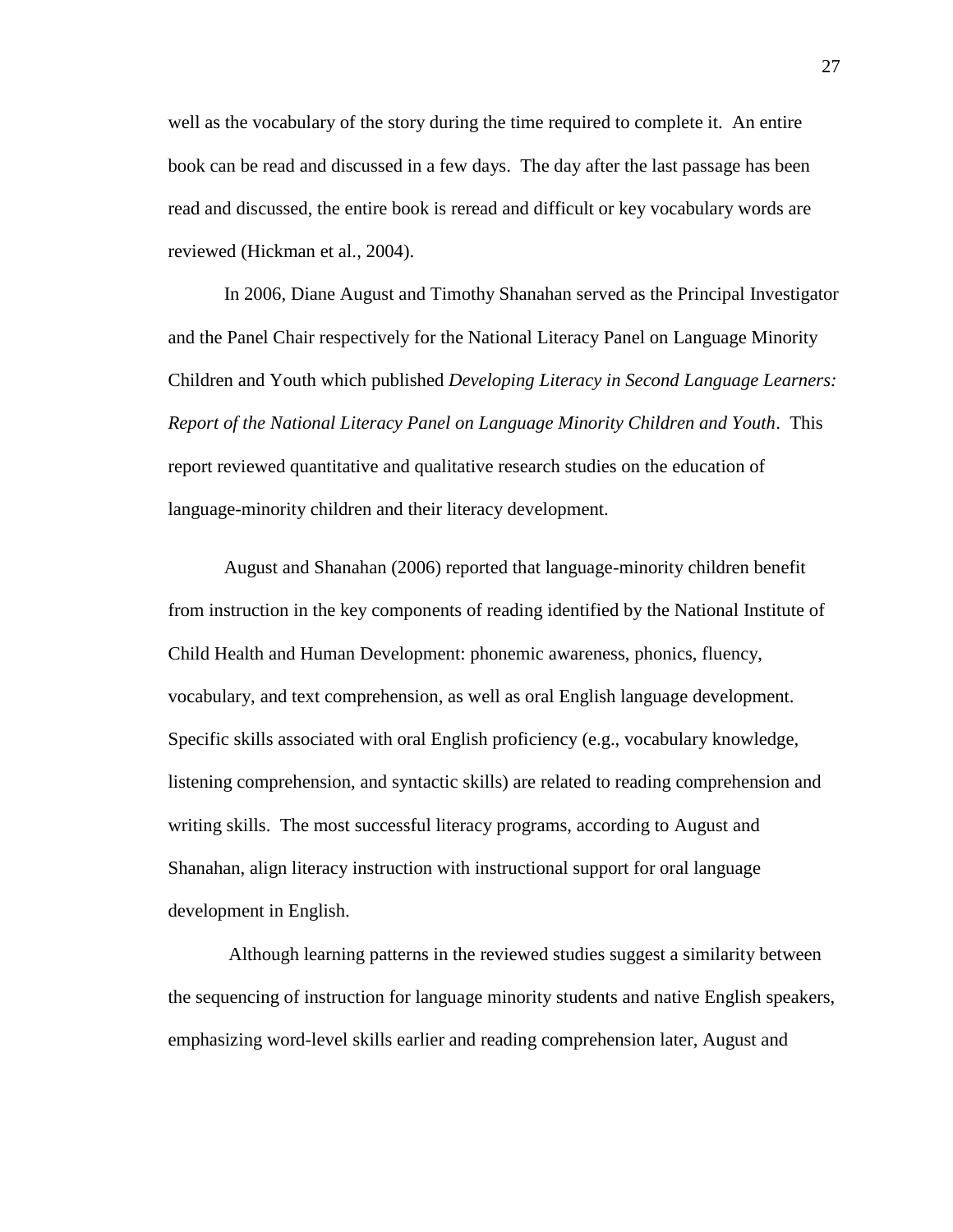Shanahan (2006) recommended that classroom teachers provide language-minority students with intensive instruction in background knowledge and vocabulary throughout.

Gersten, Baker, Shanahan, Linan-Thompson, Collins, and Scarcella (U.S. Department of Education, 2007) authored a practice guide for the Institute of Educational Sciences with the goal of furnishing educators with evidence-based recommendations that address the challenge of providing elementary English learners with effective literacy instruction. Based on research analyzed and reviewed by the What Works Clearinghouse, five recommendations for improving literacy instruction for ELLs were formulated. Two of the recommendations were for "intensive small group reading" and "extensive and varied vocabulary instruction" (p. 7). Gersten et al. recommended that the small-group reading intervention be implemented using an intervention program that provides explicit instruction on the key components of reading for 30 minutes each day with small groups of students who have been grouped homogeneously based on their reading ability. Furthermore, Gersten et al. recommended that explicit daily vocabulary instruction be integrated with reading and English language development as well as emphasized across the curriculum. Gersten et al. further recommended the development of district wide lists of vocabulary words drawn from the core reading program and content area textbooks for use in classroom instruction. Moreover, English learners were to receive explicit instruction on the meanings of words commonly used in conversation, because textbook publishers do not often include them among target vocabulary words.

Bauer and Manyak (2008) described language rich instruction in terms of practical strategies that support the development of ELLs' literacy skills. One strategy involved using demonstrations, visuals, and/or graphic organizers to build students'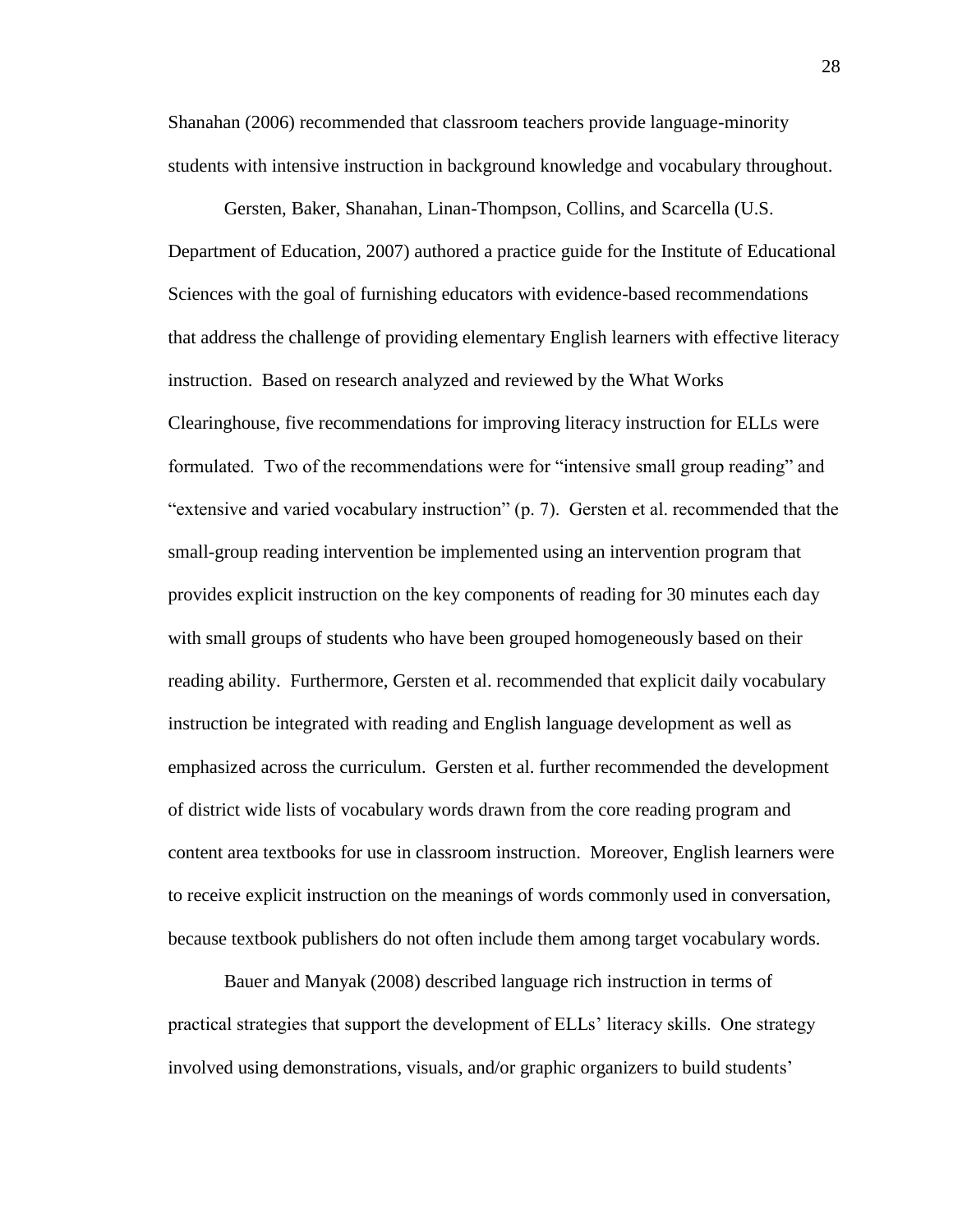background knowledge. Another strategy engaged the students in a relevant hands-on experience prior to listening to a story read aloud. The creation of a word wall featuring English/Spanish cognates was yet another strategy that served a dual purpose, as a helpful resource for the students and as a demonstration of the importance of both languages in the classroom. Furthermore, Bauer and Manyak suggested instructing ELLs to record their ideas in language logs in preparation for their participation in classroom discussions with either the teacher or other students as a means of improving their oral English proficiency.

Goldenberg (2008) summarized the major findings of two reviews of research completed in 2006 by the National Literacy Panel (NLP) and researchers affiliated with the Center for Research on Education, Diversity, and Excellence (CREDE) in three points:

- 1. Teaching students to read in their first language promotes higher levels of reading achievement in English.
- 2. What we know about good instruction and curriculum in general holds true for English learners as well.
- 3. However, when instructing English learners in English, teachers must modify instruction to take into account students' language limitations (Goldenberg, 2008, p. 14).

Based on a meta-analysis of 17 studies that compared bilingual instruction with second language immersion, the NLP concluded that bilingual instruction in reading, given either sequentially or concurrently, increased the reading achievement of ELLs in the second language compared with ELLs who received reading instruction only in the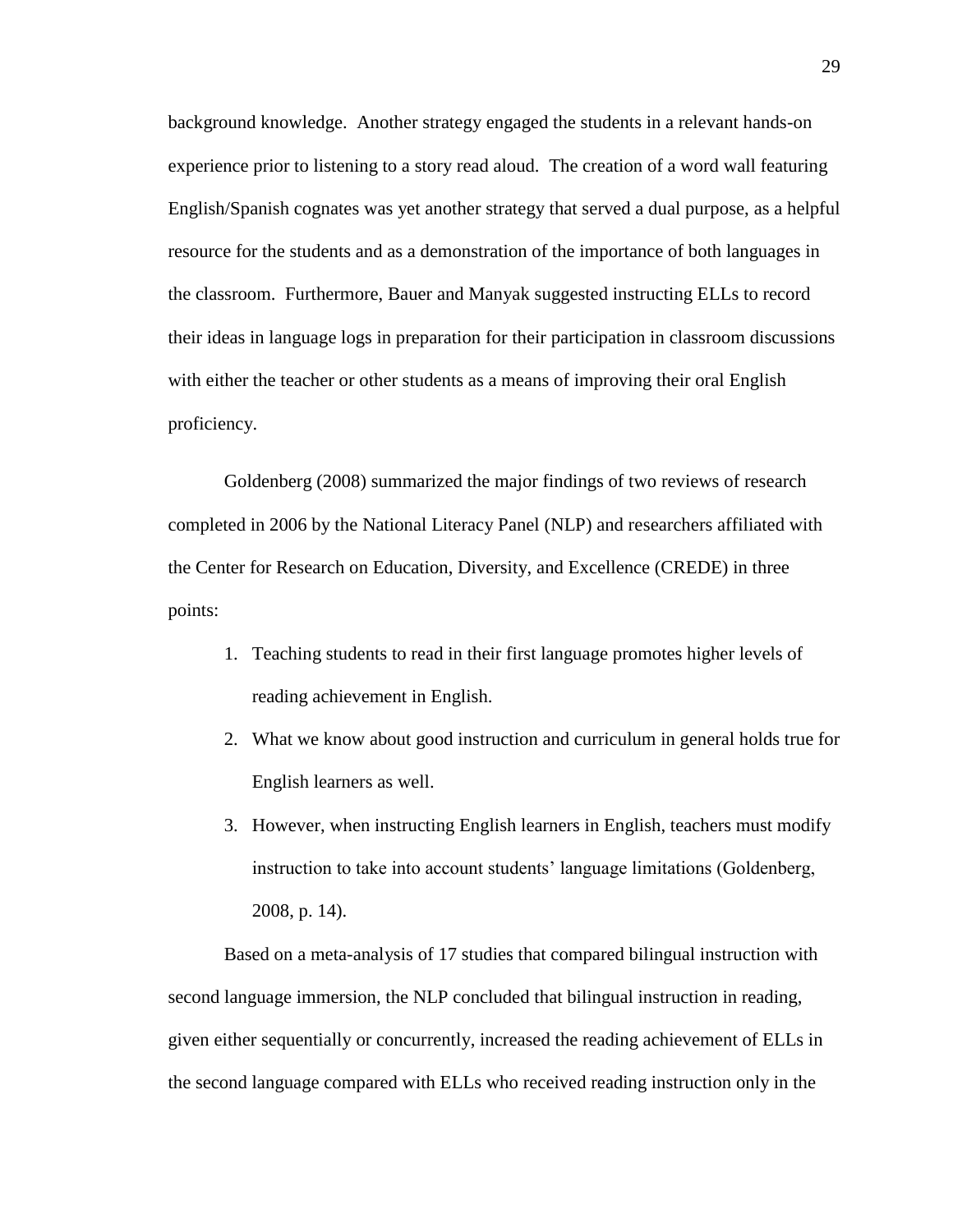second language (Goldenberg, 2008). Goldenberg suggested that *transfer*, a process whereby knowledge and skills learned in one language transfer across languages, is a likely explanation for the positive effects of bilingual instruction. Furthermore, Goldenberg indicated that classroom teachers who are aware of ELLs' academic experience could help them apply prior knowledge learned in their first language to learning in English.

Findings from the NLP review indicated that both ELLs and native English speakers benefit from explicit instruction in the key components of reading and writing (Goldenberg, 2008). When it is part of a comprehensive approach to early literacy instruction, direct instruction in phonological and decoding skills benefits ELLs who are at risk for developing reading problems. Likewise, ELLs learn more words when words are taught directly, encountered in meaningful contexts, and opportunities for repetition and practice are provided. The CREDE report recommended integrating both direct and interactive instructional strategies.

Goldenberg (2008) also supplemented the reviews of research by the NLP and CREDE, with sidebars that included responses to questions and descriptions of instructional modifications. One of the questions Goldenberg addressed concerned teaching English language development. Goldenberg described effective second language instruction as a combination of explicit instruction in "syntax, grammar, vocabulary, pronunciation, and norms of social usage," as well as opportunities for ELLs to interact verbally in "meaningful and motivational situations" (p. 13). However, as the content, language, and vocabulary demands increase, Goldenberg indicated that instructional modifications that make content more accessible for ELLs would likely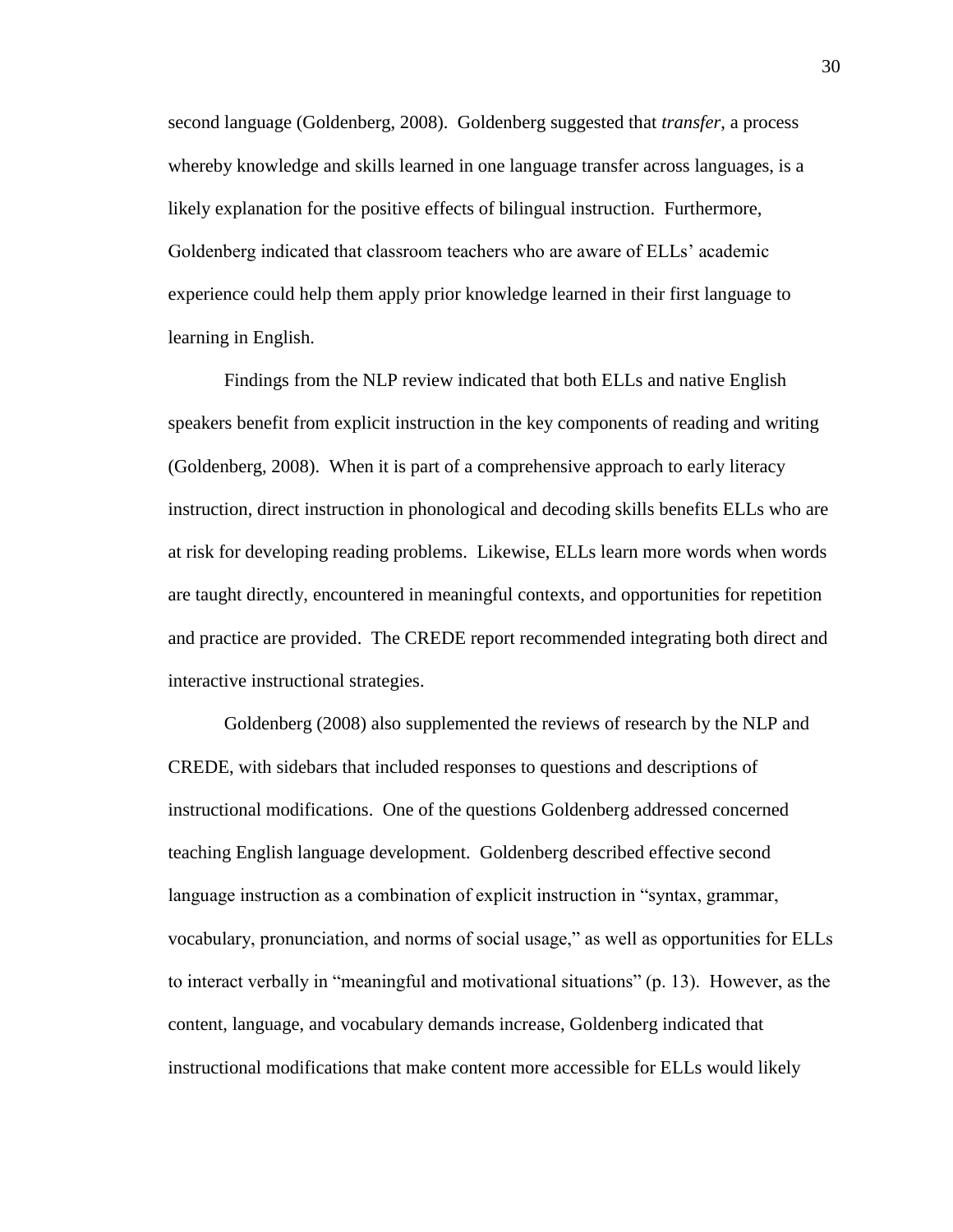become necessary. The following instructional modifications were among several recommended by Goldenberg as helpful for ELLs:

- 1. Make familiar reading material accessible to students.
- 2. Before reading material, expose students to the content contained in the text.
- 3. Clearly explain the meaning of unfamiliar words.
- 4. Support verbal explanations of word meanings with visuals.
- 5. Teach words explicitly and provide opportunities for students to encounter the words in multiple contexts across texts.
- 6. Use the first language strategically with attention to cognates between the students' first language and English.
- 7. Adjust instruction for students' level of oral English proficiency.
- 8. Include both content and language objectives as part of every lesson.

Teale (2009) synthesized reviews of research by the NLP, CREDE, Goldenberg, and others to summarize current research on "effective classroom strategies that help English learners succeed in school" (p. 699). He included a summary of Goldenberg's findings (2004, 2006, 2008, Sanders & Goldenberg, 1999) which he categorized as: " $(1)$ things we are basically sure about (you can bank on it), (2) what may be (highly likely), and (3) what we really don't know very much about and on which we need substantially more research (need more information)" (p. 700). In the first category, Teale (2009) placed well designed, student-centered instruction that emphasizes "comprehension, vocabulary, phonological awareness, phonics and word recognition, reading fluency, and writing" (p. 700). He also recommended the following instructional accommodations indicated in the research: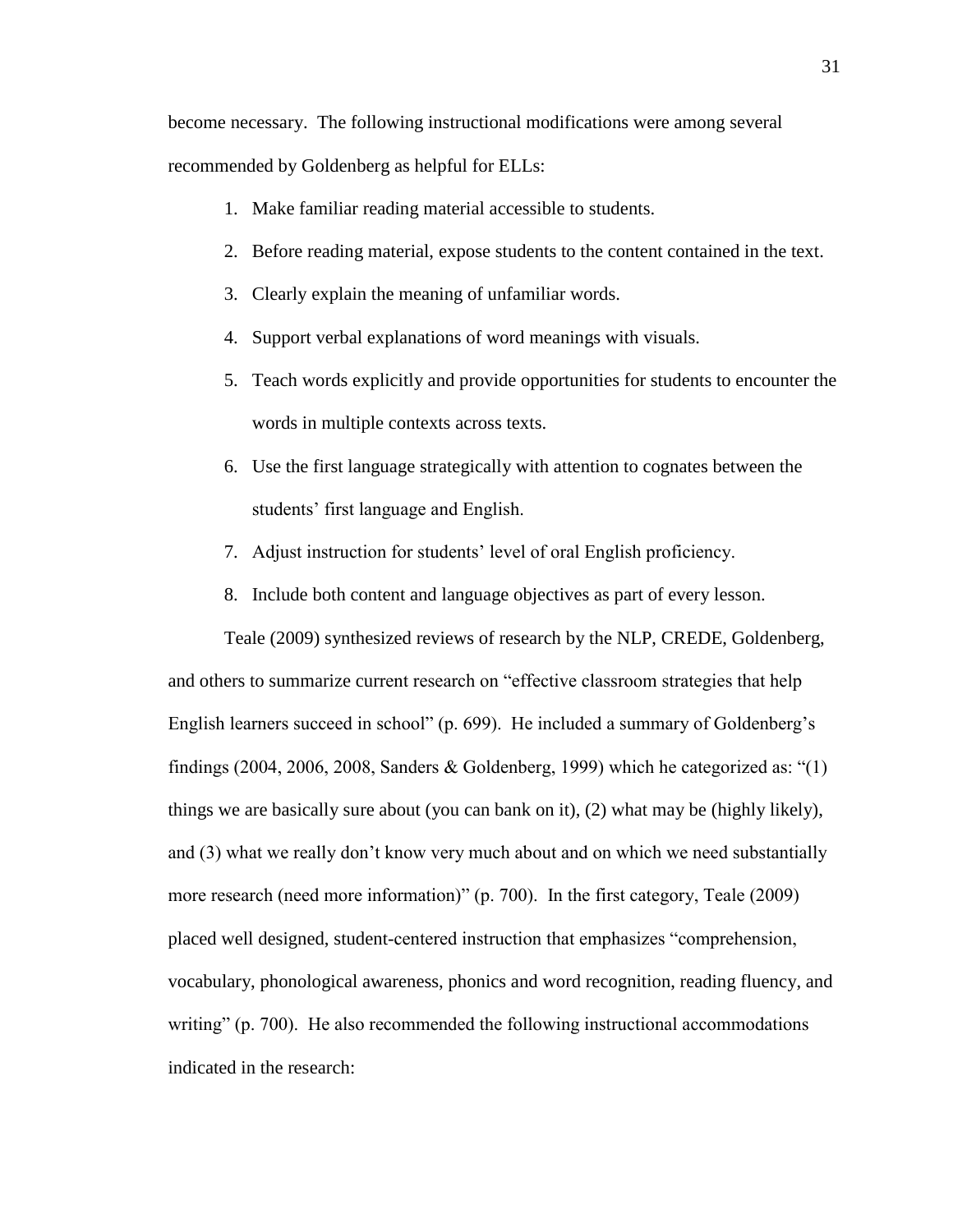- 1. Provide extended explanations with redundant information such as gestures, pictures, and other visual cues.
- 2. Provide extra attention to identifying and clarifying key and difficult vocabulary.
- 3. Use texts that have a degree of content familiarity.
- 4. Focus on consolidating text knowledge by having the teacher, other students, and English learners paraphrase and summarize.
- 5. Provide additional time and practice with reading and writing activities.
- 6. Provide extended linguistic interactions with peers and teacher.
- 7. Strategically use knowledge of students' primary language, if teacher is able (pp. 700-701).

Included in the second category were parents and others living in the home who coordinate with the school to read aloud to their children in pre-school and kindergarten, listen to their primary-grade students read, and discuss with their children the books their children are reading (Teale, 2009). The third category included (a) the relationship between culturally compatible literacy instruction and "students' enhanced literacy achievement" (Teale, 2009, p. 702), (b) whether instructional accommodations based on either grade or reading level benefit students the most, and (c) the kinds of home support that would most benefit students.

**Instructional Frameworks.** Echevarria, Vogt, and Short (2000) developed the Sheltered Instruction Observation Protocol (SIOP) as part of a research project sponsored by the Center for Research on Education, Diversity, and Excellence (CREDE). According to Short and Echevarria (2004), the SIOP provides a framework for planning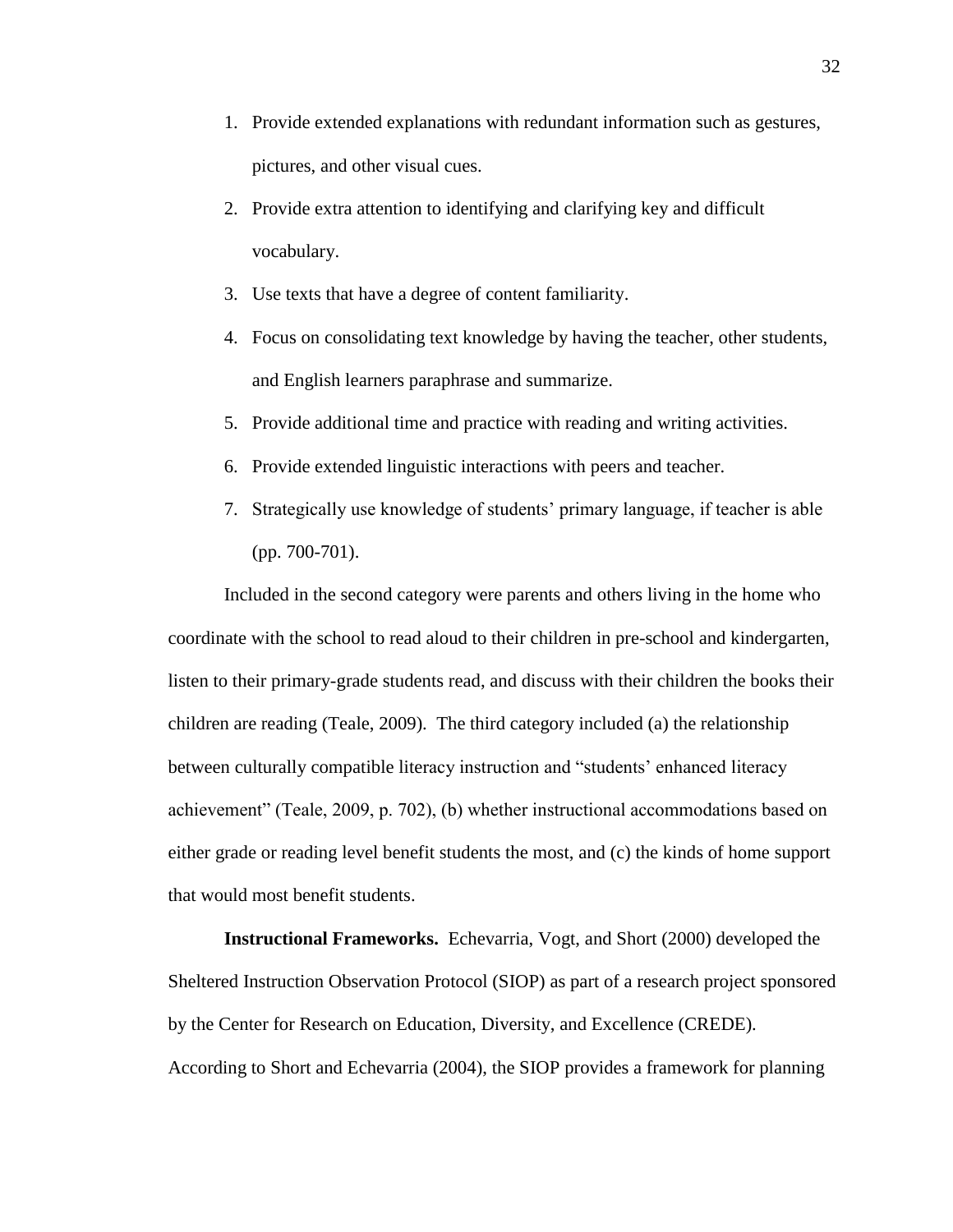and delivering instruction designed to enhance ELLs' comprehension of the regular curriculum content and support their acquisition of academic English. The SIOP comprises 30 instructional strategies organized into eight components: (a) preparation, (b) building background, (c) comprehensible input, (d) strategies, (e) interaction, (f) practice/application, (g) lesson delivery, and (h) review/assessment. Included in the framework are the following features designed to foster ELLs' academic success, "language objectives in every content lesson, the development of students' background knowledge, and emphasis on academic literacy practice" (Short & Echevarria, 2004, p. 11). Based on their experience with this model, Short and Echevarria suggested the following classroom strategies for teachers to use with ELLs as a means of developing their academic literacy across the curriculum:

- 1. Identify the language demands of the content course.
- 2. Plan language objectives for all lessons and make them explicit to students.
- 3. Emphasize academic vocabulary development.
- 4. Activate and strengthen background knowledge.
- 5. Promote oral interaction and extended academic talk.
- 6. Review vocabulary and content concepts.
- 7. Give students feedback on language use in class. (pp. 11-13)

In 2001, Guarino, Echevarria, Short, Schick, Forbes, and Rueda (2001) conducted a study to measure the "validity and reliability of the SIOP instrument" (Echevarria, Powers, & Short, 2006, p. 201). The participants in the research were located in one West Coast and two East Coast school districts. In the West Coast district, the ethnic composition of the student population was "45% Hispanic, 20% African American, 18%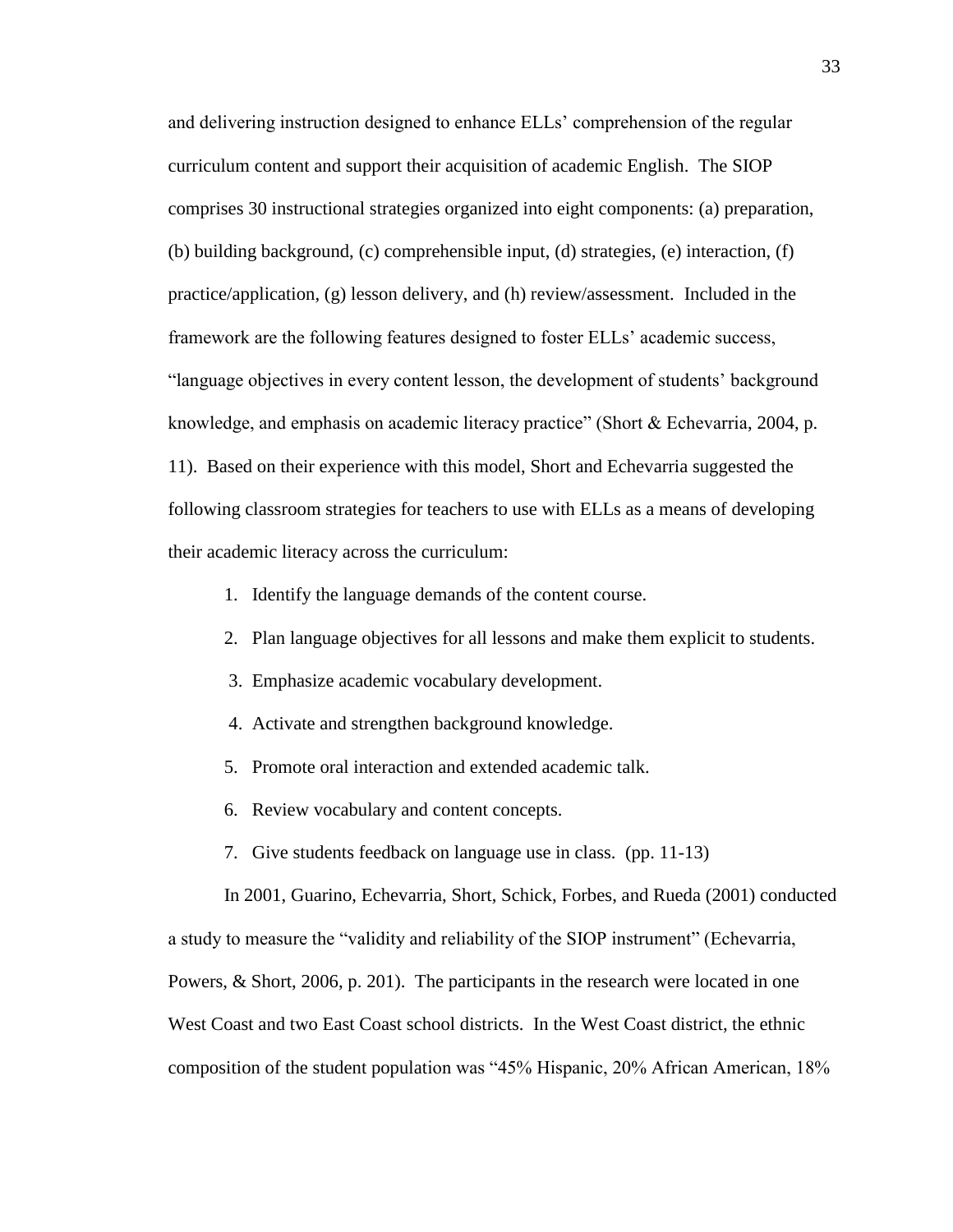Caucasian, and 11% Asian/Pacific Islander" (p. 202). In the two East Coast districts, the ethnic composition of the student population was "41% Caucasian, 32% Hispanic, 17% African American, and 10% Asian/Pacific Islander" in one district and "61% Caucasian, 11% Hispanic, 11% African American, and 14% Asian/Pacific Islander" (p. 202) in the other district. All the student participants were designated as ELL based on their performance on the language proficiency assessment administered by their local school districts, and they were all enrolled in sheltered content classes. In the West Coast district, there were ten intervention teachers located in two middle schools and three comparison teachers located at a third middle school. In the two East Coast districts, nine intervention teachers were located in four middle schools, and one comparison teacher was located in another middle school. Previously, Short and Echevarria (1999) had trained the intervention teachers to implement the SIOP over a period of one to two years. None of the comparison teachers had received SIOP training, although all but one of them were certified to teach ELLs.

The students' academic literacy was measured using an expository writing assessment. A writing prompt similar to a typical writing task in a social studies class was used for both the pretest and the posttest. Although the test was not timed, a majority of the students completed the task within a 40-50 minute class period. An independent rater evaluated all of the pretest and posttest writing samples from the intervention and the comparison classes and scored them using the IMAGE writing rubric. When the scores from the intervention and comparison groups were compared, the findings indicated "that the participants whose teachers were trained in the SIOP made significantly better gains in writing than did the comparison group.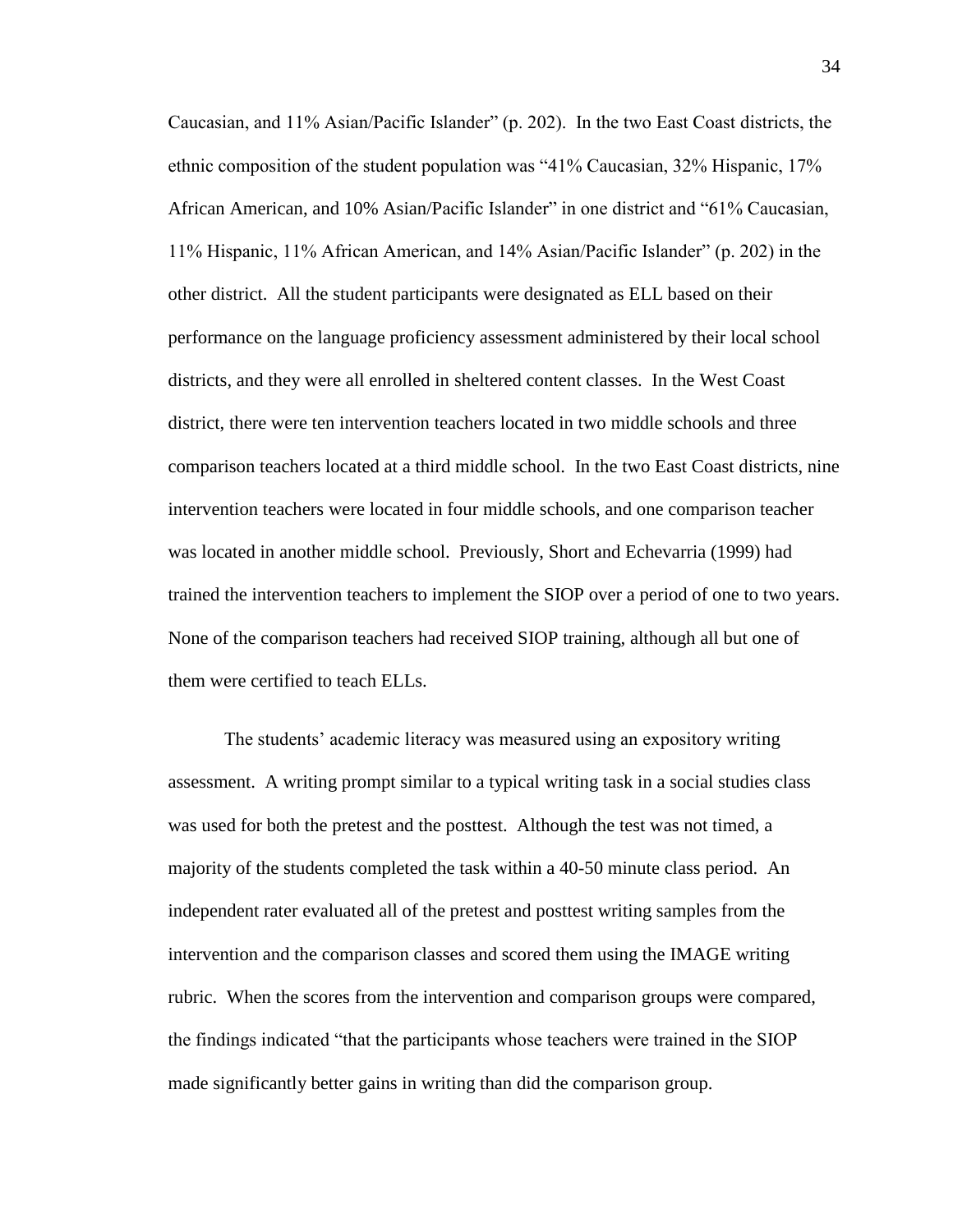These results led Echevarria et al. (2006) to conclude that using specific instructional strategies consistently and systematically with ELLs within the framework of the SIOP produced significant improvement in their expository writing compared with students whose classroom teachers had not received SIOP training. Although using strategies and techniques derived from sheltered instruction (e.g., clearly enunciated speech spoken at a slower rate, teaching key vocabulary, scaffolding instruction) may make instruction more comprehensible for ELLs; Echevarria et al. cautioned that without a scientifically-validated model to guide teachers as they plan and deliver instruction, instruction "will not be consistent in and across classrooms" (p. 207).

Fitzgerald and Graves (2005) developed scaffolded reading experiences (SREs), a research-based framework for facilitating ELLs' literacy development. The framework includes activities and strategies that can be used with any literary genre before, during, or after reading. Teachers should use these activities, according to Fitzgerald and Graves, to position ELLs in their *zone of proximal development* and enable them to perform tasks that would otherwise be too difficult for them. The zone of proximal development was defined by Vygotsky (1978) as "the distance between the actual developmental level as determined by independent problem solving and the level of potential development as determined through problem solving under adult guidance or in collaboration with more capable peers" (p. 86). Fitzgerald and Graves used the term zone of proximal development to indicate that the activities "require students to use functions that are in the process of maturing but have not fully matured" (p. 69).

In one example described by Fitzgerald and Graves (2005), a teacher used multiple SREs sequentially to prepare his class to read a difficult reading selection. The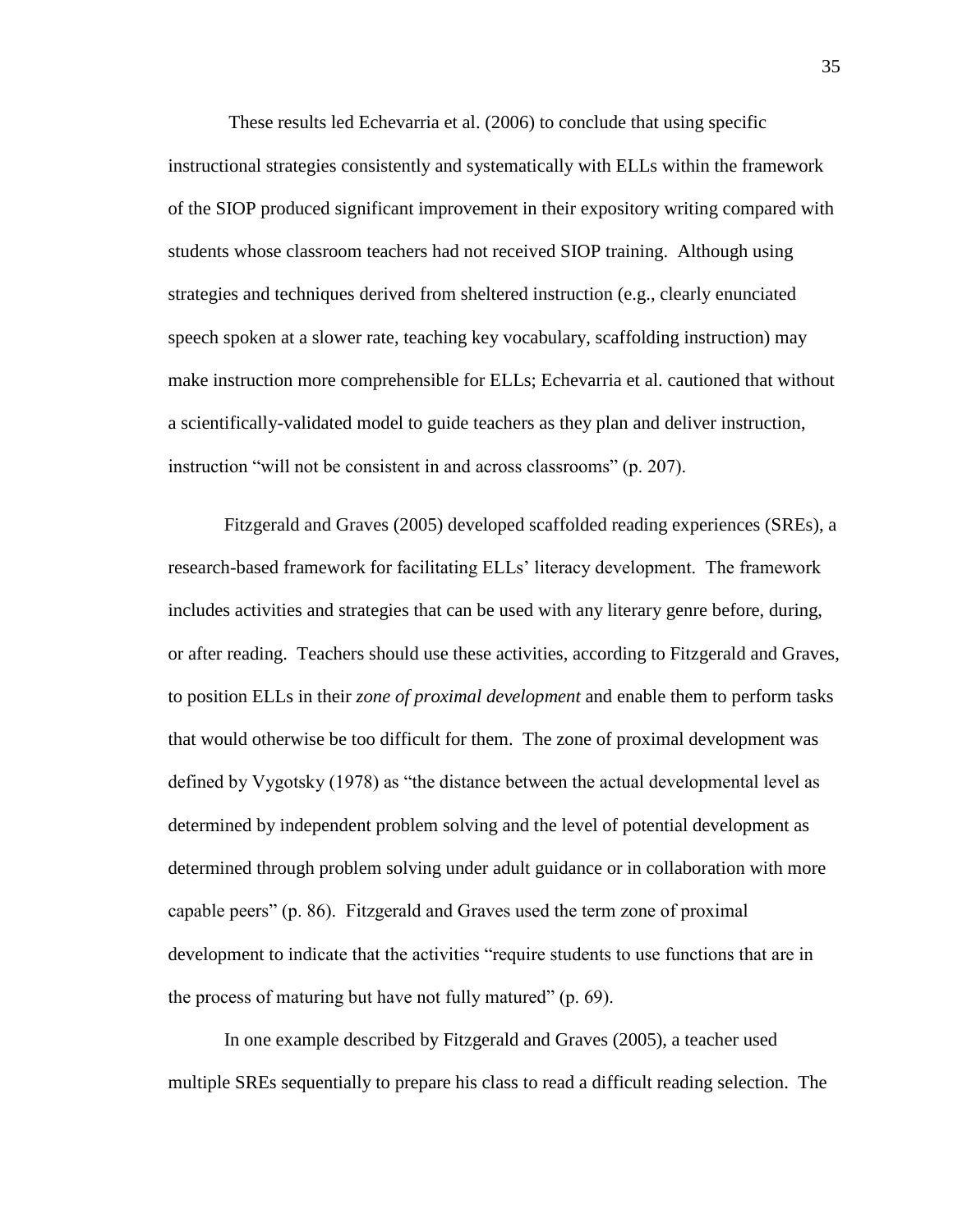teacher began by sharing a personal experience to motivate his students, built their background knowledge about a concept central to the reading selection, and pre-taught vocabulary. In another example, Fitzgerald and Graves invited readers to consider how they, as teachers, might use SREs to modify instruction to match the developing language skills of ELLs in the class as well as recent arrivals who are Spanish speaking. Fitzgerald and Graves suggested using visuals to build background knowledge and pre-teaching difficult vocabulary as pre-reading activities. As during-reading activities, they suggested the reader might read aloud followed by having the students read silently. Finally, they suggested pairing a strong English reader with each Latino student to assist the latter in writing a response to a comprehension question and participation in group discussions as post-reading activities.

**Summary.** Elley and Mangubhai (1983) demonstrated that students could acquire vocabulary words incidentally in a second language from listening to picture books read aloud to them. Hickman, Pollard-Durodola, and Vaughn (2004) implemented a similar strategy for reading aloud to first-grade ELLs with reading difficulties that improved these students' vocabulary and reading comprehension. Current research indicates that ELLs benefit from daily literacy and vocabulary instruction that is integrated with reading and oral English language development (August & Shanahan, 2006). Teale (2009) synthesized information from reports by the NLP, CREDE, Goldenberg, and others to produce a summary of current research that offers "effective classroom strategies that help English learners succeed in school" (p. 699). Strategies he recommended include supporting explanations of word meanings with visual clues, asking students to paraphrase or summarize information in order to consolidate text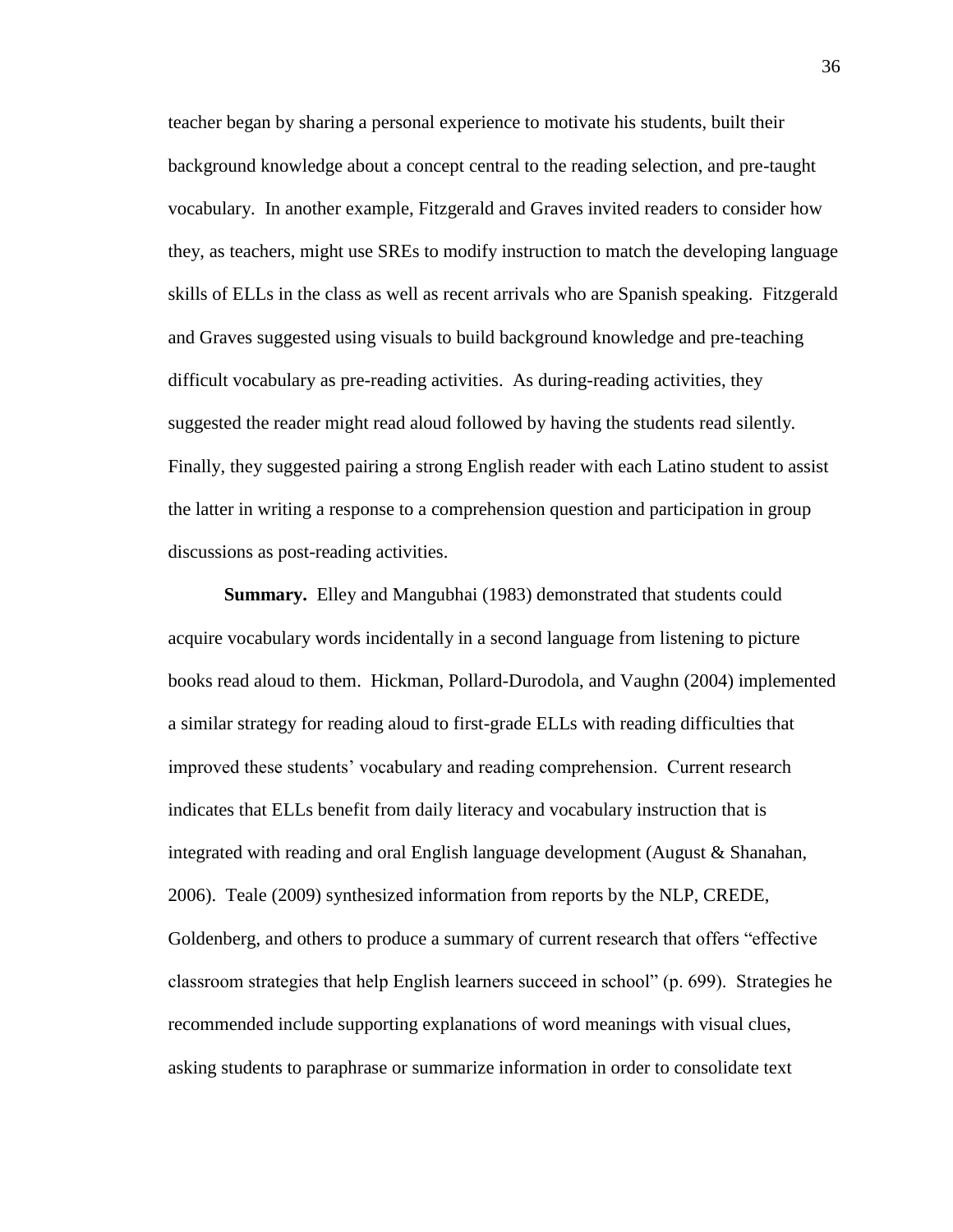knowledge, and offering students extended time for activities that involve verbal interaction, reading, or writing. Strategies that appear frequently in the writing of other researchers include teaching literacy skills, building vocabulary, and engaging ELLs in extended verbal interaction.

 The SIOP and SREs are two research-based instructional frameworks developed for use with ELLs. Echevarria, Vogt, and Short (2000) developed the SIOP, which includes a framework for planning and delivering instruction in the content areas. Features included in the framework (e.g., language objectives for every content lesson; planned development of the students' background knowledge, and academic literacy practice), are designed to foster ELLs' academic success. SREs, an instructional framework developed by Fitzgerald and Graves (2005) consists of strategies and activities that promote literacy development.

## **How School Library Media Programs Impact Student Performance**

In "The Impact of School Library Media Centers on Academic Achievement," an article published in the spring 1994 issue of *School Library Media Quarterly*, Lance (1994) described the methodology used in the First Colorado Study, which he conducted with Wellborn and Hamilton-Pennell in 1993. The study sample consisted of 221 public elementary and secondary schools selected because they responded to the 1989 survey of school library media centers and measured student achievement with either the Iowa Test of Basic Skills or the Tests of Achievement and Proficiency. Multiple independent variables (percentage of minority students, percentage of free lunch students, and percentage of adults graduated from high school) obtained from the 1980 Census data for each Colorado district with a school in the sample were combined into a single at-risk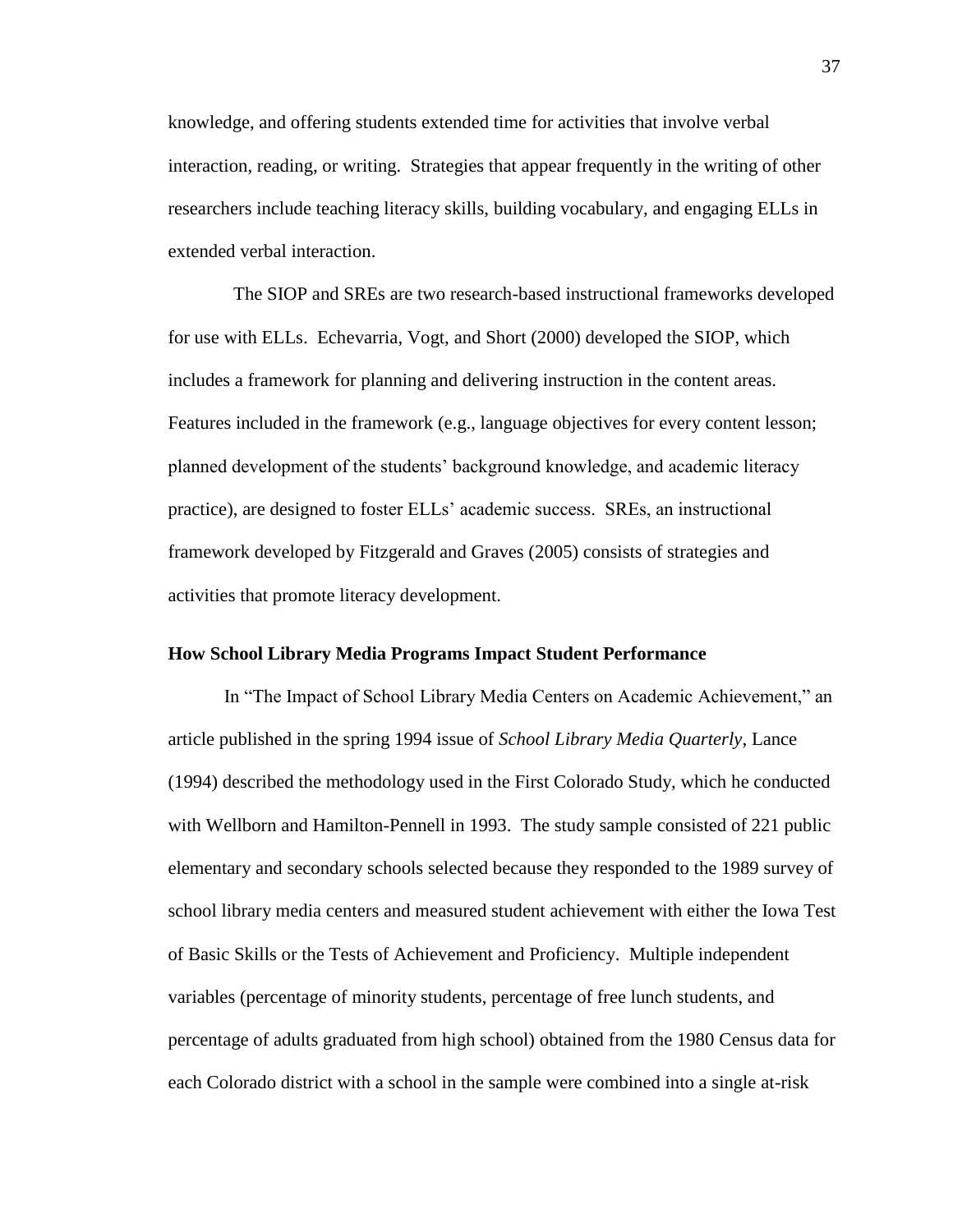factor. Reading test scores were selected to represent student achievement because an analysis of the student achievement data revealed a positive relationship among student scores on reading tests, information-seeking skills, and language usage. Not only did the at-risk factor become one of nine independent variables used in the final analysis of the study, but it was also one of two predictors of reading scores for most of the grade levels under study; the other predictor was the size of the school library media program. Lance et al. concluded that students were more likely to achieve higher average test scores on reading tests in schools with better-funded school library media centers, large and varied collections of materials, and adequate staffing, including state-endorsed school library media specialists who assumed an active instructional role.

The Second Colorado Study conducted by Lance, Rodney, and Hamilton-Pennell (2000) found that increases in students' reading scores corresponded with increases in the size of the library program. Reading scores increased when the size of the library program was measured based on (a) the total number of hours the staff worked; (b) the size of the collection; (c) online access to media center resources, licensed databases, and the Internet via networked computers; and (d) collaboration between school library media specialists and classroom teachers. Furthermore, Lance et al. related the increases in the students' reading scores to the principles of leadership, collaboration, and technology, which are integral to the school library media specialist's role, and they maintained that other conditions in the school or community could not moderate the relationship.

In 2009, Michie and Westat prepared an evaluation of the Improving Literacy Through School Libraries (LSL) program for the U.S. Department of Education, Office of Planning, Evaluation, and Policy Development, in which they compared the findings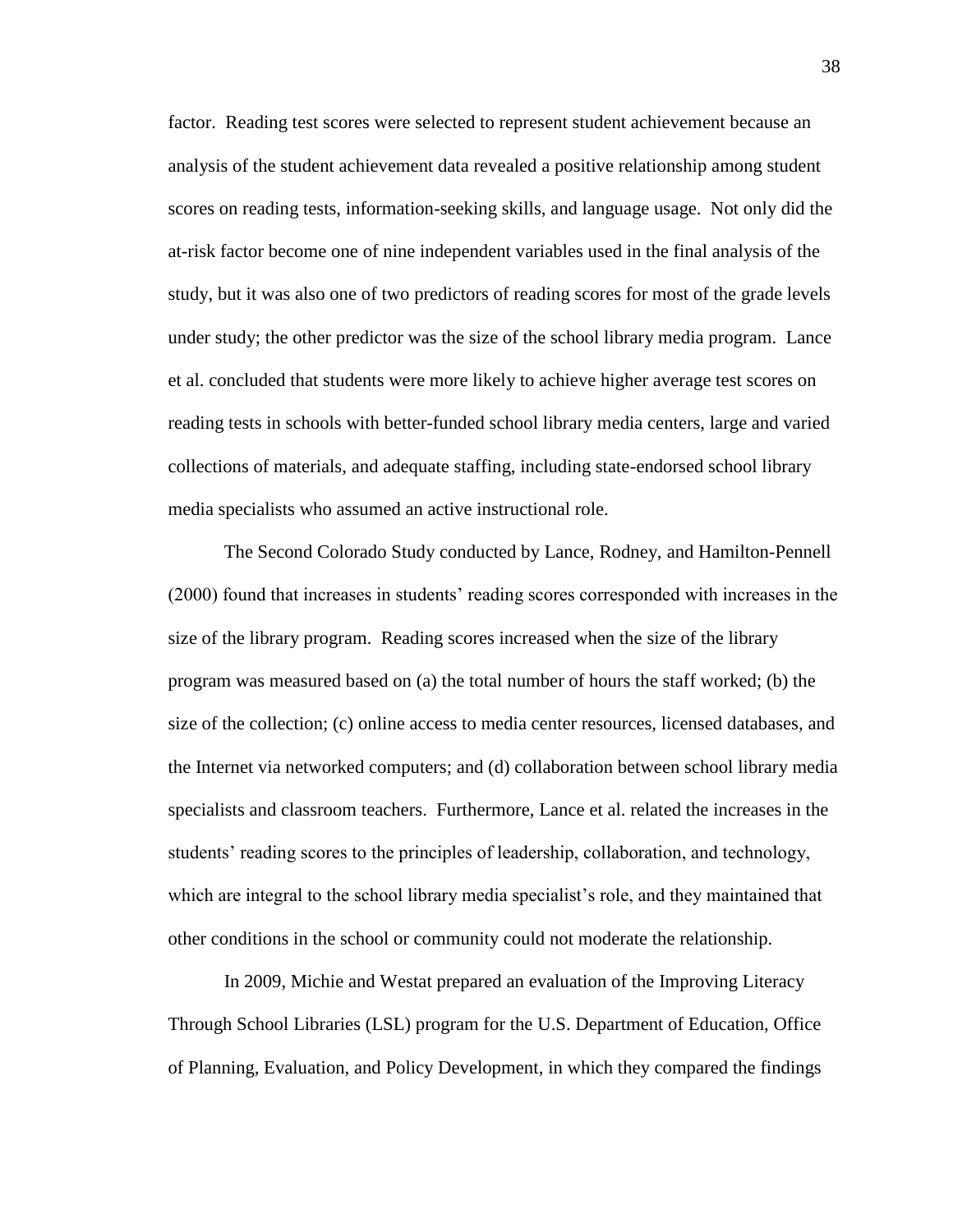from *The Evaluation of the Improving Literacy Through School Libraries Program: Final Report*, a previous evaluation that included data from 2004-2005, with the findings from *The Second Evaluation of the Improving Literacy Through School Libraries Program* which included data from 2005-2006 (U.S. Department of Education, Office of Planning, Evaluation, and Policy Development, 2009). The LSL program was established under Title I, Part B, Subpart 4 of the No Child Left Behind Act of 2001 to improve the literacy skills and academic achievement of students by providing them with access to current media, advanced technology, and professionally trained and certified school library media specialists. Applicants for the competitive grants awarded by the LSL program were required to be local education agencies (LEAs) in which 20 percent or more of the students were from families with incomes below the poverty line.

Michie and Westat noted a significant relationship between increasing the size of the book collections and improved test scores. "On average, each additional book per student that libraries obtained was associated with an increase of 0.44 percentage points in student test scores" (USDOE, OPEPD, 2009, p. xix). However, due to missing baseline data for more than 50% of the respondents, Michie and Westat were unable to issue a definitive statement linking the Improving Literacy Through School Libraries program with increases in student test scores.

Between October 2002 and December 2003, Todd (2003) and Kuhlthau conducted the *Student Learning through Ohio School Libraries* research study, which asked students and classroom teachers how *effective* school libraries benefit students. According to Todd and Kuhlthau, prior research by Dr. Keith Curry Lance and other researchers had shown the following characteristics of school library media programs to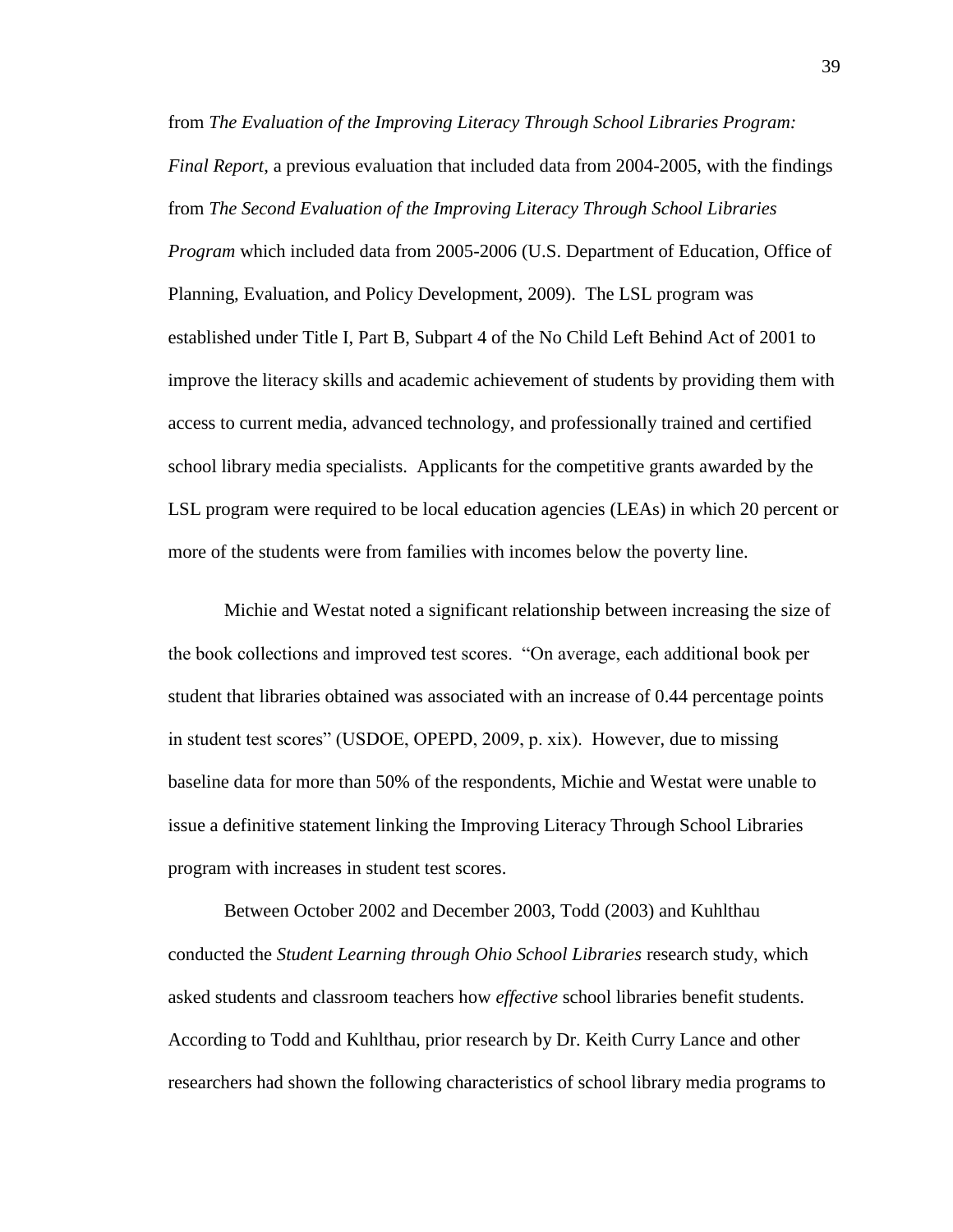be predictors of academic achievement when academic achievement is measured in terms of standardized test scores:

…credentialed staff and support staff engaged in a curriculum-centered library program; school librarians' involvement in collaborative literacy instruction; provision of high quality collections and information technology infrastructure for information access and use; and motivating students to read (p. 1).

Thirty-nine schools with effective school libraries were selected to participate in this study. Students in Grades 3-12 were given access to a web-based survey that included Likert responses to 48 statements and a single open-ended critical incident question. They were invited to rate the level of helpfulness they had experienced in relation to each of the statements and provide an anecdotal response to the open-ended question. The classroom teachers were given access to another survey that consisted of the same 48 statements, with a change in the *person*, as well as an open-ended question that invited them to provide evidence to support their perception of how the school library helped their students. According to Todd and Kuhlthau, the responses from 99.44% of the student sample (13,050 students) indicated they had received help in their learning from the school library, its program, and/or the school librarian. When he was interviewed by Kenney in 2006, Todd commented, "By getting a picture of how school libraries in a best-practices scenario impact student learning, we have some basis for understanding the dynamics of practice far more richly" (pp. 45-46).

**Summary.** Findings from the First and the Second Colorado Studies correlated specific characteristics of school library media programs with students' higher average scores on reading tests. Subsequent research confirmed that students achieved higher average test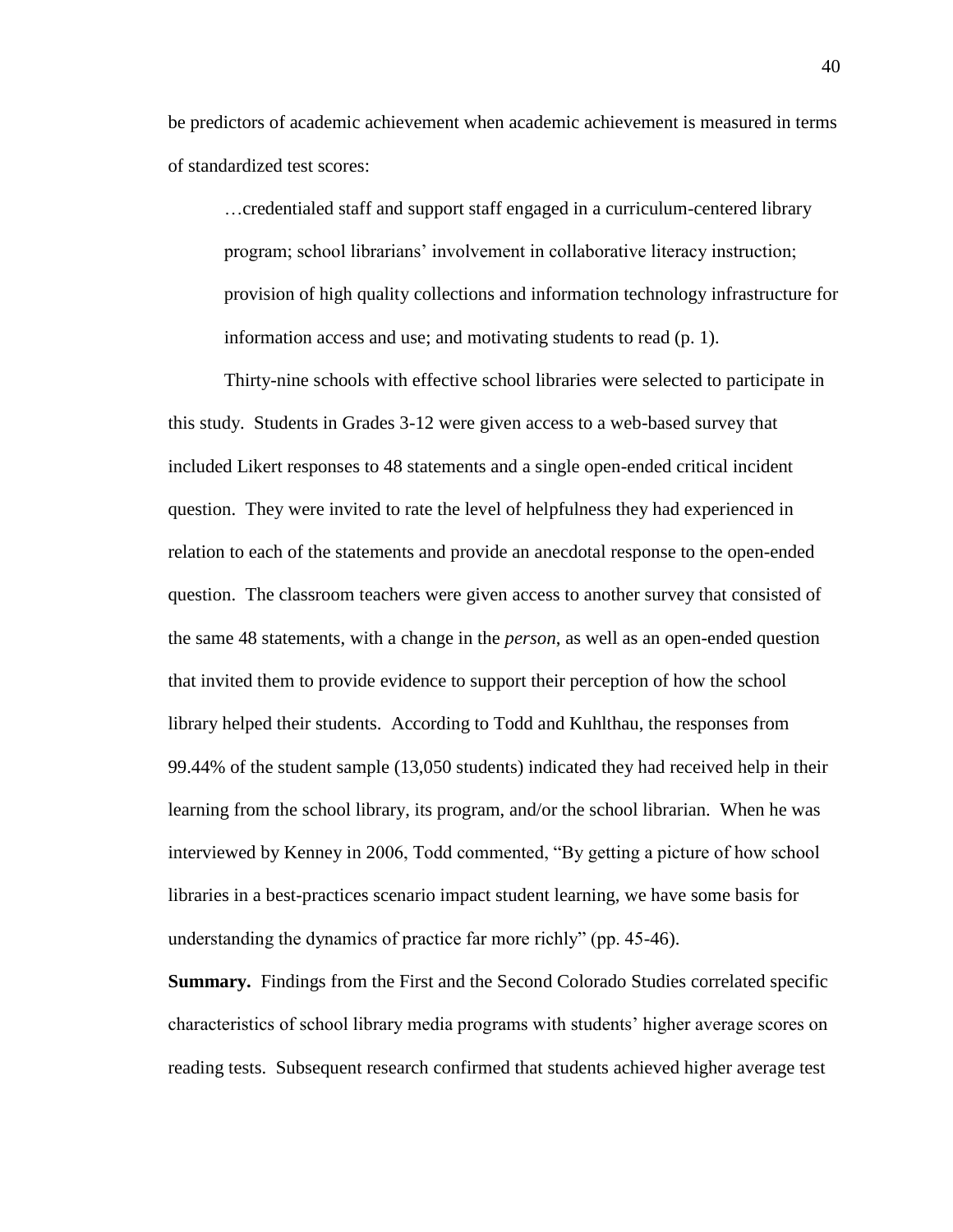scores in schools with better-funded school library media centers, large and varied collections of materials, and adequate staffing, including a state-endorsed school library media specialist who assumed an active instructional role. The data from *The Second Evaluation of the Improving Literacy through School Libraries Program* yielded a similar finding. "On average, each additional book per student that libraries obtained was associated with an increase of 0.44 percentage points in student test scores" (USDOE, OPEPD, 2009, p. xix).

The *Student Learning through Ohio School Libraries* research study conducted by Todd and Kuhlthau (2004) asked students and teachers how effective school libraries benefit students. Based on prior research conducted by Lance et al. (1993, 2000), school library media programs with specific characteristics known to be predictors of academic achievement were selected to participate in the study. Responses from 99.44% of the student sample (13,050 students) indicated that they had received help in their learning from the school library, its program, and/or the school librarian.

This study will look at school library media programs located in schools where either more than 73.3% of the ELLs or slightly less met and exceeded the standard for reading and English/language arts on the Georgia CRCT when it was administered in 2010, in an effort to learn how these school library media specialists support reading and information literacy skills instruction for ELLs in the fourth through the eighth grade. **Professional Literature That Informs School Library Media Specialists about Meeting the Needs of ELLs**

As a member of the instructional team, the school library media specialist shares responsibility with the other team members for ensuring that all students achieve their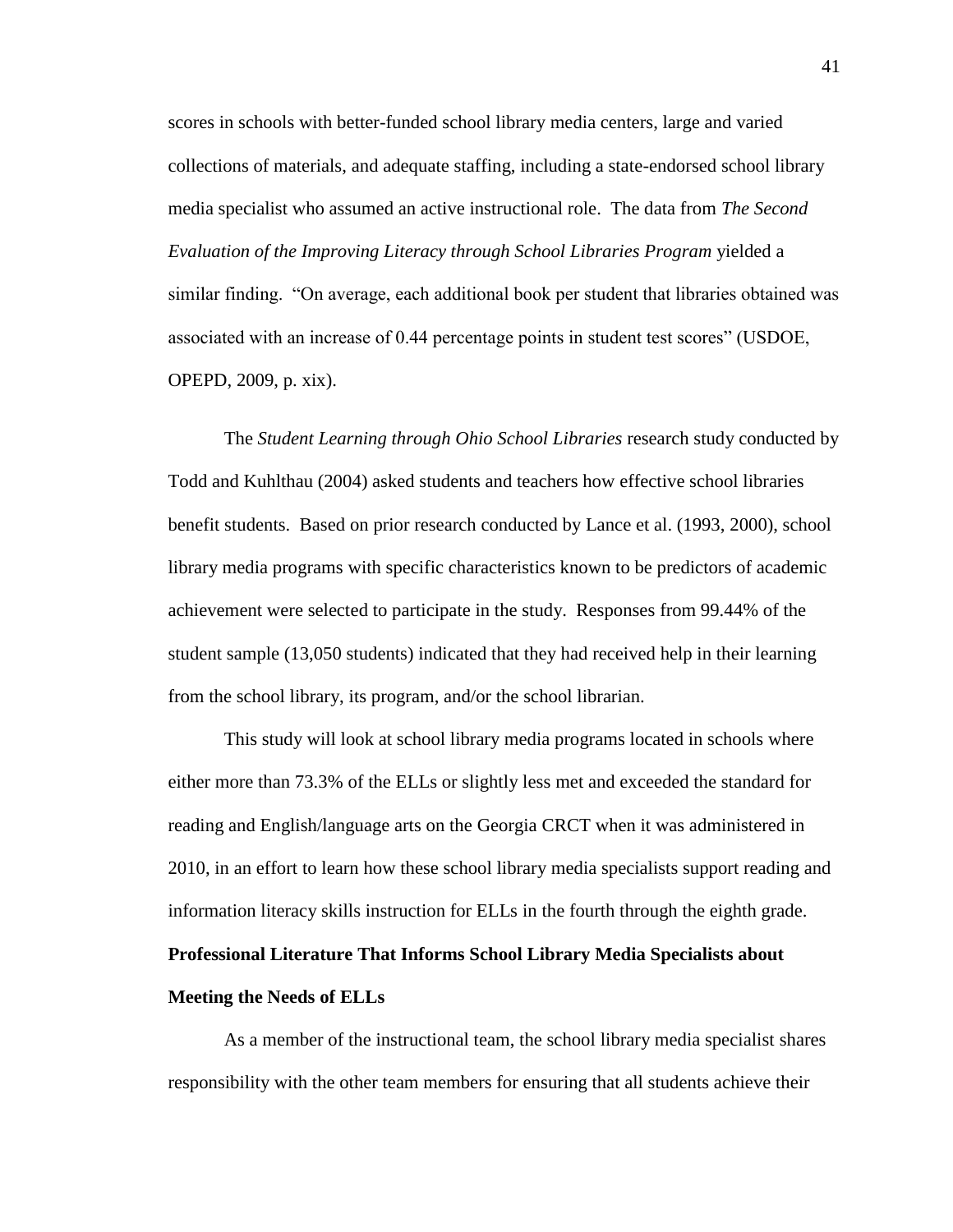academic goals. Moreover, the mission of the school library media program is "to ensure that students and staff are effective users of ideas and information" (AASL & AECT, 1998, p. 6). The school library media specialist is expected to collaborate with classroom teachers to develop an effective student-centered school library media program that promotes information literacy, independent learning, and social responsibility. While collaborating with classroom teachers, the school library media specialist may assume the role of a teacher, an instructional partner, an information specialist, or a program administrator (AASL & AECT, 1998). The mission of the school library media program and these four specific responsibilities effectively differentiate the professional practice of the school library media specialist from that of the classroom teacher.

A substantial body of professional literature exists that discusses strategies for accommodating the academic and linguistic needs of ELLs in a school setting. Although the majority of this literature appears in professional journals and publications directed at classroom teachers, there is a growing body of literature written by library science and information professionals as well as school library media specialists that focuses on instructional and programming strategies designed to be used by school library media specialists as part of the school library media program.

Latrobe and Laughlin (1992) compiled articles from educators and subject area specialists in a reference book written for school library media specialists. The book is divided into four parts. Part I, the introduction to the book, was written by Latrobe who provided a brief overview of multiculturalism and traced the origins of the multicultural movement in North America back to the pre-colonial era. Latrobe defined multicultural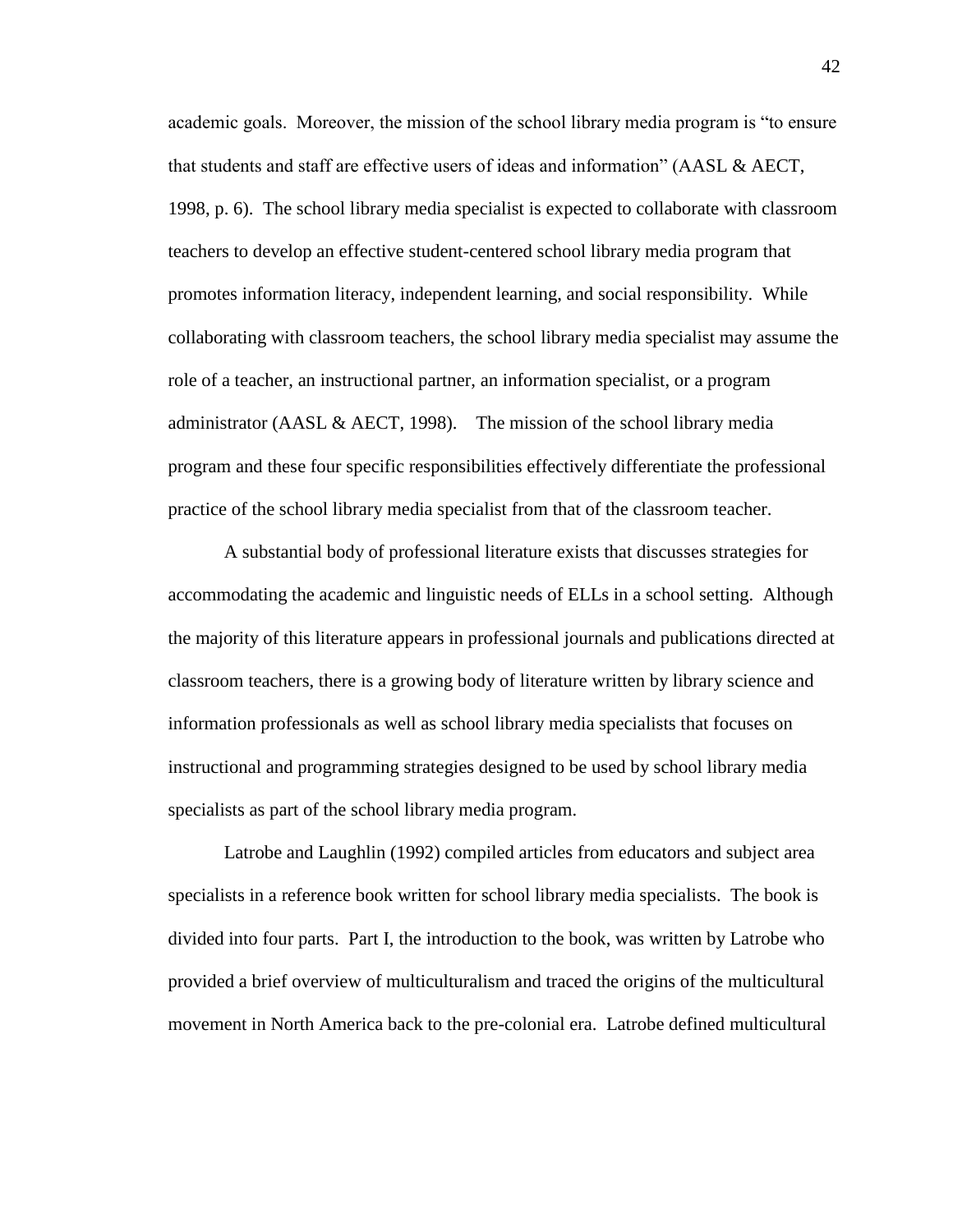library media programs as those that "provide equal opportunities for all students, support democratic ideals, and promote cultural pluralism" (p. 1).

 Part II (Latrobe & Laughlin, 1992) included chapters devoted to ethnic minorities (e.g., Asian-Pacific Americans, African Americans, Mexican Americans, and Native Americans). Some of the authors who are members of the ethnic minority groups they profiled were able to provide an insider's perspective. One example is Rose Mary Flores Story (1992), the author of the chapter on Mexican Americans, who established her authority by sharing her personal experience as the daughter of a Mexican American father and briefly describing how her ethnicity has had an impact on her life. According to Story, school library media specialists can serve as models for others by interacting with Mexican American students in culturally appropriate ways. In addition, they can acknowledge the Mexican American culture and the other cultures represented in the school throughout the year and oppose the perpetuation of stereotypes. Dyer and Robertson-Kozan (as cited in Story, 1992) offered the following suggestions in order that media specialists serving Spanish-speaking children might be better equipped:

- 1. Augmenting inadequate Spanish language collections with excellent books and nonprint materials in Spanish and with English materials about the Spanish culture.
- 2. Going beyond recognition of festivals and known historical facts. Librarians should operate as a vital link between school, community, and family.
- 3. Providing teachers with adequate references on teaching and learning styles and working with administrators to sensitize the entire faculty to the needs of Hispanic children.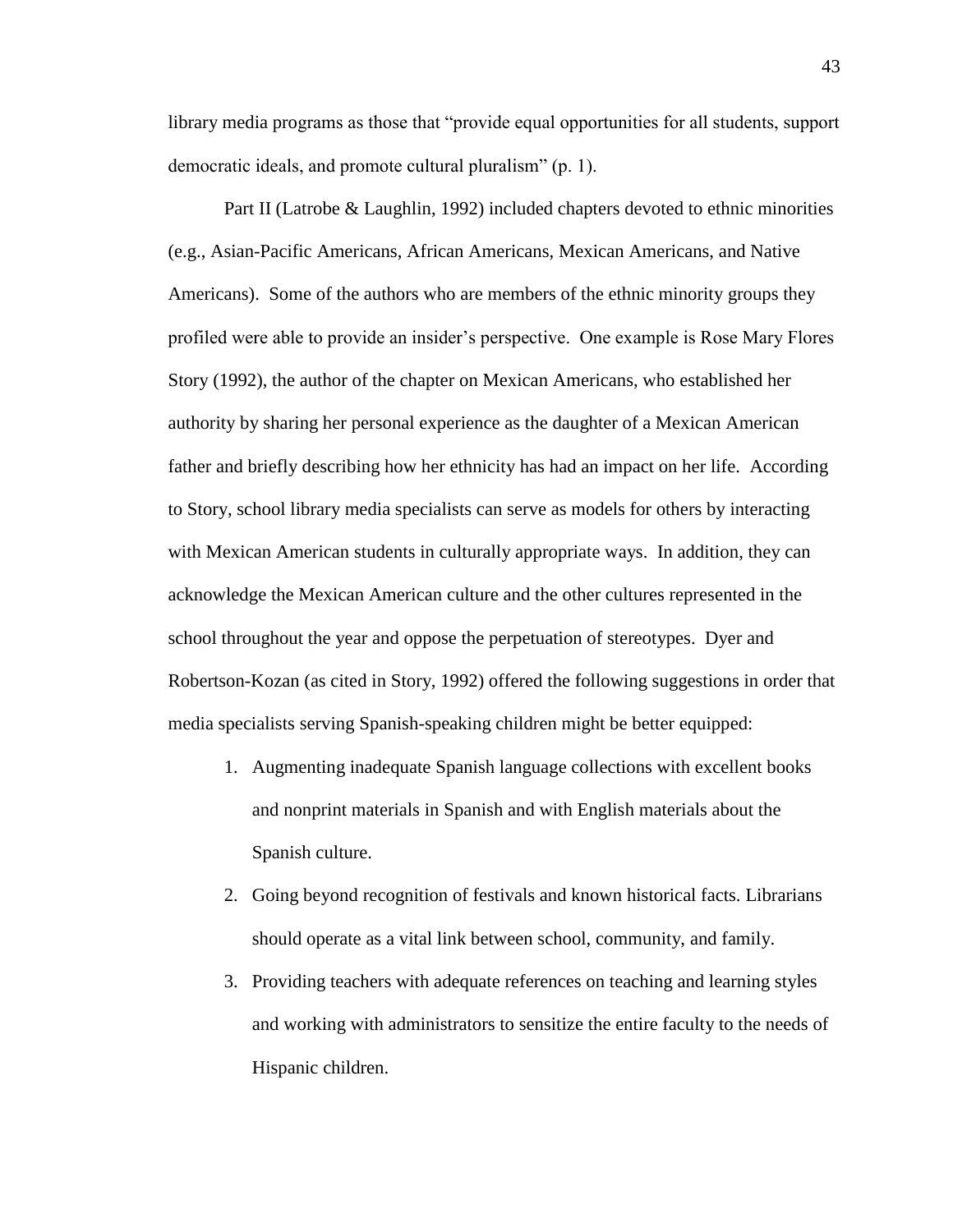- 4. Obtaining and distributing a number of excellent bibliographies that review Spanish-language books. Reviewing sources include *Booklist, School Library Journal, The Horn Book Magazine, Wilson Library Bulletin*, and *Journal of Reading*.
- 5. Searching for representative materials about specific cultural groups such as Mexican Americans (p. 50).

Part III (Latrobe & Laughlin, 1992) explored both the application of educational theory in a multicultural setting and the relationship between the role of the school library media specialist and the curriculums of various academic disciplines (Latrobe & Laughlin, 1992). With a reference to the deficiency needs described in Maslow's (1954) hierarchy of needs, Rezabek and Cross (1992) reminded school library media specialists of their responsibility to monitor "the physical, emotional, and social well-being of their patrons" (p. 73). They also described actions school library media specialists can take to help students develop a sense of belonging and increase their chances for academic success. School library media specialists can work to create a positive and supportive climate in the school library media center. By getting to know the students and learning how to pronounce their names correctly, they can foster the students' sense of belonging and self-esteem. School library media specialists can further enhance the students' sense of belonging by introducing student groups to each other, providing them with opportunities for positive interaction, and establishing guidelines for media center activities that help them learn how to accept and respect each other.

Bloom (1956) created taxonomies of educational objectives for the affective, cognitive, and psychomotor domains. According to Rezabek and Cross (1992),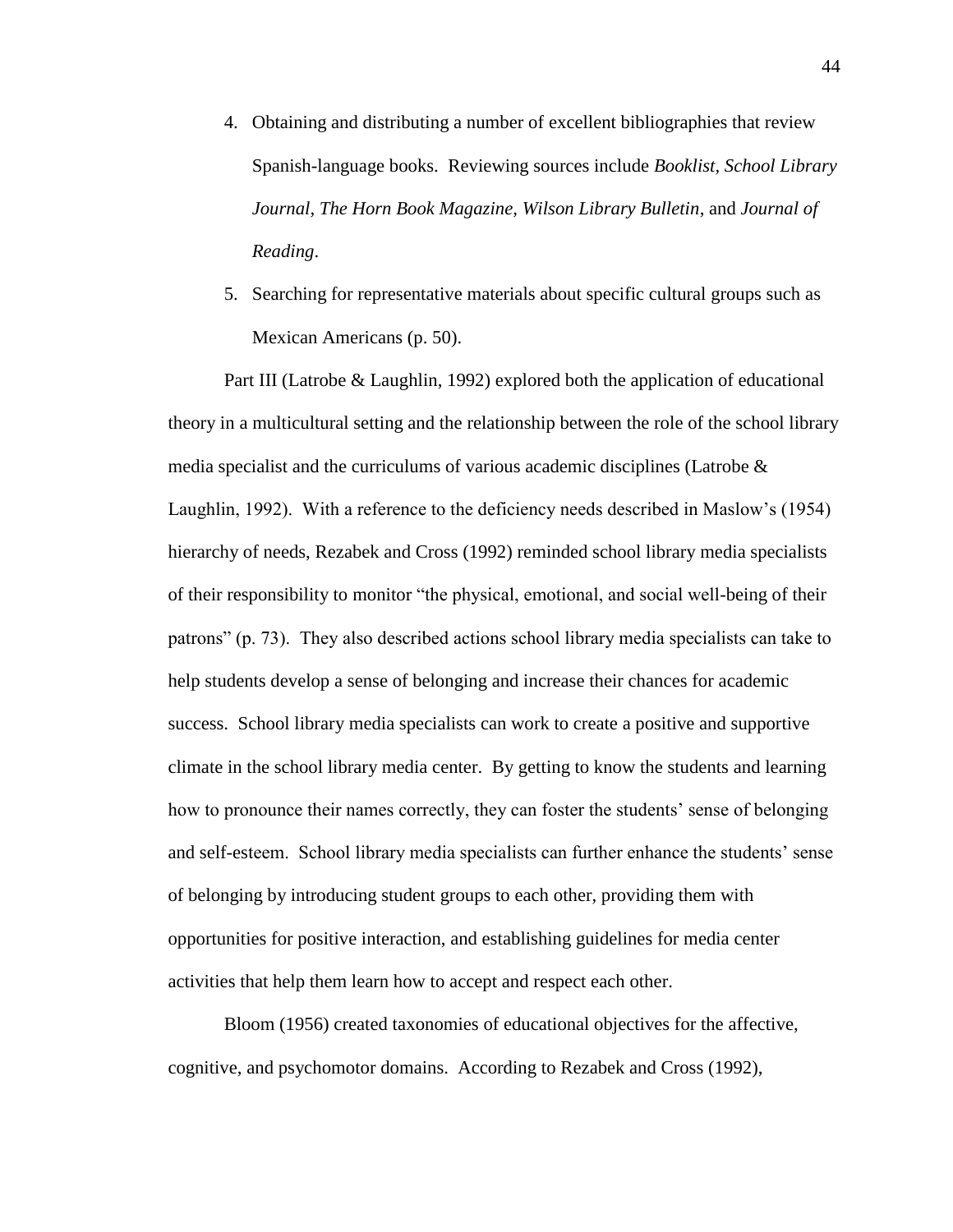knowledge of Bloom's taxonomies can enable school library media specialists to select materials and activities that will support desired learning outcomes and are appropriate for students from different backgrounds.

The chapter written by Hefner and Lewis (1992) is an example of the chapters in Part III (Latrobe & Laughlin, 1992) that describe the activities of the school library media specialist in relation to the curriculum of an academic discipline, the multicultural language arts/English curriculum. The goal of this multicultural curriculum was to promote an appreciation for other cultures through literature that afforded students the opportunity to experience different cultures vicariously. Hefner and Lewis supplied brief bibliographies of Native American, Asian American, African American, Jewish American, and European American literature with related activities for students in grades K-5 and 6-12.

Part IV (Latrobe & Laughlin, 1992) dealt with the related issues of access to information and censorship. Providing intellectual access to information entails teaching information literacy skills to students and giving them opportunities for guided practice in applying these skills to locate, evaluate, select, synthesize, and use information effectively. Physical access to information is contingent on the size of the collection, adequate staffing, and policies that grant students unrestricted access to information in all formats.

*Access to Resources and Services in the School Library Media Program: An Interpretation of the LIBRARY BILL OF RIGHTS*, which was adopted by the American Library Association in 1986, extended the principles of the Library Bill of Rights to school library media centers. School library media specialists were made responsible for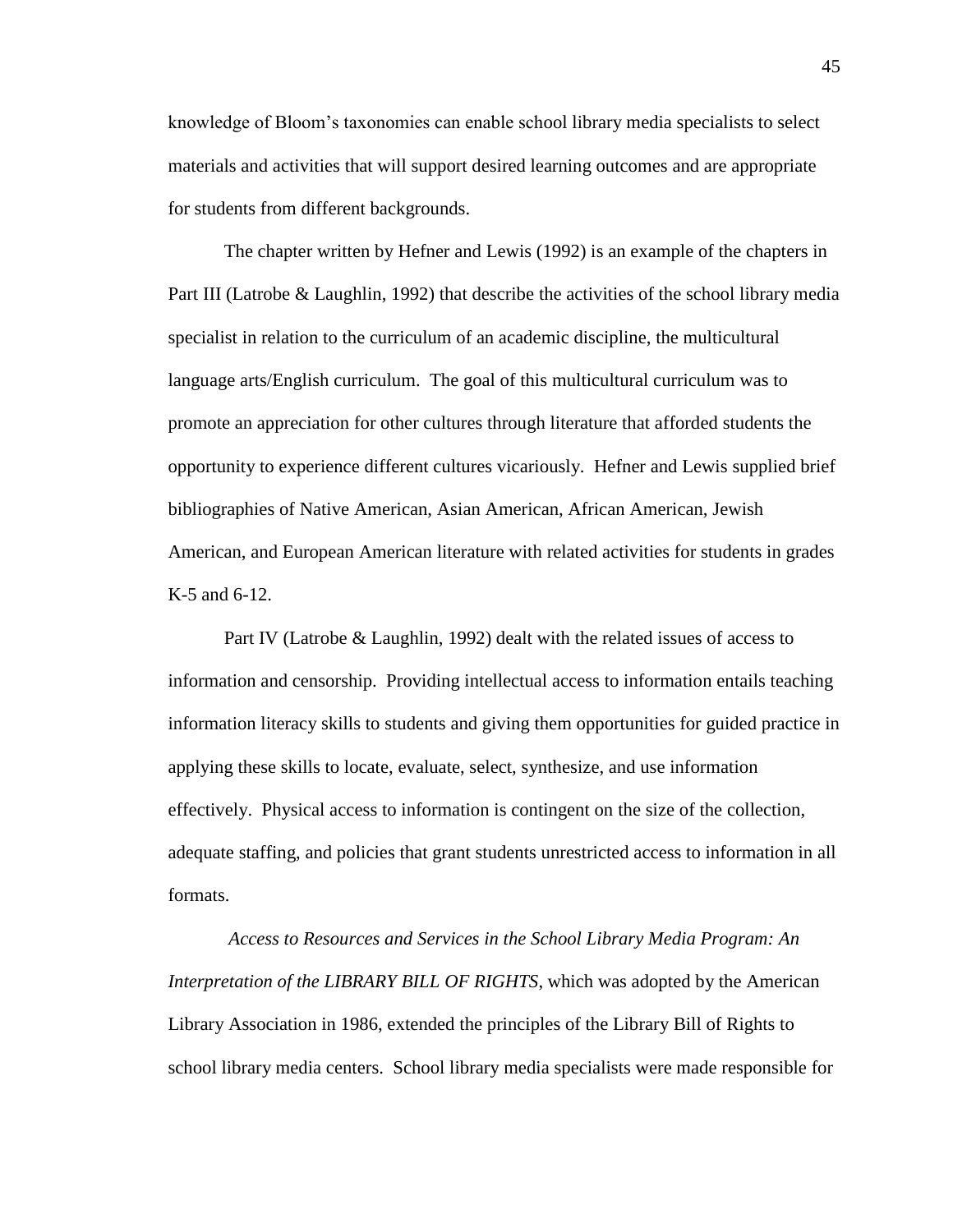(a) information literacy skills instruction; (b) developing collections that are age and grade level appropriate, support the curriculum, and reflect diverse points of view; and (c) establishing policies that grant students unrestricted access to information (ALA, 2009).

Snyder (1992) emphasized that school library media specialists need to be aware that censorship, including censorship that may occur during the selection process, effectively restricts students' access to information. However, they should also be aware of the messages communicated to the students by the materials they select for the collection. When they select materials that represent cultural, ethnic, or linguistic minority groups, school library media specialists should strive to select authentic literature that accurately portrays these groups (Snyder, 1992).

Dame (1993) provided a framework for expanding the scope of school library media programs that included providing materials and services to meet the needs of ELLs. Using professional knowledge gained from her experience as a school library media specialist and relevant research, Dame addressed two key issues: (a) ensuring equal access to information for all students, and (b) teaching all students information literacy skills. As a school library media specialist, Dame observed students who were unable to access information due to their inability to use either library resources or services effectively. Furthermore, Dame acknowledged the existence of linguistic and cultural barriers that hindered ELLs' access to information and made the following recommendations for removing these barriers:

1. Rethink collection development and bibliographic control to ensure that they support equal access to information.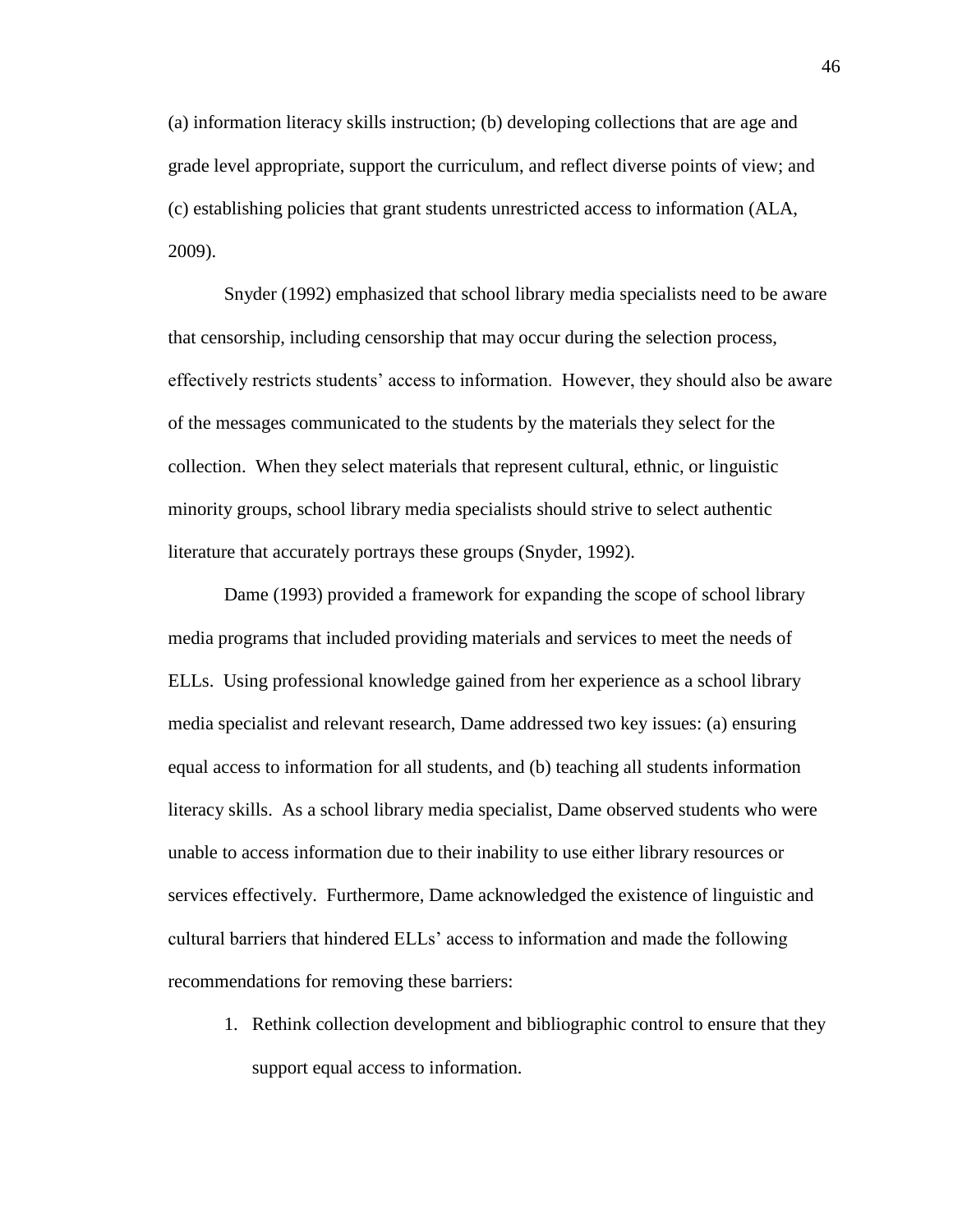- 2. Reach out to these students by developing programs and services appropriate to their linguistic competencies, ethnic heritages, and cultural learning modes.
- 3. Provide bilingual and foreign-language materials in the students' native languages.
- 4. Develop library selection policies that address funding for and the purchase of ethnic and foreign language materials appropriate to the students in the school.
- 5. Provide resources to teachers.
- 6. Develop an awareness of multicultural issues and how professional associations, particularly the American Library Association, address ethnic, cultural, and linguistic diversity. (pp. 9-10)

When *Information Power* was published in 1988, the position of school library media specialist was redefined and expanded to include collaborating with classroom teachers on integrating the school library media program with the academic curriculum (AASL & AECT, 1988). Dame (1993) interpreted information power to mean that linguistic and culturally diverse students, regardless of their minority status, must be given equal access to the materials and services available in the school library media center. In order to facilitate ELLs' access to library resources, Dame stated that school library media specialists must respond to the curriculum proactively by collaborating with the classroom teachers to develop and co-teach instructional units. Dame also recommended that school library media specialists seek professional development opportunities to become better informed about the needs of ELLs so they could develop "culturally relevant learning resources, design appropriate programs and services for students, and provide access through appropriate bibliographic control" (p. 12).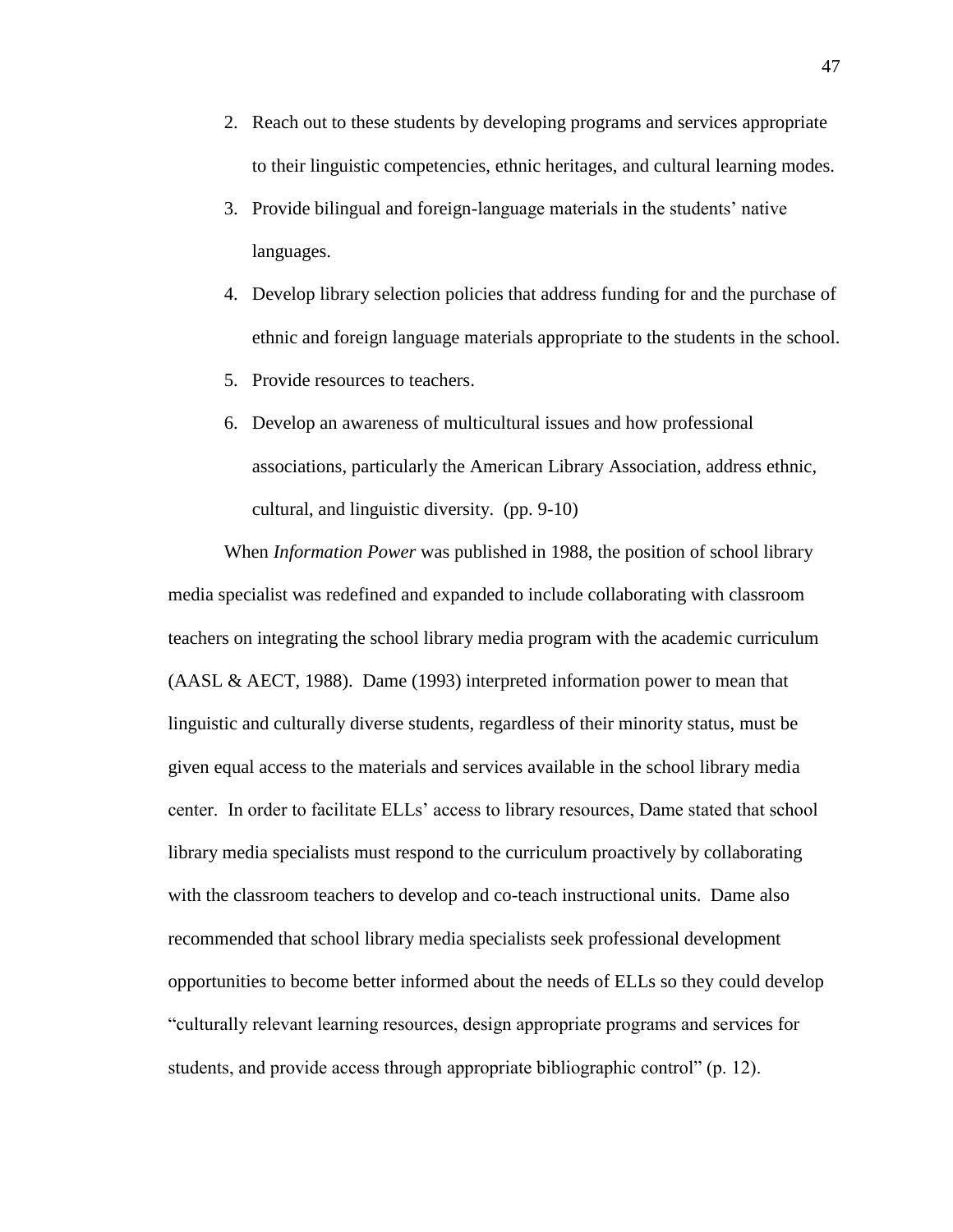The following examples are only two of the many activities implemented by Dame (1993) to improve library service for ELLs, provide them with access to sources of information, and encourage them to visit the school library media center regularly. Dame created a welcoming environment by inviting an ESL class and its teacher to the school library media center when there were no other classes present, by giving them a guided tour of the facility and its resources, and by providing a hands-on activity for the students that involved their learning how to use the copier. On another occasion, Dame arranged for an English-dominant class studying Christmas customs around the world to work collaboratively with an ESL class studying Christmas traditions in the United States.

The following strategies are only a few of the many strategies recommended by Dame (1993) for developing ELLs' language skills. ELLs who are beginning to learn English tend to select books that reflect their life experience. For that reason, Dame stated that school library media specialists should include books in the school library media collection that represent diverse cultural and social values, are easily understood, and "reassure students of their worth" (p. 24). Dame further recommended that school library media specialists encourage ELLs to maintain their language skills in their first language by providing them with first language and bilingual reading materials. Furthermore, Dame recommended the following strategies: (a) reading aloud; (b) storytelling; (c) using wordless books to activate prior knowledge, to encourage storytelling, and as writing prompts; (d) choral reading; (e) providing activity centers featuring audio books; and (f) the shared-book experience, which can include a range of extension activities appropriate to the story. Dame also recommended role-playing as an effective way to teach ELLs information literacy skills. While the school library media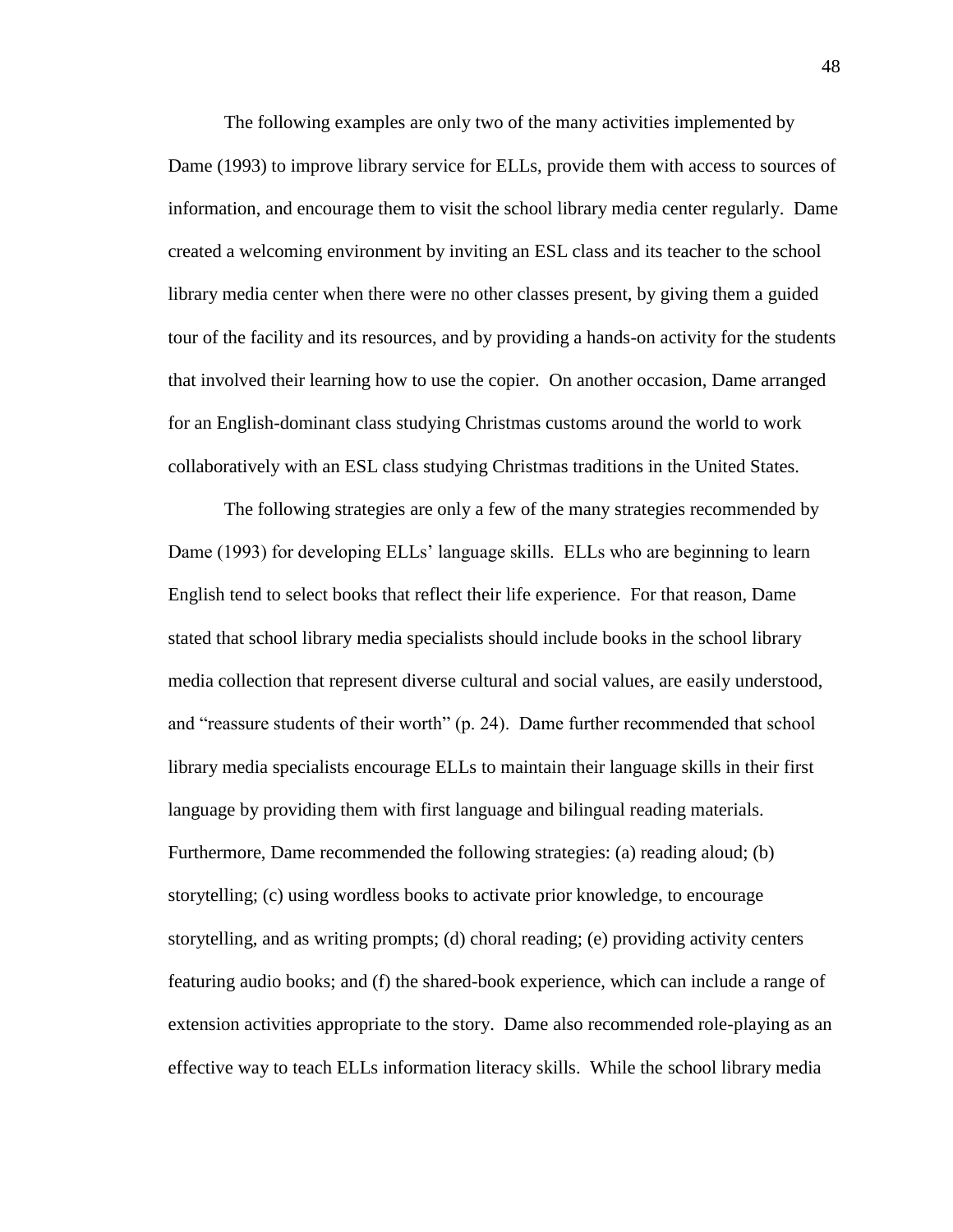specialist acts out various library situations with a volunteer, ELLs can learn libraryrelated vocabulary and observe firsthand how to solve information-related problems.

In recognition of the challenges faced by school librarians who are trying to provide library services to a culturally diverse population, Montiel-Overall (2008) proposed a framework for providing culturally competent services. According to Montiel-Overall, culture is inextricably linked with how humans think and learn, and how humans learn varies across cultures. Therefore, within a cultural competence framework, learning and communicating may occur in several different ways. Providing library services in a multicultural society requires culturally competent professionals.

Becoming culturally competent is a developmental process that prepares the individual to translate "social, cultural, and linguistic information about communities being served into library services" (Montiel-Overall, 2008, p. 5). The first step in the process involves developing an awareness of one's own culture and biases by engaging in a thorough examination of both. The second step involves learning about other cultures through personal interaction, education, travel, or by learning the language. The final step requires the school library media specialist to understand how culture is influenced by environmental factors such as languages spoken and access to technology (Montiel-Overall, 2008).

Cultural proficiency is the highest level of cultural competence. Culturally proficient people are often bilingual and bi-literate, knowledgeable about other cultural groups, and adept at "bridging the gaps among diverse groups" (Montiel-Overall, 2008, p. 6). However, Montiel-Overall indicated that any guidelines for cultural competence among school library media specialists would focus on promoting academic achievement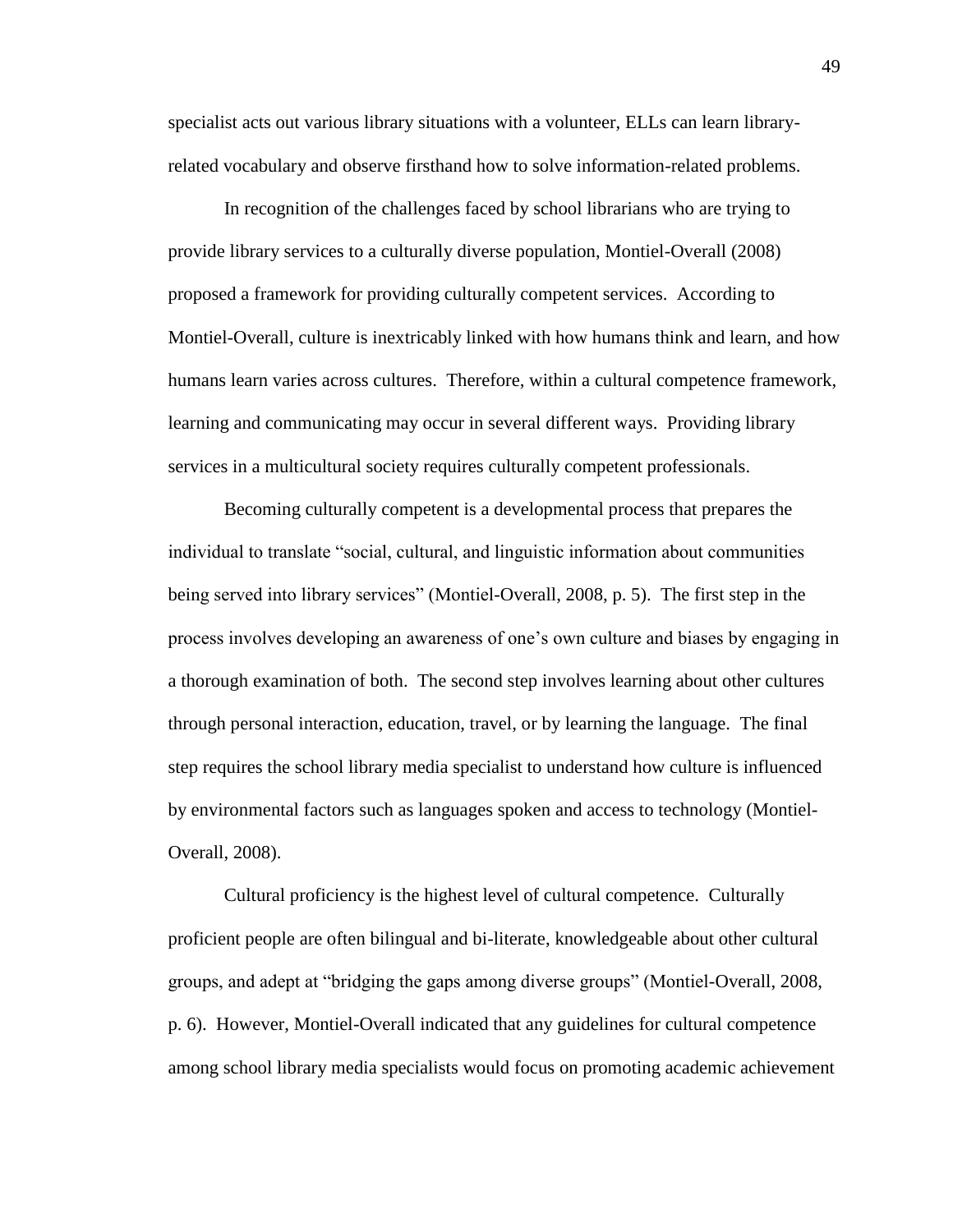among students from diverse cultures by involving them and their families in the school community.

**Reading.** In light of the public debate over American students' poor reading test scores, Kiefer (2001) reflected on the role of school library media specialists in relation to the reading process and the development of lifelong readers. Kiefer cited research about reading aloud to preschool children and how talking with them afterwards about what had been read to them can improve their oral language, increase their vocabulary, and make them more aware of the elements of the story. Because books are important in both the classroom and the school library media center, Kiefer indicated that school library media specialists should be included on curriculum committees. However, in the event they are not included on these committees, Kiefer suggested some other ways that that school library media specialists could assist classroom teachers. One suggestion was for school library media specialists to keep informed about the curriculum units teachers are planning and suggest relevant titles that would support learning in the classroom. Another suggestion was for school library media specialists to collaborate with classroom teachers to organize "the content of the curriculum" and afterwards display materials organized by concepts, genres, or topics for the teachers to check out (Kiefer, 2001, p. 51).

In addition, Kiefer (2001) provided a list of "six fundamental activities or strategies" (pp. 51-52) considered necessary for children to develop into lifelong readers. While Kiefer acknowledged that some of the activities might already be part of school library media programs, the suggestions included many ways school library media specialists could help children achieve the goal of becoming lifelong readers: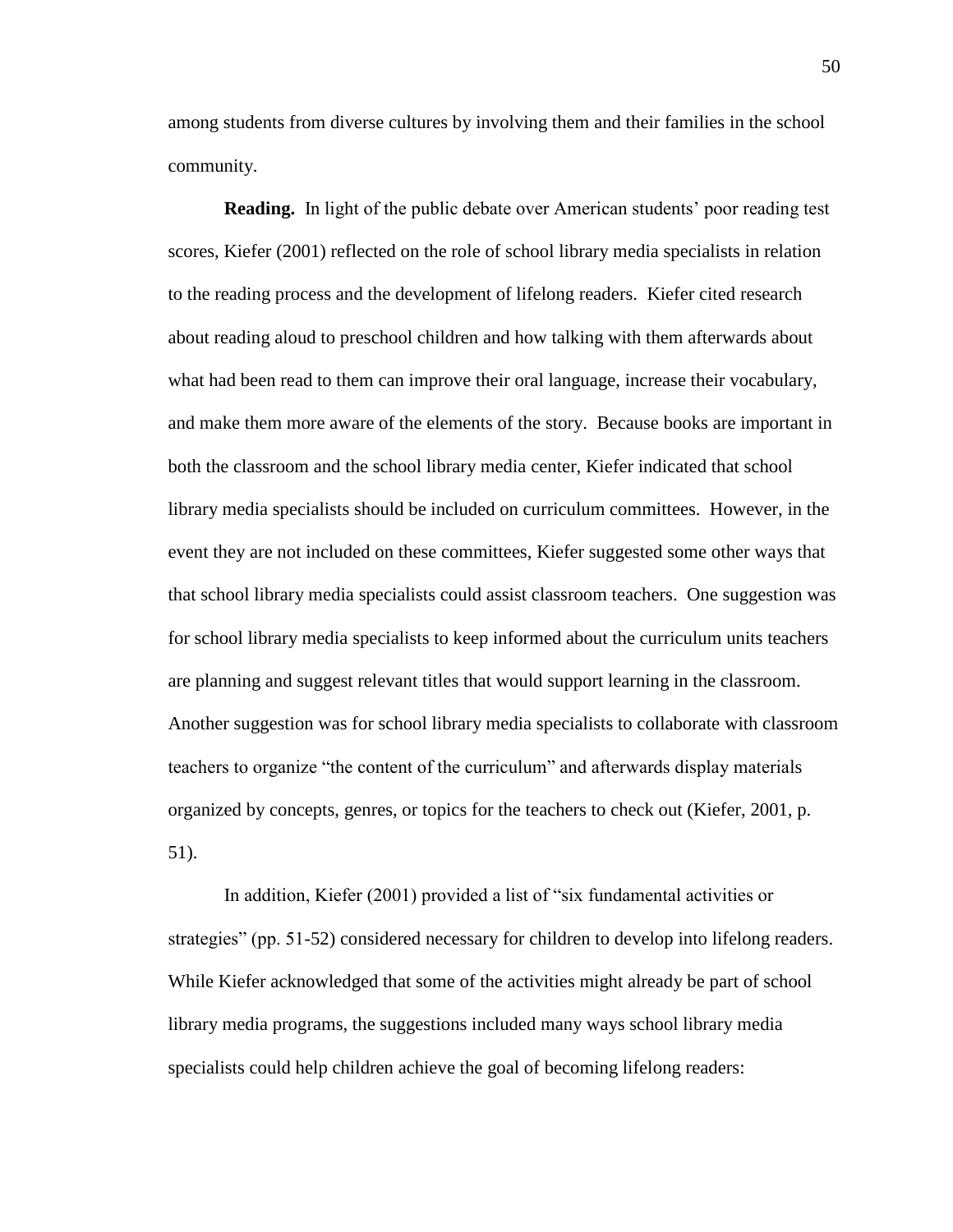- 1. Every class visit to the library should include a read-aloud…. include books on tape in your library purchases, ….they support children's reading comprehension and can also allow older but less able readers to participate in book discussions with their peers.
- 2. Children need to learn to choose books for themselves….Librarians can help children understand that readers have many different reasons for choosing books, an understanding that is critical to becoming a sophisticated reader.
- 3. When selecting books for the library, choose some series books that bring children back for more of the same.
- 4. Librarians can sponsor book discussion groups that allow children time to get into a book, to live between the covers for a while and get to know the characters, the setting, the events, and themes more deeply.
- 5. Librarians can help children learn how to preview books and make use of their previous knowledge when they are choosing a new book.
- 6. Whether a book is fiction or nonfiction, librarians can help children think about criteria for good literature….As children make use of nonfiction books, as well as the Internet and other media to conduct research, librarians can help children learn how to discern fact from opinion, identify the author's point of view, question the author's sources, and develop other critical questions that will guide their research and shape their understanding (Kiefer, 2001, pp. 51-52).

*Picture books.* Picture books captivate the attention of students of all ages and grade levels with their glossy artwork. Henry and Simpson (2001) explored how certain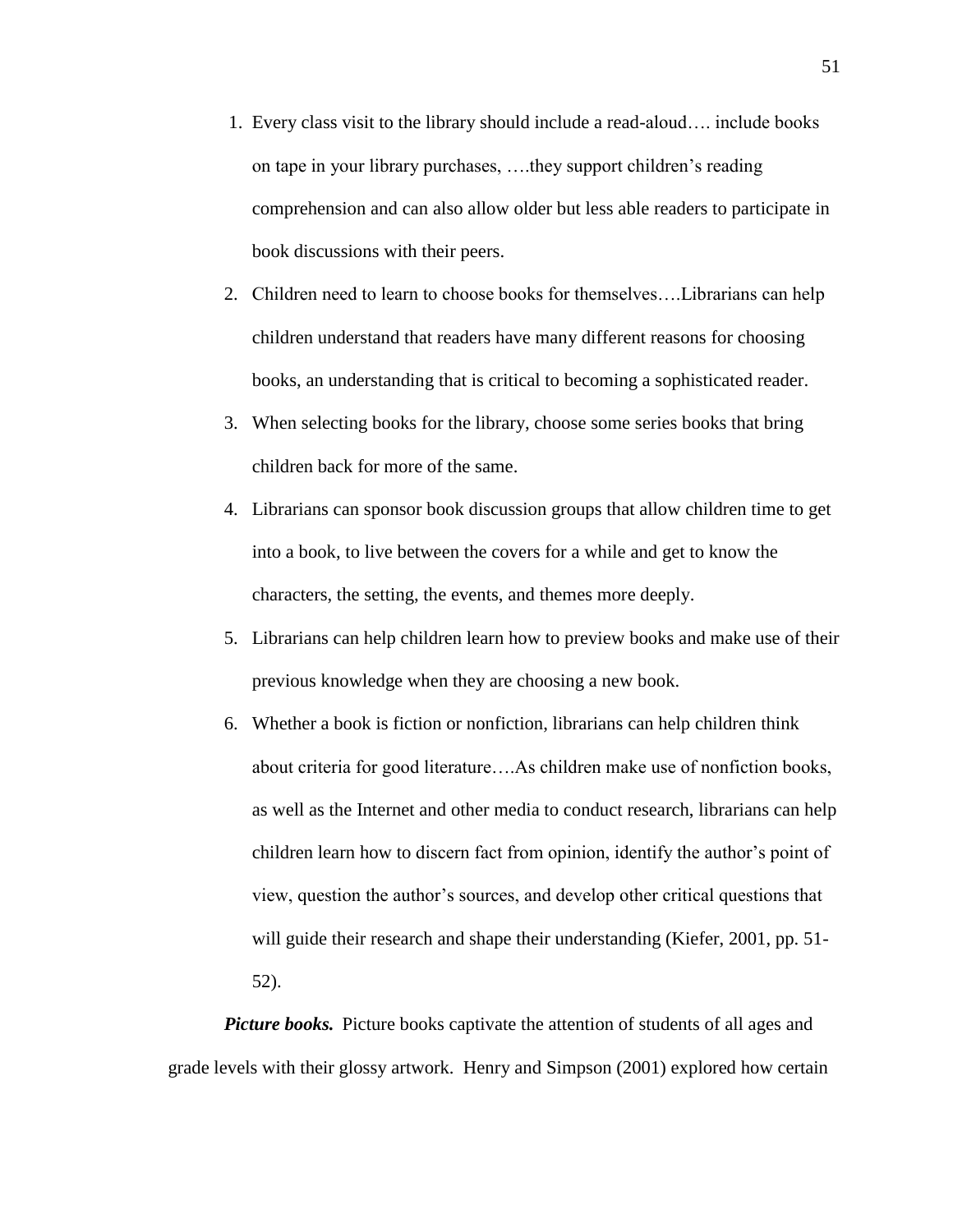features of picture books can also help students develop their literacy skills. When a picture book is read, readers associate the text with the pictures, creating a visual-verbal connection that helps them derive meaning from the text. This skill is particularly important for ELLs and special needs students, according to Henry and Simpson, because it can help them develop self-confidence.

In some situations, specific features of picture books may make them the best literature choice. If time is short, teachers can read a picture book; its brevity allows time for a discussion of the content after the book has been read. When a student is unable or unwilling to read a longer book, a picture book may be the best alternative. The quality of the writing is excellent, according to Henry and Simpson (2001), and it includes both literary elements (e.g., setting, characters, and plot) and literary devices (e.g., alliteration, simile, and metaphor).

Some picture books feature pattern writing (Henry & Simpson, 2001). A good example of pattern writing is *If You Give a Mouse a Cookie* by Laura Numeroff (2000), which is the first in a series of circle stories that end precisely at the point where they began. Picture books can also be used as sources for building students' vocabulary or as models of writing. Even wordless books can be used as writing prompts. Because they explore universal themes or contain multiple levels of meaning, some picture books are more appropriate for older readers. One example is *The Harmonica* by Tony Johnston (2004), which explores the emotions of a young concentration camp inmate who is forced to play his harmonica nightly for the camp commandant.

The artwork in picture books is central to the composition as a whole. Not only does it subtly communicate the mood, but it also enhances the ability of the reader to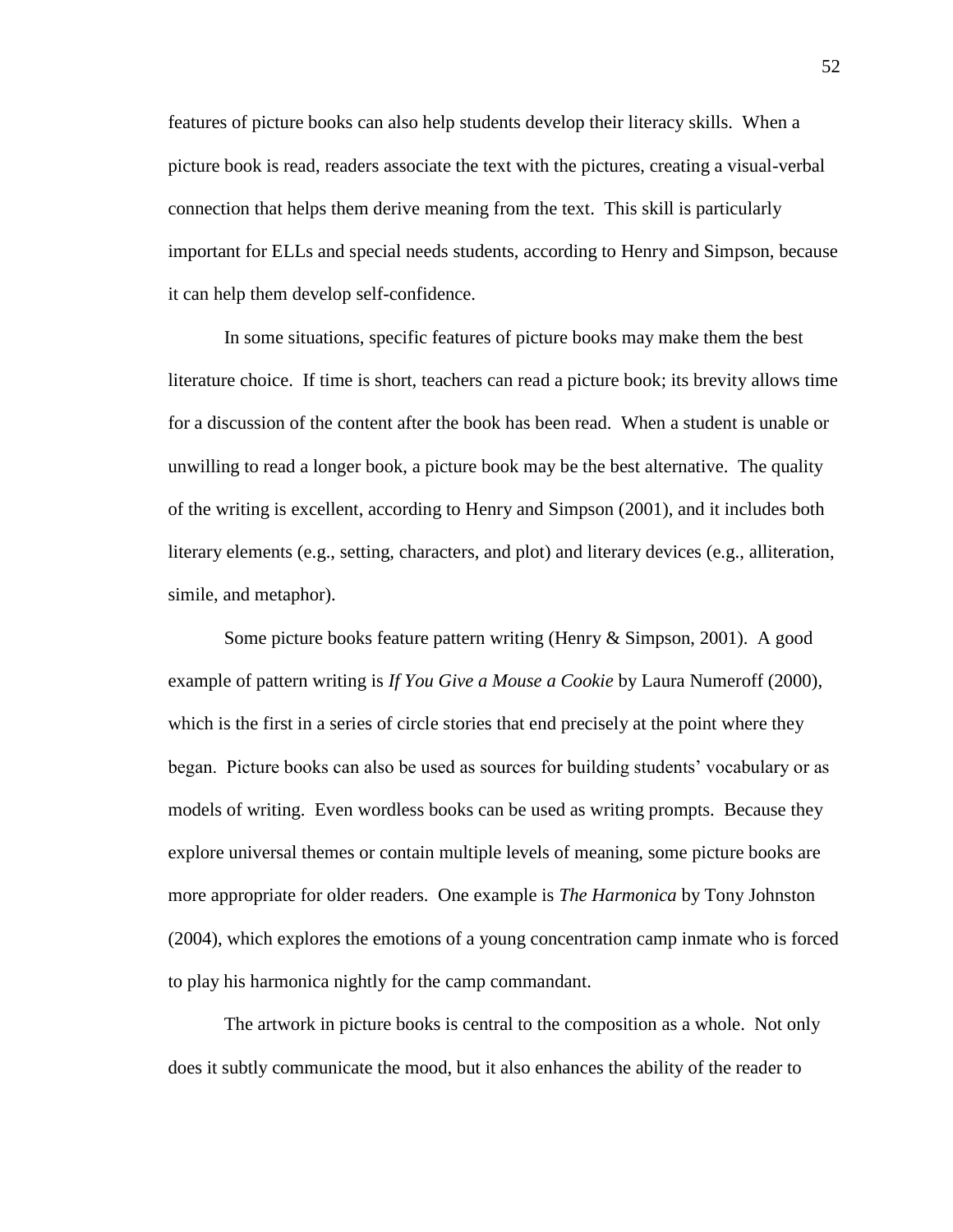derive meaning from the text. Illustrators use a variety of mediums and techniques to exhibit their skills. With the improvement in printing capabilities, publishers are now able to provide more colors and higher resolution graphics than ever before (Henry  $\&$ Simpson, 2001).

Henry and Simpson (2001) made some suggestions about using picture books for instruction in the content areas. One suggestion was to use *Paul Revere's Ride* by Henry Wadsworth Longfellow (1990) to introduce the American Revolution in a social studies class. Another suggestion was for students in an English class to use picture books to search for examples of literary elements or literary devices; or attempt to write in a pattern style after listening to a book that exemplifies that style of writing. Yet another suggestion involved pairing picture books with a class novel based on a common theme. After the picture book is used to introduce the theme, the novel can be read together to explore further the ideas the students encounter in their reading.

Hadaway, Vardell, and Young (2002) considered picture books the most appropriate choice for inclusion in ESL classroom libraries. The pictures provide scaffolding for students who are beginning to read pictures and help build their confidence. They suggested that the teacher model fluency for the students by reading aloud to them, then give them an opportunity to select books from the classroom library to read during a scheduled reading time.

Agosto (1997) offered several reasons for including semi-bilingual picture books in the school library media collection. The number of Hispanic students enrolled in schools in the United States has grown significantly over the last few years. Semibilingual books offer English-speaking students and Spanish-speaking students the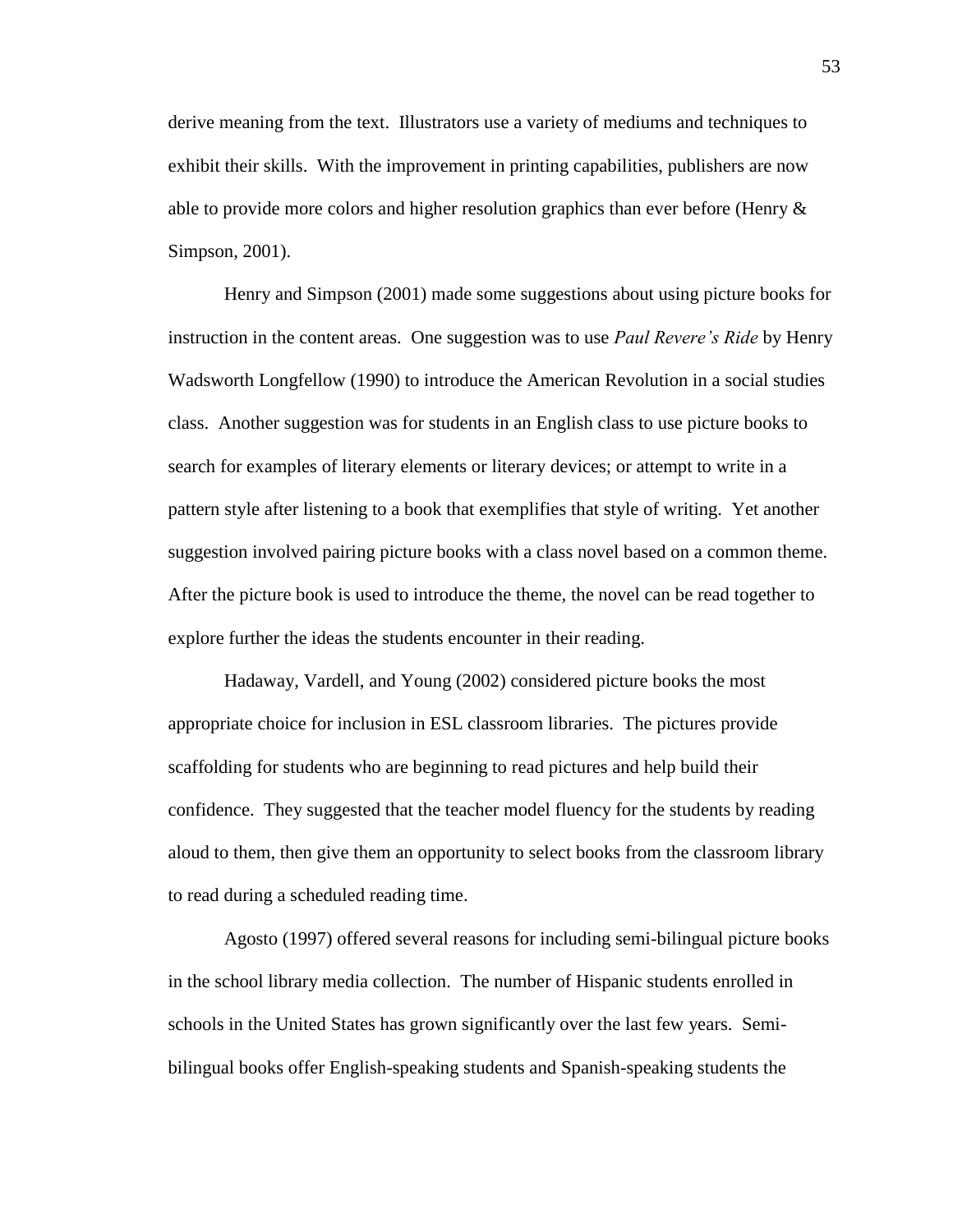opportunity to learn conversational words from each other's language. The familiar Spanish words and phrases may encourage Spanish-speaking students to attempt to read a book written primarily in English, and they can use these books to teach English to their Spanish-speaking parents at home. As multicultural books, semi-bilingual books may encourage Spanish-speaking students to feel that they too have something they can share with the rest of the class. Furthermore, these books offer English-speaking students the opportunity to share the experiences of people whose lives are different from their own, learn about their culture, and may inspire empathy among them for children whose second language is English (Agosto, 1997).

*Multicultural literature.* As a minority parent and as the owner of a bookstore that specializes in books about minority children, Willett (1995) expressed an opinion on the importance of ensuring that children have access to good literature. The minds and hearts of children are vulnerable to the influence of literature and they may not be able to recognize whether the books they read reinforce negative stereotypes. Teachers, librarians, and parents share the responsibility for making sure that the books children read are examples of good literature. Multicultural literature contributes to children's developing an understanding of themselves and the world they live in. When children read and identify with people like themselves, it can help them find their place in history and the world. Encountering people of other races or cultures in multicultural literature offers children an opportunity to gain insight into the lives of people who are different from them. Willett identified two essential themes in multicultural literature, learning about one's own history and heritage, and the history of others. Although books about history may include stories about discrimination, racism, and oppression, the stories may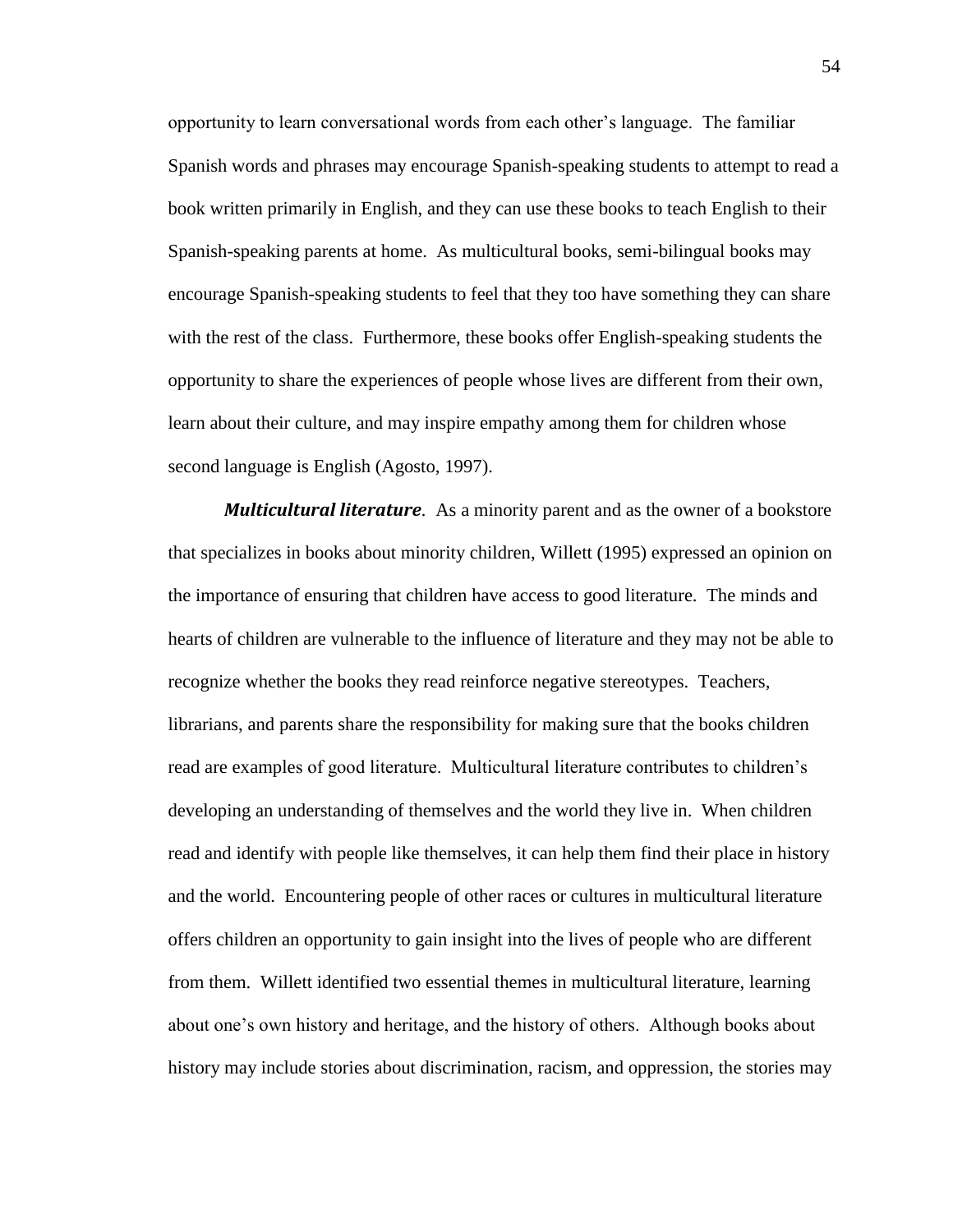also reveal how individuals and communities were able to maintain their strength and dignity while overcoming these injustices. Pictures are especially important in picture books because they help us visualize the stories and the characters that inhabit them (Willett, 1995). As more minority artists began to illustrate multicultural children's books, Willett noted that the quality and the credibility of illustrations featuring African American characters improved.

Two additional themes perceived by Willett (1995) as being important to multicultural literature are realism and relationships between the young and the old. Realism, according to Willett, is vital to stories if children and young adults are going to identify with both the characters and the situations they present; and relationships between the young and the old help children understand the important and influential role of elders in the community. When teachers select multicultural books to use with children, Willett advised them to read widely, particularly books written by authors who are members of the specific cultural group. Moreover, one book does not adequately represent either an entire cultural group or the diversity that exists within the group (Willett, 1995).

Ford (2000) suggested using multicultural literature to help minority children adjust to the school environment. When children are enrolled in school, their understanding of the world is rooted in their culture, which can affect how well they adapt to the social change implied by the transition to a school environment. Because children's values and beliefs are likely to be influenced by books, Ford suggested using multicultural literature to help children adjust. Ford also suggested using effective questioning, role-playing, and simulations to teach children how to empathize with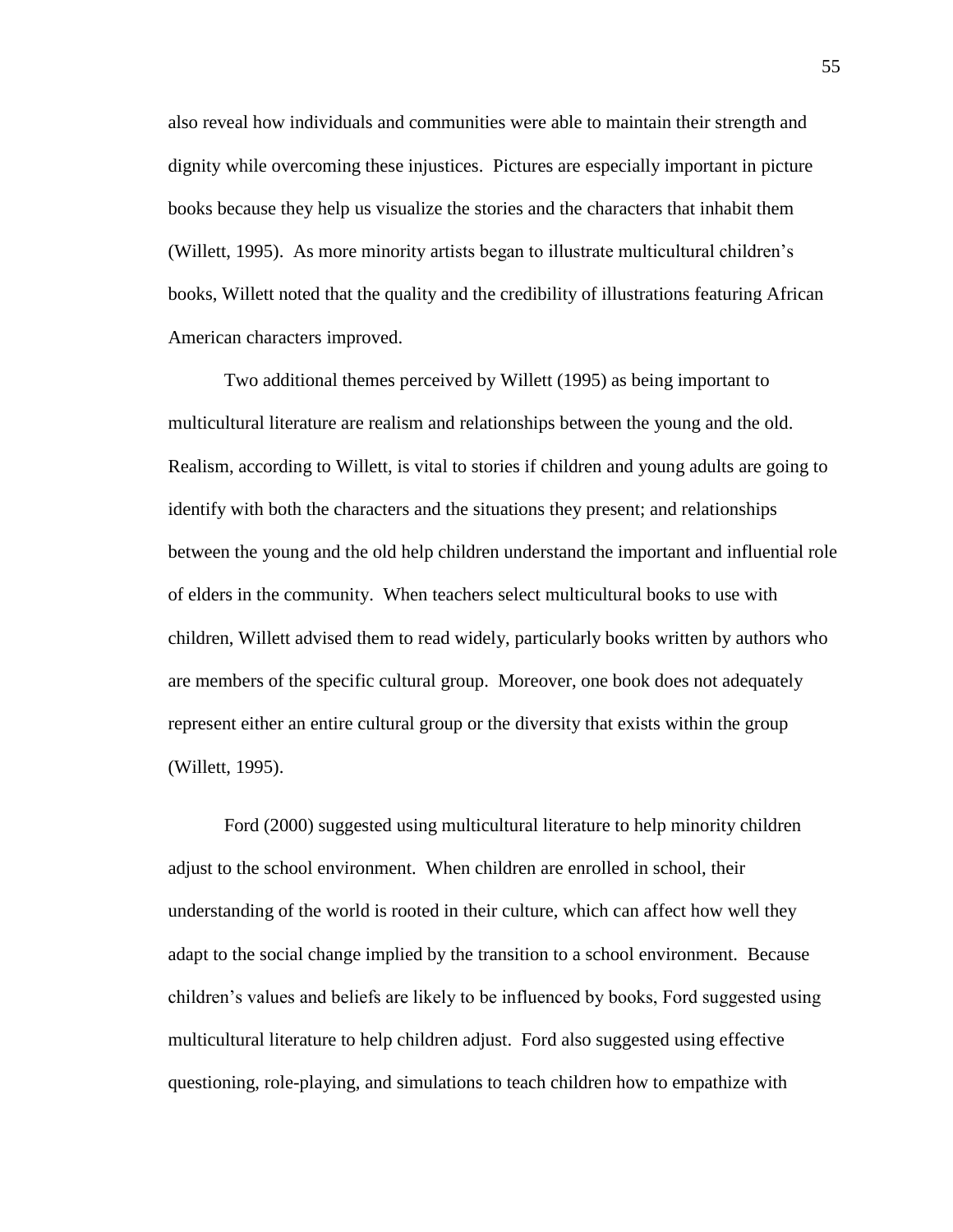others, one of the primary goals for using multicultural literature. Finally, Ford (2000) advised that children should be taught how to apply critical thinking skills to literature and given opportunities to "question generalizations, identify stereotypes, and analyze what they read"  $(p. 262)$ .

Reading multicultural literature allows students to see the world through someone else's eyes and enables them to experience universal or unfamiliar situations (Singer, 2003). Multicultural literature may affirm for minority students that people like them are worth knowing about, and white students may learn to appreciate the meaning and value of the lives of people different from them. However, as Singer indicated, the meaning the reader derives from the text can also be influenced by any of the following factors: how the reader approaches the text, how the story is told, and how well the reader can relate to the text.

Mendoza and Reese (2001) described some of the pitfalls associated with selecting multicultural literature. One pitfall is selecting books based solely on positive reviews in professional journals when access to resources that provide critical reviews of multicultural literature is limited. As an example, Mendoza and Reese described a situation in which a popular book by European Americans that was supposed to represent Native Americans contained inaccurate and misleading texts as well as illustrations. Another pitfall is the assumption that one book can represent the experience of an entire cultural group. Yet another pitfall is the mistaken assumption that high quality multicultural literature that emphasizes accuracy and authenticity is readily available in bookstores and libraries. However, the pitfall described by Mendoza and Reese that is perhaps the most common one is the small amount of time teachers have to locate and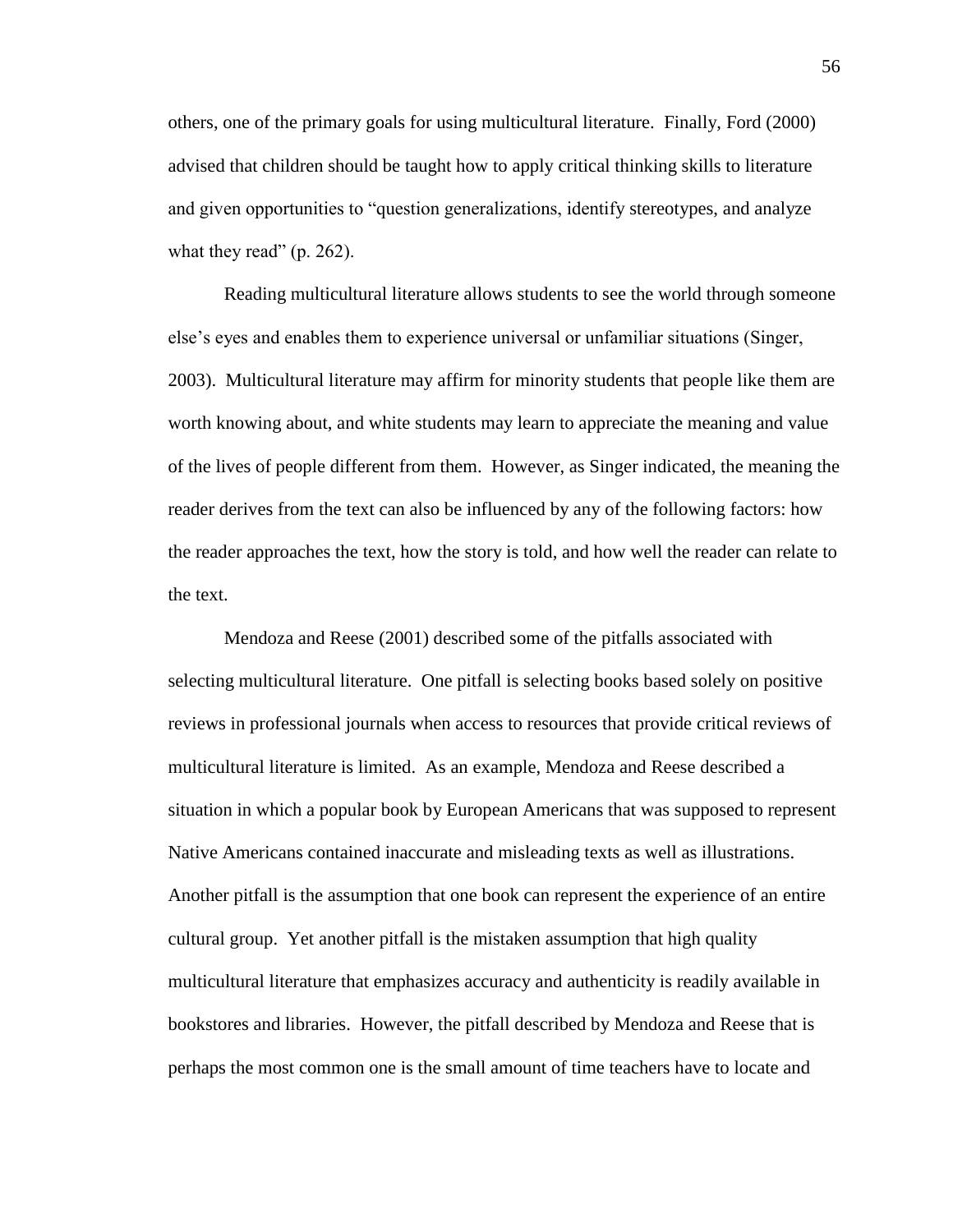evaluate multicultural literature. Although Mendoza and Reese acknowledged that mistakes will be made, they encouraged teachers to learn from their mistakes and continue their efforts to learn how to recognize and use good multicultural literature in the classroom.

**Information literacy skills.** *Information Power: Building Partnerships for Learning* (AASL & AECT, 1998) describes information literacy as both "the ability to find and use information" and "the keystone of lifelong learning" (p. 1). Using information literacy skills enables people to locate, evaluate, and use information ethically to solve an information-related problem or to pursue personal interests. Although the classroom teacher retains ultimate responsibility for teaching information literacy skills in Georgia (GADOE, 2008), school library media specialists are expected to collaborate with classroom teachers to develop effective student-centered school library media programs that promote information literacy, independent learning, and social responsibility.

Over the years, library science and information professionals have developed models for teaching information literacy skills: the Information Search Process (Kuhlthau, 1991), the Big6<sup>TM</sup> model (Eisenberg & Berkowitz, 1990), the Pitts/Stripling model (Stripling, 1995), the I-Search model (Macrorie, 1988), and many more. However, it is likely that using any one of these models with ELLs would require the provision of instructional accommodations to meet their academic and linguistic needs.

*An instructional model for teaching ELLs.* Responding to concerns expressed by professional colleagues about language as an obstacle to ELLs' using the library and its resources, Conteh-Morgan (2002) suggested that librarians might consider applying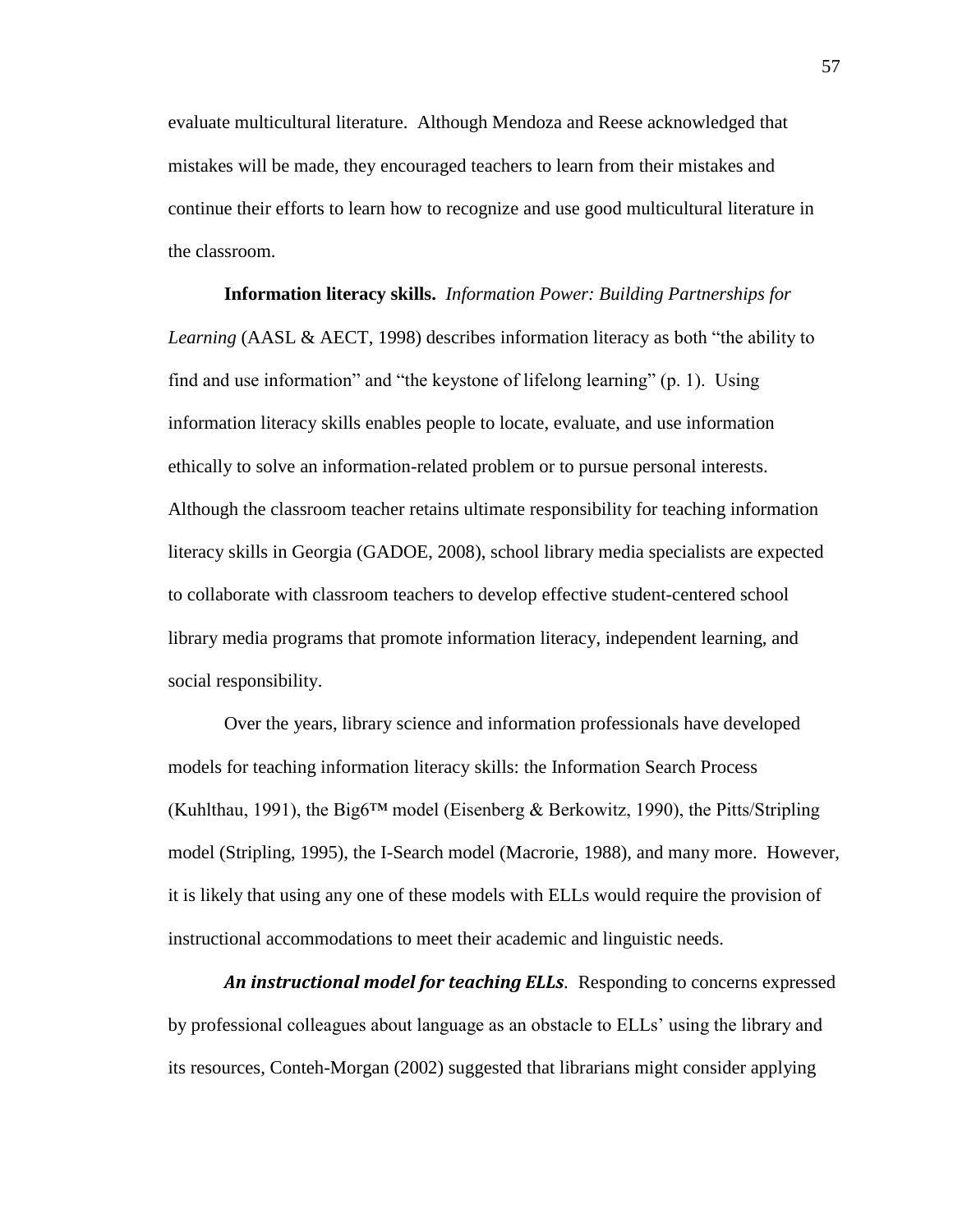second language acquisition theories and instructional practices derived from them to assist ELLs. The library instruction model described by Conteh-Morgan implemented instructional practices derived from the innatist theory and the interactivist theory.

Conteh-Morgan's (2002) summary of the innatist theory discussed Chomsky's (1965) notion that all humans possess an innate ability to acquire the grammar of language in the course of their cognitive development and credited Chomsky with recognizing the difference between linguistic competence, an acquired knowledge of grammar, and performance, the application of that knowledge to communication. According to Conteh-Morgan, Krashen's (1982) model of second language acquisition, the monitor model, was based on Chomsky's concept of linguistic competence. Krashen's model included two hypotheses: *comprehensible input* and the *affective filter*. Krashen defined comprehensible input as communication that includes language structures slightly above the student's level of proficiency and the affective filter in terms of the effects motivation, self-confidence, and anxiety have on second language acquisition. Both comprehensible input and a low affective filter are necessary for second language acquisition (Conteh-Morgan, 2002).

Conteh-Morgan's (2002) summary of the interactionist theory focused on developing language proficiency through communicative interaction. Instruction based on interactionist theory emphasizes the use of authentic materials and learning through meaningful interaction. Examples of instructional practices derived from the interactionist theory might include collaborative grouping or having students generate personal responses to literature.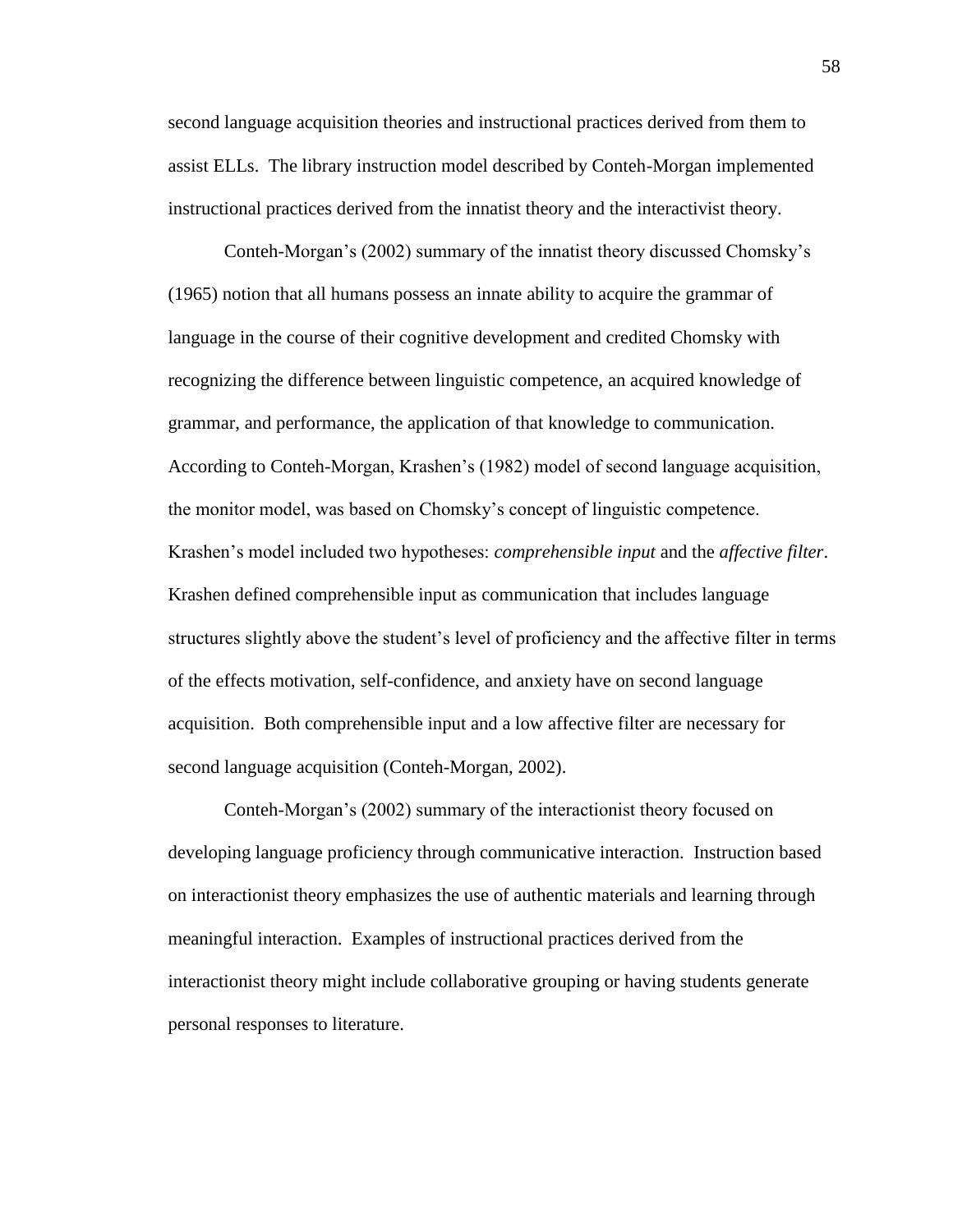Conteh-Morgan's (2002) instructional model references Krashen's (1982) monitor model and takes into consideration five factors that affect language acquisition: (a) social context, (b) learner characteristics, (c) learning conditions, (d) learning process, and (e) learning outcomes. Based on an association of Krashen's hypothesis of the affective filter with the social context in which learning occurs, Conteh-Morgan asserted that a nonthreatening social context in the classroom would likely be conducive to lowering ELLs' affective filters, thereby permitting them to acquire new information more efficiently from comprehensible input. Furthermore, Conteh-Morgan indicated that an awareness of learner characteristics, their preferred learning styles, and planning instruction that accommodates a variety of learning styles might also contribute to the creation of a classroom environment conducive to learning.

One example of a learner-centered activity described by Conteh-Morgan involved placing students in collaborative groups to conduct searches for information on the same topic using different strategies. As they conducted the searches, the students discussed the results within their groups and applied critical thinking skills to the location, evaluation, and selection of relevant results to include in their reports to the class. The process of planning and presenting their results further stimulated their development of oral English proficiency. This type of activity can also be used as an informal assessment of how well students understand the search process. While students are conducting a directed search, the librarian can observe how effectively they are able to use a particular resource; or by asking them to evaluate their results in terms of specific criteria (i.e., such as the number of relevant results), the librarian can determine whether elements of the lesson need to be reviewed or re-taught.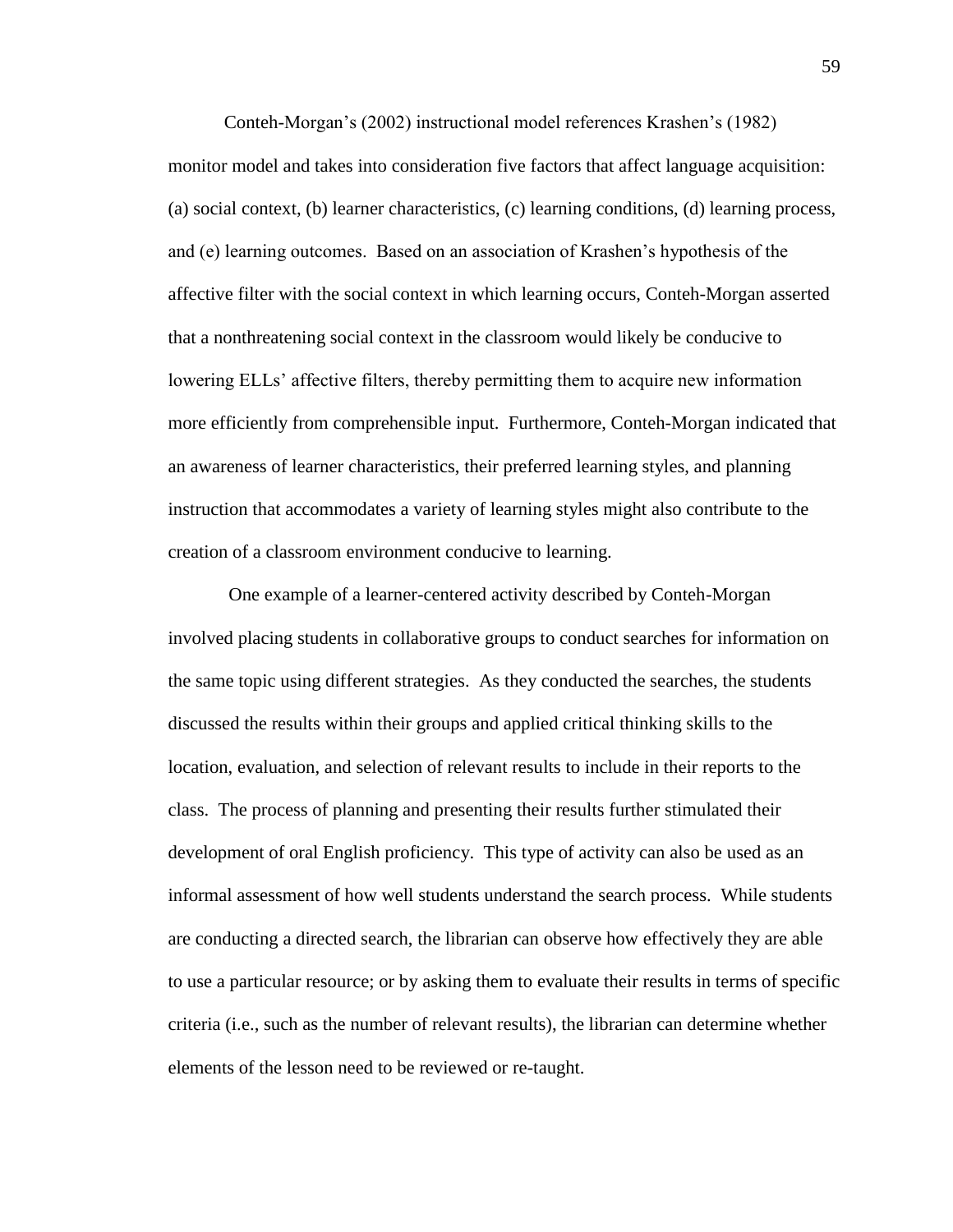**Instructional activities**. McPherson (2007) provided two examples of activities designed to foster literacy in the content area by teaching ELLs about the vocabulary associated with knowledge structures. During the first activity, the students brainstormed and afterwards identified and grouped words and expressions on a chart based on whether the words indicated the beginning, middle, or end of a sequence. A subsequent discussion about the words helped the students understand how language conventions can be used to sequence information. McPherson suggested working with the students to develop a master list of sequential vocabulary drawn from "literature, textbooks, and classroom discussions" (p. 66).

The second activity focused on teaching classification structures using a Venn diagram to compare and contrast data on the same topic from two different sources (McPherson, 2007). The school library media specialist could write words directly in the spaces of the Venn diagram indicating whether the information in those spaces related to only one source or was shared by both. Moreover, McPherson suggested working with the students to generate another list of words and expressions used to classify information as a follow-up activity. According to McPherson, posting these lists in locations that are highly visible and accessible to the students can provide them with useful references when they are writing.

**Summary.** The professional literature reviewed in this section informs school library media specialists about meeting the academic and linguistic needs of ELLs through the school library media program. A reference book compiled by Latrobe and Laughlin (1992), a similarly comprehensive volume by Dame (1993), and a selection of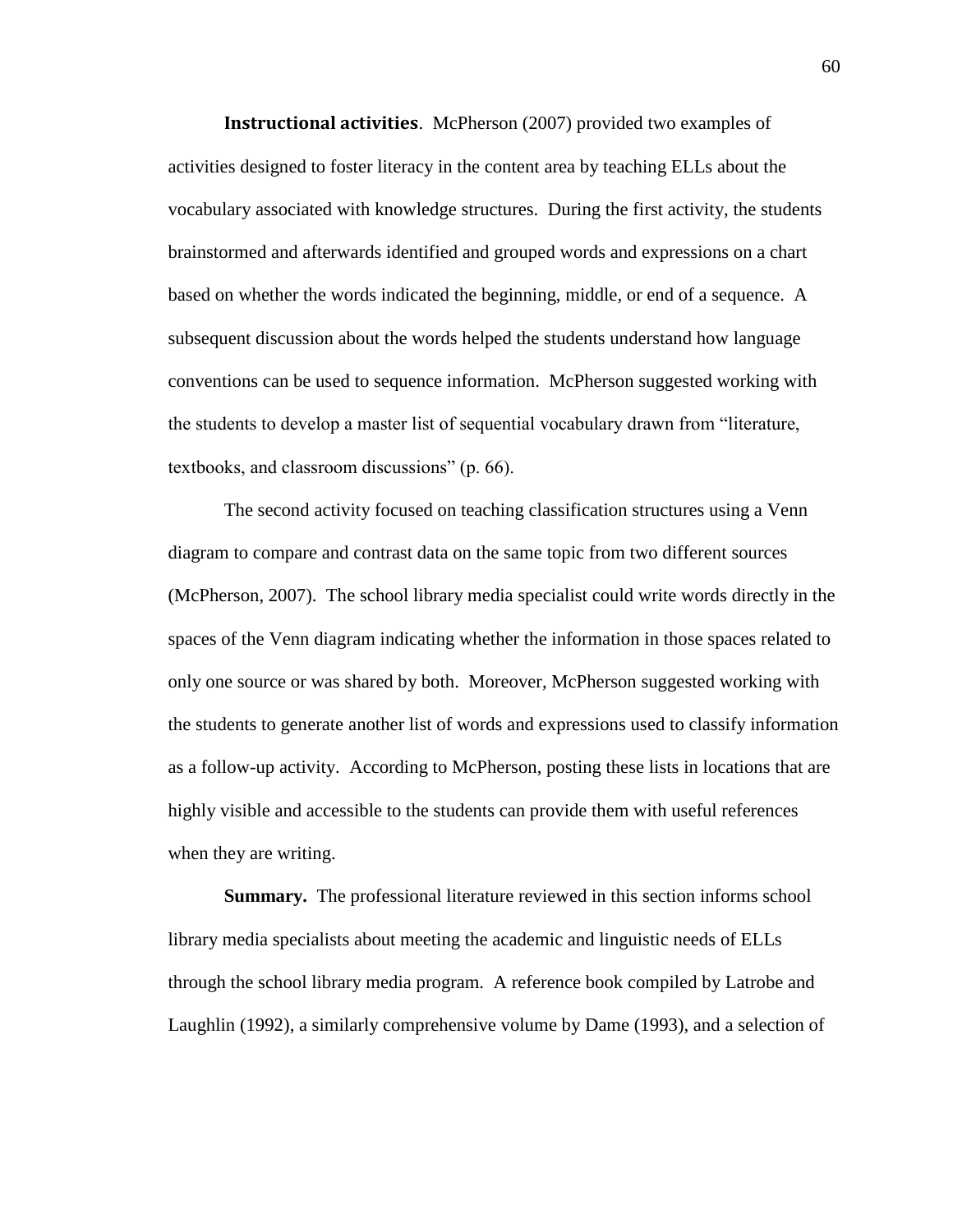articles from professional journals on topics directly related to the provision of library services are included in the literature.

Professional literature offers guidance to school library media specialists who are charged with developing, implementing, and administering complex, multidimensional programs that provide services designed to meet the academic and linguistic needs of increasingly diverse learning communities. Providing support for reading and information literacy skills instruction is a vital part of the school library media program. In this chapter, professional literature that focuses on reading is emphasized because different types of literature can be used effectively to scaffold learning for ELLs as they strive to master the English language and the content of the curriculum. Information literacy skills are also important because they enable students to locate and use information ethically. Conteh-Morgan (2002) developed a library instruction model based on Chomsky's and Krashen's research. In a model lesson which she described, the students learned how to locate, access, and evaluate information, while developing their oral English proficiency through small group discussions of their findings prior to making their presentations to the whole class.

#### **The Importance of Collaboration**

Establishing and maintaining a collaborative relationship between the school library media specialist and the classroom teachers is essential for the growth and development of the school library media program. In Georgia, school library media specialists are certified personnel who act in a supporting role. They are expected to collaborate with classroom teachers to develop effective student-centered school library media programs that promote information literacy, independent learning, and social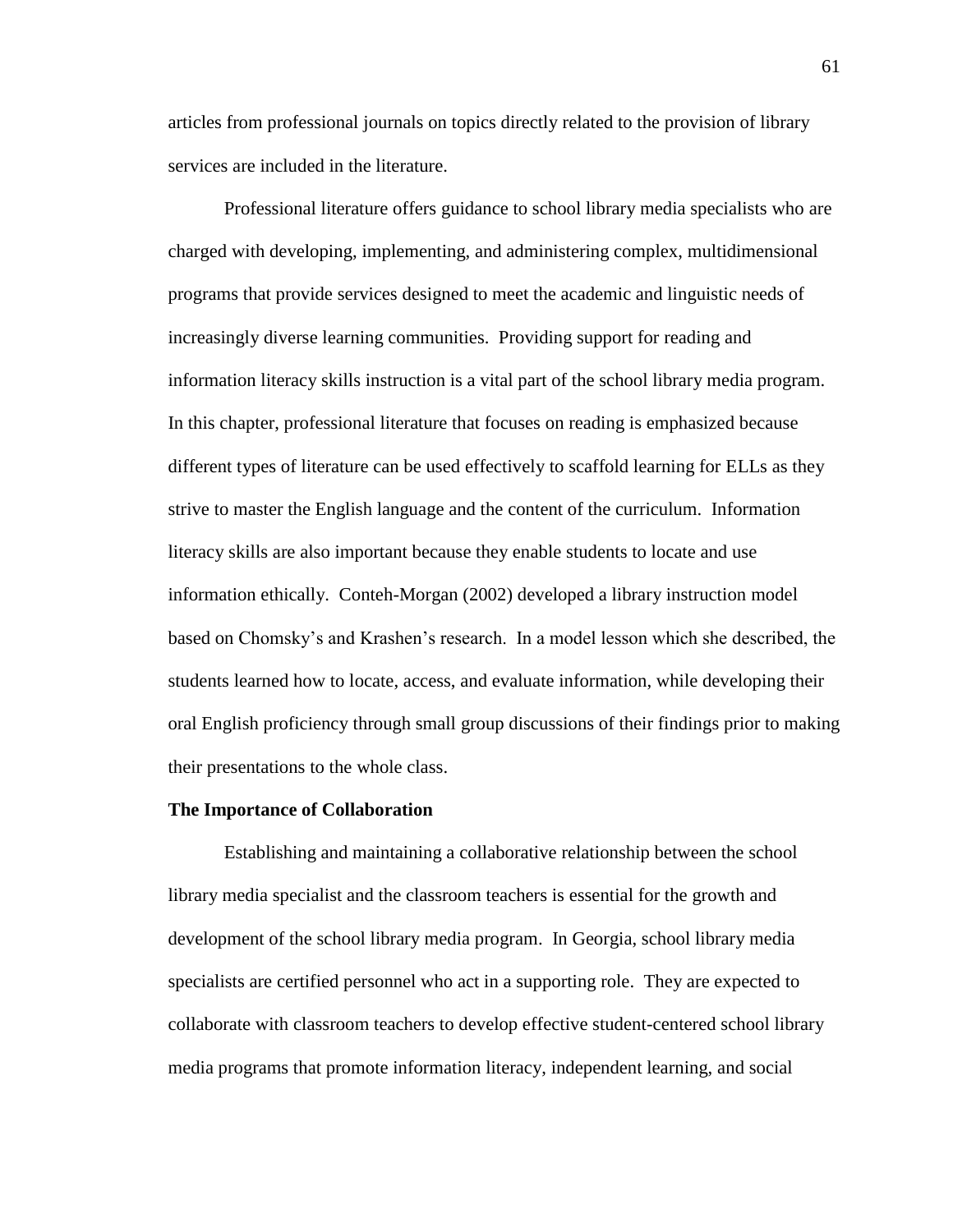responsibility; however, the classroom teacher retains ultimate responsibility for teaching information literacy skills (Georgia Department of Education, 2010).

*Information Power: Building Partnerships for Learning* (AASL & AECT, 1998) describes collaboration as integral to the school library media specialist's role and the school library media program. When the school library media specialist and the classroom teacher collaborate with each other, they increase their potential to design innovative instruction that integrates information literacy skills with the academic curriculum. This practice enables students to "develop a holistic perspective" (Montiel-Overall, 2006, p. 29) that views research as a means of discovering new information about the subjects they are studying.

#### **Chapter Summary**

This chapter reviewed legislation and judicial decisions that furnish the legal basis for providing language services to ELLs. Furthermore, professional literature that offers teachers instructional frameworks and strategies they can use to teach ELLs in the classroom; research studies that reveal how school library media programs impact students' academic performance; and professional literature that describes how some of the academic and linguistic needs of ELLs can be met through school library media programs were discussed. The importance of establishing and maintaining a collaborative relationship between the school library media specialist and the classroom teachers was also addressed.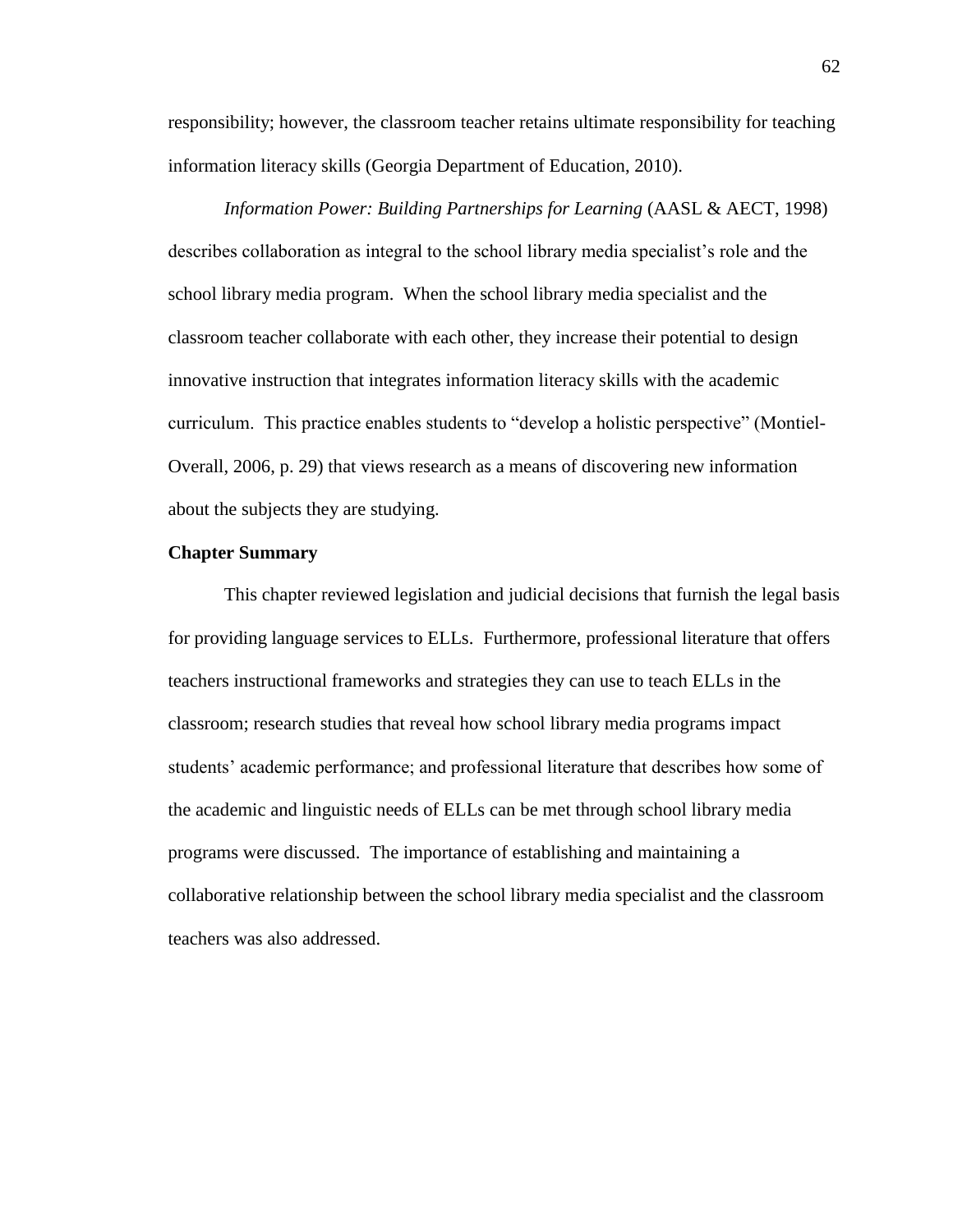#### CHAPTER 3

## **METHODOLOGY**

#### **Introduction and Overview**

Under the terms of the No Child Left Behind Act of 2001, public schools were charged with the task of ensuring that all students in the third through the eighth grade would be grade level proficient in reading and mathematics by 2014. Prior to the reauthorization of the NCLB Act of 2001, Fry (2007) analyzed the scores achieved by ELLs and other student groups during the 2005 administration of the National Assessment of Educational Progress (NAEP). He noted that the scores of the ELLs were consistently lower than their English-speaking peers, and that the achievement gaps widened between the fourth and the eighth grade.

Prior research conducted by Lance, Wellborn, and Hamilton-Pennell (1993) and Lance, Rodney, and Hamilton-Pennell (2000) indicated that students achieved higher average scores on reading tests in schools with library media programs that had adequate staffing, large collections of materials in a variety of formats, and a state-endorsed school library media specialist who assumed an active instructional role. The purpose of this study was to explore how school library media specialists support reading and information literacy skills instruction for ELLs in the fourth through the eighth grade.

Unlike quantitative research, which seeks findings that are generalizable, qualitative research seeks to understand the unique features of individual cases (Stake, 1995). Some of the reasons Creswell (1998) suggests for choosing a qualitative approach to research include the following: 1) the topic warrants exploration, but the variables are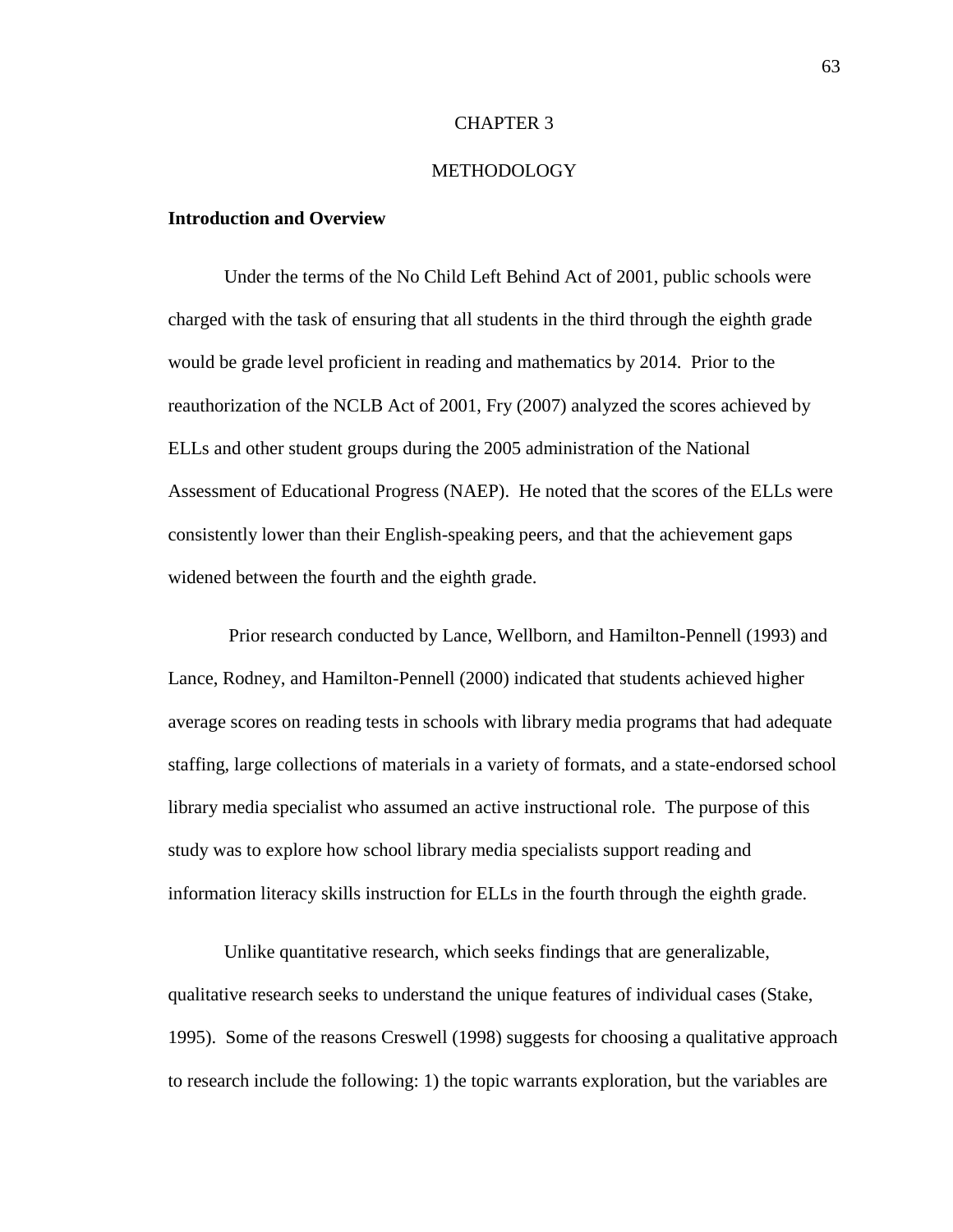not easily defined; 2) the research question focuses on "how" rather than "why;" and 3) there is an opportunity to study the participants in their natural setting. Furthermore, Creswell (2003) indicates that a topic merits a qualitative approach when little research has been done on it, but it "needs to be understood" (p. 22).

How school library media specialists support reading and information literacy skills instruction for ELLs in the fourth through the eighth grade is a topic that warrants exploration, because the results from the NAEP administered in 2005 and 2009 revealed that the achievement gaps between ELLs and their English-speaking peers widened during the years between the fourth and the eighth grade; however, the variables are not easily defined. Delivering instruction in the library media center can involve one or more teachers, the school library media specialist and the teacher whose class is receiving instruction. Moreover, the number of variables present in the regular classroom increases when instruction is delivered in the school library media center due to the transition from the familiar, controlled environment of the classroom to a different and often larger area where other people are present.

The research questions that guided the study reflect its purpose, which was to explore how school library media specialists support reading and information literacy skills instruction for ELLs in the fourth through the eighth grade:

- 1. What types of instructional strategies, including technology-based strategies, do the school library media specialists use to support reading and information literacy skills instruction for ELLs?
- 2. What types of assistive resources are included in the school library media collections that support reading and information literacy skills instruction for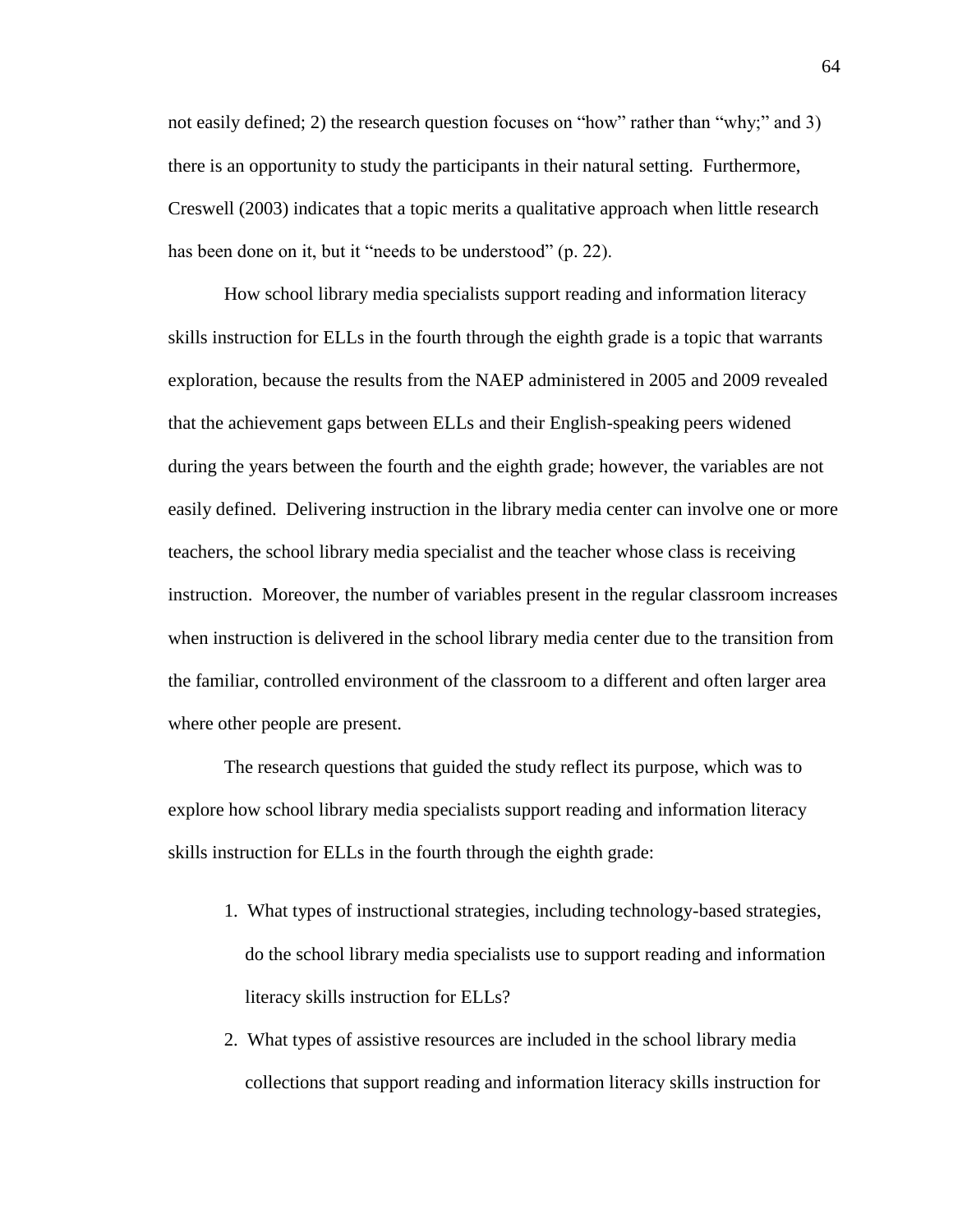ELLs (e.g., first language, bilingual, and multicultural literatures, picture books, nonfiction books written on a lower reading level, graphic novels, Hi-Lo reading materials, eBooks and other digital resources)?

- 3. How do the school library media specialists collaborate with the other members of the instructional team (e.g., individually, grade level planning, vertical planning, leadership team)?
- 4. What, if any, other practices have been implemented by the school library media specialists that support reading and information literacy skills instruction for ELLs?

Understanding how school library media specialists support reading and information literacy skills instruction for ELLs in the fourth through the eighth grade is important and "needs to be understood" (Creswell, 2003, p. 22). There are schools where ELLs achieve scores on the annual state-mandated assessment that meet and exceed the standard, and knowing how the school library media specialists in these schools support reading and information literacy skills instruction may enable other school library media specialists to improve their practice.

## **Site Selection**

Stake (1995) states that in choosing a case to study, "…the first criterion should be to maximize what we can learn" (p.4); however, he adds that we should select cases, which are easily accessible and offer identifiable prospective informants when we can, because time and access are often limited. A "Report Card" and an "AYP Overview Report" for every public school in the state of Georgia was accessible on the Georgia Department of Education website. Demographic data was obtained from the "Report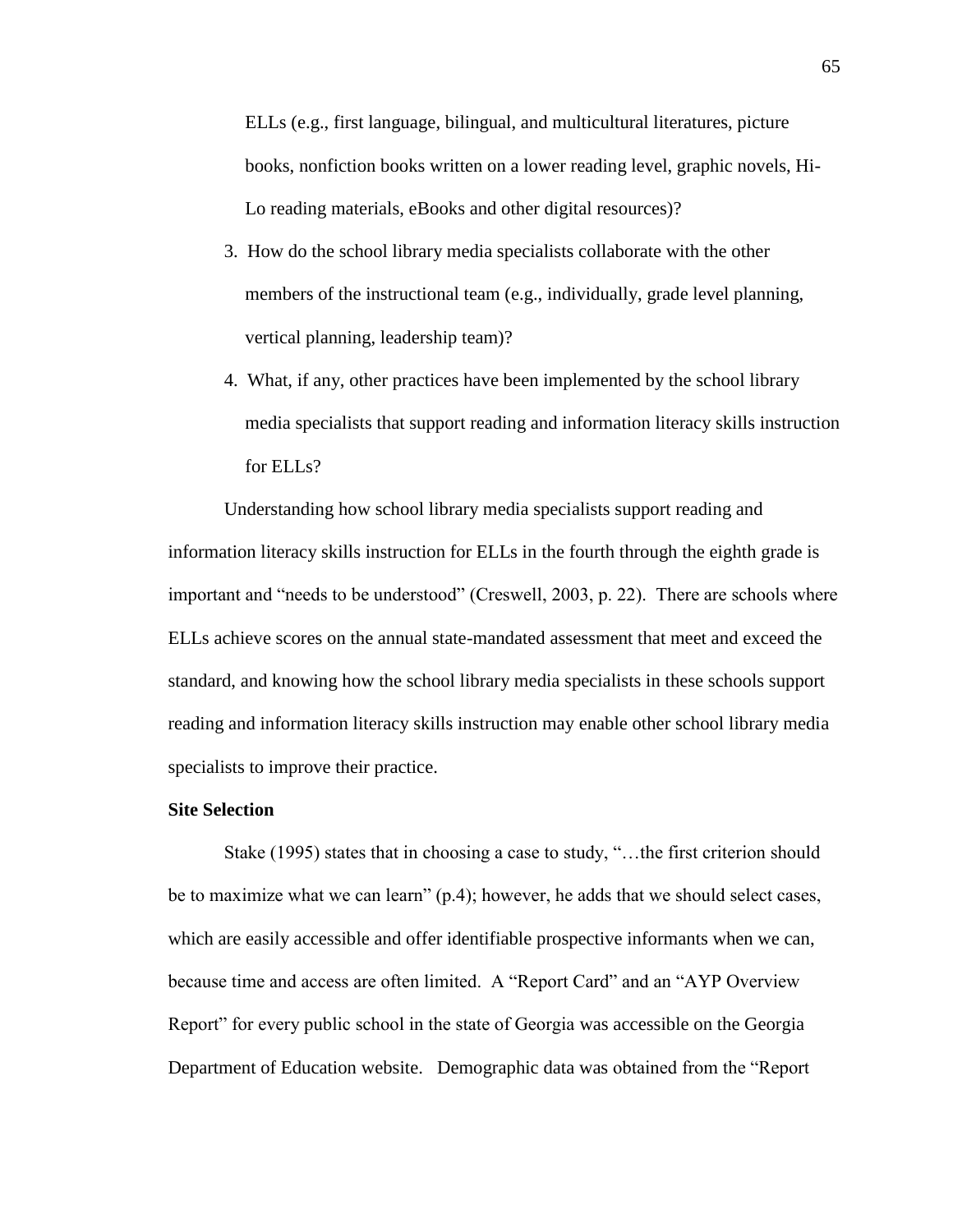Card" and the results from the 2010 administration of the Georgia CRCT were posted in the "AYP Overview Report." From the data posted on these sites, it was possible to identify schools where high concentrations of ELLs were enrolled as well as the percentage of ELLs in those schools who met and exceeded the standard in reading and English/language arts on the Georgia CRCT when it was administered in 2010. After a thorough examination of the data for all the elementary and middle schools in three large school districts in Georgia, one elementary school and one middle school in each of two different school districts (See Table 2) were selected that met the following criteria.

- 1. During the 2010 administration of the Georgia CRCT, more than seven percent of the students enrolled in the school were classified as ELLs.
- 2. The percentage of ELLs enrolled in the school who met and exceeded the standard for reading and English/language arts on the Georgia CRCT when it was administered in 2010 was either more than the AMO of 73.3% or slightly less.

These schools were among the schools in their districts with the highest concentrations of ELLs on their respective levels; moreover, the percentages of ELLs at these schools who met and exceeded the standard for reading and English/language arts indicated that these students achieved a measure of success in these subjects which are also the ones most likely to be affected by the quality of the school library media program.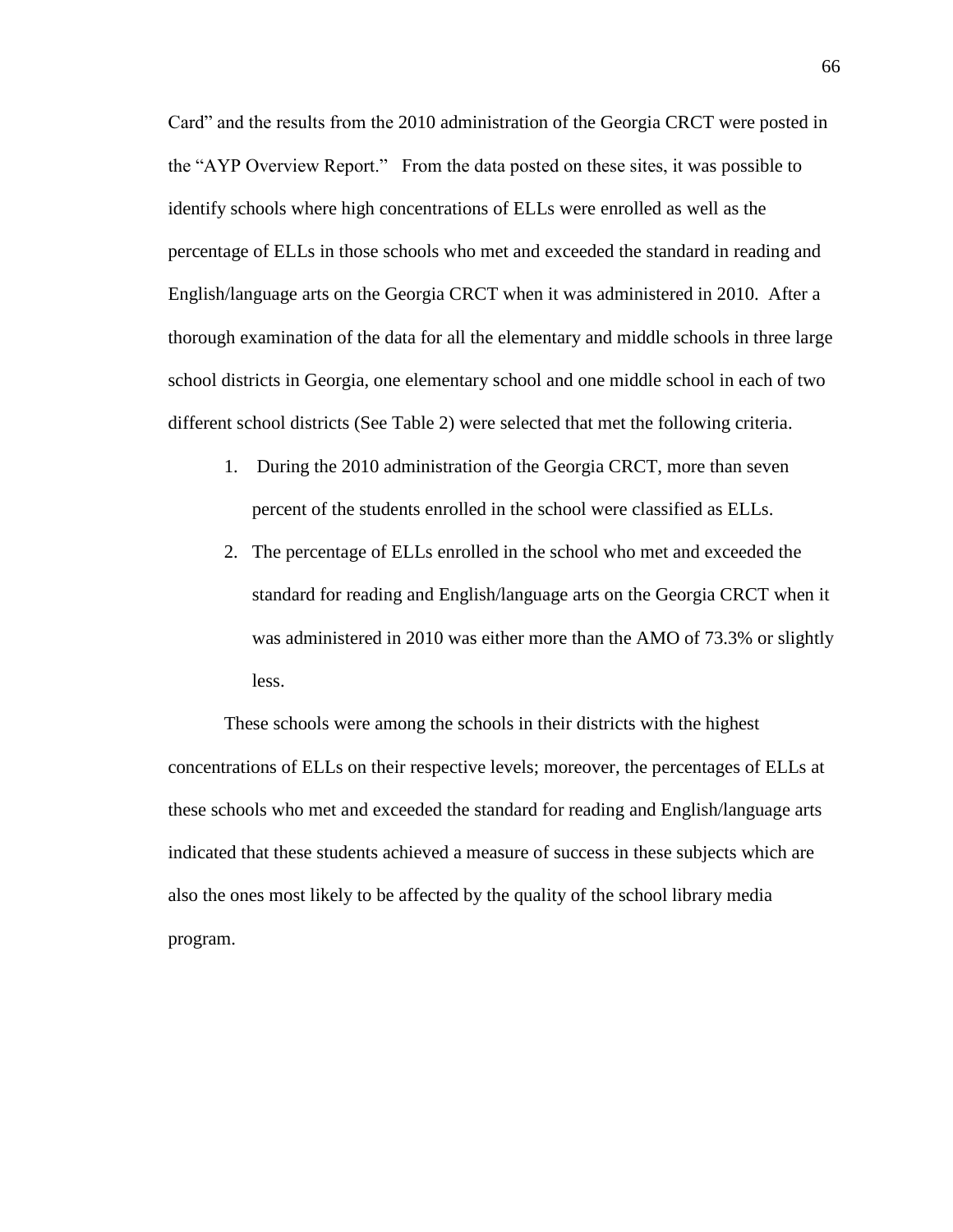## Table 2.

## *Schools Selected as Study Sites*

| <b>School Districts</b> | <b>Schools</b>                           | ELL<br>Enrollments | Percentage of<br>ELLs who met<br>and exceeded the<br>standard for<br>Reading and<br>English/language<br>arts on the 2010<br>Georgia CRCT |
|-------------------------|------------------------------------------|--------------------|------------------------------------------------------------------------------------------------------------------------------------------|
| District 1              | Cedar Ridge<br><b>Elementary School</b>  | 70.5%              | 89%                                                                                                                                      |
|                         | <b>Chestnut Charter</b><br>Middle School | 7.2%               | 68.4%                                                                                                                                    |
| District 2              | Maple Street<br><b>Elementary School</b> | 43.7%              | 94.4%                                                                                                                                    |
|                         | Poplar Middle School                     | 9.5%               | 83.5%                                                                                                                                    |

## **Bounds of Cases**

Creswell (1998) defines case study as "an exploration of a 'bounded system' or a case (or multiple cases) over time through detailed, in-depth data collection involving multiple sources of information rich in context" (p. 61). This study was a multi-site, collective case study involving four school library media programs located in two elementary schools, serving students in grades four and five, and two middle schools, serving students in grades six, seven, and eight. These grade levels were chosen because the results from both the 2005 and 2009 administrations of the NAEP revealed achievement gaps between ELLs and their English-speaking peers that widened between the fourth and the eighth grade (Fry, 2007; USDOE, 2009a & b).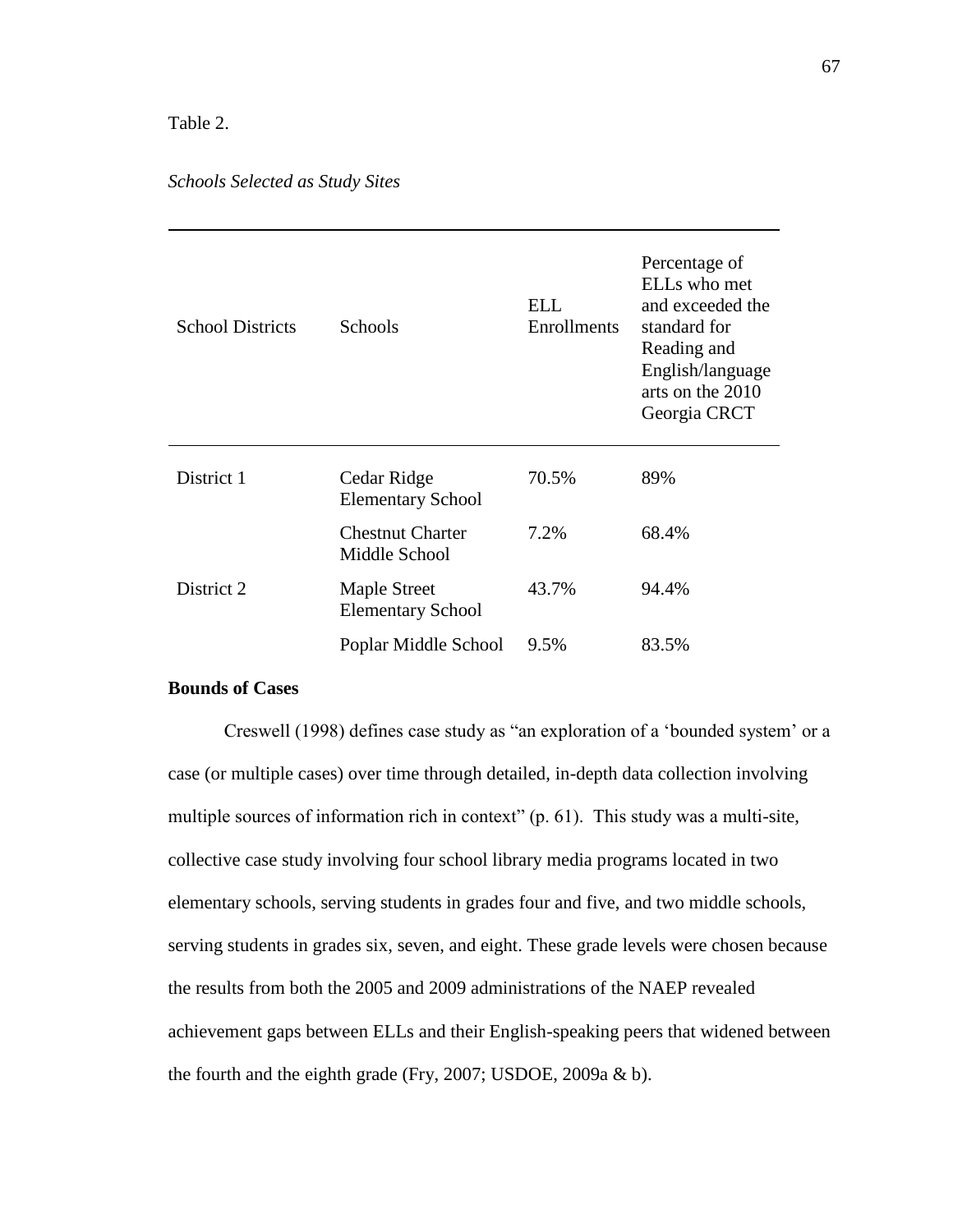Although each of these school library media programs adhered to the principles articulated in *Information Power: Building Partnerships for Learning* (AASL & AECT, 1998), each existed in the context of a school culture that was different from the others. Furthermore, each of the school library media programs was a product of the collaborative relationship established by the school library media specialist with the local school library media/technology committee and the other members of the instructional team in that school. Therefore, each of the school library media programs constituted a case.

## **Research Setting**

Four of the participants were located in three schools in two large school districts; however, the fifth had been reassigned to the district administrative complex following a promotion to the position of district media coordinator. In the first school district, one participant was located in an elementary school and two participants were located in a middle school. In the second school district, one participant was located in an elementary school. The fifth participant was the person who had been assigned to the middle school prior to her promotion. The school library media centers were large, well-lighted rooms with adequate seating for a class and some additional students as well. They featured large collections of materials in a variety of formats, interactive boards, and student computer work stations. Furthermore, the participants were all certified school library media specialists with years of experience in the field. Cedar Ridge Elementary School and Chestnut Charter Middle School were both located in the first school district. The school library media specialist at Cedar Ridge Elementary School was Mrs. Jones, a veteran media specialist with 18 years of experience who earned both a master's degree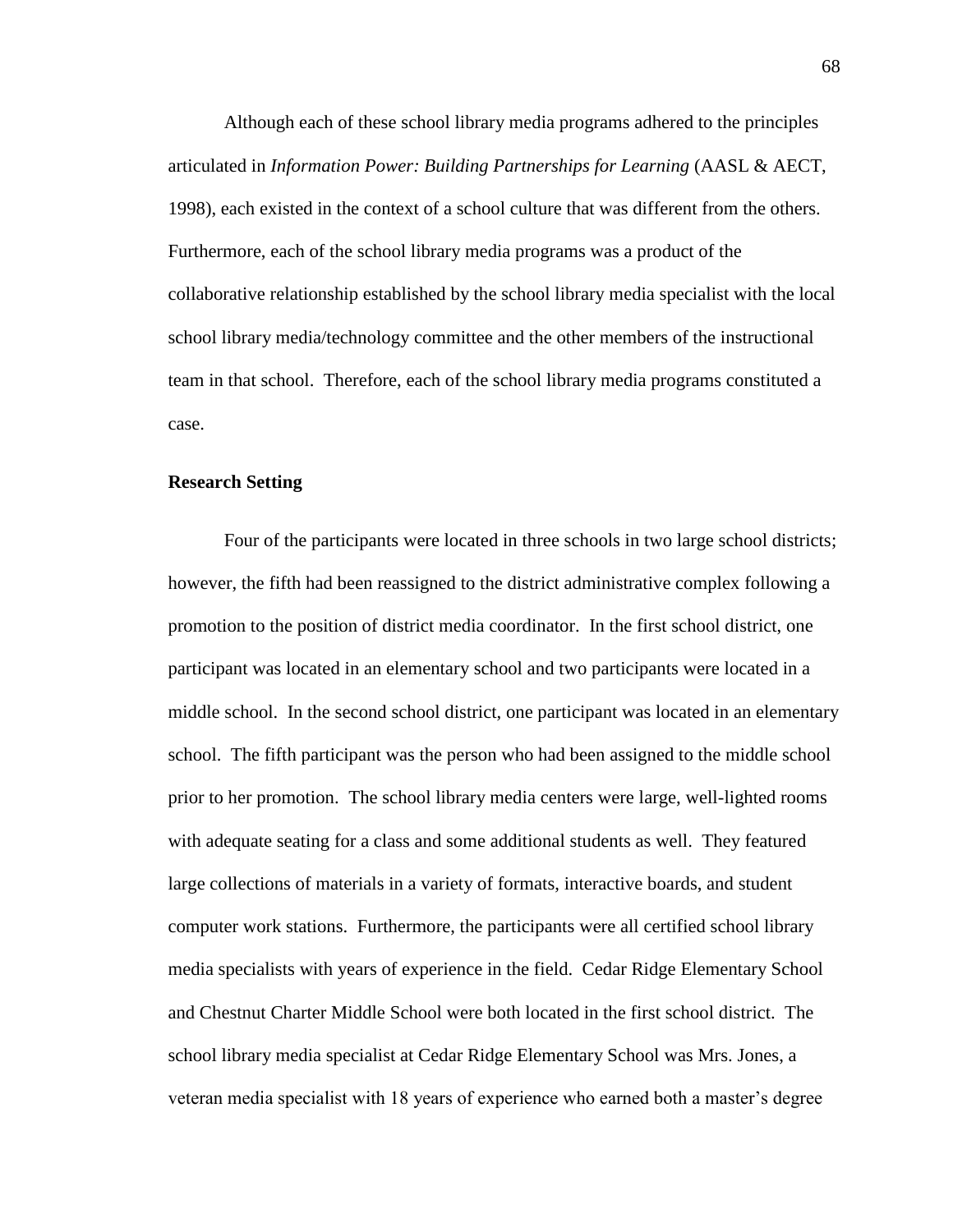and a specialist's degree in library and information studies. There were two school library media specialists assigned to Chestnut Charter Middle School, Mr. Schuster and Mrs. Smith. Mr. Schuster had three years of experience as a library media clerk before becoming a school library media specialist, and he had been the school library media specialist at Chestnut Charter Middle School for six years. Mrs. Smith was also a library media clerk for two years before becoming a school library media specialist. She was previously assigned to an elementary school for four years as a school library media specialist, and this was her first year at Chestnut Charter Middle School. Both Maple Street Elementary School and Poplar Middle School were located in the second school district. The school library media specialist at Maple Street Elementary School was Mrs. Wilson; who had 10 years of experience as a school library media specialist. After leaving the private sector, she earned a master's degree in instructional technology. Later on she earned a specialist's degree in education. Mrs. Williams was the school library media specialist at Poplar Middle School. At the time of her promotion to the position of district media coordinator, she had eight years of experience in the field.

Since the purpose of this study was to learn how school library media specialists support reading and information literacy skills instruction for ELLs in the fourth through the eighth grade, most of the research took place inside of the school library media centers at the respective schools; however, two of the observations took place in a classroom at one of the middle schools.

#### **The Researcher's Role**

Qualitative research emphasizes building an understanding of a particular human experience that incorporates the perspectives of the participants. Acting as a data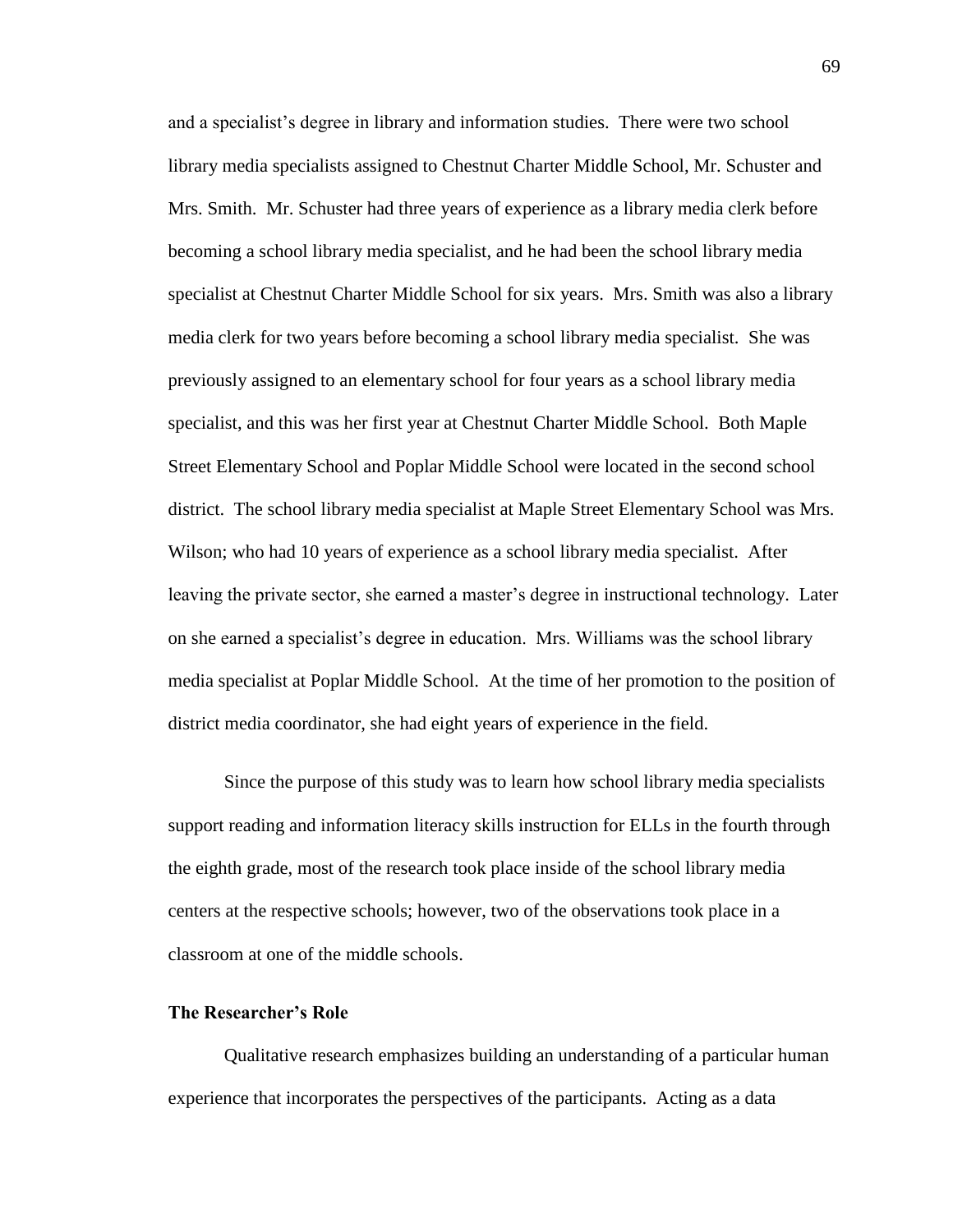collection instrument, I collected data in multiple formats (e.g., audio, text, electronic data file) in a natural setting. Following an inductive thematic analysis of the data, I produced a detailed narrative report based on my interpretation of the information and the themes that included a rich, thick description of how the focal school library media specialists supported reading and information literacy skills instruction for ELLs in the fourth through the eighth grade.

Due to the potential for either ethical or personal issues to be introduced into the research process during the association of the researcher with the participants, Creswell (2003) recommends that researchers disclose information about their past experiences, biases, values, and personal interests in the research topic. I have served as a school library media specialist in a public high school and elementary schools for 30 years. At the time of the study, I was assigned to an elementary theme school where 41.37% of the students were classified as ELLs; however, many of the students were either immigrants or first or second-generation residents of the United States who often spoke a language other than English at home.

As a member of the instructional team, I believe that the school library media specialist has a vital role to play, whether acting as a teacher, an instructional partner, an information specialist, or a library media program administrator, in supporting the efforts of all students to become proficient in reading and information literacy skills. Therefore, I had a vested interest in learning about the focal school library media programs and the best practices the school library media specialists were using to support reading and information literacy skills instruction for ELLs.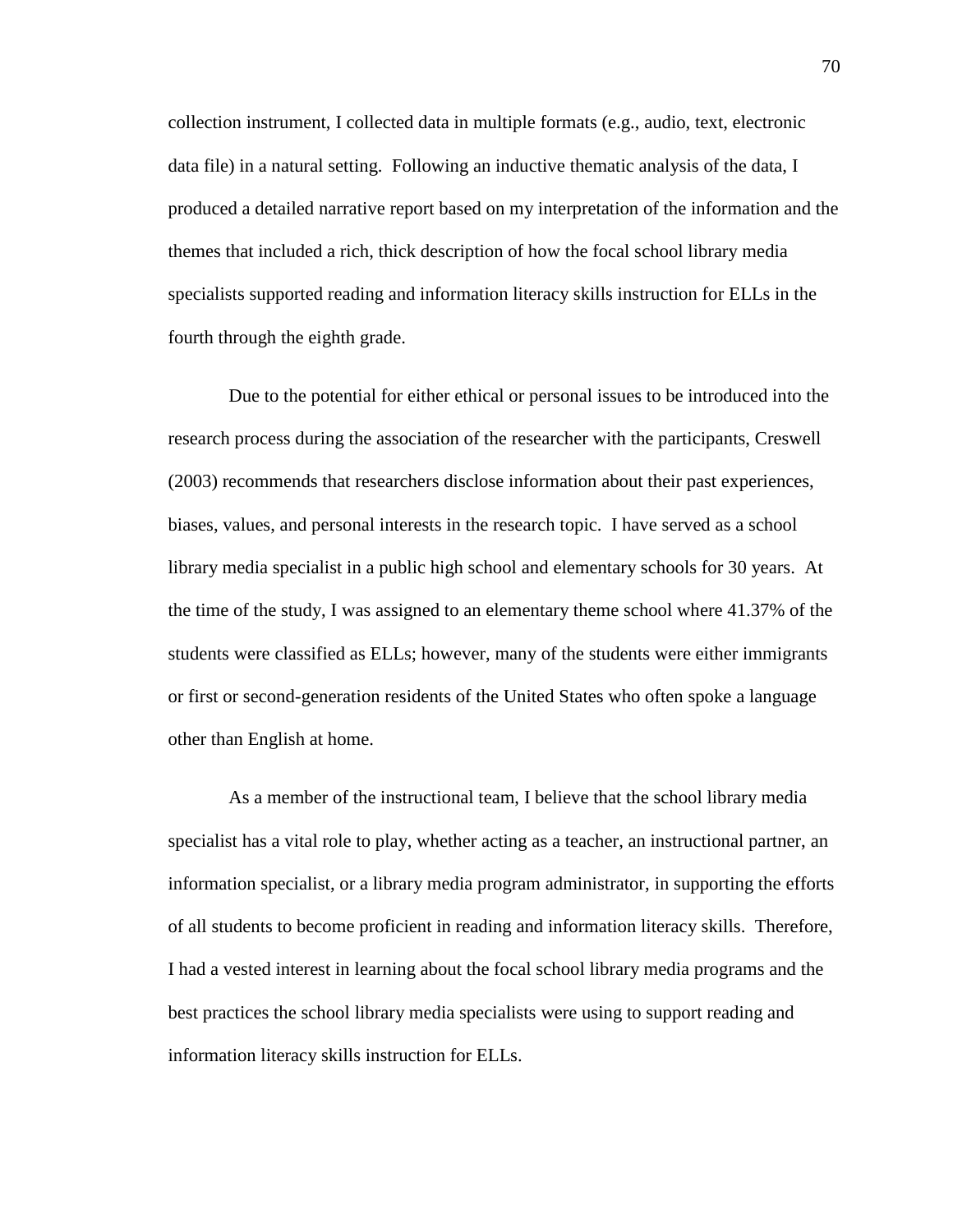## **Procedures**

I submitted a research proposal to the Research and Program Evaluation Department of one of the two school districts where the selected schools are located, and my Dissertation Advisory Committee chairperson submitted a request on my behalf to the second school district's Research and Evaluation Department. After I received permission from the first school district in early July 2011, I contacted the principals of the selected schools to obtain a Local Site Research Authorization Form from each of them. I obtained authorization from the elementary principal in mid-July 2011; however, I did not receive authorization from the middle school principal until mid-August 2011. In the meantime, I received permission from the second school district in early August 2011; and I made an appointment to meet with each of the principals in the second school district to formally seek the selected schools' participation in this study. I obtained an authorization from the elementary principal in late August 2011 and from the middle school principal in early September. Then I submitted the research proposal to the Georgia State University Institutional Review Board for approval to conduct a study involving human subjects. I received permission in early November 2011. After the Georgia State University Institutional Review Board approved this study, I contacted each of the school library media specialists to explain the purpose of this study, respond to any questions they had about it, obtained signed letters of informed consent from each of them, and made arrangements for interviews, observations, and a collection analysis (See Table 3).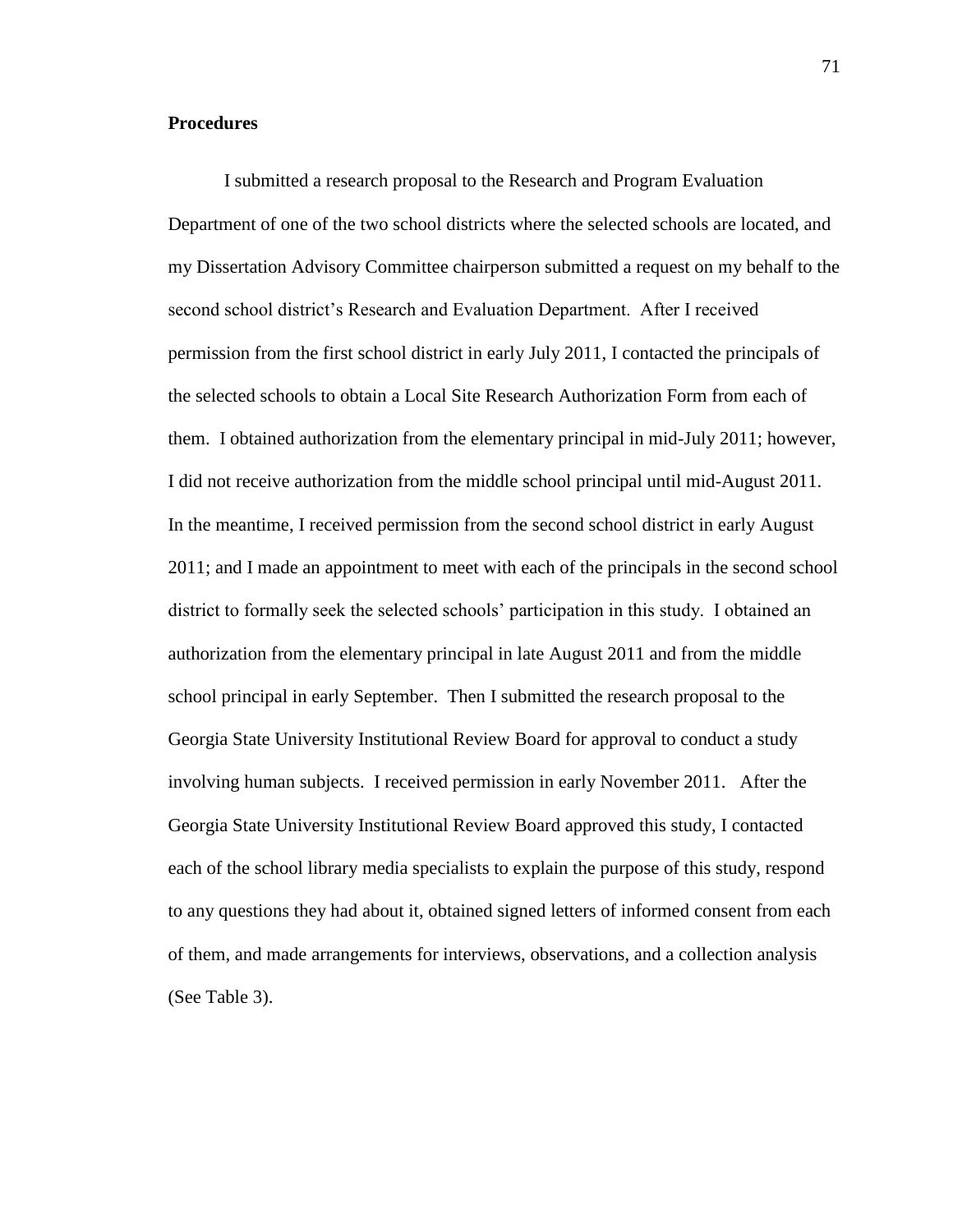# Table 3.

*Plan and Focus for Data Collection* 

| Date                            | Focus                                                                                                                                                                                                                                                                                                                                 |
|---------------------------------|---------------------------------------------------------------------------------------------------------------------------------------------------------------------------------------------------------------------------------------------------------------------------------------------------------------------------------------|
| May, $2011 -$ June, $2011$      | Submit research applications to both school<br>districts' administrations                                                                                                                                                                                                                                                             |
| July, 2011 – November, 2001     | Obtain approval from the school districts'<br>administrations. Obtain permission from<br>the principals of the school sites. Submit a<br>research proposal to the Georgia State<br>University IRB. Obtain the approval of the<br>Georgia State University IRB. Obtain<br>signed letters of informed consent from the<br>participants. |
| December, 2011 - February, 2012 | Initial audio recorded interviews at the<br>elementary school and the middle school<br>in the first school district and initial<br>observation at the middle school                                                                                                                                                                   |
| November - February, 2012       | Initial audio recorded interview and<br>observation at the elementary school and<br>initial audio recorded interview at the<br>former middle school library media<br>specialist's office in the second school<br>district                                                                                                             |
| March - May, 2012               | Follow-up interviews and observations at<br>the middle school in the first school<br>system. Follow-up interview and<br>observation at the elementary school and<br>follow-up interview at the former school<br>library media specialist's office.                                                                                    |
| May, 2012                       | Final interviews, observations, and<br>collection analyses                                                                                                                                                                                                                                                                            |

**Data Collection.** The collective data comprised interviews, observations, documents, and collection analyses. One of the purposes for interviewing people is to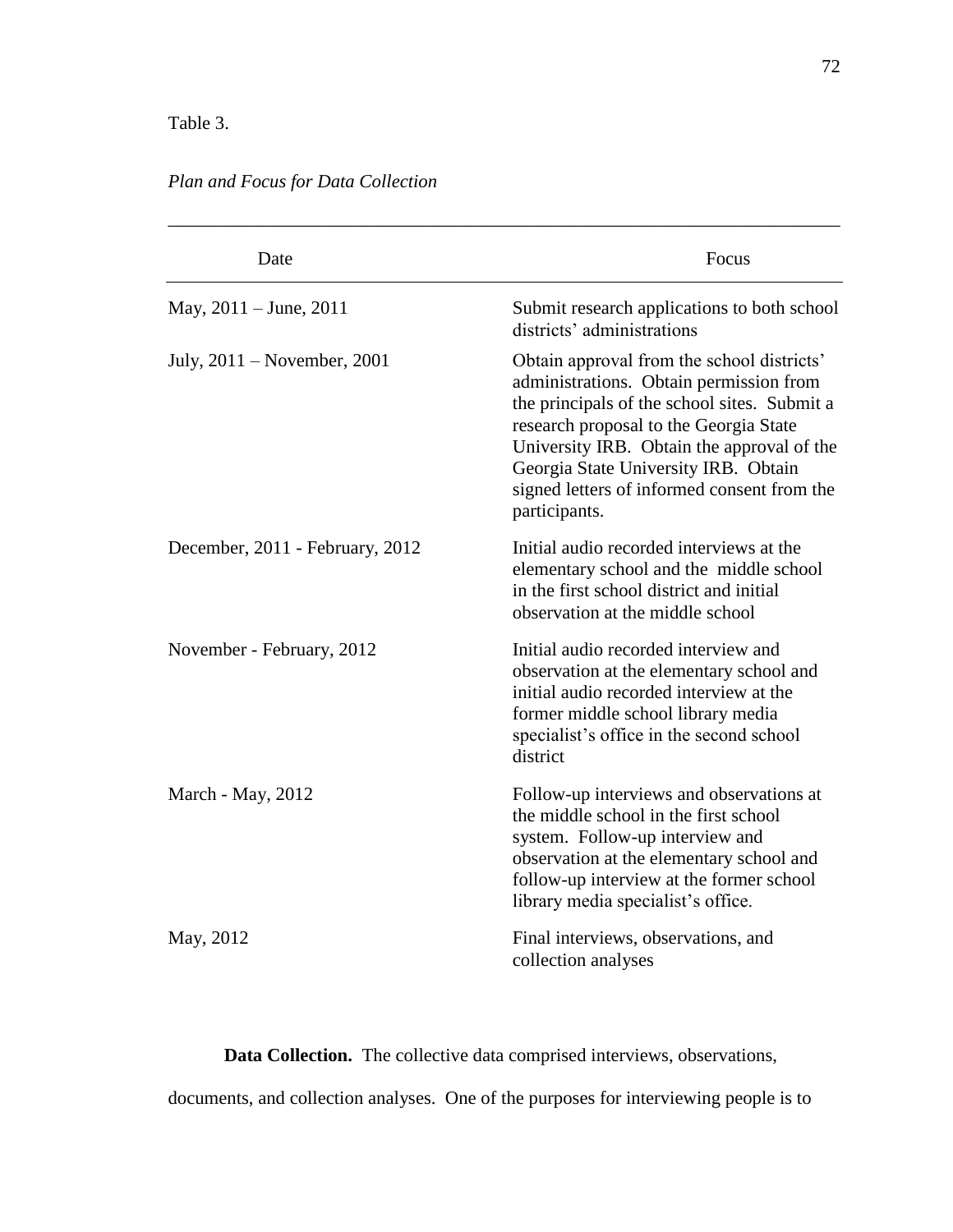understand other people's perspectives, their "descriptions and interpretations" (Stake, 1995, p. 64). My purpose for interviewing the school library media specialists was to learn about their school library media programs from them. The objective for the initial 60-minute interview was to collect background information. Subsequent interviews were conducted to follow-up on information collected during a preceding interview or observation. I used a semi-structured interview protocol (See Appendix A). Questions were formulated that explored how the school library media specialists carried out their responsibilities as teachers, instructional partners, information specialists, and program administrators as well as how the school library media programs may have been adapted to support reading and information literacy skills instruction for the ELLs enrolled in the schools. Following each interview, a transcript was prepared and sent to the interviewee as an email attachment. After the interviewee verified the accuracy of the transcript, the data from the transcript was summarized and key concepts drawn from the summarized data were entered into matrices which facilitated within-case and cross-case analyses.

I conducted one 60-minute interview with the elementary school library media specialist in the first school district. Prior to the second scheduled interview, she experienced the sudden and unexpected loss of her media clerk which caused her to withdraw temporarily from the study. A few weeks later, she was involved in an automobile accident from which she sustained serious personal injuries that kept her out of school for the rest of the year. I interviewed each of the middle school library media specialists in the first school district three times for 60 minutes each time. In addition, I observed one of them on two different occasions while he taught a sixth grade ESOL class, and his colleague once while she taught an eighth grade ESOL class. I interviewed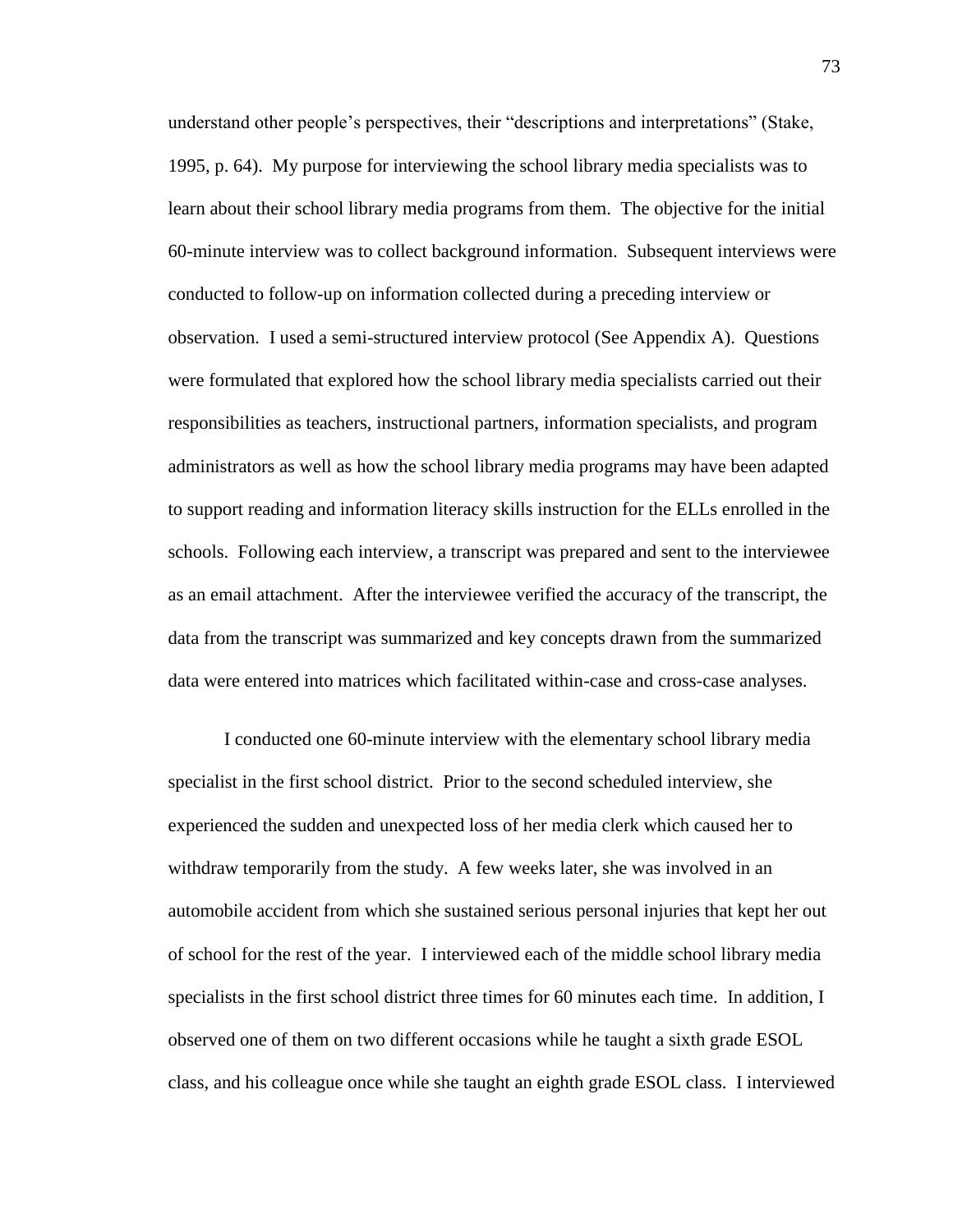the elementary school library media specialist in the second school district twice for 60 minutes each time, and observed her on two different occasions while she taught two different fourth grade classes. Since the middle school library media specialist in the second school district had been promoted to the position of district media coordinator, I met with her in her office at the district administrative facility and interviewed her twice for 60 minutes each time. I also visited her former school and obtained permission from the current school library media specialist to conduct the collection analysis on the premises. (See Table 4).

The data I collected allowed me to build a rich, thick description of the school library media centers and the school library media programs. Each of the observations was scheduled so I could observe the school library media specialist either teaching or co-teaching a class of ESOL students or a class that included ELLs. I was particularly interested in observing how the school library media specialists administered the library media program, interacted with the classroom teachers and the students, and managed the day-to-day activities. Detailed field notes were recorded on the observation protocols (See Appendix C), which were designed to include "both descriptive and reflective notes" (Creswell, 1998, p. 125). Information derived from these notes, which were made during or shortly after the observations, was reviewed and compared with the information from the interviews, documents, and the collection analyses.

Todd (2007) described three types of evidence, evidence for practice, evidence in practice, and evidence of practice. Evidence in practice refers to materials that are used in the course of daily practice. I collected evidence in practice that illustrates how the school library media specialists support reading and information literacy skills instruction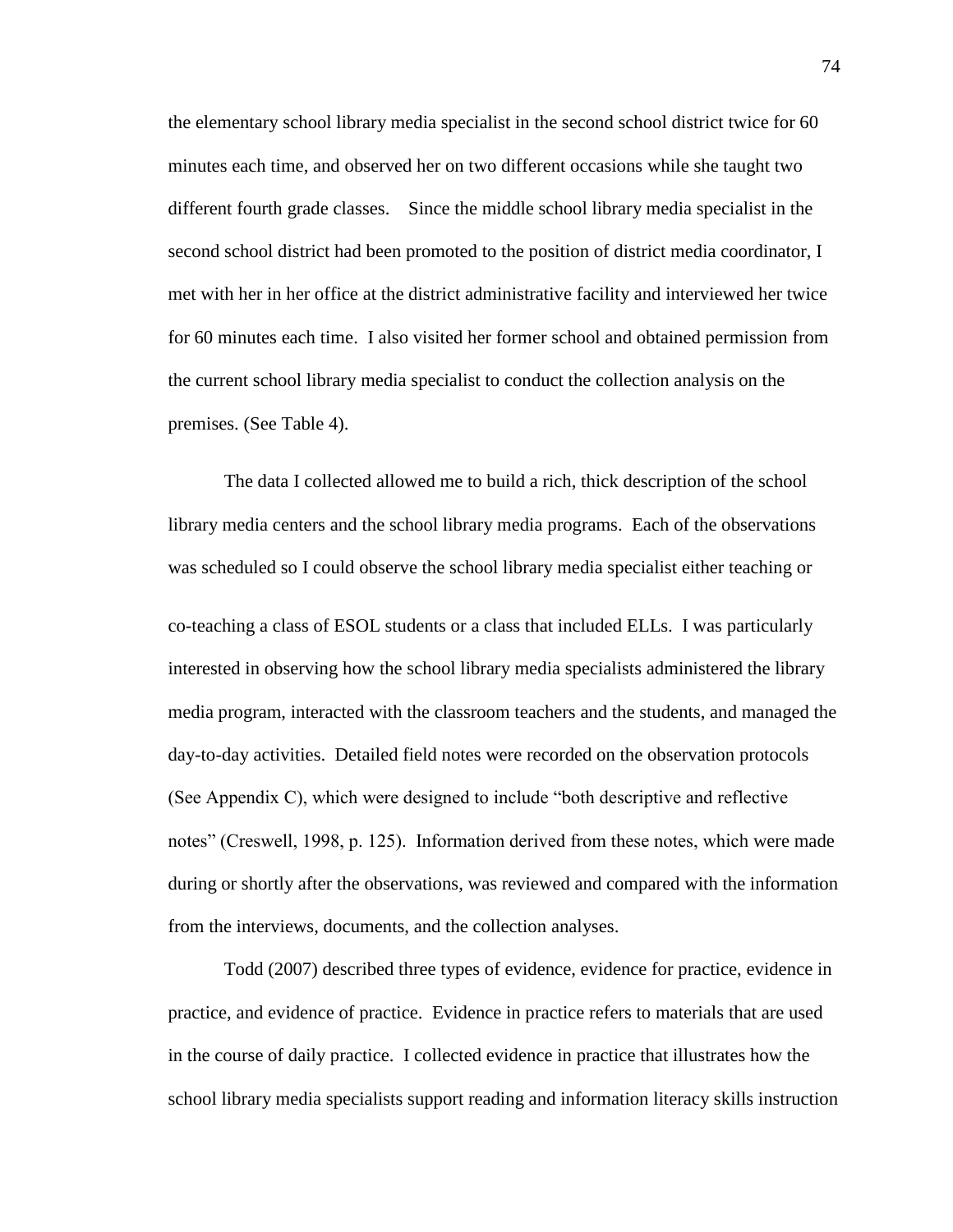#### Table 4.

| Information<br>Source | Interviews | Observations   | Documents      |  |
|-----------------------|------------|----------------|----------------|--|
| Mrs. Jones            | Yes        | N <sub>o</sub> | Yes            |  |
| Mr. Schuster          | Yes        | Yes            | Yes            |  |
| Mrs. Smith            | Yes        | Yes            | N <sub>o</sub> |  |
| Mrs. Wilson           | Yes        | Yes            | Yes            |  |
| Mrs. Williams         | Yes        | No             | No             |  |

*Data Collection Matrix: Type of Information by Source*

for ELLs (e.g., lesson plans, handouts, and worksheets). Lesson plans often include information about the standards and content objectives being taught as well as language objectives and any accommodations for ELLs. Handouts are only useful to students when they can read them and comprehend their meaning. The extent to which handouts and/or worksheets are written in language that is comprehensible for ELLs determines their effectiveness. Each of these forms of evidence in practice had the potential to increase my understanding of how the school library media specialists support reading and information literacy skills instruction for ELLs.

Online searches of the public access catalog were used to analyze the school library media collections in order to determine the accessibility of first language, bilingual, and multicultural literatures, picture books, nonfiction books written on a lower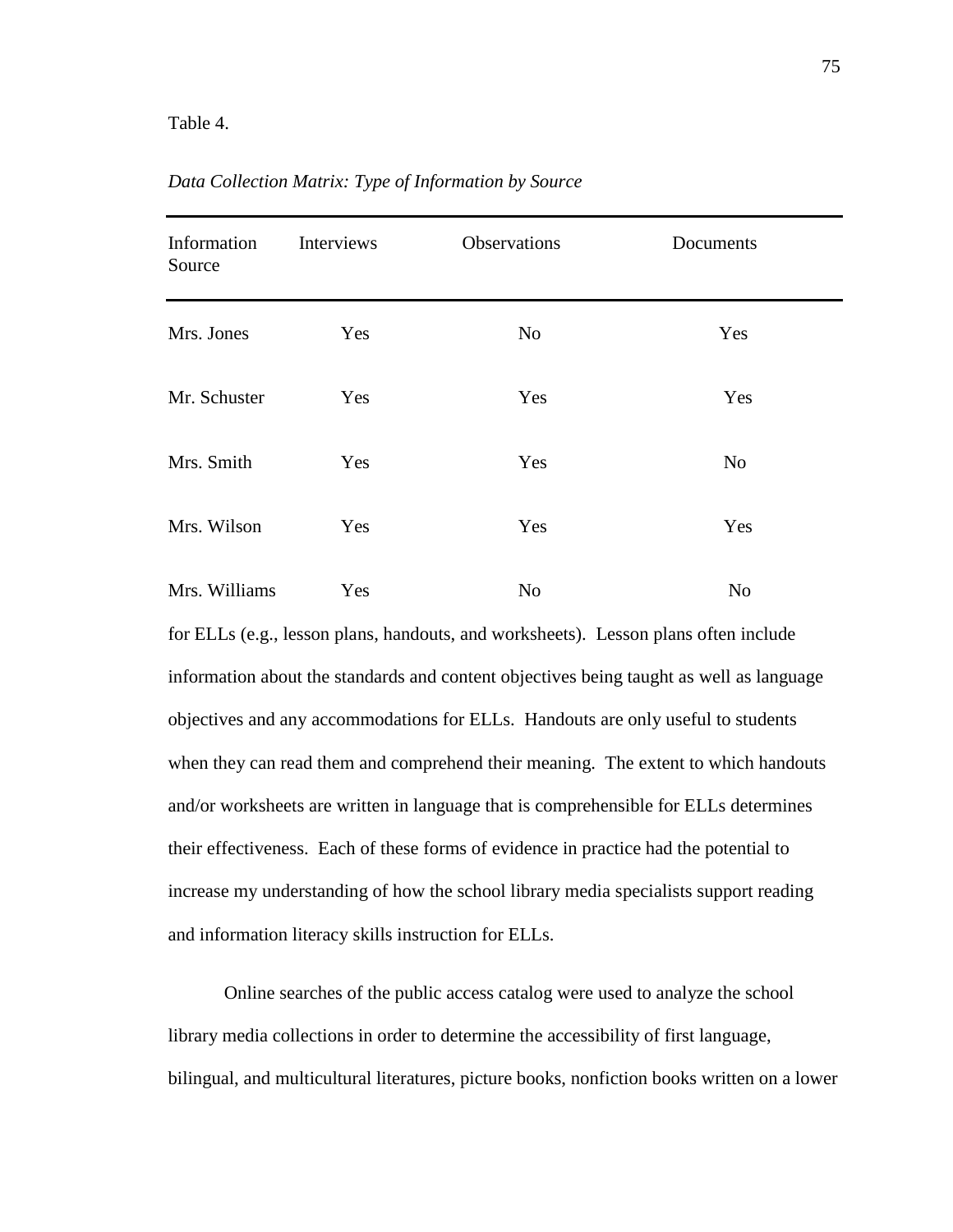reading level, graphic novels, Hi-Lo reading materials, eBooks and other digital resources. Following an inductive thematic analysis of the data collected from the interviews, observations, document analyses, and collection analyses, responses to the guiding questions of this study were generated based on my interpretation of the data and the themes that emerged from the data. (See Table 5).

Table 5.

*Guiding Questions and Data Collection Strategies*

| <b>Guiding Questions</b>                                                                                                                                                                                                                                                                                                      | Data Collection Strategies                       |
|-------------------------------------------------------------------------------------------------------------------------------------------------------------------------------------------------------------------------------------------------------------------------------------------------------------------------------|--------------------------------------------------|
| 1. What types of instructional strategies, including<br>technology-based strategies, do the school<br>library media specialists use to support reading<br>and information literacy skills instruction for<br>ELL <sub>s</sub> ?                                                                                               | Observations, interviews, and<br>documents       |
| 2. What types of assistive resources are included in<br>the school library media collections that support<br>reading and information literacy skills<br>instruction for ELLs (e.g. first language,<br>bilingual, and multicultural literatures, picture<br>books, nonfiction books written on a lower<br>reading level, etc.? | Observations, interviews,<br>collection analyses |
| 3. How do the school library media specialists<br>collaborate with the other members of the<br>instructional team (e.g., individually, grade<br>level planning, vertical planning, leadership<br>$team$ ?                                                                                                                     | Observations, interviews, and<br>documents       |
| 4. What, if any, other practices have been<br>implemented by the school library media<br>specialists that support reading and information<br>literacy skills instruction?                                                                                                                                                     | Observations, interviews, and<br>documents       |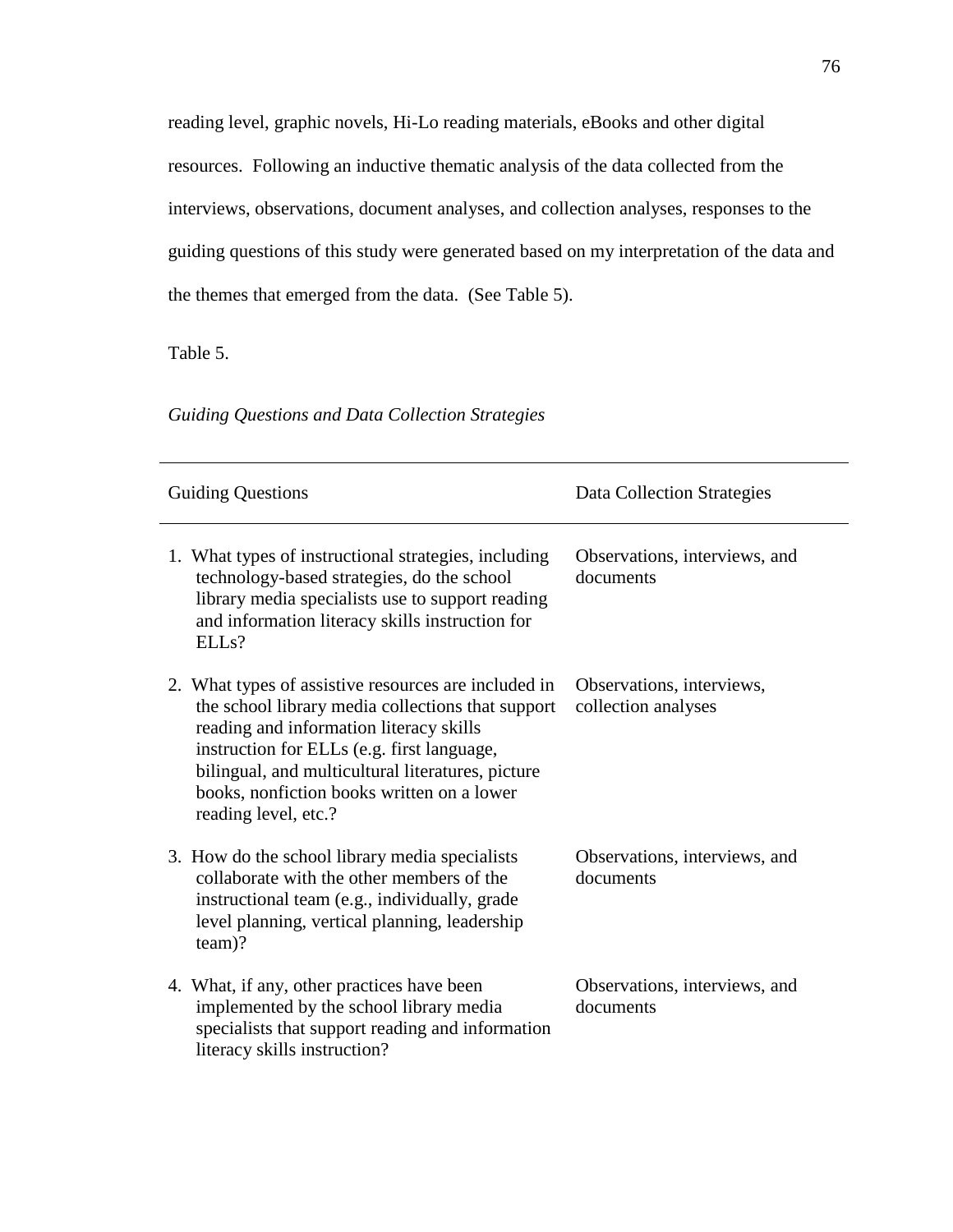**Data Analysis.** The data collected from each school was analyzed shortly after it was collected. The audio-recorded interviews were transcribed and copies of the transcripts were submitted electronically to the interviewees for verification prior to being analyzed. After the transcripts had been verified, they were attached to the interview protocols, which included reflective notes made at the time of the interview or shortly thereafter. Field notes from the observations were typed and attached to the observation protocols. I also collected documents (e.g., school library media center handbooks, lesson plans) from the participants in order to increase my knowledge about the context of the school library media programs, which the participants administered. These documents were filed with the interview transcripts and the observation protocols.

The raw data was reduced using a procedure described by Boyatzis (1998). Each school library media program constituted a unit of analysis, and each interview, observation, and document was a unit of coding. I reread and summarized each item of data included in the interviews. Then I used the summarized data to prepare outlines of the interviews. As I reread the first few outlines, I began to notice recurrent themes. Initially, I identified seven potential themes: staffing, interpersonal communication, collaboration, instruction, initiative, status of the school library media program, and diversity. I noted the themes, compared them with the data from the other outlines and the notes I had made during or shortly after the observations. Based on the comparison of the seven potential themes with the other data and the notes, I discarded four of them: staffing, initiative, status of the school library media program, and diversity. I retained interpersonal communication, collaboration, and instruction; then, I added media/technology. I reviewed the themes again and rewrote them for clarity. These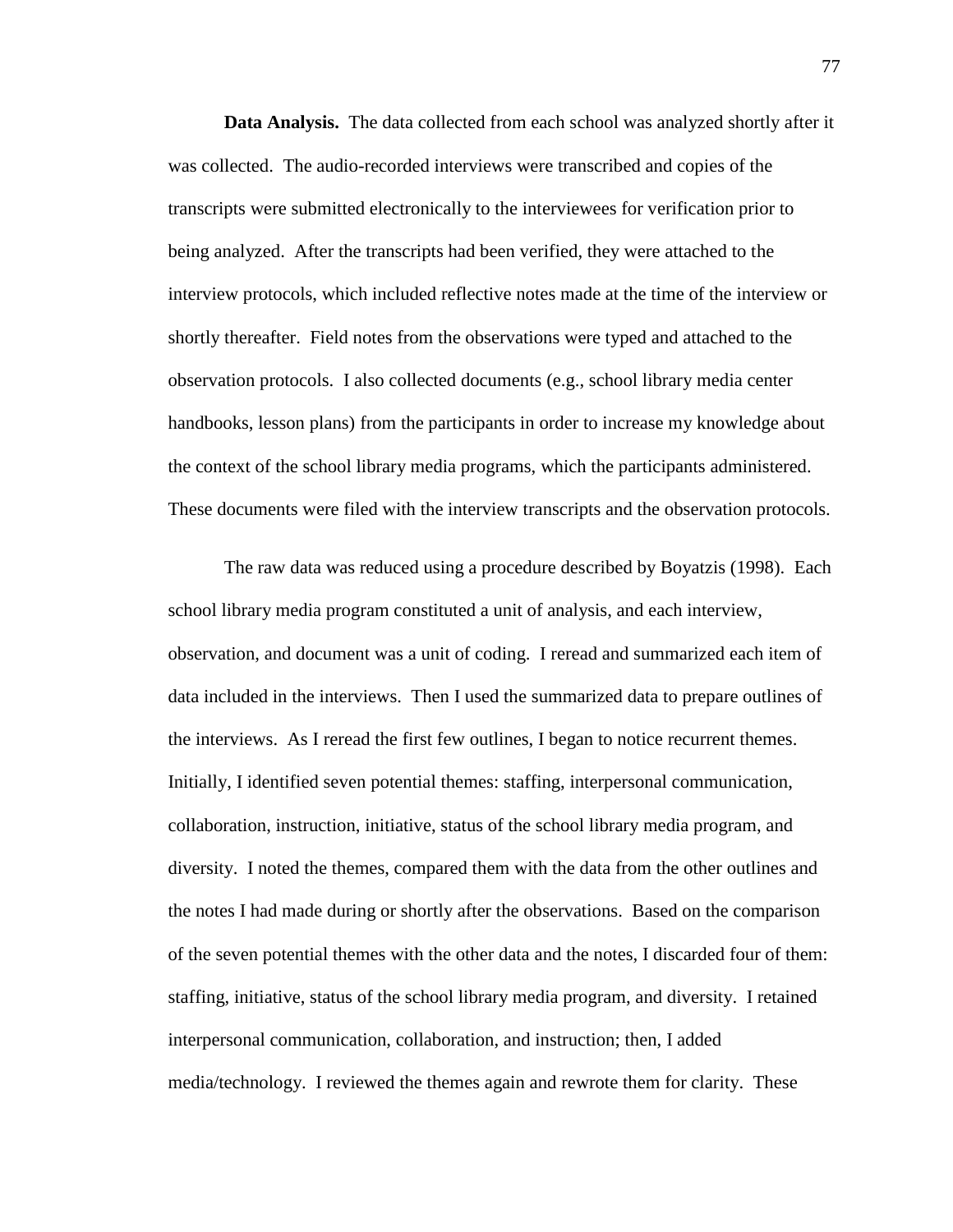themes became codes that were applied to the data from all the sites (See Appendix D). The documents were analyzed in a similar manner; they were reread, examined thoroughly and coded based on perceived themes (Bowen, 2009). The information contained in the documents supplemented the data from the other sources and often confirmed what I was told during interviews or observed. The collection analyses provided complementary data about the composition of the school library media center collections.

#### **Trustworthiness**

Creswell (1998) recommends that qualitative researchers engage in at least two of eight procedures he named as indicators of trustworthiness, including clarifying researcher bias, member checks, triangulation, and the use of rich, thick description. Earlier in this chapter, I disclosed my professional background and vested interest in conducting this study. In the course of this study, I spent hours at each of the schools interviewing the school library media specialists, observing their practices, collecting documents, and performing collection analyses. The transcripts were submitted to the interviewees for verification after each of the interviews. All of the materials generated during the process of data collection were cataloged and stored in a secure location, creating an audit trail and ensuring dependability. Moreover, another doctoral student who consented to act as a peer debriefer, met with me periodically to debrief me, and we both kept notes about these sessions. Triangulation was achieved using data from the interviews, observations, documents, and collection analyses. Following an inductive thematic analysis of the data, a rich, thick description of how the focal school library media specialists support reading and information literacy skills instruction for ELLs in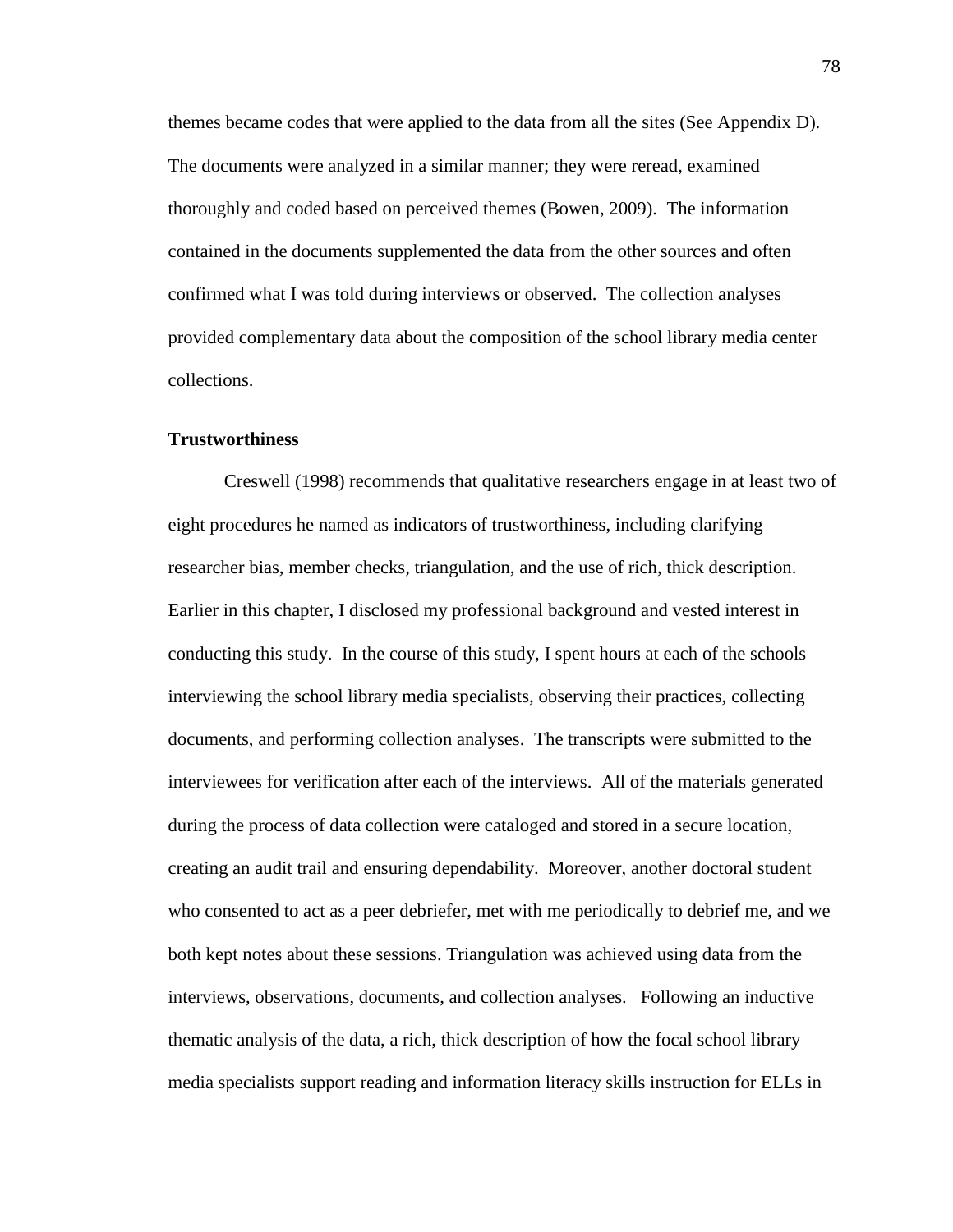the fourth through the eighth grade, based on my interpretation of the themes and the information, was included in the final report.

#### **Confidentiality**

The data collected from the interviews, observations, document and collection analyses were housed in a locked file cabinet and on a firewall-protected computer located in my home. An alphanumeric code was used to identify the participants, their schools, and the district where the schools are located. The key to the alphanumeric code was stored separately from the data to protect the participants' privacy. There is no reason to assume that the participants were aware of each other's involvement in this study. Once this study was complete, I erased all of the audio recordings. The transcripts were retained, with the identifiers removed, in order that information from this study might be applied to further research at a later date.

## **Study Limitations**

This study was limited by the geographical location, the small number of schools, and the focus on school library media programs serving ELLs in the fourth through the eighth grade. Although the findings will not be generalizable to a different population, the rich, thick descriptions of how the school library media specialists support reading and information literacy skills instruction for ELLs in the fourth through the eighth grade offers the reader an opportunity to determine whether the findings are applicable to other locations with similar populations.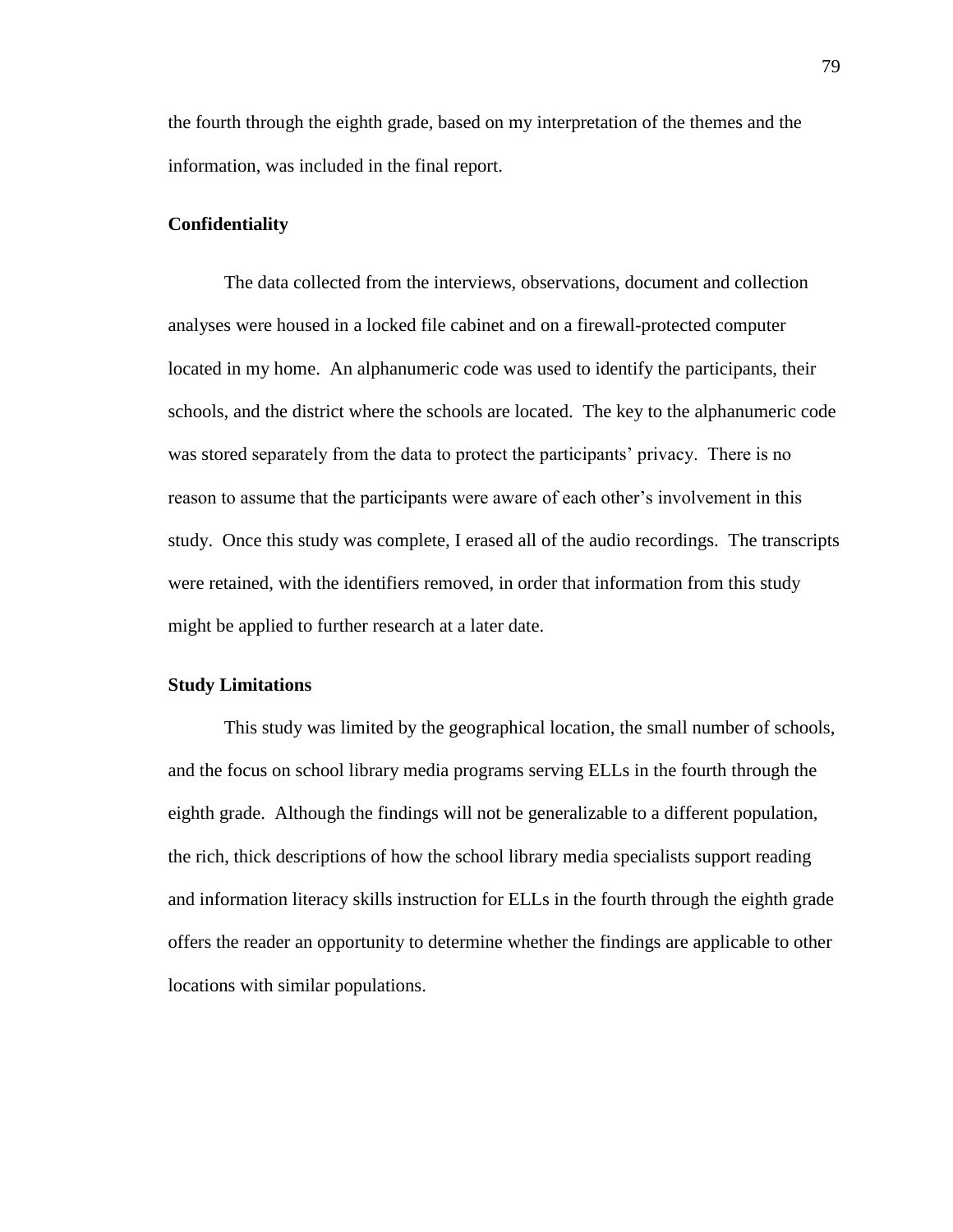# **Chapter Summary**

This chapter included an introduction and overview of this study, information about the selection of the sites, data collection, data analysis, trustworthiness, confidentiality, and the limitations of this study. The collective data included interviews, observations, document analyses, and collection analyses. An inductive thematic analysis of the data led to the emergence of four themes: instruction, collaboration, media/technology, and interpersonal communication.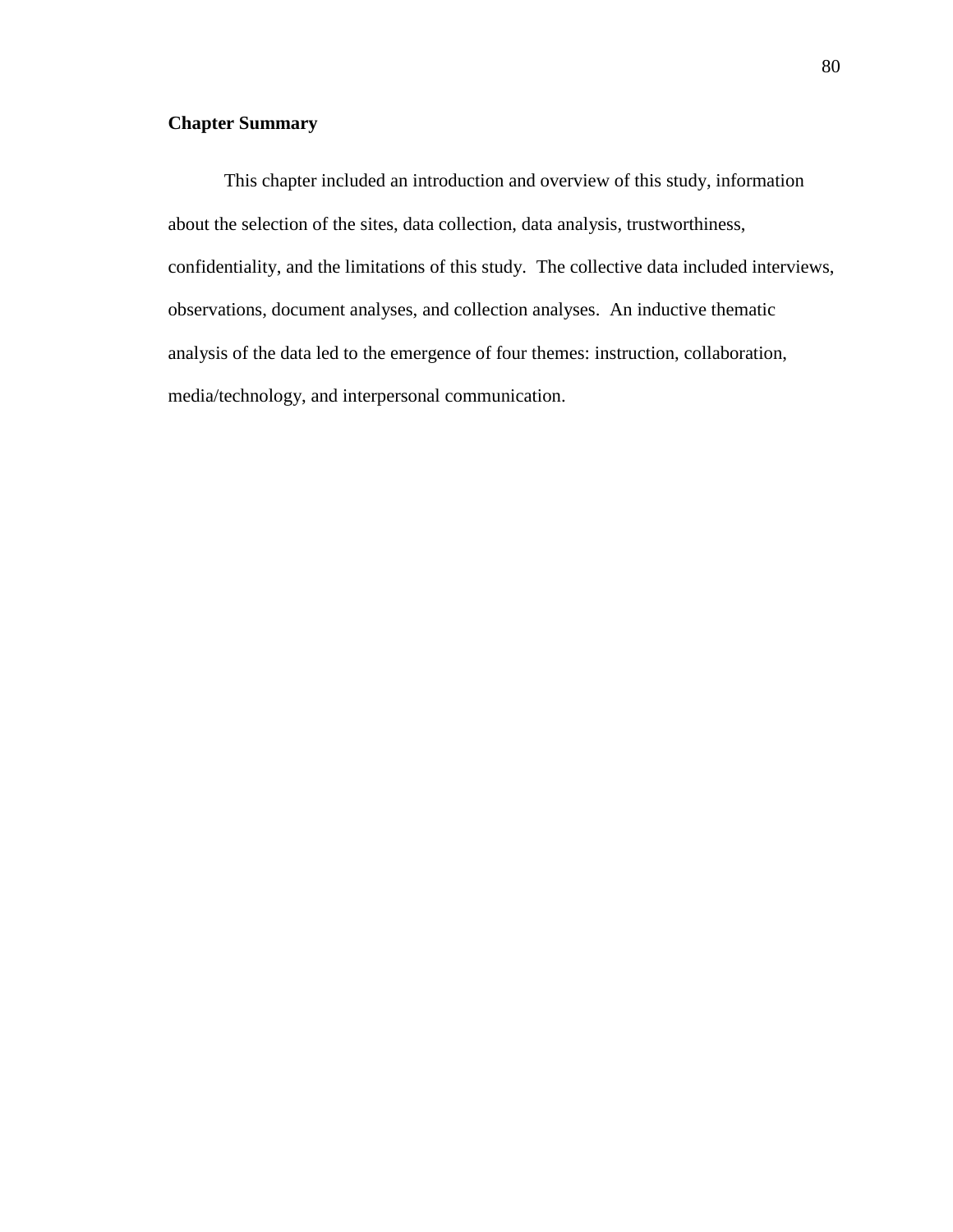#### CHAPTER 4

## THE RESULTS

The results of the study are presented in this chapter. In order to provide a context for the study, the following information is given about each of the schools: a description of the area around school, descriptive data about the students who took the CRCT in 2010, a brief description of the school, the composition of the administrative team, the school library media center, the school library media specialist, and the school library media program, including the policies, procedures, and funding.

The collective data comprised interviews, observations, documents, and collection analyses. Following an inductive thematic analysis, four themes emerged from the collective data: instruction, collaboration, media/technology, and interpersonal communication. After the contextual information, the themes are presented. Each of the schools is subsumed under each of the themes; and examples that illustrate how the themes were represented in each of the schools are subsumed under the names of the schools.

#### **The Schools**

**Cedar Ridge Elementary School.** Cedar Ridge Elementary School was situated on a hill in a transitional middle class neighborhood that was bordered on two sides by a major thoroughfare and an interstate highway. The school opened in 1963, and was renovated during the summer of 2011. Not only was Cedar Ridge Elementary School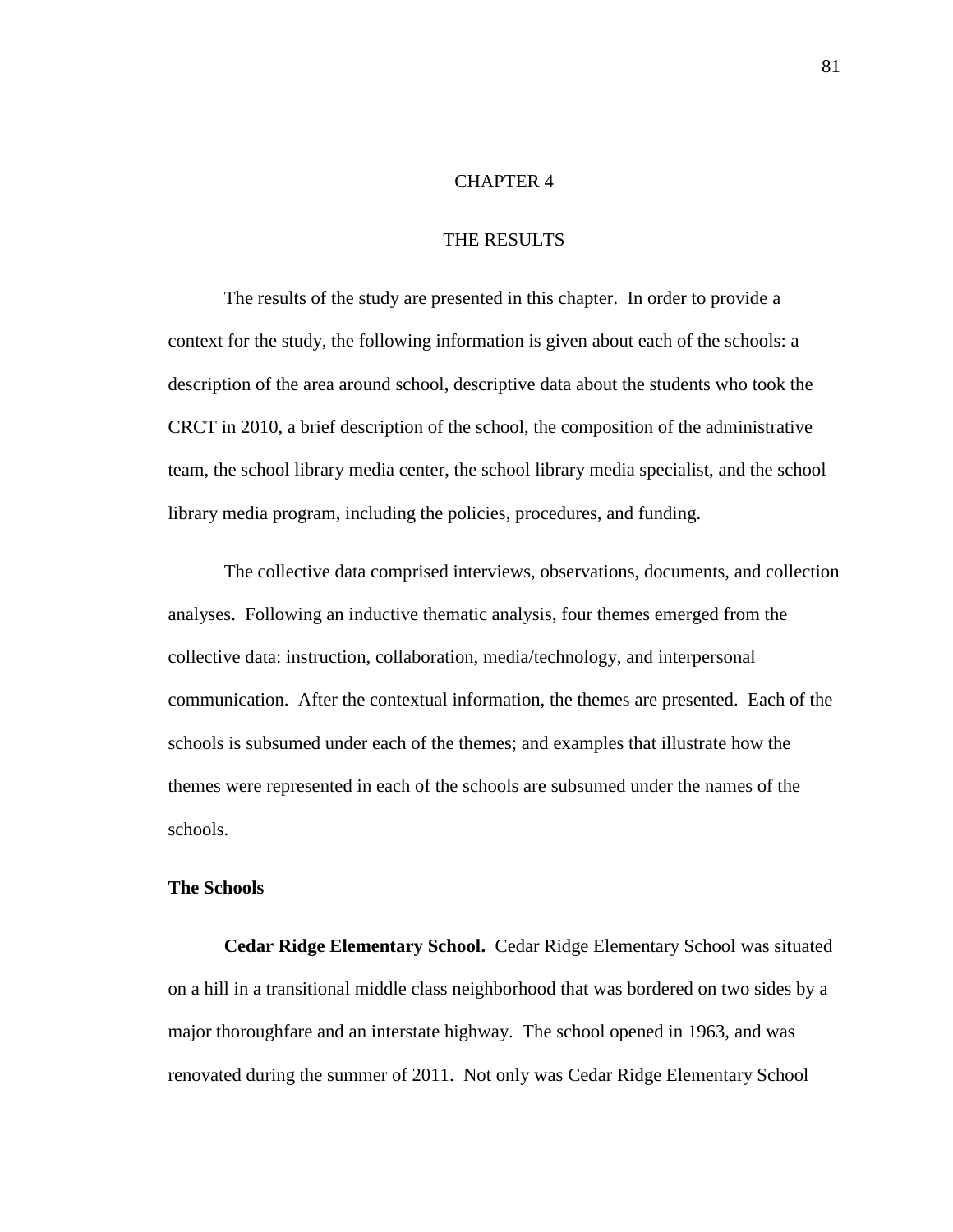designated as a Title I school, but it had also been a Title I Distinguished School since 2009. When the Georgia CRCT was administered in 2010, 212 of the 316 students who took the test were identified as ELLs; and 309 of the students were identified as economically disadvantaged. Nevertheless, 89% of the ELLs who took the test met and exceeded the standard for reading and English/language arts (GADOE, AYP Report, 2010-2011). Hispanic students, whose first language is Spanish, were the dominant cultural and linguistic minority group among the students enrolled in Cedar Ridge Elementary School.

 The main entrance to the building was inviting, featuring colorful signs that inform the visitor and tables with neatly organized literature (e.g., pamphlets and fliers). Two halls intersected at the entrance; one led to the lunchroom at the rear of the building and the other traversed the front of the building. Immediately to the right of the entrance was the main office. The administrative team consisted of one principal and two assistant principals, one for pre-kindergarten through the second grade and another for the third grade through the fifth grade.

*The School Library Media Center.* The school library media center was located a little farther down the front hall on the left side. It occupied a space that was approximately the size of two classrooms and had a door at either end. The walls were lined with bookshelves. Natural light entered the room through two large windows located near the midpoint of the exterior wall. The circulation desk was near the first door. Behind the circulation desk, there were rooms that housed audiovisual materials and equipment, and there were also freestanding bookshelves with sets of encyclopedias. In front of the circulation desk and on the right side of the room, there were two rows of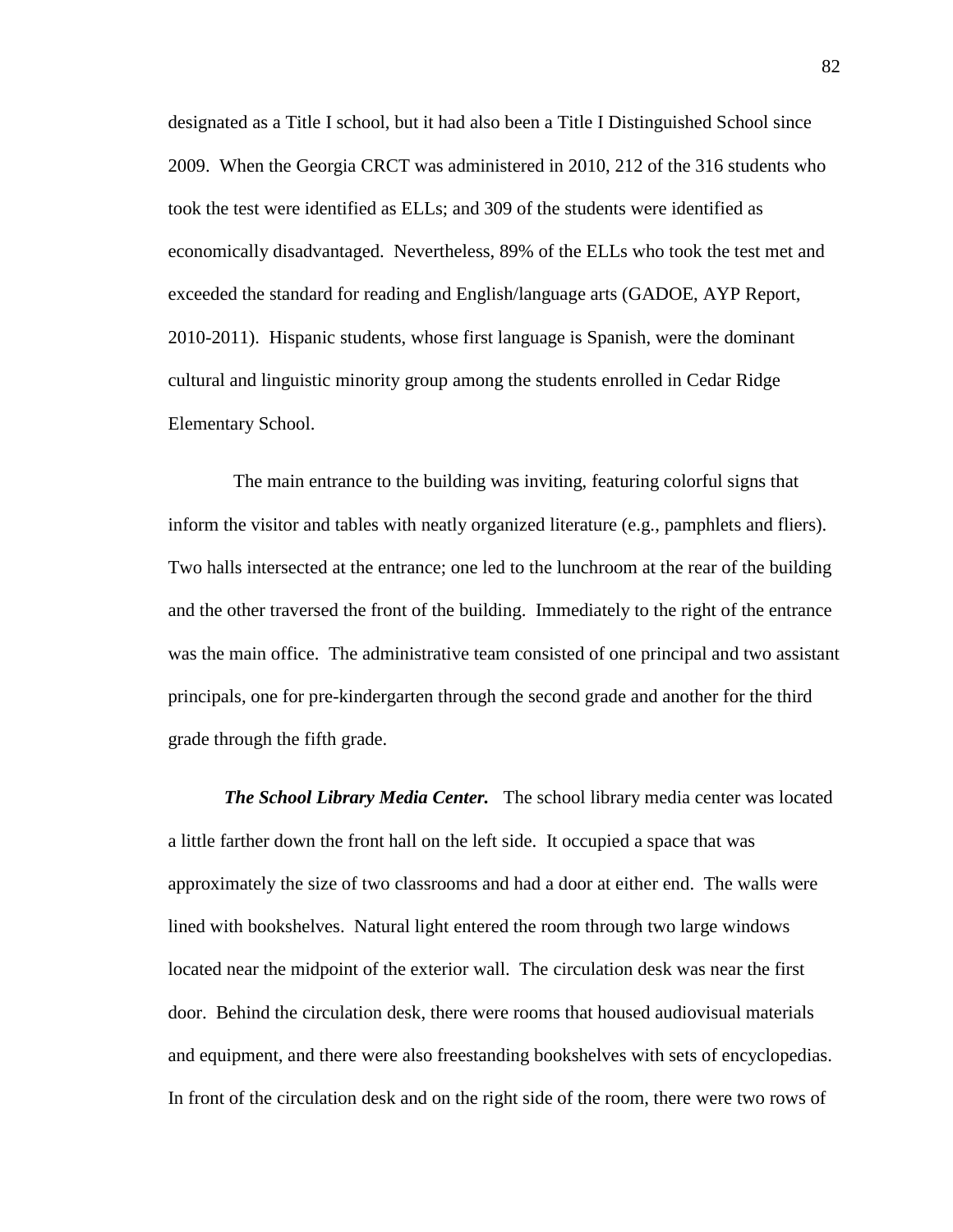six computers each arranged back-to-back on computer tables that are parallel to the interior wall. Opposite the computers, there was an open space featuring a brightly colored rug that was bordered on either side by two yellow Adirondack chairs. A little farther on, there were an upholstered couch with matching chairs, a coffee table, and on the right side of the room, a library table with wooden chairs and one free standing unit of bookshelves.

*The School Library Media Specialist.* Mrs. Jones earned both a master's and a specialist's degree in library and information studies, and she was a veteran with 18 years of experience in the profession. On her first day at Cedar Ridge Elementary School, she discovered that the majority of the students spoke Spanish as their first language. She went to the principal and told her that she didn't speak Spanish, but the principal reassured her and told her that she would do just fine. Then Mrs. Jones began a search for information that would help her teach her new students.

I bought a book…then I went back and reviewed best practices. Then I started looking at some of the books the former librarian had pulled out, and decided those would be the books we'd put in the collection."

She purchased professional books, conducted online searches for additional resources, and visited websites about teaching English language learners. "By just reading and trying to get my hands on more information about, even going to websites about teaching English language learners…" She also recalled attending a session about ELLs at the International Reading Association Conference during her first year at Cedar Ridge Elementary School. She requested information from the public library about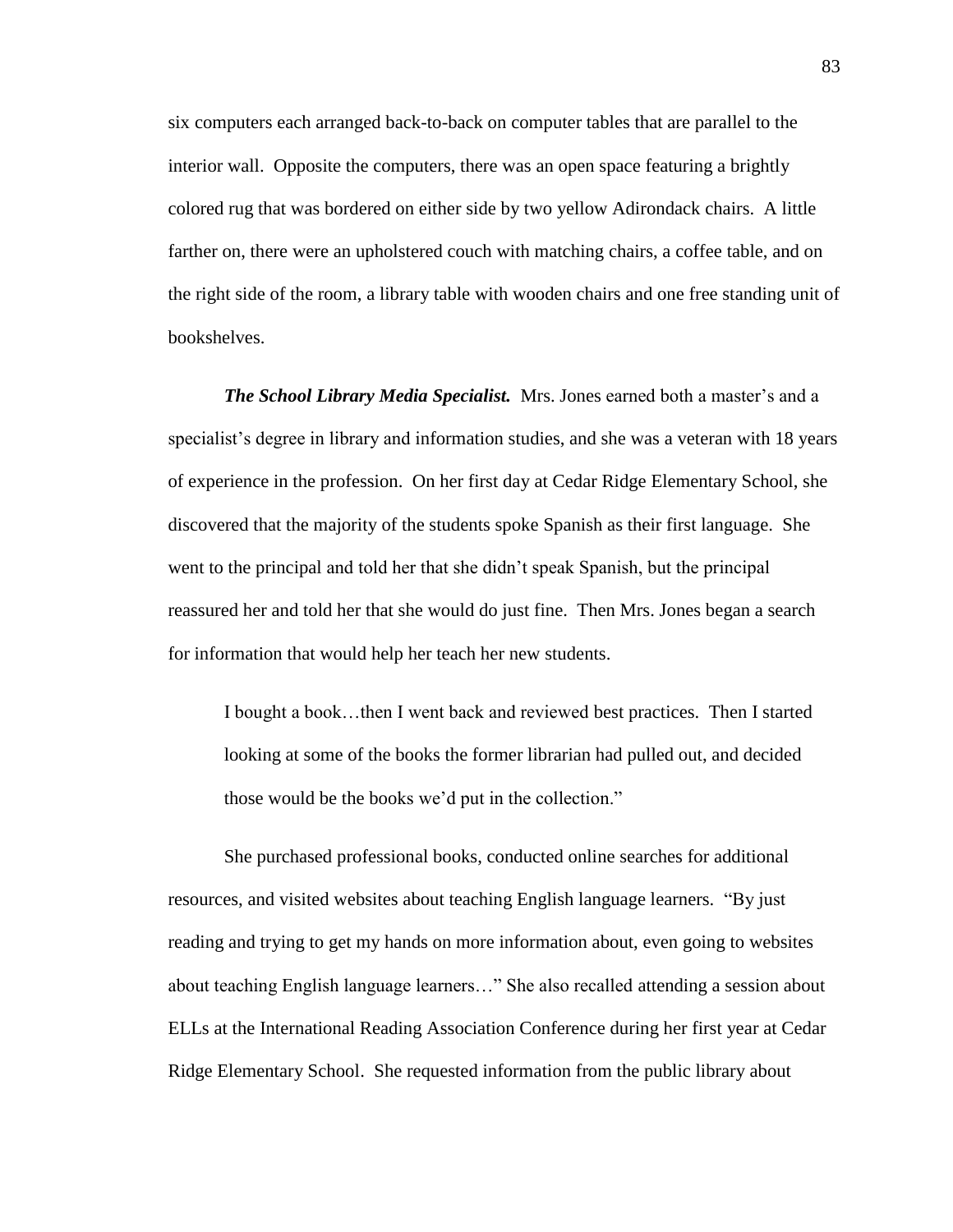accessing *Rosetta Stone*, an online foreign language program, to study Spanish. This program was supposed to be available to teachers through the public library; however, the public library did not respond to her requests. "I never heard anything back about how I could get on, how I could use it." When I asked her whether she had taken any professional development classes to prepare her to teach ELLs, she did not recall whether any were offered by the school district.

*The School Library Media Program.* The policies and procedures of the school library media center were published in the school library media center handbook, which was accessible online and in print. According to the handbook, the purpose of the school library media center was to support the curriculum by offering the faculty, staff, students, and parents a broad selection of materials in a variety of formats. Flexible scheduling ensured maximum access to the school library media center resources. Unlike fixed scheduling, which limits class visits to a specific time of day on a specific day of the week, flexible scheduling allowed classroom teachers to schedule class visits for different days and times, and it also allowed them to send individuals or small groups of students to the school library media center during the school day. During class visits to the school library media center, the students' behavior was their classroom teacher's responsibility.

Students in kindergarten through the second grade could borrow one book for one week, and students in the third grade through the fifth grade could borrow two books for two weeks. Students with overdue, damaged, or lost books could not check out additional books until they had returned the books or paid their fines. In the event that a book was irreparably damaged or lost, the student was liable for the full replacement value. Overdue notices were sent home in English and Spanish. Staff members could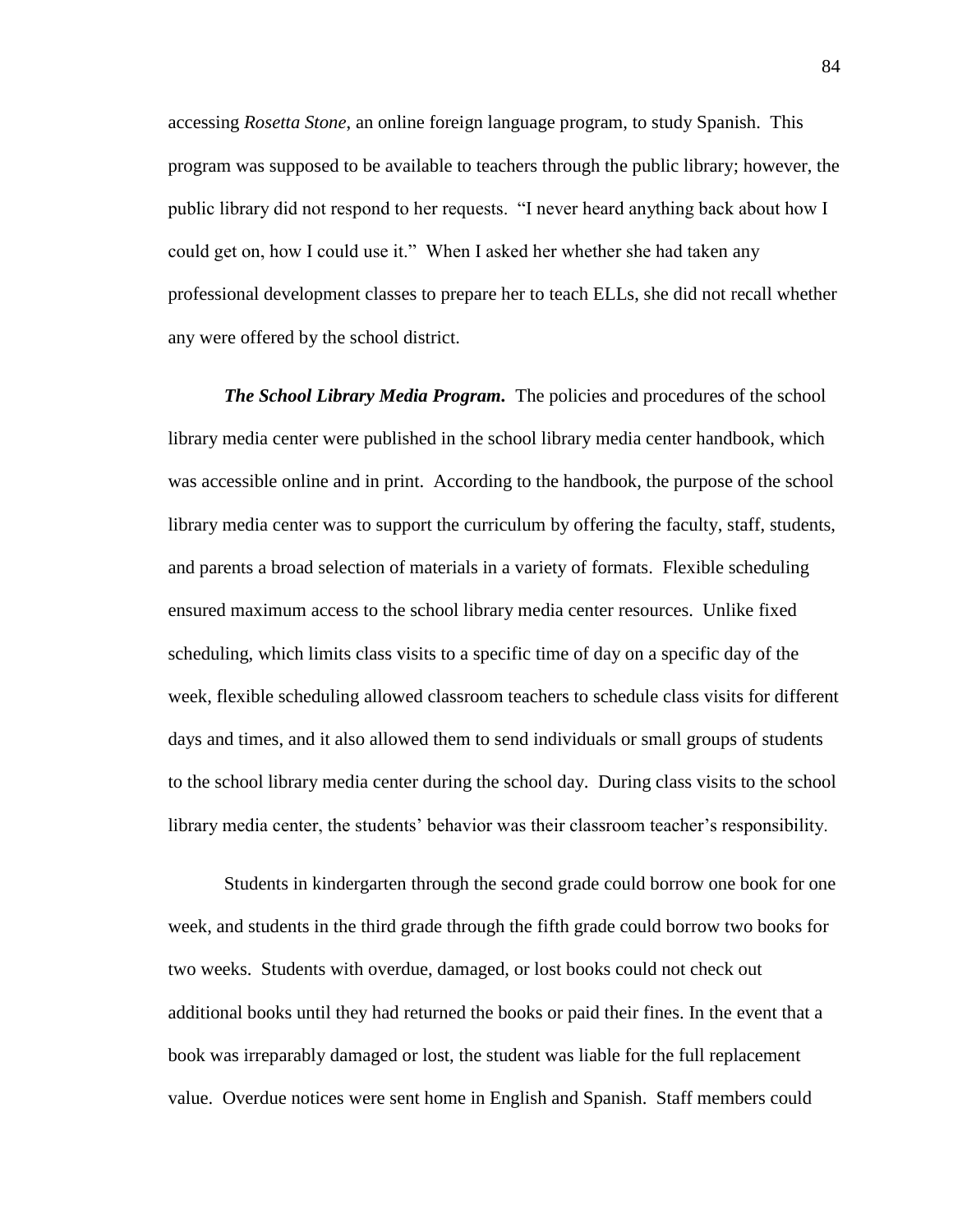check out an unlimited number of materials for instructional purposes; but they were reminded to return them in a timely manner.

There was very little parent involvement in the school library media center. Mrs. Jones said, "Since I've been here, I've had maybe one percent of the parents come in and actually go to the Spanish section and ask to check out a book; [and] once they found out they could do it, it was like repeat until they move." The only volunteers who worked in the school library media center were community helpers, not parent volunteers. Mrs. Jones explained, "Once again, it's the language barrier. What they [the parents] mostly volunteer for at the school is making copies, doing the bulletin boards, things that don't require a lot of communication."

**Chestnut Charter Middle School.** Chestnut Charter Middle School's status as a charter school was renewed a few years ago. The administrative team consisted of one principal and four assistant principals, one for each of the seventh, and the eighth grades; and two for the sixth grade, one of whom was also responsible for transportation. The school was located in an upper middle class neighborhood not far from an interstate highway. Its sprawling campus included three brick buildings, two of which were constructed around 2007. When the Georgia CRCT was administered in 2010, 115 of the 1,149 students who took the test were identified as ELLs; and 381 were identified as economically disadvantaged. However, only 68.4% of the ELLs who took the test met and exceeded the standard for reading and English/language arts (GADOE, AYP Report, 2010-2011). Although the students at Chestnut Charter Middle School represented diverse cultures, ethnicities, and languages, it was not a Title I school.

*The School Library Media Center.* The school library media center was located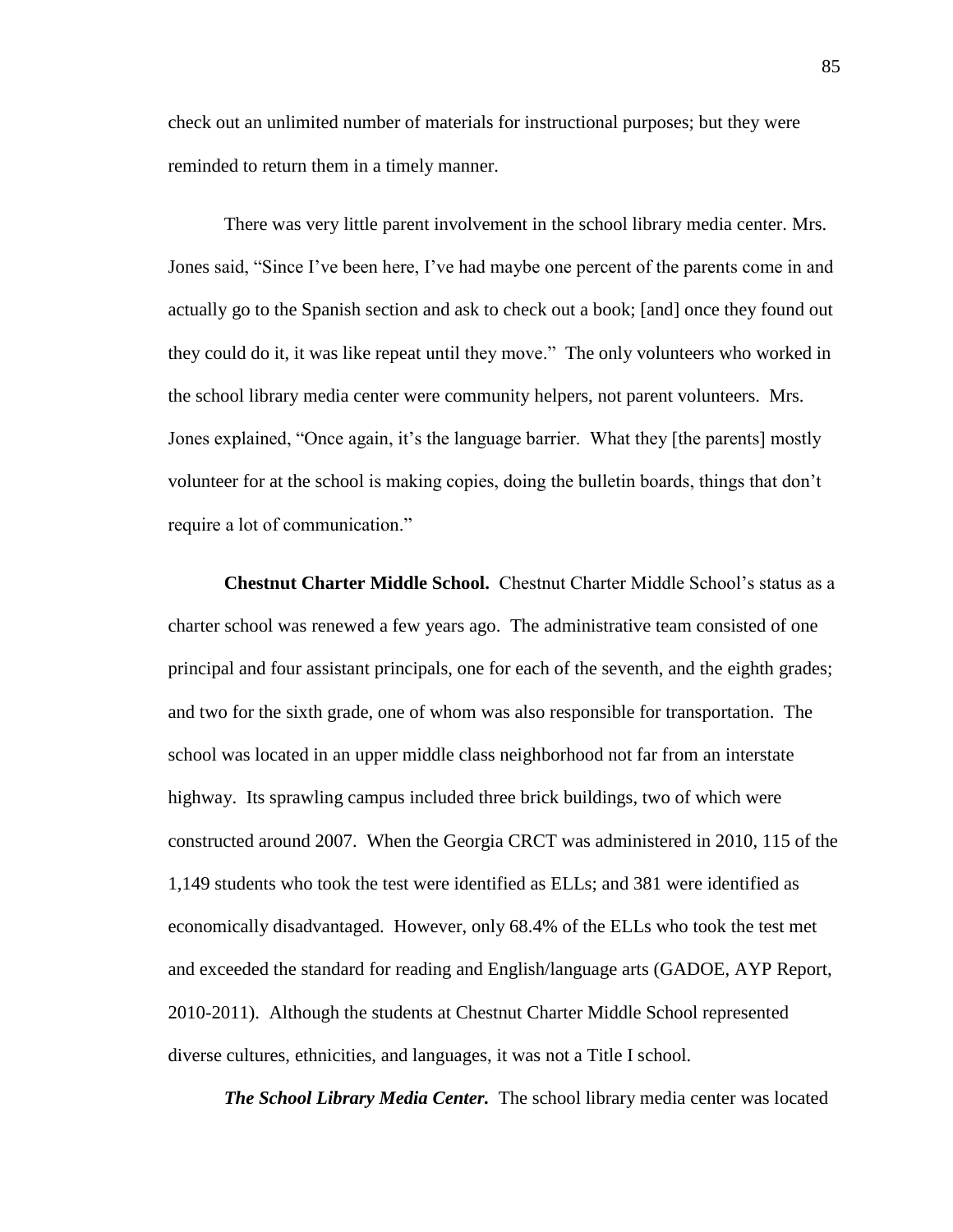in the main building, on the top floor. At the entrance to the school library media center, there was a set of double doors leading to a walkway that passed a workroom and the circulation desk on the right side, and bookcases and a row of computers in carrels on the left side before entering the main room. Natural light streamed through two large semicircular windows on either side of the room. The offices of the two school library media specialists were located behind the circulation desk; however, tall glass windows set into their office walls provided them with a clear view of both the school library media center and the workroom. Beyond the offices, there was a double row of computers in carrels and several neatly arranged wooden library tables and chairs. Two sets of bookshelves were located beyond the tables and on opposite sides of the walkway. The fiction books were on the left side and the nonfiction books were on the right side. The walkway ended at another set of double doors on the far side of the room.

*The School Library Media Specialists.* During the previous five years, Mr. Schuster and only a part-time clerk had staffed the school library media center. Now, there were two full-time school library media specialists assigned to Chestnut Charter Middle School, Mr. Schuster and Mrs. Smith. Both Mr. Schuster and Mrs. Smith had been employed as library media clerks before becoming state-certified school library media specialists. Mr. Schuster was employed as a library media clerk for three years, then as a middle school library media specialist for six years at Chestnut Charter Middle School. Likewise, Mrs. Smith was employed as a school library media clerk for two years, then as an elementary school library media specialist for an additional four years before coming to Chestnut Charter Middle School in August 2011. Although her primary concerns for the 2011-2012 school year were, "…learning the collection, establishing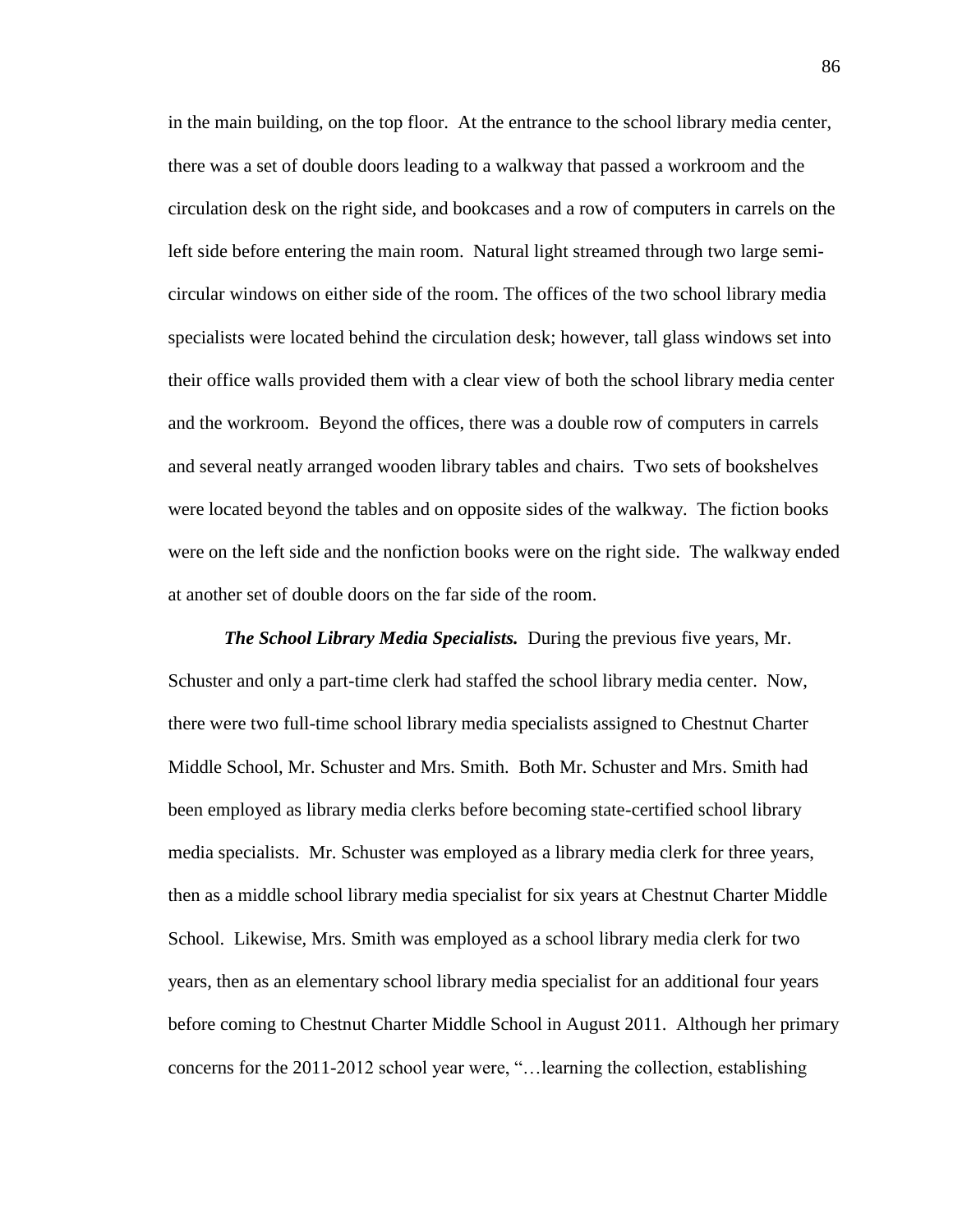credibility, and doing some of the research for the orders," she and Mr. Schuster also spent some of their time on public relations: attending grade level meetings and letting the teachers know they were more accessible now since there were two of them.

*The School Library Media Program.* When I asked Mr. Schuster how the school library media program that Mrs. Smith and he administered met the diverse needs of the administration, the faculty, the staff, and the students, including the ELLs, he replied,

I think we are more responsive than we are proactive…we see people from every department and every area of the school all the time; and they're always willing to tell us what they need, what they'd like, and how we can help them. I see us mostly…like a support service…of our overall program; providing materials, if we have expertise, providing that expertise, and training when necessary…

He went on to explain that he and Mrs. Smith were trying to obtain cataloging data for some new technology they had recently received from the administration. When he was asked again about the faculty, he described how the faculty let them know what they want in terms of materials, books, videos, and instructional help as well. "They'll come to us and say, 'Hey, I need this sort of lesson, what can we do together?'" However, when either he or Mrs. Smith delivered a lesson to a class, the classroom teacher facilitated the instruction and the school library media specialist was the primary teacher. If the students were working on a project that was begun in the classroom, the classroom teacher let them know in advance, and whichever one of them was working with that class would take over and deliver his or her part of the instruction.

Mrs. Smith's perspective was similar, "It's basically curriculum driven, based on projects teachers are assigning their students." However, she also pointed out that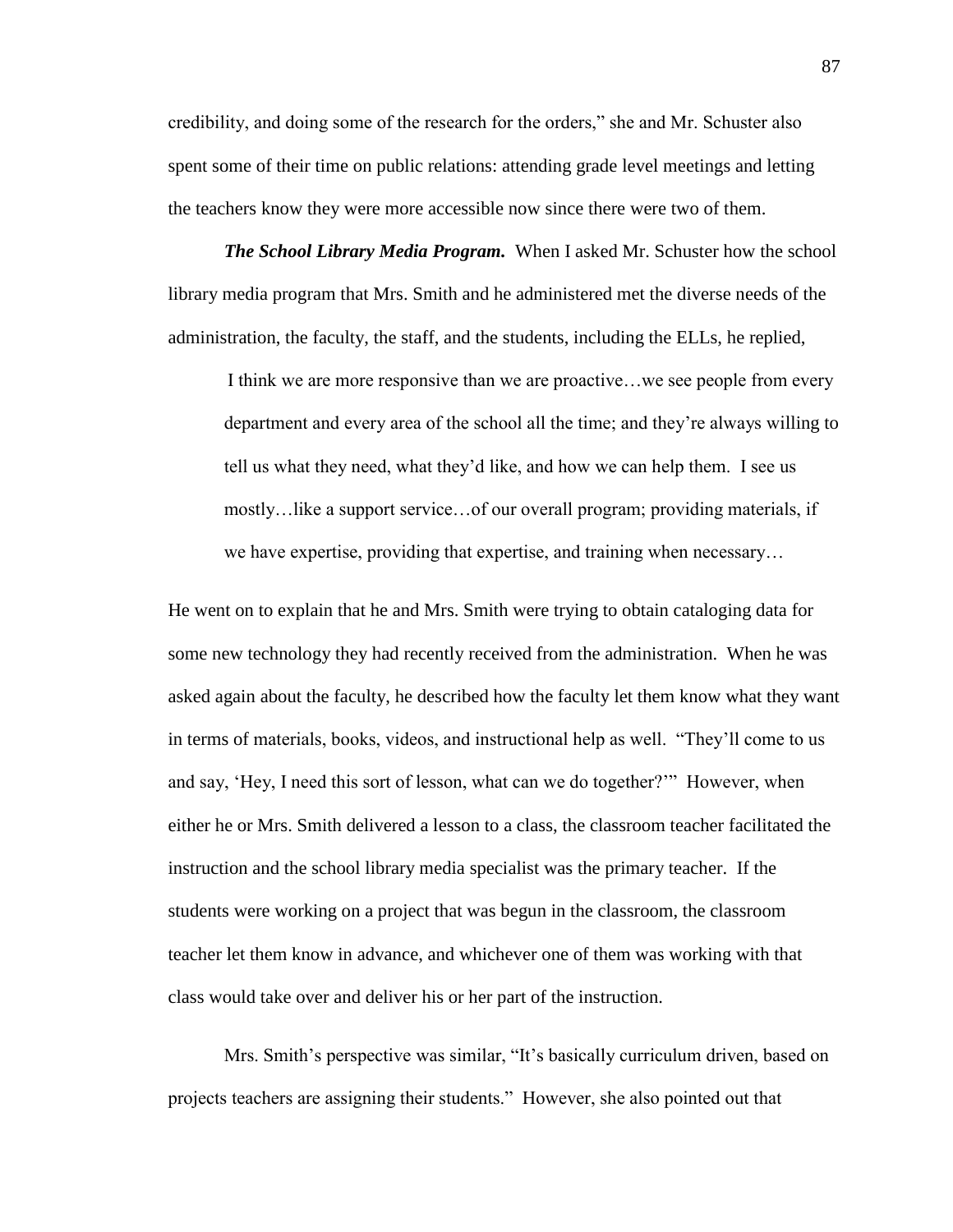sometimes administrators and teachers only borrow equipment or space in the school library media center.

Mr. Schuster described the students as, "a good population of people that like to come to the library." However, he also acknowledged that there were some students who were reluctant to read. A reading teacher who taught all of the grade levels had mentioned to him that there were some kids in a lot of her classes who were not interested in reading. This prompted Mr. Schuster and Mrs. Smith to discuss strategies, like book talks, to get them excited about reading.

Annual funding for middle and high school library media centers in this school district was calculated at the rate of \$13.03 for each child who was enrolled as a full-time student. Mr. Schuster estimated that there were 18,000 materials in the collection at the beginning of the 2011-2012 school year. According to him, the collection, as a whole, had changed little during the last few years, although the science collection had grown. He and Mrs. Smith weeded extensively that year; they removed and discarded more than 60 boxes of obsolete books and materials from the collection. When he was asked about the criteria they use to select new materials for the collection, Mr. Schuster said, "We know if it's an author who's been popular in the past, or it's a subject, or if it's a format." He added that he liked to read the *School Library Journal* reviews. When asked whether they correlate their selections with the curriculum, Mr. Schuster said they try to correlate their nonfiction selections with the curriculum; and they try to pick things that are interesting to the students. For example, he expanded the technology section that year by adding more materials, "…on Web 2.0, and blogs, and social media." Mr. Schuster also credited Mrs. Smith for using knowledge and experience she acquired as an elementary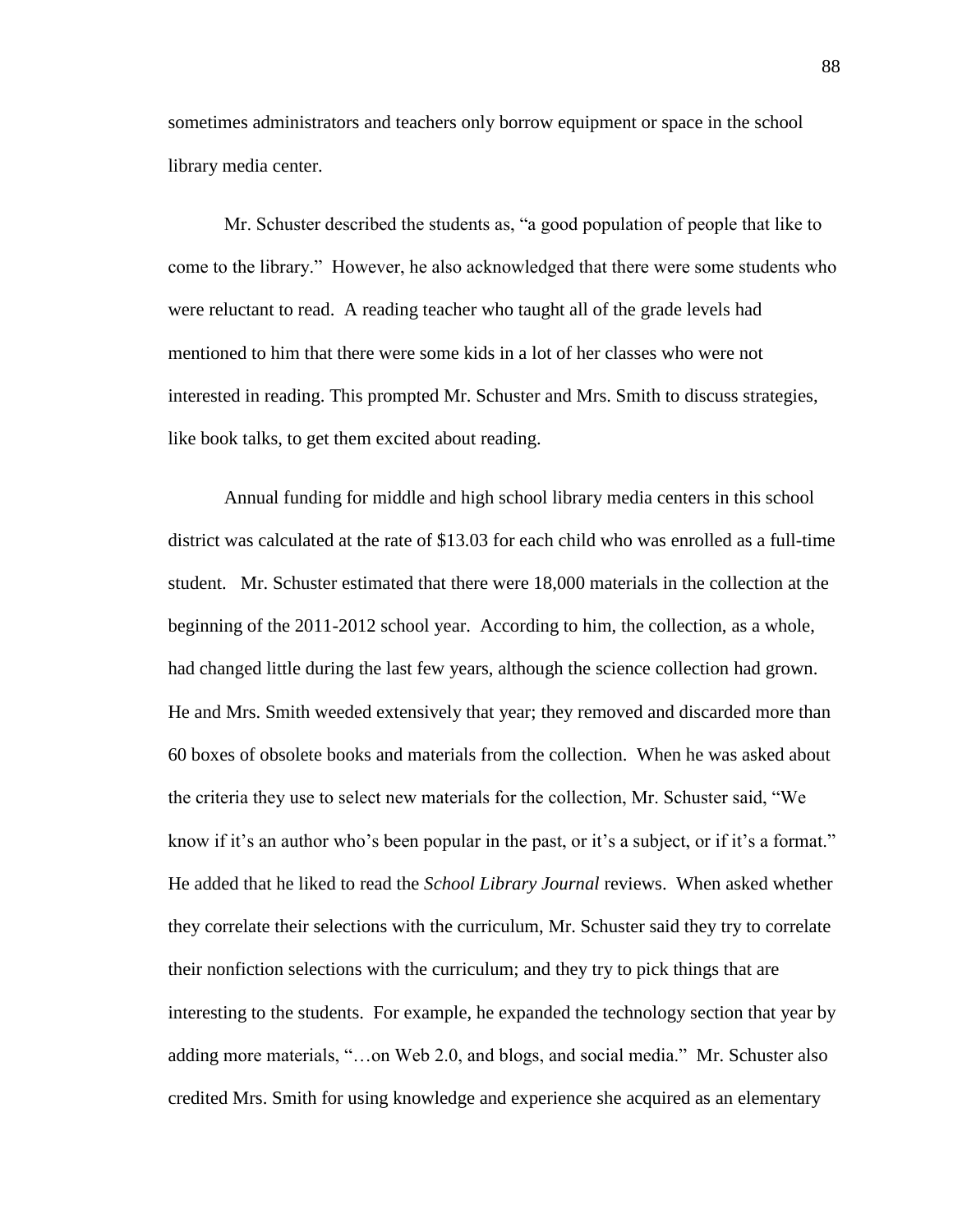school library media specialist to expand the collection by adding materials that were developed to meet the needs of students who read on a lower reading level, especially the Hi-Lo books published by Capstone, including series that feature popular characters (e.g., Jake Mannix and David Mortimer Baxter) and nonfiction books about math, science, and grammar.

When Mrs. Smith was asked about their selection criteria, she said that she didn't believe they had anything written yet, but selection criteria would probably evolve as they weed the old books out of the collection. Later in the year, she mentioned that they were able to devote more time this year to thoroughly researching the standards, the curriculum, and the available titles in order to bring the collection up to date.

When students requested books the library didn't have, Mrs. Smith entered the information about the book into Titlewave<sup>TM</sup>; a program that can be used to generate an order for one of the school district's approved vendors. Either of the school library media specialists or the students could place electronic holds on books that were checked out. When the books were returned, emails were sent to the students to notify them that the books were available.

 There was a section where the world languages collection, the foreign language books and the bilingual books, were located. There was also a light reading collection, which included picture books and short fiction books like *Captain Underpants*, and there was a large graphic collection. According to Mrs. Smith, "They [the ELLs] really gravitate to that graphic collection." She also suggested that they should do more classes for the ELLs like the one I observed the day Mr. Schuster introduced eBooks to a sixth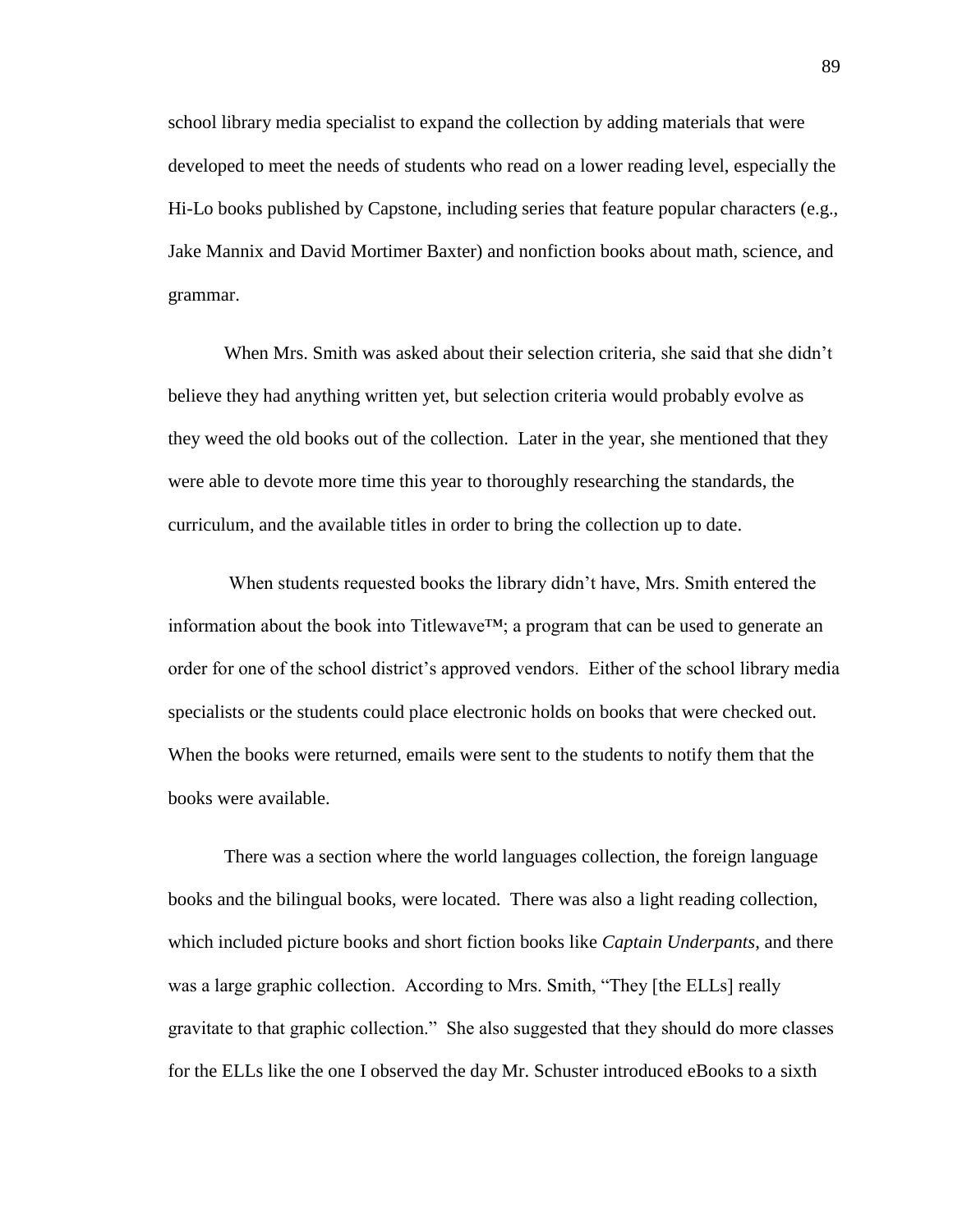grade ESOL class. The eBooks had remained popular with those students, and they continued to use them.

The school library media center handbook described the aim of the staff as providing administrators, teachers, students, and parents with access to the information they need. Students could visit the school library media center throughout the day, from 8:15 a.m. until 4:10 p.m. They had to bring a pass, an assignment, and sign in at the circulation desk when they arrived; furthermore, they were expected to follow the rules that regulated general behavior, checking out materials, computer usage, printing, and photocopying. Students could check out three books at a time for two weeks, but they incurred a fine of \$.10 per day for each overdue book, and were liable for the full replacement value of lost or irreparably damaged materials. An email was sent to students who had overdue or lost library books. Previously, a parent letter had been sent home to notify parents about overdue or lost books; and there was still a part-time translator at the school who could translate the letter for parents who were not literate in English if it became necessary.

Teachers could to come to the school library media center from 8:15 a.m. until 4:10 p.m. They could check out materials in all formats and equipment, including a variety of audiovisual equipment and laptop computer labs. They could also request additional resources from district centers. Teachers could schedule class visits to the school library media center in person or online via email, and they were encouraged to plan collaboratively with the school library media specialists to incorporate school library media center resources into their lesson plans.

90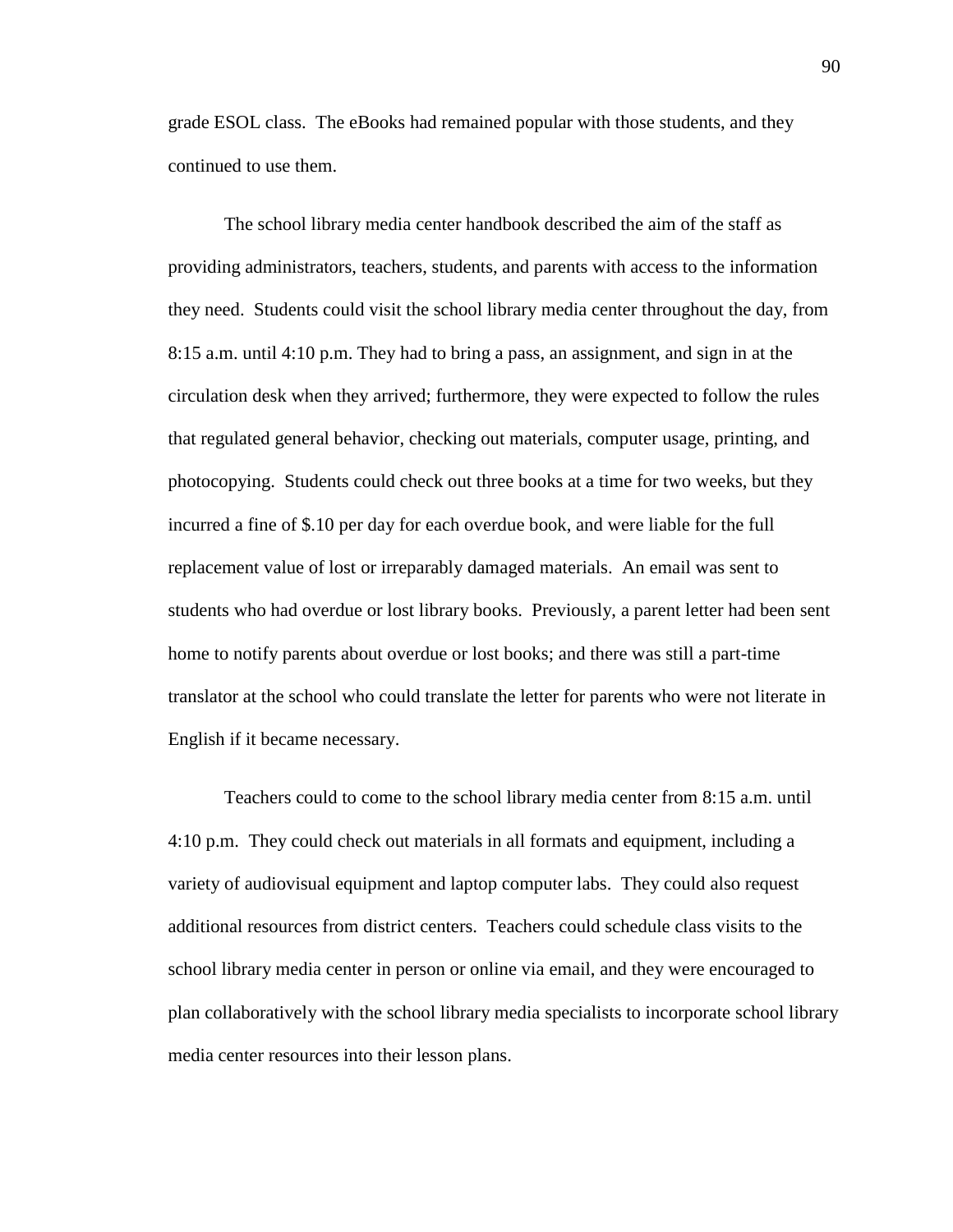Parents could come to the school library media center before school, beginning at 8:15 a.m. and after school until 4:10 p.m. They had the same checkout privileges as the students. In addition, a telephone number was provided to parents so they could schedule an appointment with either of the two school library media specialists.

Charter schools often require parents to complete a specified number of volunteer hours at the school. The school library media center handbook encouraged parents to volunteer in the school library media center and offered a brief description of the volunteer opportunities. Although there was school wide community involvement, according to Mrs. Smith, there was little parent involvement in the school library media center. There was one parent volunteer, who came regularly to shelve books, but other than that, there were only occasional drop-ins.

**Maple Street Elementary School.** Maple Street Elementary School was located in a neighborhood adjacent to a major highway. Not only was the school designated as a Title I school, but it was also a Title I Distinguished School for seven years, beginning in 2003. When the Georgia CRCT was administered in 2010, 325 of the 654 students who took the test were identified as ELLs, and 589 were identified as economically disadvantaged. Nevertheless, 94.4% of the ELLs who took the test met and exceeded the standard for reading and English/language arts (GADOE, AYP Report, 2010-2011). Hispanic students, whose first language is Spanish, were the dominant cultural and linguistic minority group among the students enrolled in Maple Street Elementary School.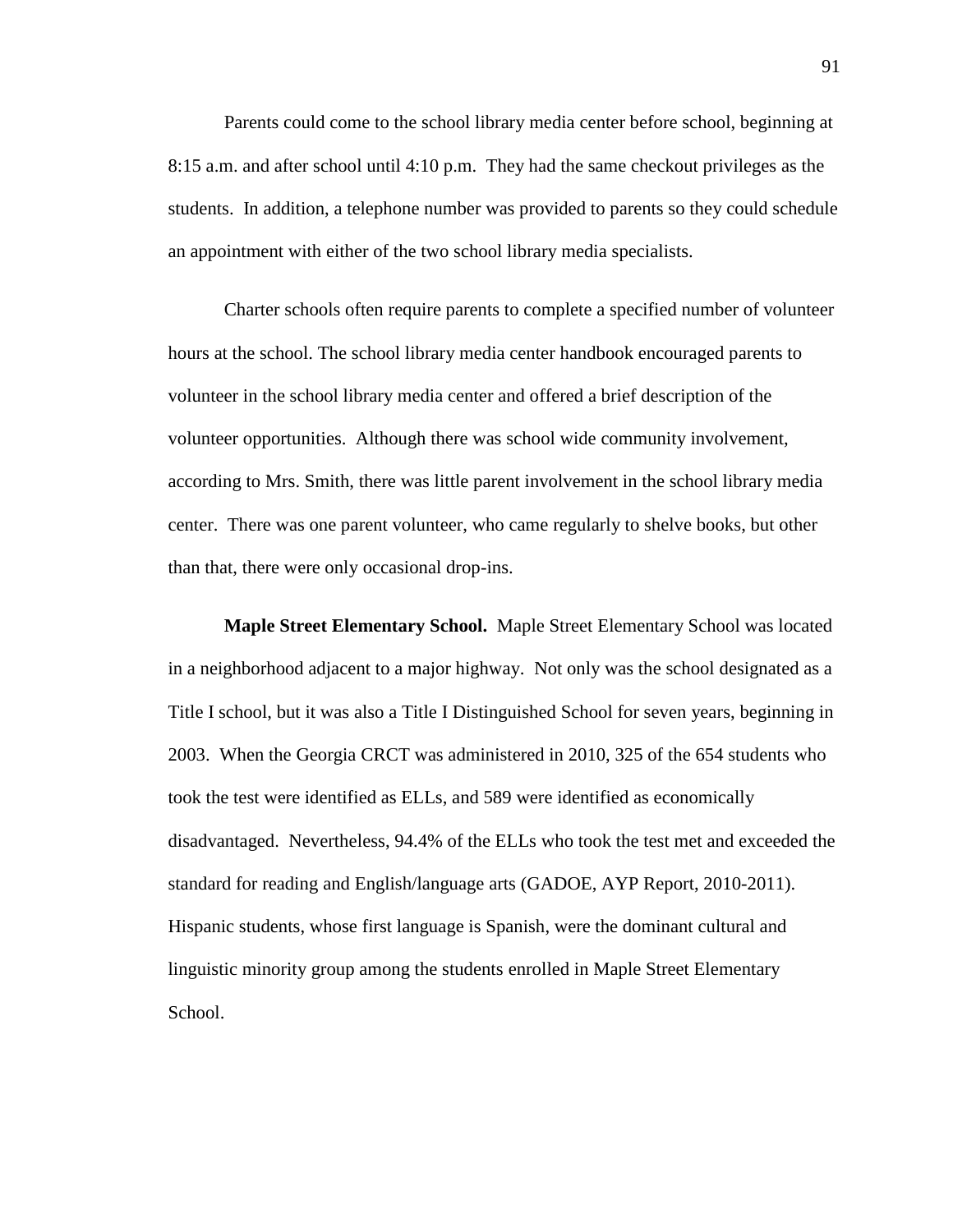*The School Library Media Center.* The school was constructed in 1970. Just inside the main entrance, there was an attractively decorated reception area where a secretary greeted visitors. The principal's office was on the right side of the entrance. The administrative team consisted of a principal and two assistant principals. On the left side of the entrance, there was a bench for visitors and beyond the bench was the main hall, which led to the lunchroom. The first hall on the right side of the main hall led to the school library media center, a large rectangular room lined with bookshelves and decorated with signs and pictures reminiscent of an old-fashioned train station. There were doors located at the midpoint of each of the four walls, dividing the room into four equal sections. In the first section, there were the circulation desk, book trucks, audio books, the broadcasting studio, and the school library media specialist's office. In the second section, reference and nonfiction books filled the bookshelves on the walls, while more nonfiction books filled additional rows of freestanding bookshelves. Just beyond the freestanding bookshelves, there were tables and chairs arranged in front of a Smart<sup>™</sup> board. The third section had bookshelves on the walls and a few scattered tables and chairs. Over the bookshelves, the word "Everybody" was spelled out in 18-inch letters. Finally, in the fourth section there were rows of computers beyond which there were bookshelves on both the walls and freestanding bookshelves that were filled with fiction books and special collections. In addition, there were some rotating bookracks that held graphic biographies and easy nonfiction.

*The School Library Media Specialist.* Mrs. Wilson was a veteran school library media specialist with 10 years of experience in the field. She left the private sector and earned a master's degree in instructional technology. At a later date, she earned a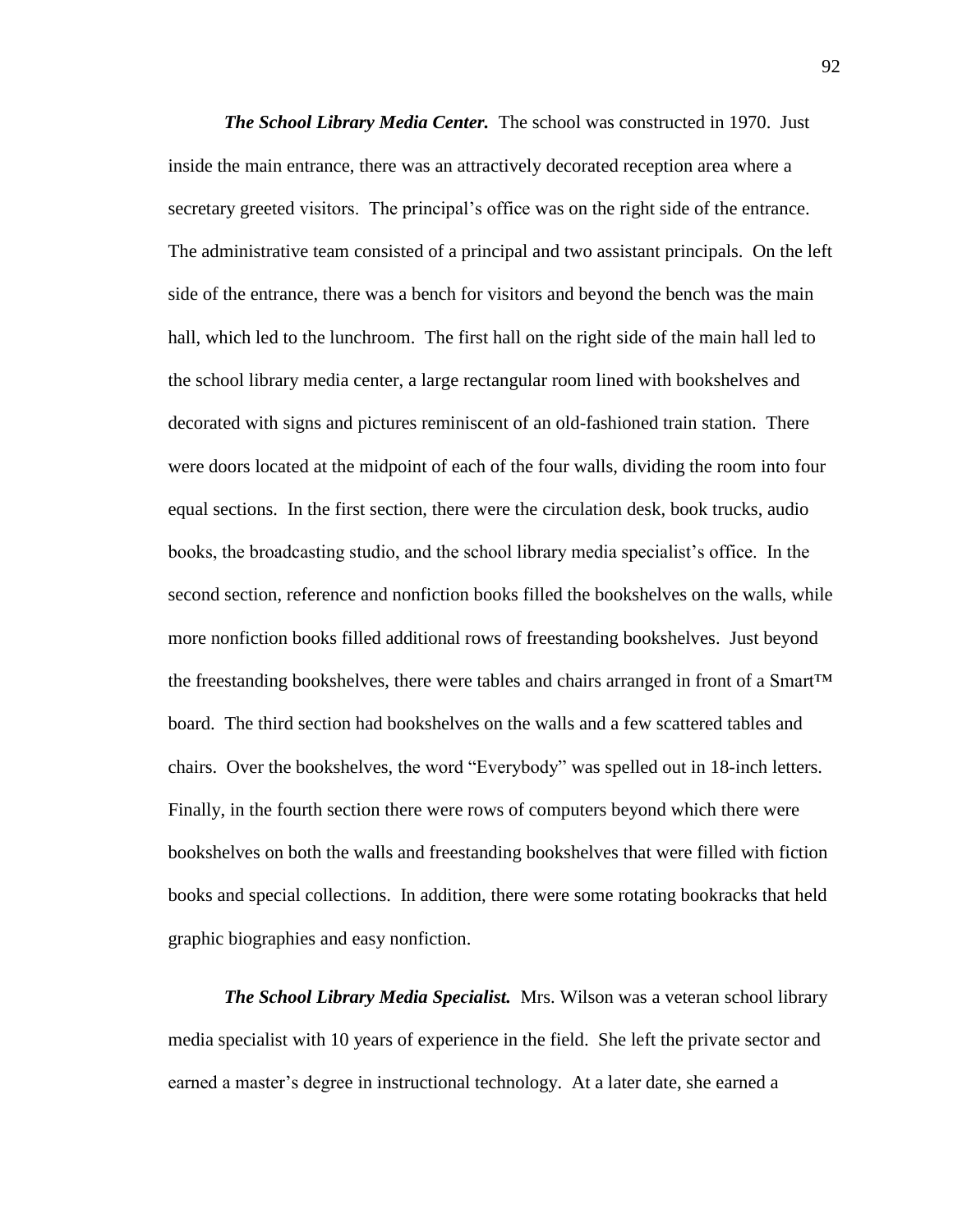specialist in education degree, during which she took three ESOL classes. She was assisted in the school library media center by a full-time circulation clerk, whose primary responsibility was to circulate and shelve materials, and a three-day-a-week bookkeeper who managed all of the school library media center accounts, including the book fair and the yearbook accounts.

*The School Library Media Program.* According to Mrs. Wilson, there were 27,000 books in the school library media collection during the 2011-2012 school year. The initial budget for the school library media program was \$1,500.00, which she received from the school district. She received additional funding from the school district after she submitted a five-year rolling media plan to her supervisors. Mrs. Wilson also said that she had received \$30,000.00 of Title I funds at one time from the previous principal; however, the current principal did not allocate Title I funds to the school library media program during the 2011-2012 school year.

When she was asked how she meets the diverse needs of the administration, she replied that she had tried to diversify the collection so it reflected the current school population more and *Rebecca of Sunnybrook Farm* less. Furthermore, she had asked the Scholastic representative to supply the book fairs with titles more appropriate for a population that is both culturally and racially diverse. At the direction of the administration, she also processed 47,000 books this year that were housed in the book rooms and literally thousands more paperback books that were purchased by the literacy coaches at her school, using Title I funds. The paperback books were boxed and distributed to the fifth grade classrooms to be used as classroom libraries. Mrs. Wilson was also responsible for producing two daily broadcasts, one in the morning and one in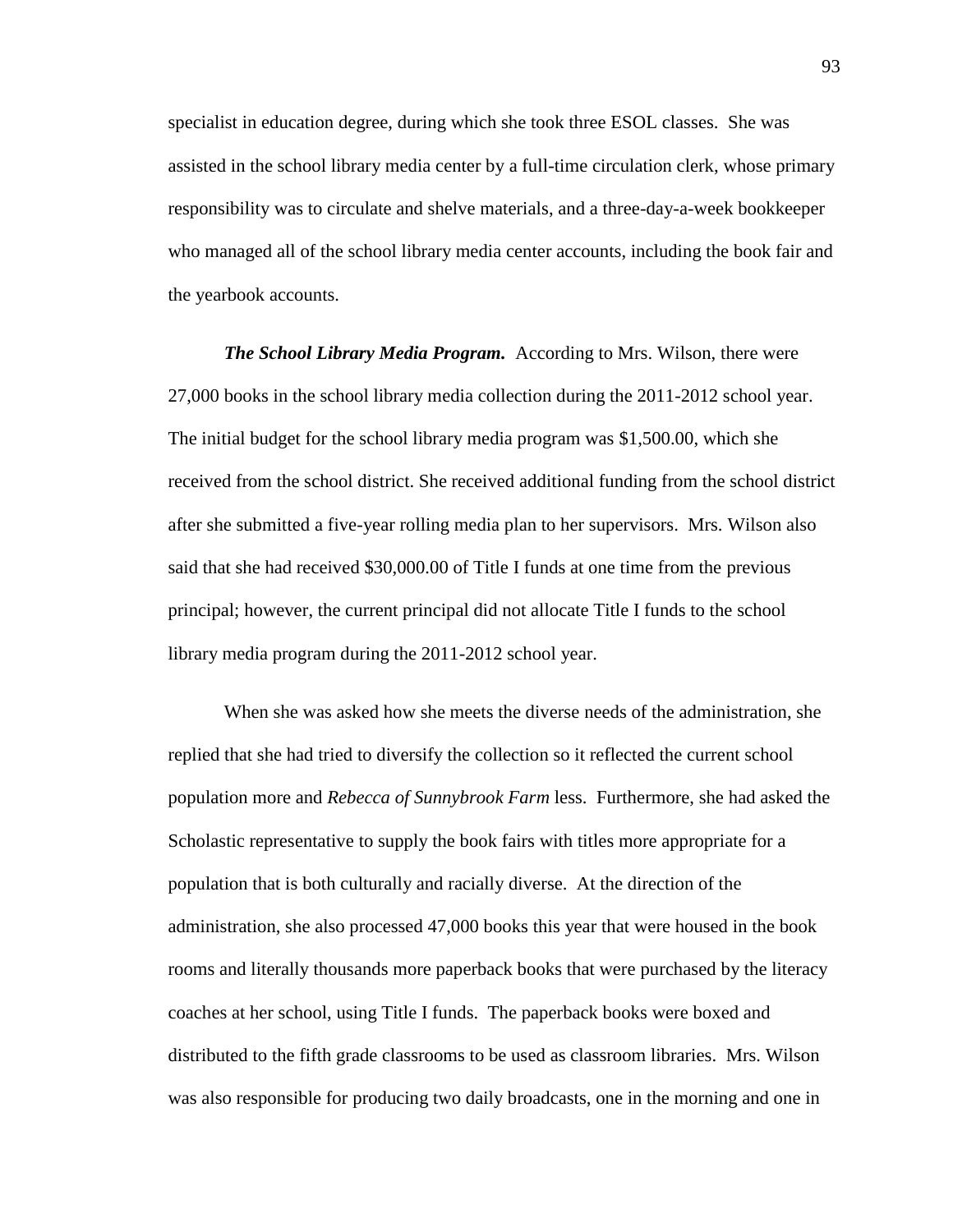the afternoon, that involved student assistants, performers, and an administrator; hosting the annual book fairs; and the production and sales of the yearbook.

In order to meet the diverse needs of the faculty, she made a great effort to buy the books the teachers wanted. There was a group of teachers at her school who were enrolled in one or more programs, and they requested items from her. She considered their requests when she prepared her book orders, reasoning that they were on the front line. Furthermore, Mrs. Wilson tried to find books that were low enough to meet the needs of the reading teacher who was always looking for really low level reading books.

Mrs. Wilson also listened to students' requests. There were students that year who "desperately wanted wrestling books," and she broke down and finally purchased a set.

All purchase orders submitted by the school library media specialist using school district funds were required to be reviewed and approved by the School Library Media Committee, and those funds could only be used to purchase books. However, the school library media center also received a share of the profits generated by the annual book fairs, and those funds could be used to purchase audiovisual materials. When asked about the criteria she used to select new materials for the collection, she predicted that the Common Core Standards would likely influence her selections during the succeeding school year.

The policies and procedures of the Maple Street Elementary School Library Media Center were published in the school library media center handbook. The stated purpose of the school library media center program included the following responsibilities:

1. Provide media resources, facilities, services, and staff to support all areas of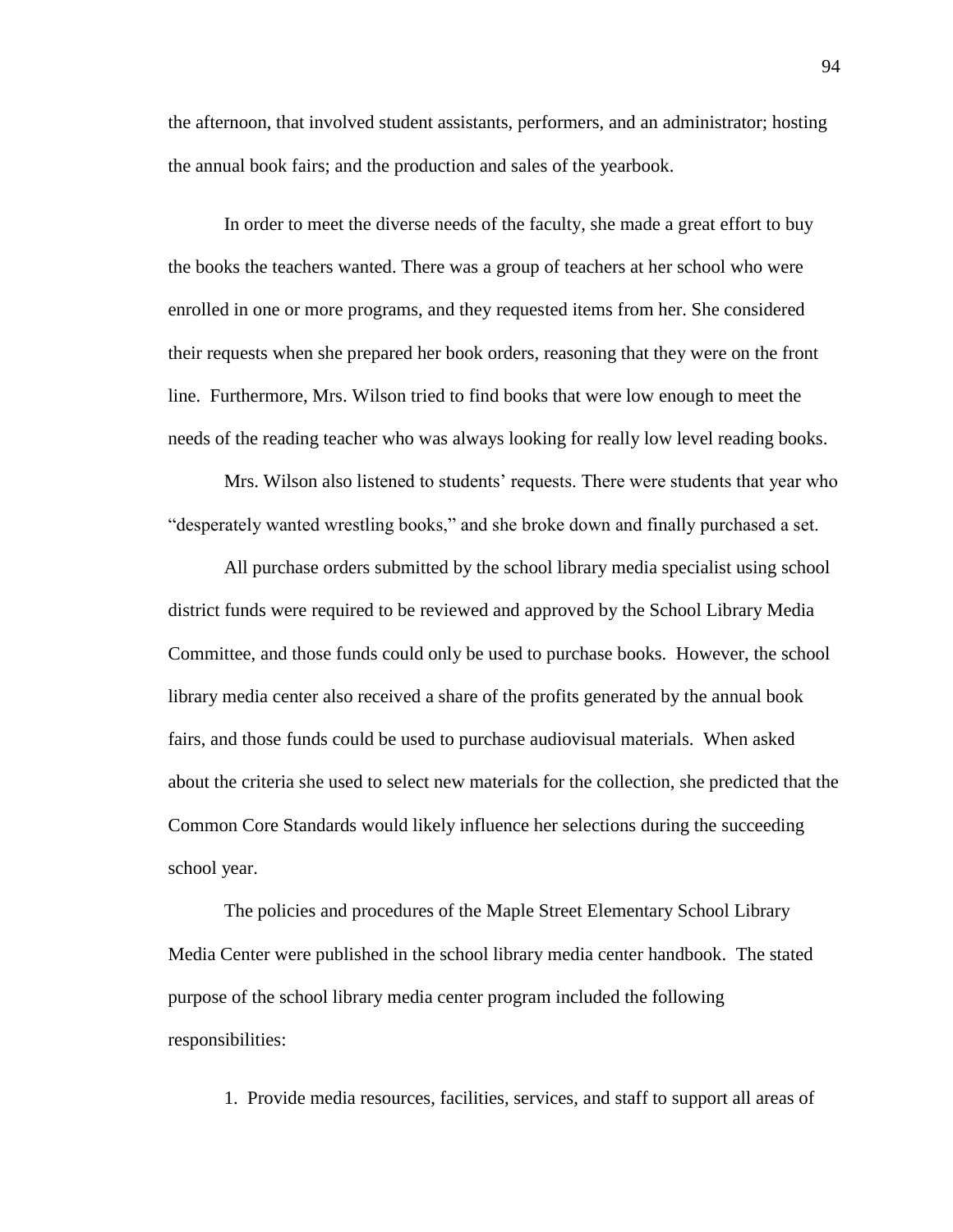the instructional program

- 2. Provide a variety of services for students, which develop skills and encourage the pursuit of life-long learning
- 3. Develop procedures, which allow optimum accessibility and effective utilization of all resources and the flexibility necessary to individualize instruction for students.

Flexible scheduling was used as a means of optimizing access to the school library media center and utilization of its resources and services. Faculty and staff members could come to the school library media center before school, and students could come after the morning broadcast. In the afternoon, students had to leave ten minutes before the bell rang for dismissal.

Students in kindergarten could check out one book for one week, and students in the first grade through the fifth grade could check out two books for two weeks. When books were overdue, a notice was sent home in the student's folder on the following Friday. If a book was irreparably damaged or lost, the student had to pay for the book before he or she was permitted to check out another book. The standard amount assessed for books was \$15.00 for a hardback book and \$5.00 for a paperback book. Teachers could check out as many books as they needed; however, they were reminded of the need to share the resources.

District policy prohibited parents from checking out books in school library media centers. There were Parent Centers located in Title I schools, where parents could go to check out books and materials.

95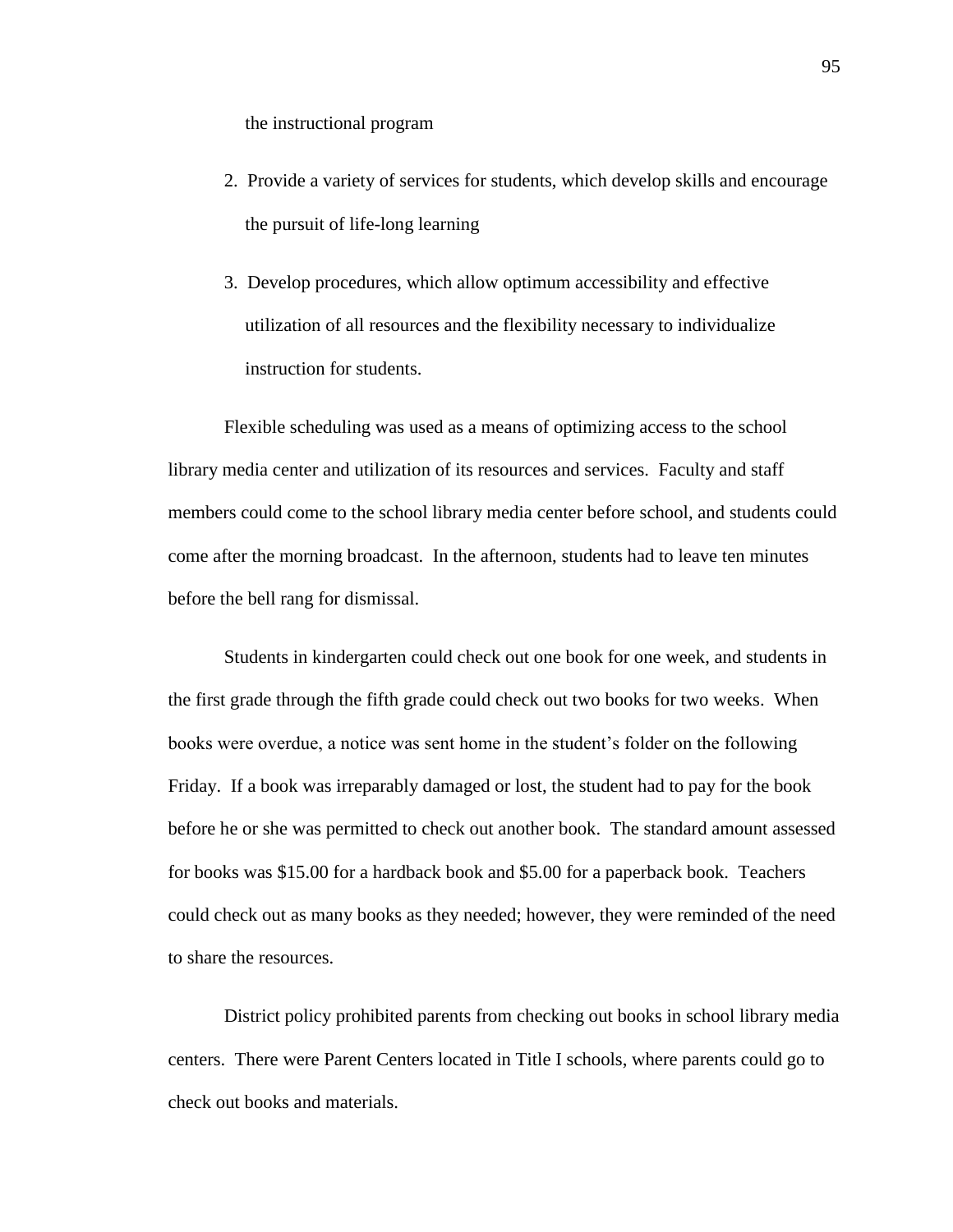The role of the school library media specialist was defined in terms of the four areas of responsibility described in *Information Power: Building Partnerships for Learning* (AASL & AECT, 1998): teacher, instructional partner, information specialist, and program administrator. Classroom teachers were encouraged to collaborate with the school library media specialist; however, they were not required to remain with their students during class visits to the school library media center. When a teacher came into the school library media center to schedule a class visit, Mrs. Wilson used that opportunity to discuss with the teacher the content objectives, the capabilities of the students, and what the teacher wanted the students to learn during the visit. She had a menu of lesson plans she had prepared that focused on information literacy skills. Teachers could select a lesson from the menu for the school library media specialist to teach during their classes' visits to the school library media center.

The role of the school library media clerk was described in the school library media center handbook as, "critical to the success of the media program." She was expected to assist students and staff in their selection of media resources and to maintain the online public access catalog (OPAC).

Under "Other Helpful Resources for Teachers," there was supplementary information about the following topics: the professional collection, professional periodicals, book fairs, the rules that regulated students' access to the Internet, and the selection policies that guided the selection of materials for the school library media collection and supplementary materials. A brief note about the Reconsideration Policy, copies of the American Library Association Code of Ethics (1981), and the Association for Educational Communications and Technology Statement on Intellectual Freedom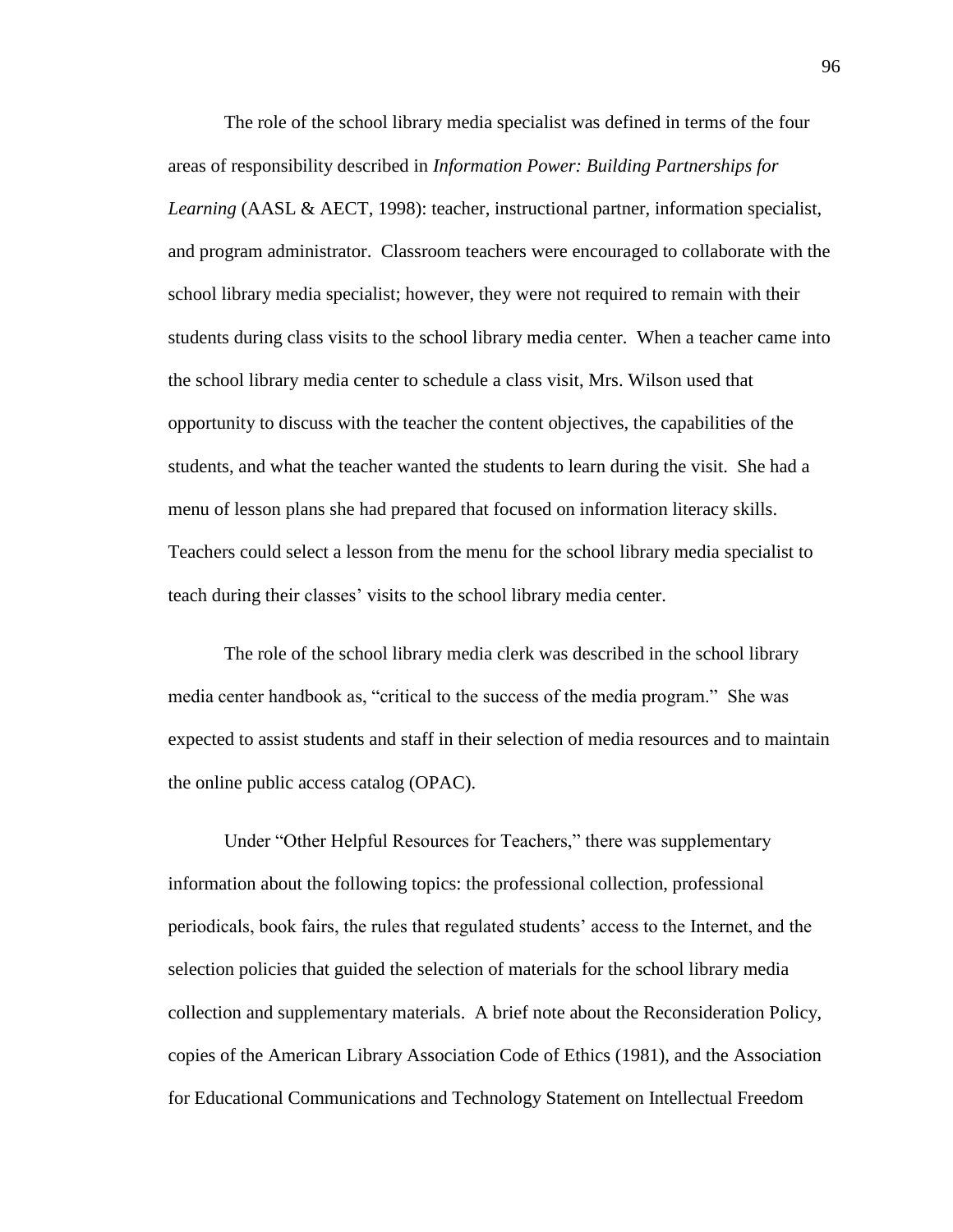(1978) completed the handbook. A chart displaying applications of the "fair use" principle to copyrighted materials was distributed to the teachers as a separate handout.

**Poplar Middle School.** Although Poplar Middle School was visible from the interstate highway, it was screened from the street by stands of trees and a grassy verge. The administrative team consisted of one principal and six assistant principals, one for each of the sixth and the eighth grades, and two for the seventh grade, one for special education/ELLs, and one for Title I. When the Georgia CRCT was administered in 2010, 222 of the 1,105 students who took the test were identified as ELLs, and 1026 were identified as economically disadvantaged. Nevertheless, 84% of the ELLs who took the test met and exceeded the standard for reading and English/language arts (GADOE, AYP Report, 2010-2011). Hispanic students, whose first language is Spanish, made up the dominant cultural and linguistic minority group among the students enrolled in Poplar Middle School.

*The School Library Media Center.* The entrance to the school library media center was just inside the entrance on one end of the building, where parents came to check their students in/out. It was glass-fronted and on the left side of the entrance, there was a fountain that had been decorated to look like a woodland brook. Inside the entrance and just beyond the periodical shelves on the left, was the circulation desk. At the far end of the circulation desk, there was a computer station where patrons could access the OPAC, district-funded databases, and the Internet. Additional computer stations and bookshelves occupied most of the rest of the room.

*The School Library Media Specialist.* Mrs. Williams was the school library media specialist who was assigned to Poplar Middle School when the Georgia CRCT was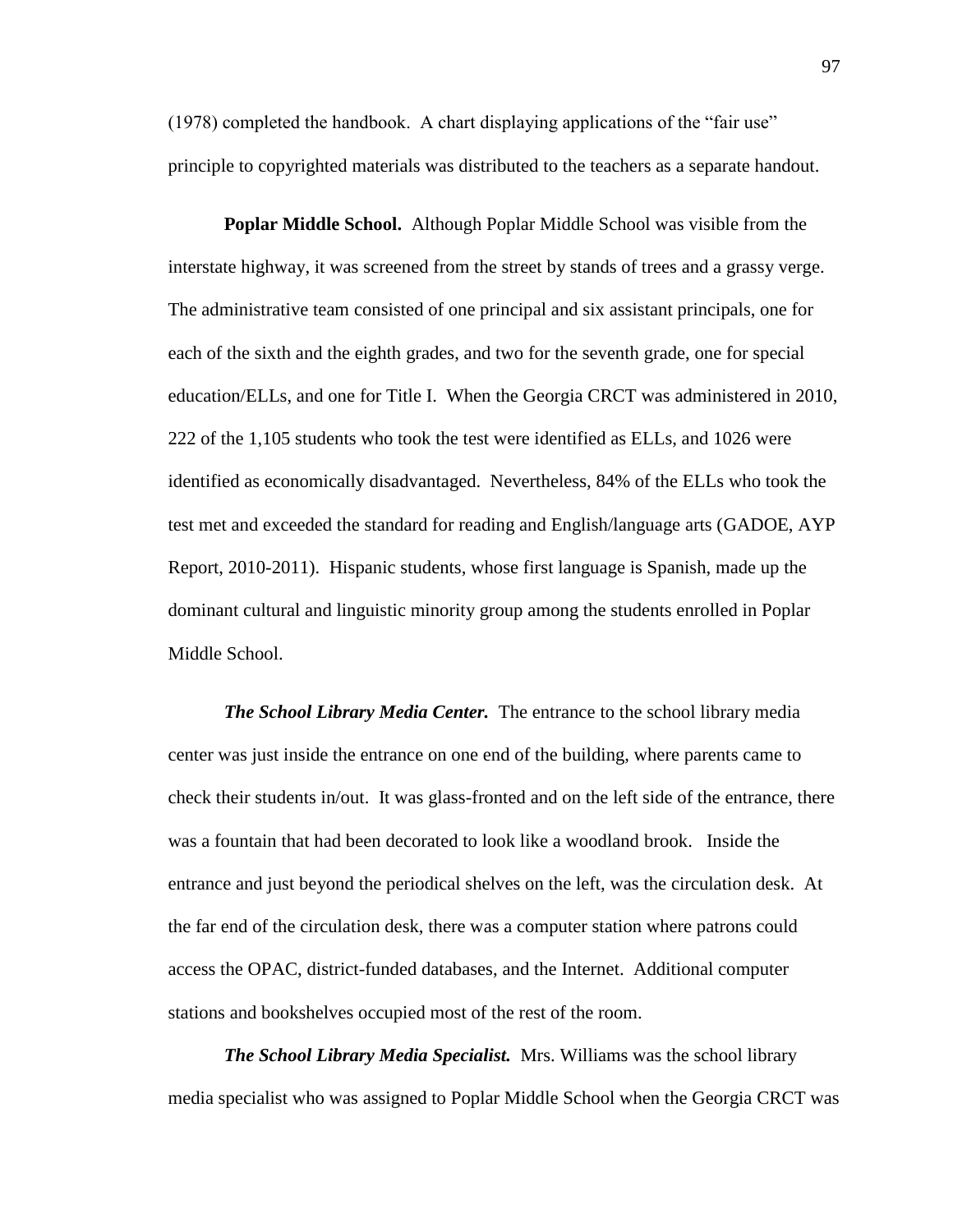administered in the spring of 2010. However, she was promoted afterward to the position of district media coordinator. She had been a school library media specialist for eight years at the time of her promotion. When I contacted her about participating in this study, she willingly agreed. According to Mrs. Williams, funding for the school library media center at Poplar Middle School was available from the school district, local school funds, and Title I funds. In November 2011, there were 21,883 copies in the collection, representing 13,718 titles.

*The School Library Media Program.* While Mrs. Williams was assigned to Poplar Middle School, she had a full-time school library media clerk who worked with her in the school library media center. In addition, there were peer volunteers, eighth grade students who came to the school library media center twice a week during their Connection time. Otherwise, volunteers were few, except for one almost full-time volunteer who came during Mrs. Williams' last year there. The volunteer had worked at the school previously in the In School Suspension (ISS) room and she had a family member who was still employed at the school.

After the morning broadcast, Mrs. Williams taught math as part of Extended Learning Time, a supplementary instructional program. The class was standards-based and followed a very structured curriculum. Afterward, the rest of her day was scheduled with the teachers. She might teach four academic periods a day if she was working with the language arts teachers, or she might work with just the ELL class; it varied. Although, she conferred often with the ESOL teachers; she didn't recall receiving any professional development to prepare her for teaching ELLs.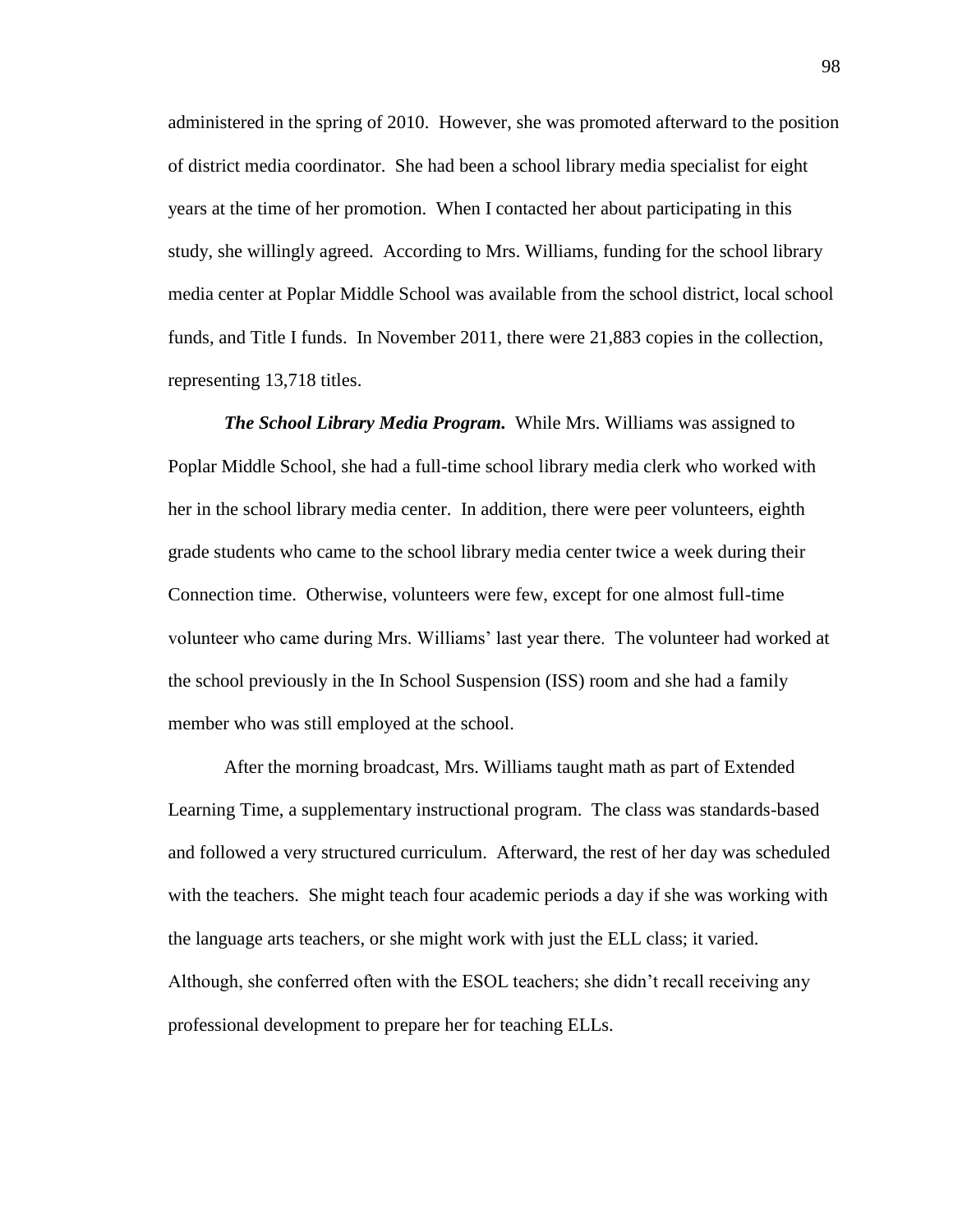When Mrs. Williams was asked how she would describe the role of the school library media program in relation to the administration, the instructional program, and the special areas, she replied, "The school library media program is a cohesive connection to all the areas in the school, because they work with all content areas and all grade levels, including special areas." When she was asked how the school library media program interacts with those areas, she said, "Research is the most obvious part, [but] they also do literacy skills, reading promotions, and depending on the media specialist, they sometimes branch out and actually have lessons in those content areas as well."

When she was asked how the school library media program supports the administration, she mentioned professional development in both technology and instructional strategies. When she was asked about materials and services for teachers and students, including ELLs, she indicated that there were the materials that support the curriculum and professional development for the teachers; and there were lower level reading materials and bilingual books for the students. Referring to the lower level reading material, she added, "There was a lot of differentiation of reading levels on the same content." She also stated that audio books were less commonly used in middle school than in elementary school; although they definitely used audio books and even lower level databases at her former school.

When she was asked about her criteria for selecting new materials for the school library media collection, she stated that her first consideration was the curriculum, its content, and whether there were gaps in the collection, things people were asking for that they didn't have. Also, she mentioned the challenge of staying ahead of changes in the curriculum. She looked at reviews. Teachers' requests were always important, and she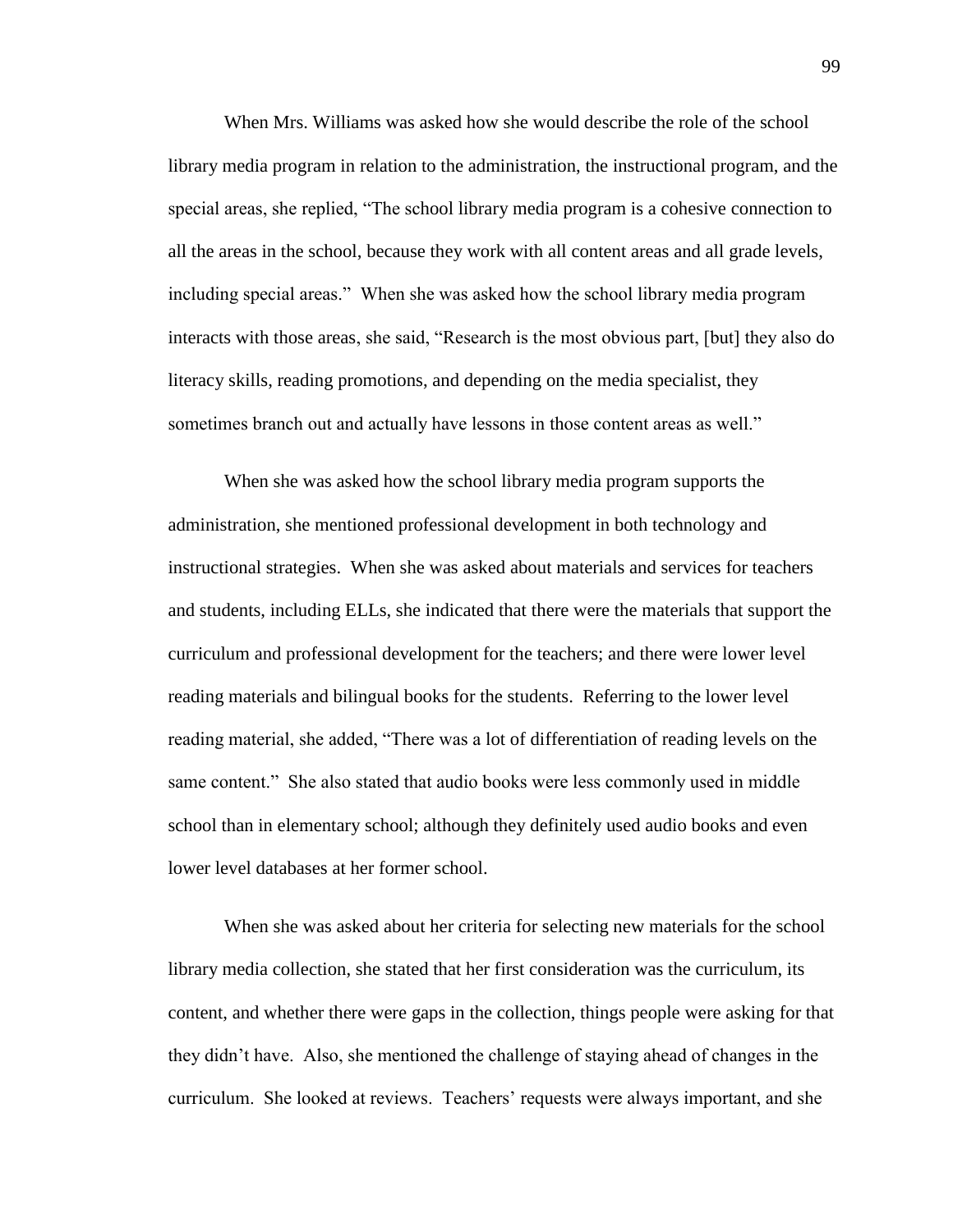also relied, in part, on the kids for fiction requests. In addition, she conducted one collection analysis every year.

# **The Themes**

## **Instruction**

**Cedar Ridge Elementary School.**Mrs. Jones offered story time as a weekly service to the kindergarten through second grade classroom teachers and resource-based instruction to the third grade through fifth grade classroom teachers. Resource-based instruction, which is synonymous with information literacy skills instruction, provided an opportunity for the classroom teacher and the school library media specialist to collaboratively plan instruction that used school library media center resources to reinforce and enhance what was being taught in the classroom.

Flexible scheduling allowed Mrs. Jones to coordinate her schedule with those of the ESOL teacher(s) and the special education teacher(s). When she instructed classes in the school library media center, the classroom teacher, an ESOL teacher and a special education teacher might be in the room with her if there were students in the class who received those services and the special area teachers were scheduled to be with those students at that time. The inclusion model of instruction was used to teach ESOL students at this school. With the cooperation of the special area teachers and flexible scheduling, Mrs. Jones was able to secure their support for their students during her classes.

Now my idea when I collaborated with the teacher is that a child should not feel isolated. I say take him and put him in a group with the support person there to

100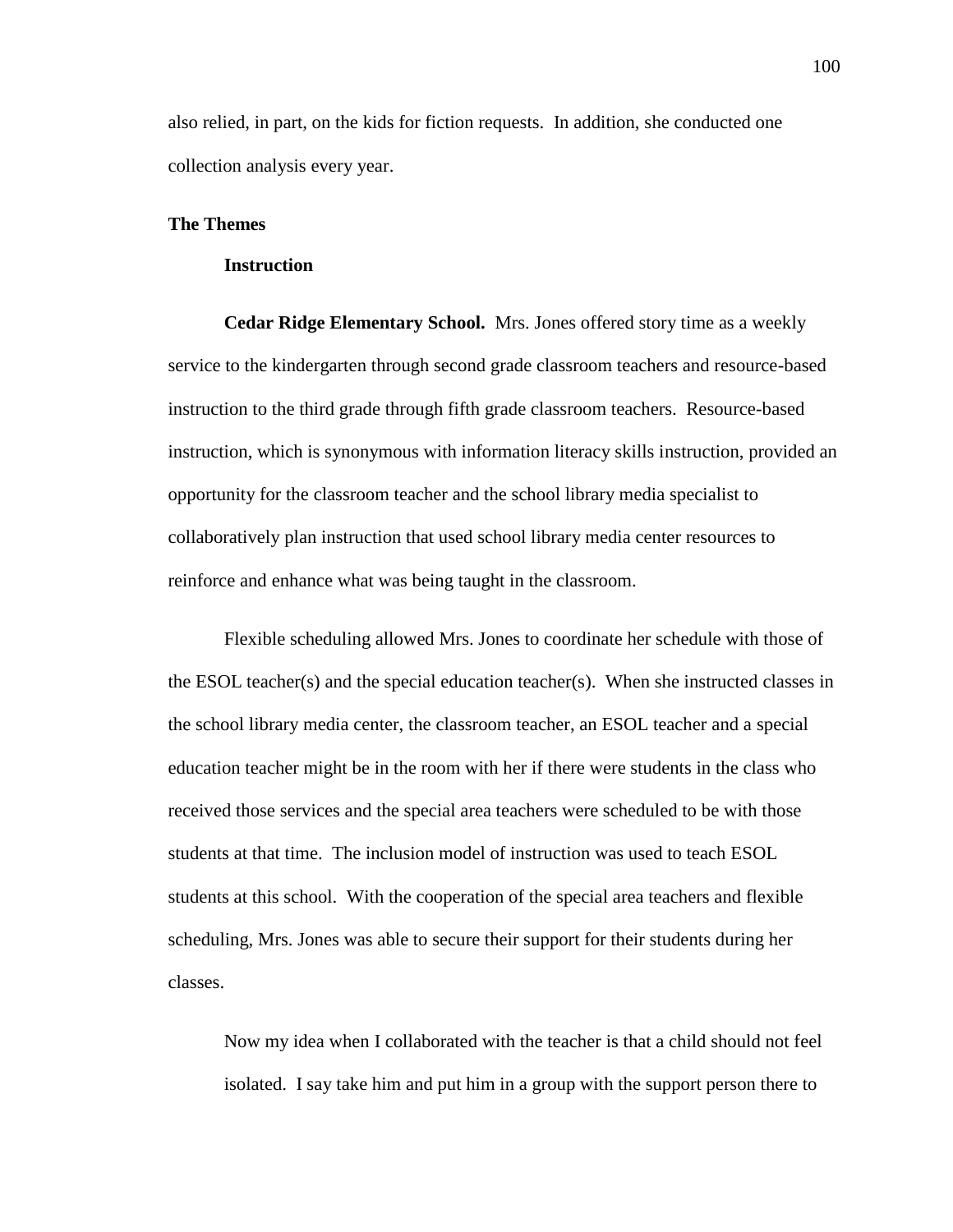help him interpret what we're doing if it's paper…and then as they work in a group…the support person takes a component and breaks it down further and further. And I tell them, "Do not give me an answer from your table until everybody has participated." And it's the same way when they go from print to electronic [media]. We do it in groups, no one sits at a computer by himself…and when it's time for the ESOL student or the special education student, then the support person is tight there. The other kids step back, and they do the exercise just like everybody else.

Mrs. Jones routinely used a laptop computer and a Promethean board to instruct her classes. In addition to being resource-based, her lessons were aligned with the state performance standards; and they included a technology connection, links to websites that complemented the lesson. Sometimes after the lesson, she would divide the class into small groups and distribute a learning activity to each of the groups that they could complete cooperatively (e.g., looking up information in an encyclopedia, an almanac, or an atlas). If a student experienced difficulty while attempting to complete the work, the support person was there to assist that student by further simplifying the language and breaking the lesson down into smaller components until the student was able to understand and complete the work.

Mrs. Jones and the classroom teacher would confer with each other before deciding whether a lesson should be redelivered to a class; and they would modify the lesson before redelivering it.

We approach it differently, but the standards, the lesson plan, and the subject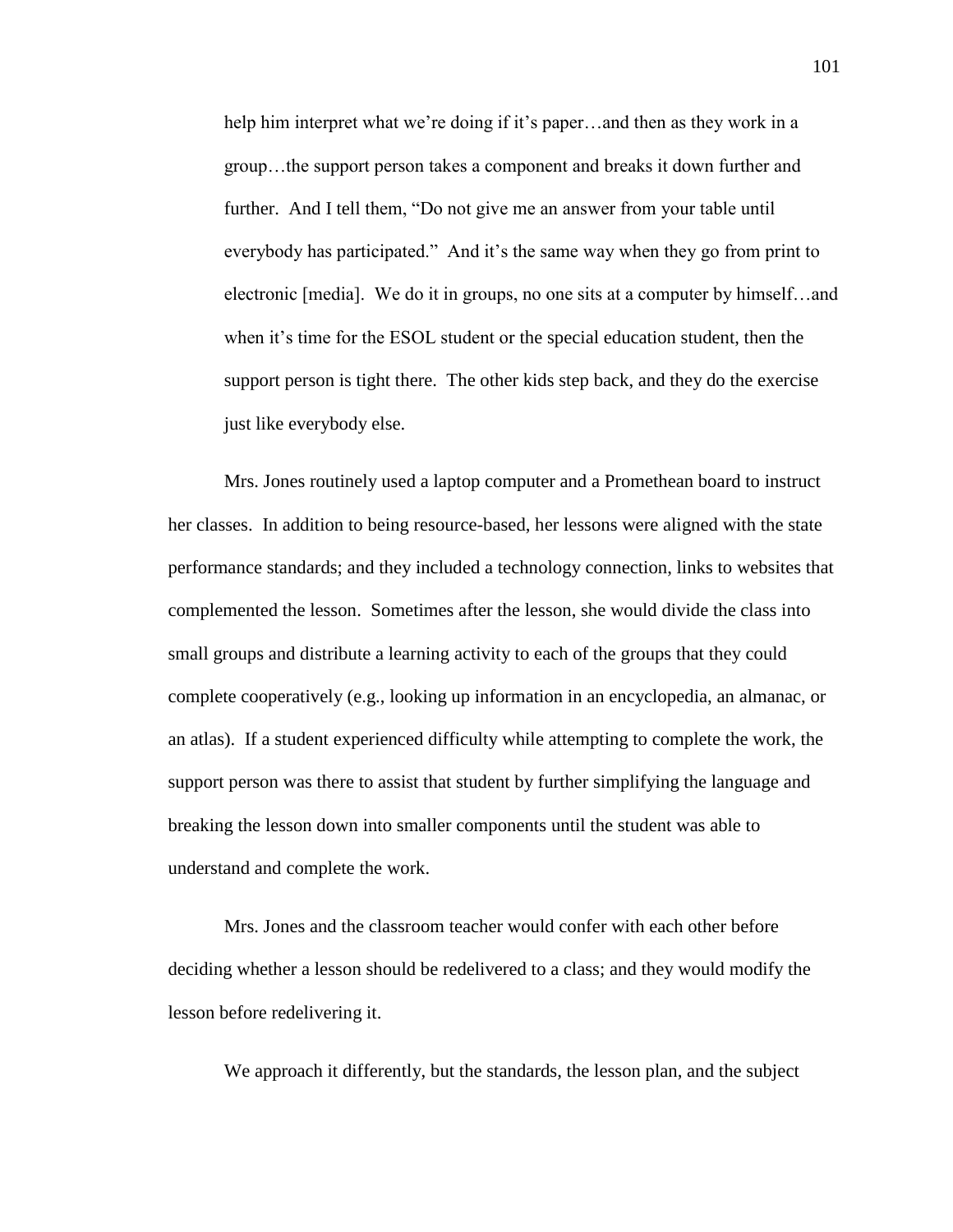areas that we address remain the same. We just take the verbal content and we break it down…and then we shorten it too, because we want to make sure they get the bulk of what we're doing. And then what we leave out turns into a homework assignment.

Mrs. Jones used authentic learning activities to reinforce her lessons. One learning activity required the students to look up facts about a foreign country using multiple resources. The class was divided into groups of three students each, and each group was assigned a foreign country. Each student in the group was expected to locate and record one fact about the foreign country from different resources. The first student was directed to look up a fact in an encyclopedia, and the second student was directed to look up a fact in an almanac. Then the students were to go to a computer where two of them would each look up one fact on two different websites, excluding online encyclopedias. The third student was to use the online public access catalog, Destiny, to locate a book about the country. After all of the students in the group completed their tasks, they were allowed to take a seat in the winners' circle. The goal of the exercise was to show the students "...why you have to have multiple resources when you're writing a paper. Because there is no way one resource can give you everything."

**Chestnut Charter Middle School.** ESOL was taught at this school using the pullout model of instruction. I observed Mr. Schuster when he visited an ESOL classroom last spring to introduce a class of sixth grade ELLs to eBooks, a new format that had recently been added to the school library media collection. In the ESOL classroom, he used a laptop and an LCD projector to project the image of the school library media center homepage onto a wall-mounted screen. The students were hooked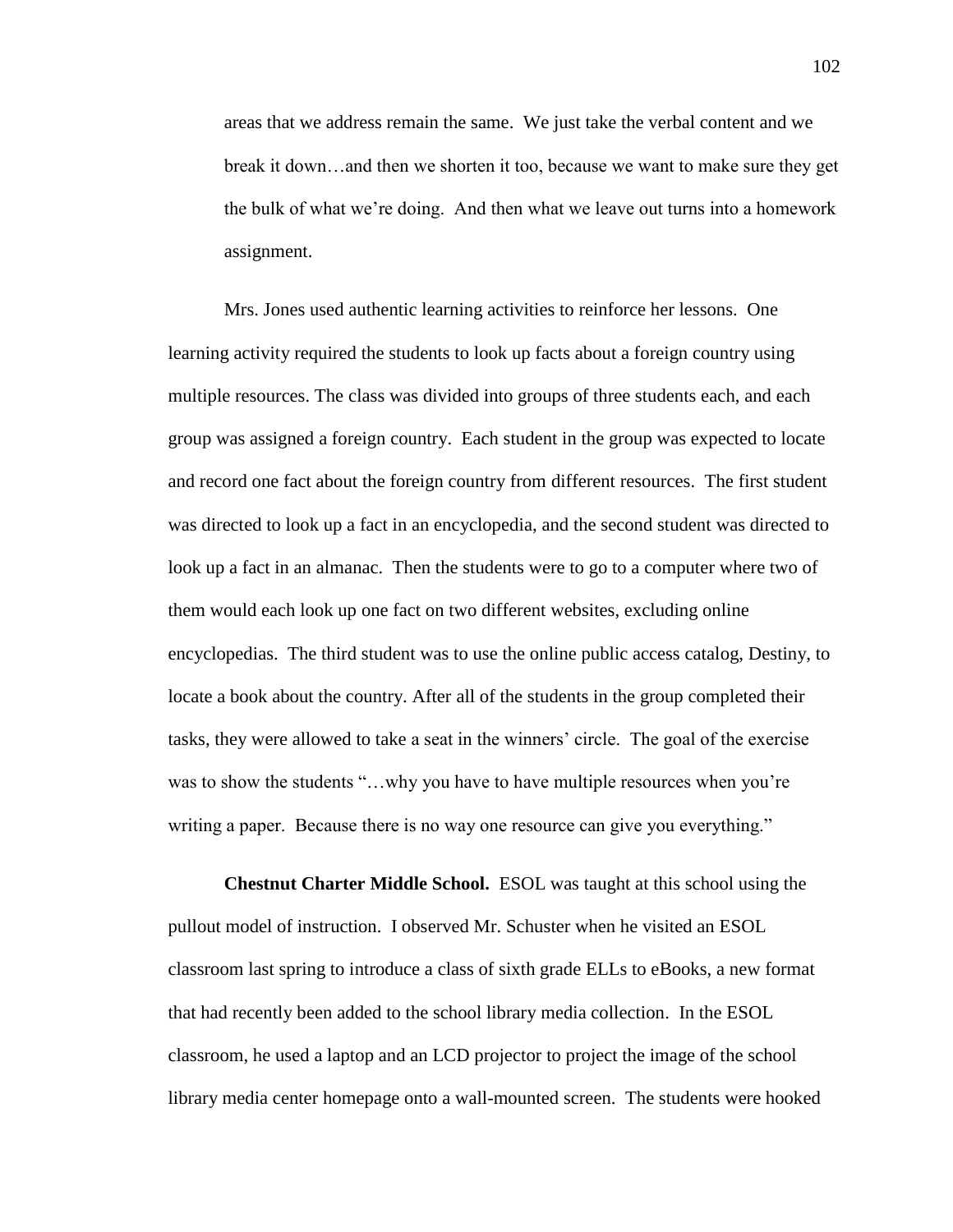when he told them that they were the first students to see this, and then he walked them through the steps to access a pre-selected book which he knew would appeal to them. First, he demonstrated how to locate the Follett e-Shelf on the school library media center homepage. He logged in and explained to the students how they would log in using their student numbers and the password. Once on the shelf, he showed them the various titles that were available before selecting *Tales from the Brothers Grimm and the Sisters Weird* by Vivian Vande Velde. After opening the book, he pointed out the buttons at the top of the page and described their functions. Then he used the button labeled *TOC* to access the table of contents. There is a different story in each chapter of the book. When he clicked on the chapter title in the table of contents, the first page of the story appeared on the screen. The students welcomed his offer to read the story aloud. While he read, he demonstrated how to turn the pages and occasionally asked comprehension questions. The students responded eagerly. At the end of the story, he explained how to use both the *Note* and the *Dictionary* features as well as how to close the book and return it to the shelf. Afterward, he gave the students a brief oral quiz about the story and once more they responded eagerly. Returning to the Follett e-Shelf screen, he explained how to identify books that can only be accessed by one user at a time and books that can be accessed by unlimited users. Then he gave the students copies of their student identification numbers and released six of them at a time to go to the computers located on one side of the room. He remained in the room to monitor the students and answer their questions.

I observed him again a few weeks later, when he returned to the same classroom to deliver a lesson about the index. This time, he came prepared with a laptop, an LCD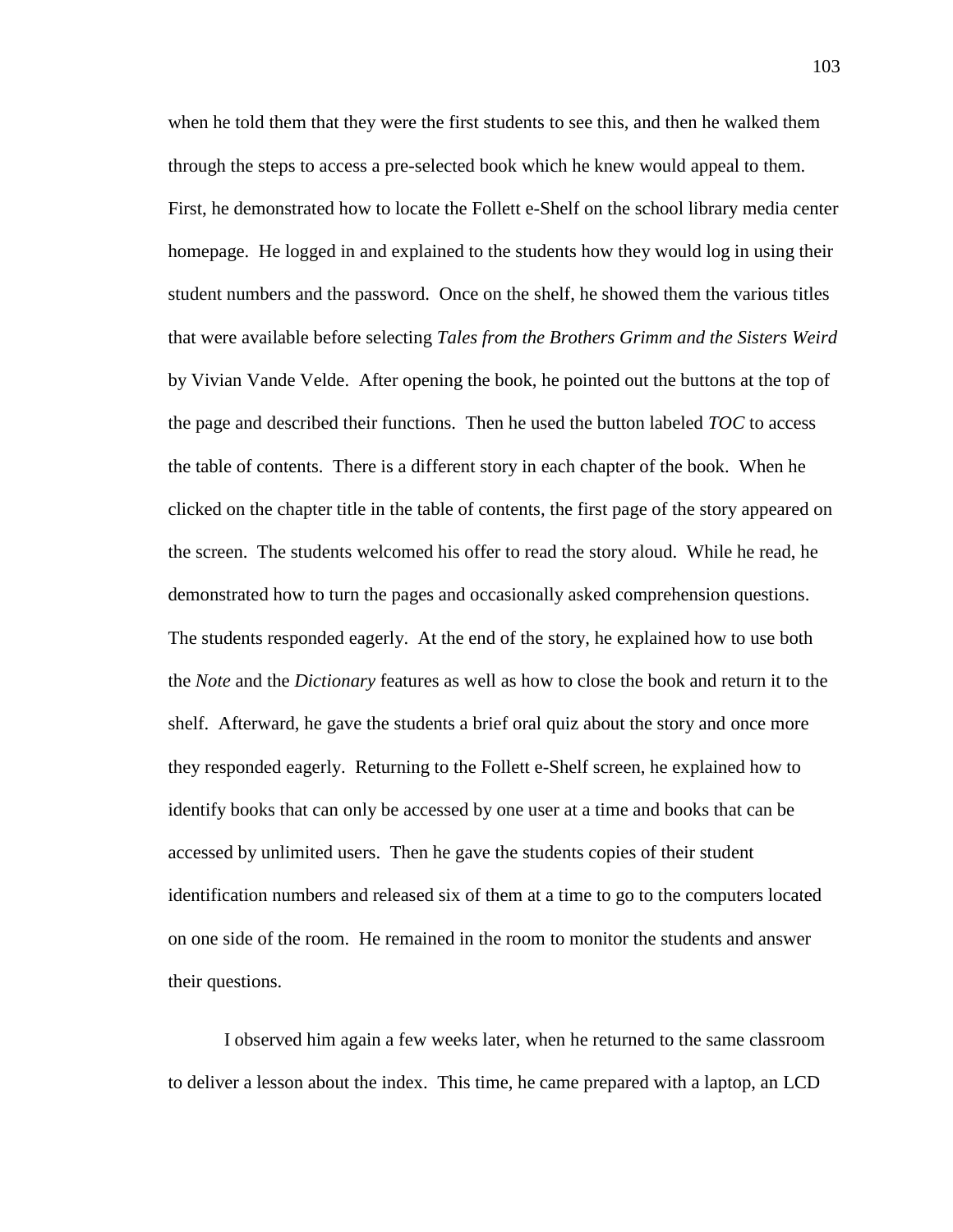projector, an Elmo document camera, books, and worksheets that he had prepared in advance. He began by questioning the students about the topic, the index, to elicit from them what they already knew about it. In order to clarify a misunderstanding about the index and the table of contents, he asked the students to compare and contrast them. This exercise helped the students recognize how these two parts of a book are different from each other. Then he used a sequence of silly questions to help them understand that only the subjects in a book are included the index. Afterward he divided the class into groups, passed out copies of the same book about soccer to each group, and asked the students where he should look for information about different topics. The groups raced to find the entries so they could be first to tell him the page number where information about the topic could be found. Next he used the Elmo document camera to project the image of one page of an index from a book about the presidents of the United States onto the screen. Each student was given a photocopy of the index and a worksheet. With the students, he reviewed headings, explored subheadings, and explained the significance of page numbers in boldface type. While the students worked, he circulated, monitored their progress, and answered questions. Afterward, he went over the worksheet with the class, and then gave them a four question oral quiz on key concepts to assess what they had learned.

When Mr. Schuster was asked during an interview whether he had had any professional development to prepare him for teaching ELLs, he replied, "No, none on ELL. We deal with them the way we would deal with any other population. You try to identify their needs and address them in a way that's accessible to them…just the language might be a little more of a barrier." Nevertheless, his lessons in the classroom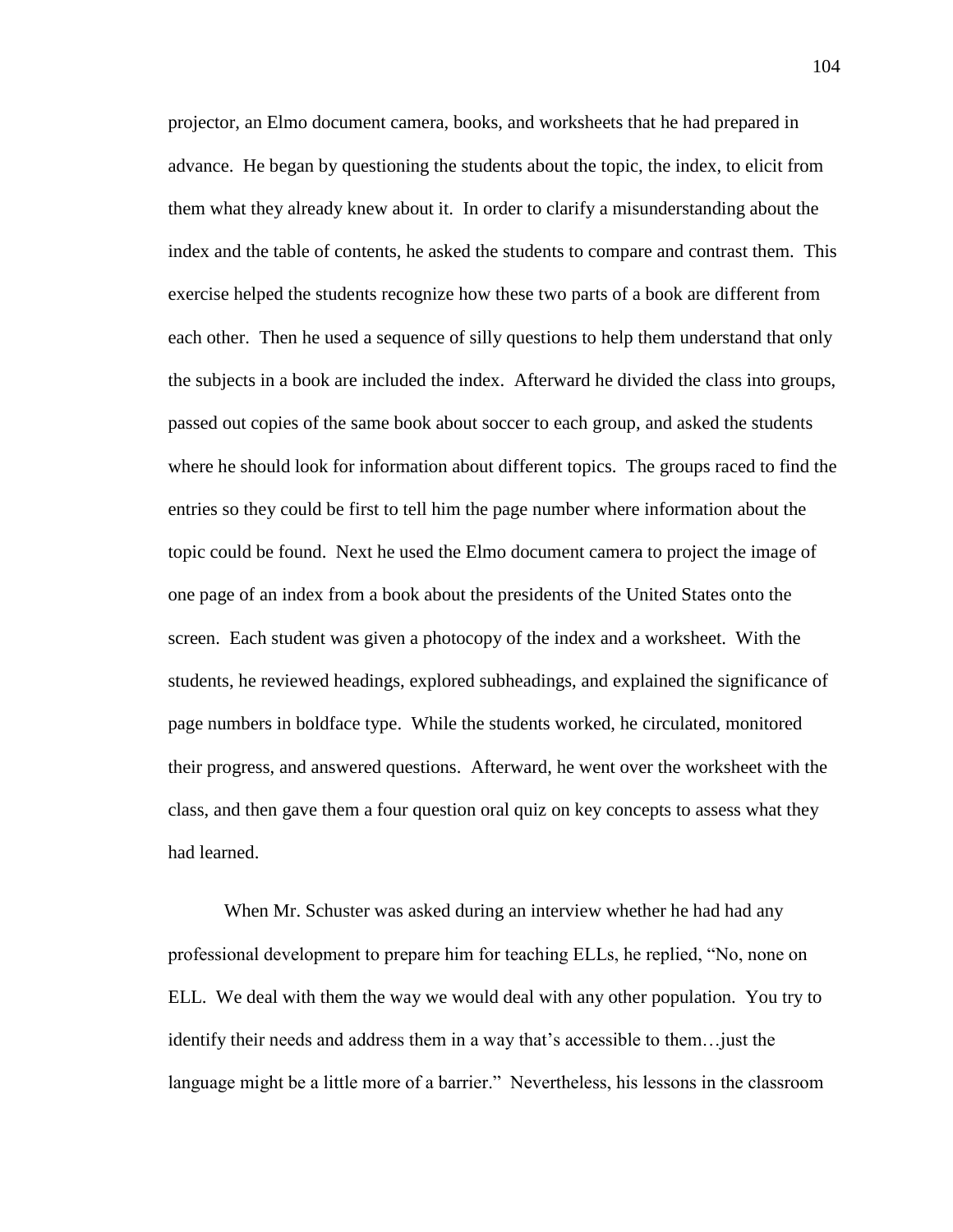included strategies that were, consistent with the Sheltered Instruction Observation Protocol. Both times he taught the sixth grade ESOL class, the content objectives were clear. He spoke at a level the students could understand, and emphasized key vocabulary words. He used visuals, demonstrated how to perform specific tasks, and provided the students with authentic learning activities. Students had frequent opportunities to interact and discuss what they were learning. He asked comprehension questions at intervals during instruction and gave a brief oral quiz over key concepts at the end of each class.

I observed Mrs. Smith one morning last March, as she reviewed internet search strategies in the school library media center with an eighth grade ESOL class that was studying the holocaust and preparing to write research papers. Using the Promethean board, Mrs. Smith began by asking the students, "Who likes Google?" Several of the students raised their hands. Then she gave a practical demonstration of some of the problems they might encounter with Google (e.g., the volume of random responses, how the relative position of a response in the list might be irrelevant). After a brief discussion about plagiarism, she accessed *Galileo*. She discussed search terms and demonstrated an unsuccessful search, using "yellow stars" as the search term. Next, she selected another resource. This time, she used "symbols in Hitler's Germany" as the search term, which generated a list of several sources that included readability data in the form of Lexile® scores and links to other sources. The class looked at the list of sources and explored a few of them with Mrs. Smith's help. Using the term "Anne Frank," also led to multiple sources, including a graphic biography which the classroom teacher identified as a personal narrative. At this point, the classroom teacher asked Mrs. Smith to demonstrate for the students how to copy links to articles, paste them into a document, and send this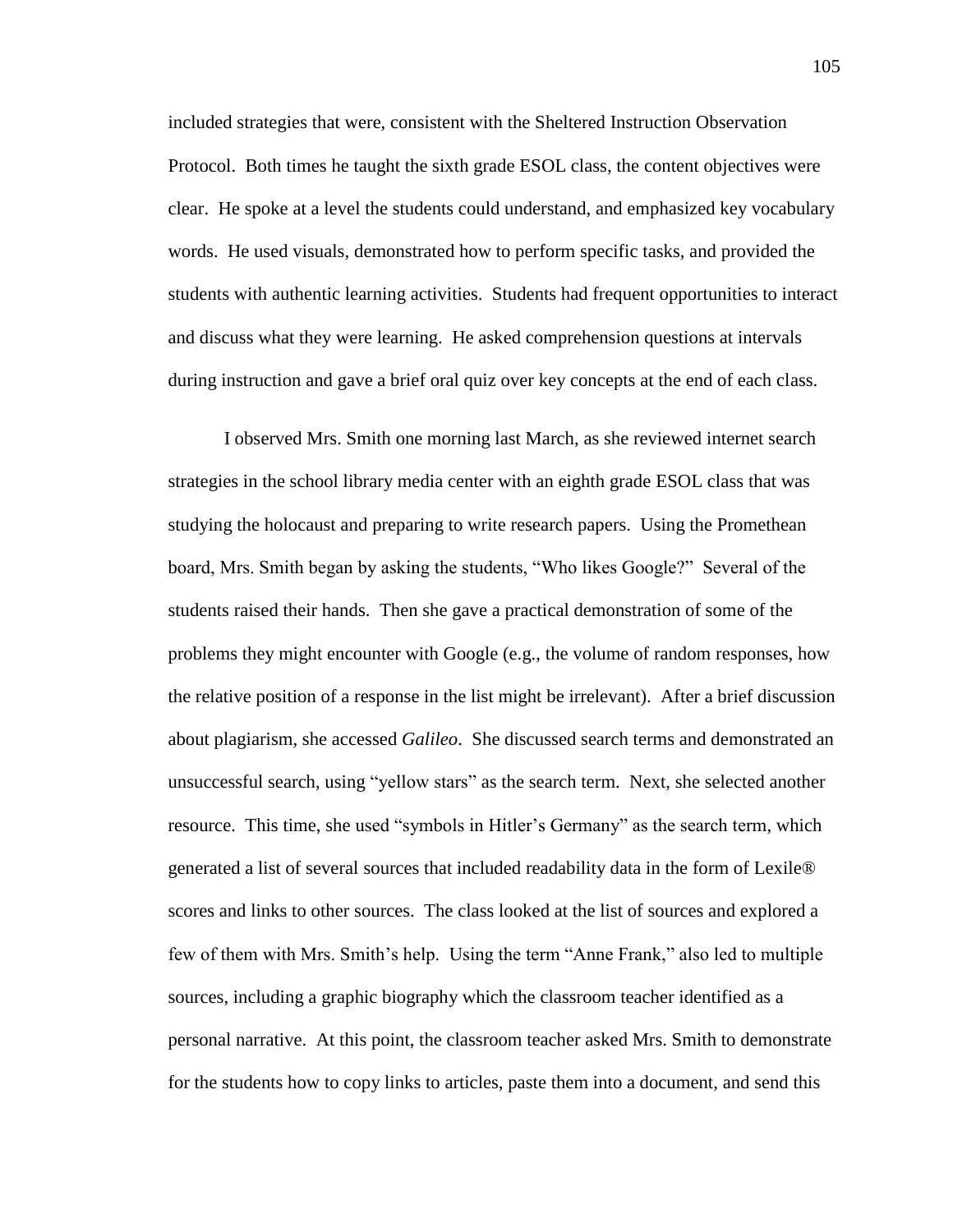information as an email attachment to her. There was not enough time left in the class period for the students to go to the computers and begin their searches; however, this class returned to the school library media center two more times to continue their search for information to use in writing their research papers.

Mrs. Smith acknowledged during the initial interview that she hadn't learned about best practices for teaching ELLs. Then during a later interview, she said, "The most important thing…is close collaboration with the classroom teacher." To which she added, "You want the strategies to match the kids. And sometimes you know…it's the teacher who determines that strategy or has input into those strategies." During her instruction, she used some strategies that are consistent with the SIOP. The content objective was clear. Mrs. Smith spoke at a level the students could understand and emphasized key vocabulary terms. She used the Promethean board to demonstrate how to access resources, the difference between a commercial resource and an academic resource, and to display and discuss the elements included in a *hit*: the title, the name of the author, the source, the Lexile® score, related links, etc. Finally, she patiently demonstrated for the students how they could assemble the links from different websites, paste them into a document, and send the document as an email attachment to their classroom teacher.

**Maple Street Elementary School.** Prior to the administration of the Georgia CRCT, I observed Mrs. Wilson as she reviewed the district-approved research process with a fourth grade class in the school library media center. She described research as fun and explained how it helps you when you buy a car, rent or buy a house, or when you are looking for a lost cake recipe. Using the Smart™ board, she went to the school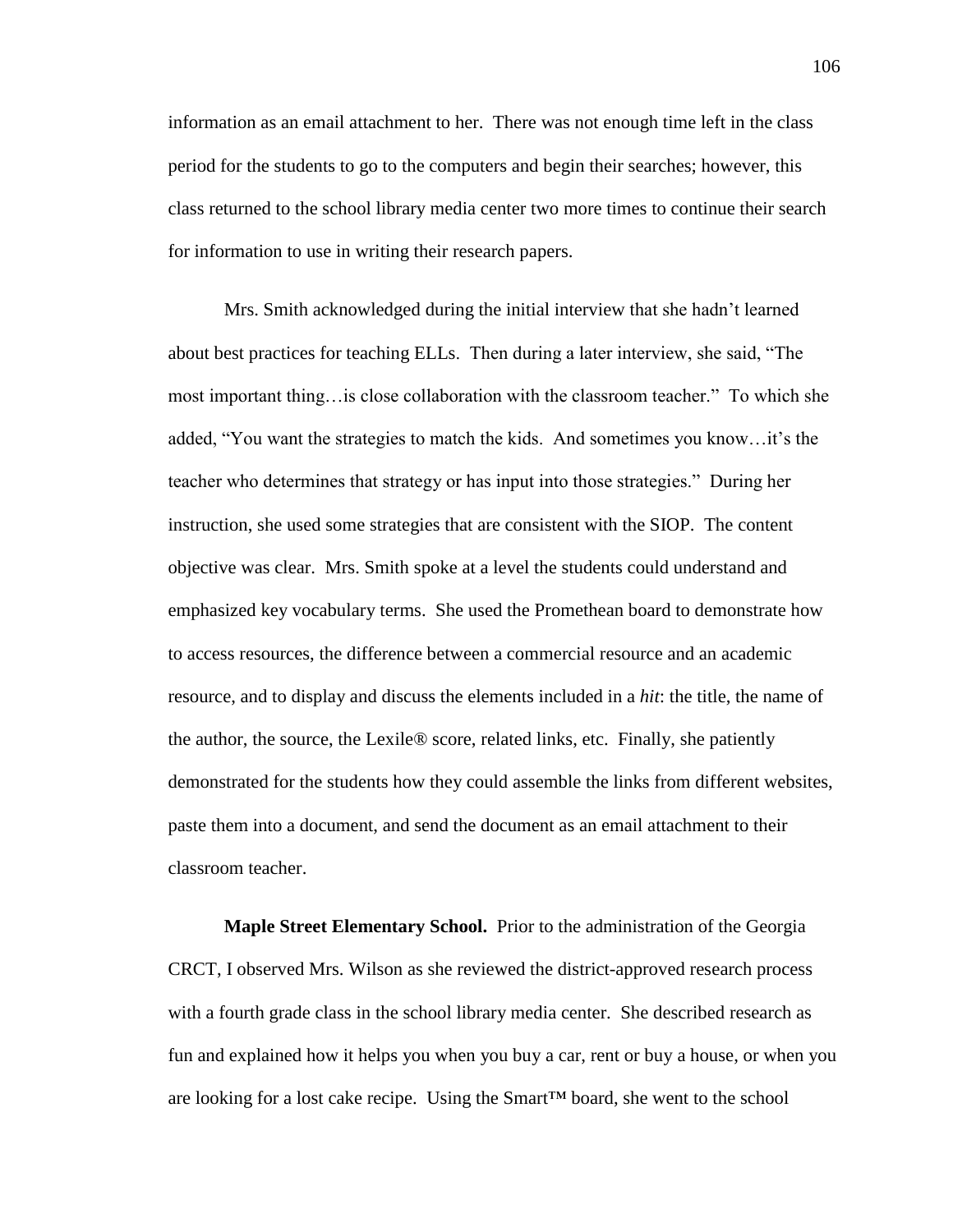library media center homepage first. Then she selected *Links*, which led to an instructional matrix. From the matrix she selected a link that led to a Microsoft PowerPoint<sup>™</sup> presentation illustrating the five steps in the district-approved research process and the elements in each step. For the first step, Planning, she asked students to suggest a topic for a research paper. The students suggested several topics including wars, Revolutionary War, uniforms, weapons, hospitals, battles. After discussing the merits of various topics, she and the students eventually narrowed the selection to one person, George Washington. The second element in Planning involved selecting resources to use for information. Mrs. Wilson gestured toward the sets of encyclopedias on the shelves and explained to the students that when encyclopedias are published, they are already out of date; but they may be used as sources of information about historical topics or past events. Next, she reminded them that other reference books and library books might also be used as resources. She gestured toward the books on the shelves around the room and told the students that there were 136 books about the Revolutionary War among the 27,000 books on the shelves. Then she mentioned websites, and reminded the students about the district-funded databases. The second step in the process, Drafting, includes taking notes, organizing the notes, and writing the first draft. After suggesting that someone might want to take notes from a book that was borrowed from the public library, she reminded the students to take notes and record the bibliographic information from every resource they use. For the third step, Share, she recommended that the students read their papers aloud to someone who would give them feedback they could use to revise their papers. She told the students that when they reached the fourth step, Final Editing, they should only need to check their grammar,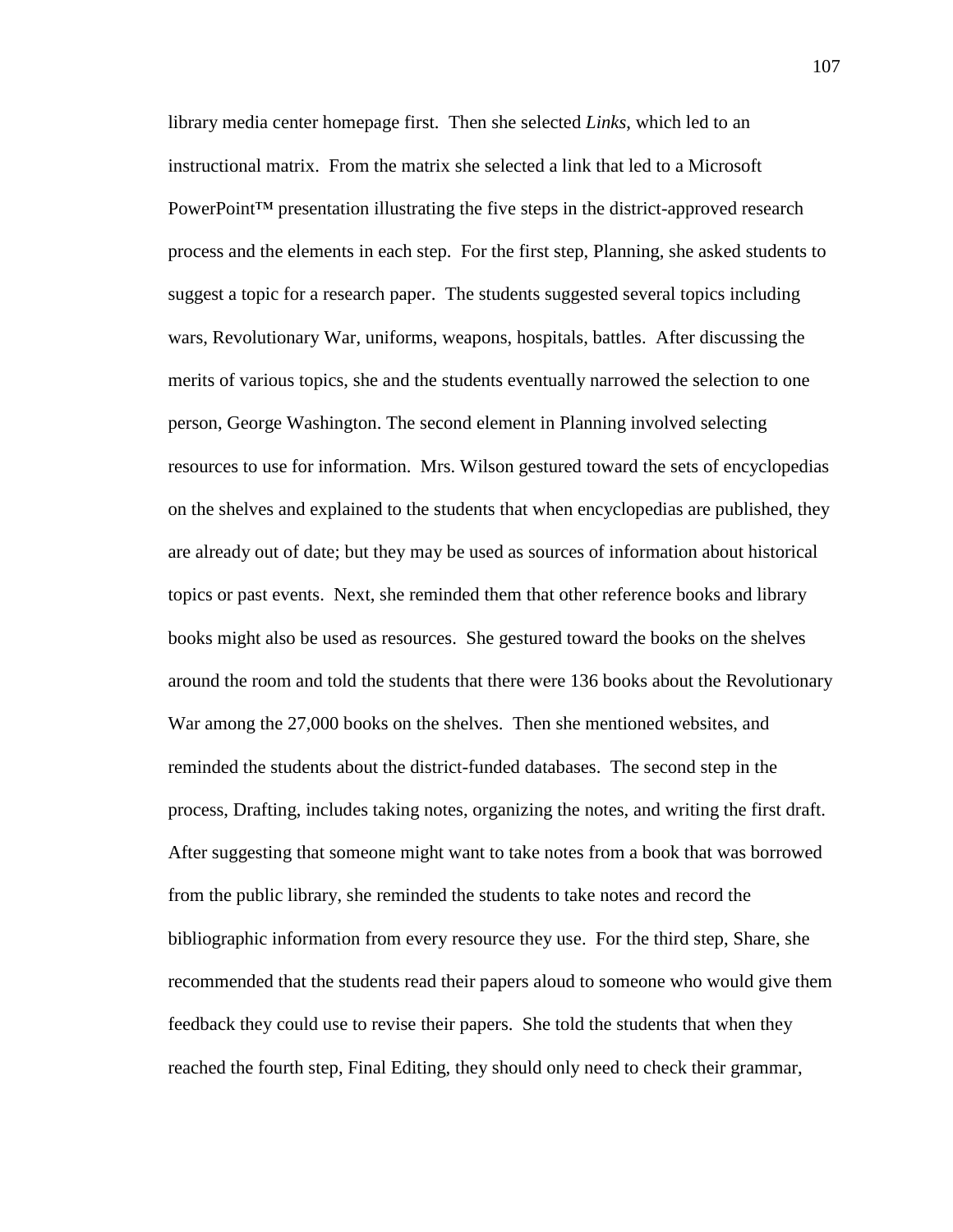their spelling, and complete the bibliography. When they reach the fifth and final step, Publish, they present their final draft. She reminded them that this is when they should also think about how they might have made the paper better. She concluded this part of the class with a brief oral quiz, challenging the students to match elements from the steps in the research process with the correct step.

Next, Mrs. Wilson began talking with the students about using the Internet. Although Google is not allowed in this school district, the students appeared to be familiar with the term. She compared Google, which returns information randomly, with the district-funded databases, which she described as returning better information because it has been reviewed by humans. She used a website about penguins as an example to show the students that websites do not always guarantee either accuracy or authenticity. Then she explained the significance of the *URL*, uniform resource locator, and the different domains.

With time remaining in the class period, Mrs. Wilson decided to review "the encyclopedia" (e.g., sets, volumes, alphabetical order, and location of information). She used the Smart™ board to show the students an image of the spines of a set of encyclopedias with the numbers and letters of the alphabet clearly visible. Next she asked the students to correctly identify the volume in which information about different topics could be found. The students raised their hands and waited to be called on to answer.

Once again, she reminded the students that some of the encyclopedias contain information that is no longer accurate. "We've moved on," she said. *Using World Book*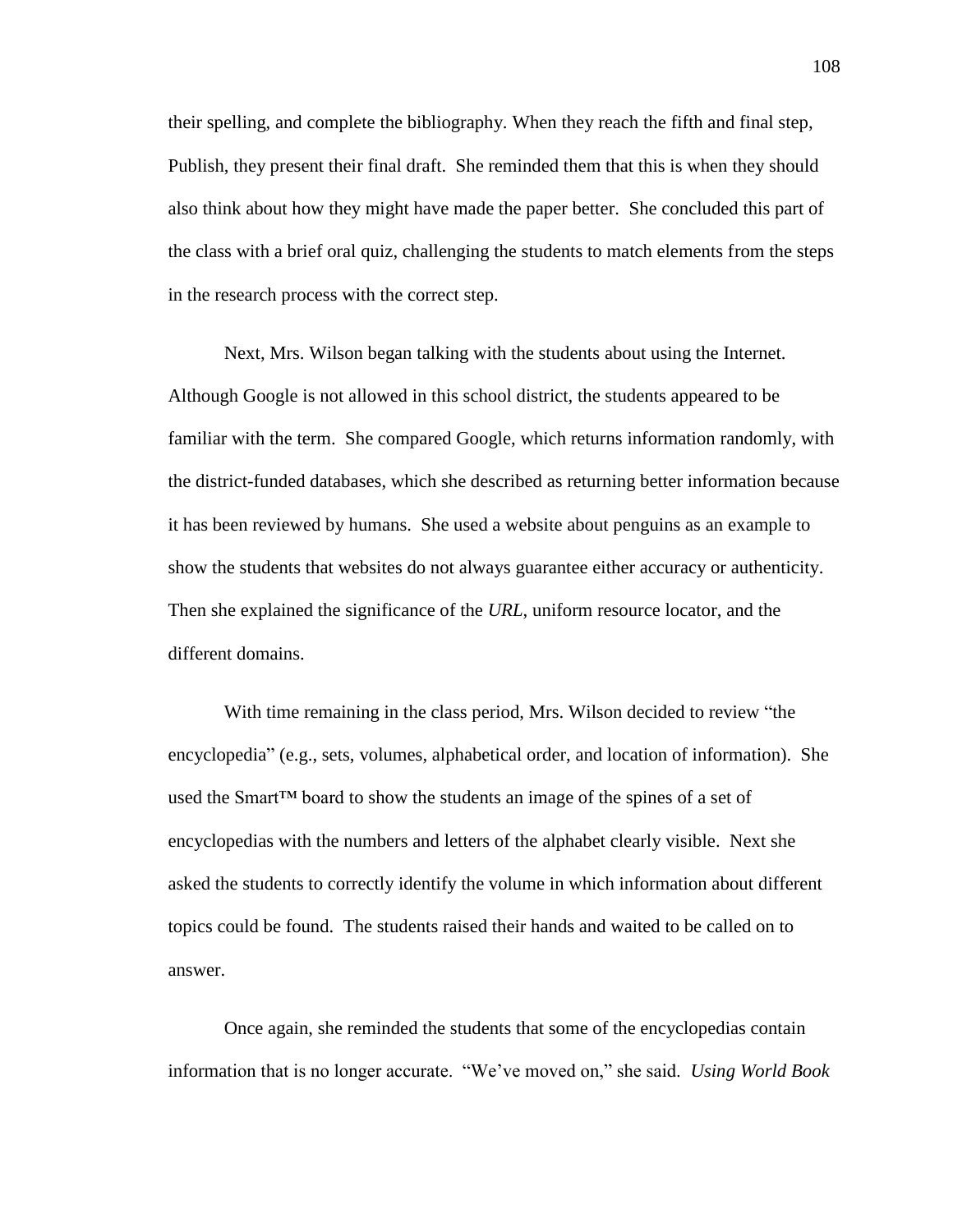*Kids* as an example, she told the students that it and other databases like it are updated daily; and encyclopedias that are not automatically updated become outdated. Furthermore, she assured them that the district-funded databases, those the school district pays to access, (e.g., America the Beautiful, Britannica Elementary, PebbleGo<sup>TM</sup>) are updated regularly, even daily.

Mrs. Wilson took three ESOL classes while she was earning her specialist in education degree, and some of the strategies included in her instruction were consistent with the SIOP. The content objective was clear. Mrs. Wilson spoke at a level most of the students could understand and emphasized key vocabulary terms. She used gestures to indicate the location of different types of materials housed in the school library media center and engaged the students in a guided discussion about selecting and narrowing a topic. Using the Smart<sup>TM</sup> board, she gave a visual presentation of the five steps in the district-approved research process and their elements, which were reviewed during the oral quiz at the end of that part of the instruction. Mrs. Wilson also made references to "Our Favorite Links," reminding the students that they could use the link posted on the school library media center homepage to access this Microsoft PowerPoint™ presentation at any time. During the latter part of the class, she gave a brief oral quiz that reviewed one strategy for locating information in an encyclopedia. Most of the students were engaged and responsive to Mrs. Wilson's questions; however, there were a few inattentive students in the back whom she invited to move closer to the front "to hear hetter"

As the end of the school year drew near, Mrs. Wilson began to promote the summer reading program sponsored by the county public library every summer. One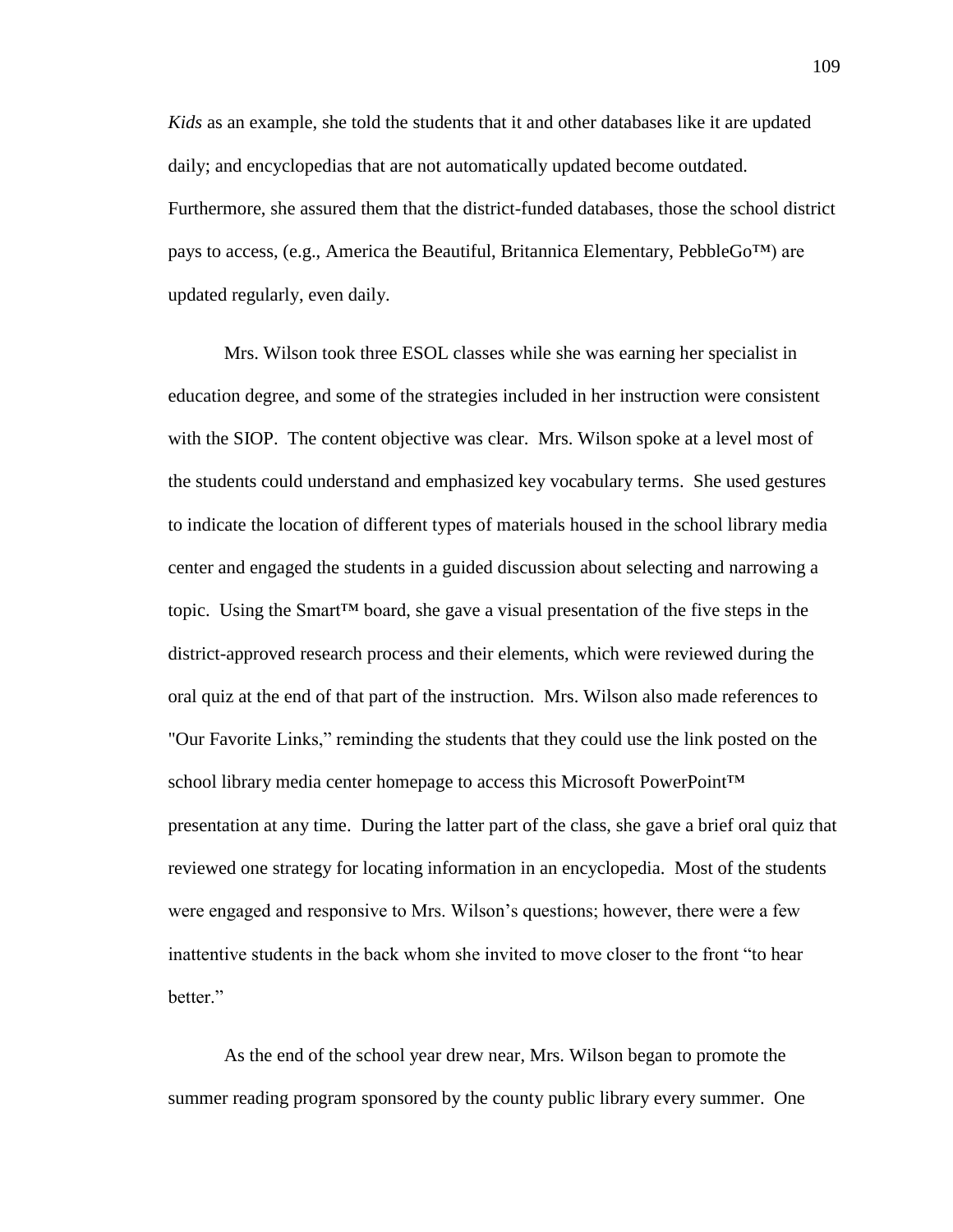morning, I observed her presentation to a class. She began by telling the students that the public library really wanted them to come and visit during the summer. She used exaggerated gestures to demonstrate to the students how their reading levels would drop if they only watched television and played video games all summer. Then she asked, "Who wants to be the smart kid in class next year?" Of course, everybody wanted to be the smart kid in class. She followed this question with, "If you read one hour every day, you could be the smart kid in class." Using the Smart™ board, she displayed the homepage for the county public library. "You can start by getting a library card," she said. She invited the students to guess how many books/videos they could check out at the public library. No one guessed correctly, so she supplied the answer, "Seventy-five, and you can keep them for three weeks." Then she demonstrated how to sign up for the summer reading program by using the link on the county public library homepage to sign up a student volunteer. She reminded the students that if they return items late, there is a late fee of \$.20 per item per day, and calculated with them how much it would cost if ten items were late by one day, \$2.00. She further suggested that the students make a regular habit of visiting the library once a week to check out books, to which she added, "If Mom reads in Spanish, there are lots of things your mom can get in Spanish." Then she gave the students two more reasons why they might want to visit the county public library, "On a hot summer day, it's cool inside the library and there are computers, but you must have a library card. It's the best deal in town!" Afterward, she described the prizes the students could win with the coupons they would earn for reading books and maintaining a reading log. All of the student participants received a free book; but at the end of the summer, a drawing was held for fabulous prizes (e.g., books, computers, and bicycles).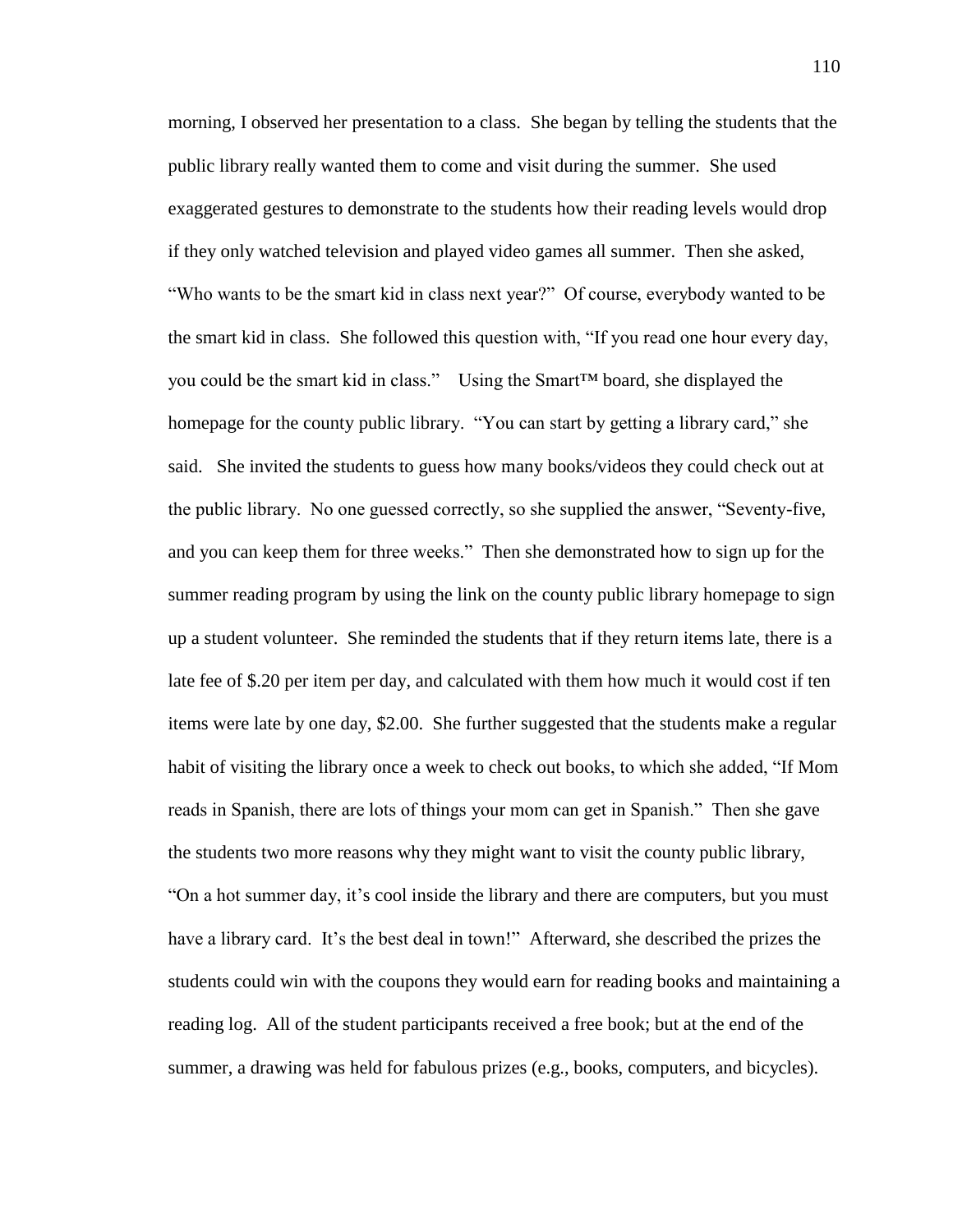Following the presentation, the students were dismissed to go to the computers to sign up for the summer reading program. Mrs. Wilson circulated among the students, monitored their progress, and assisted them when they needed help. The students were directed to read selections from the TumbleBook Library™ online, if there was time left before their teacher returned to take them to the classroom.

Mrs. Wilson was able to connect the benefits of participating in the county public library's summer reading program with some of the students' previous experiences. She also spoke at a level and in language that was familiar to them. Based on the students' responses, it appeared that she had sold her audience on the summer reading program.

However, ESOL was taught at Maple Street Elementary School using the pullout model of instruction; ESOL students were taken from their classes to another location in the school. As a result, they didn't always arrive in the school library media center at the same time as their class. Mrs. Wilson complained,

Almost all of my classes have the ESOL kids come almost 20 minutes into the lesson. That's my biggest bugaboo about this, because we've gone through such great stuff, and everybody's on fire with this, I know learning about…and they don't know where to start, but that's just constantly happening.

She said that she had spoken with the ESOL teachers about the problem, but nothing had changed.

**Poplar Middle School.** Mrs. Williams didn't recall receiving either formal training or professional development to prepare her to teach ELLs. However, she did some reading in professional journals, observed the students, and adjusted her instruction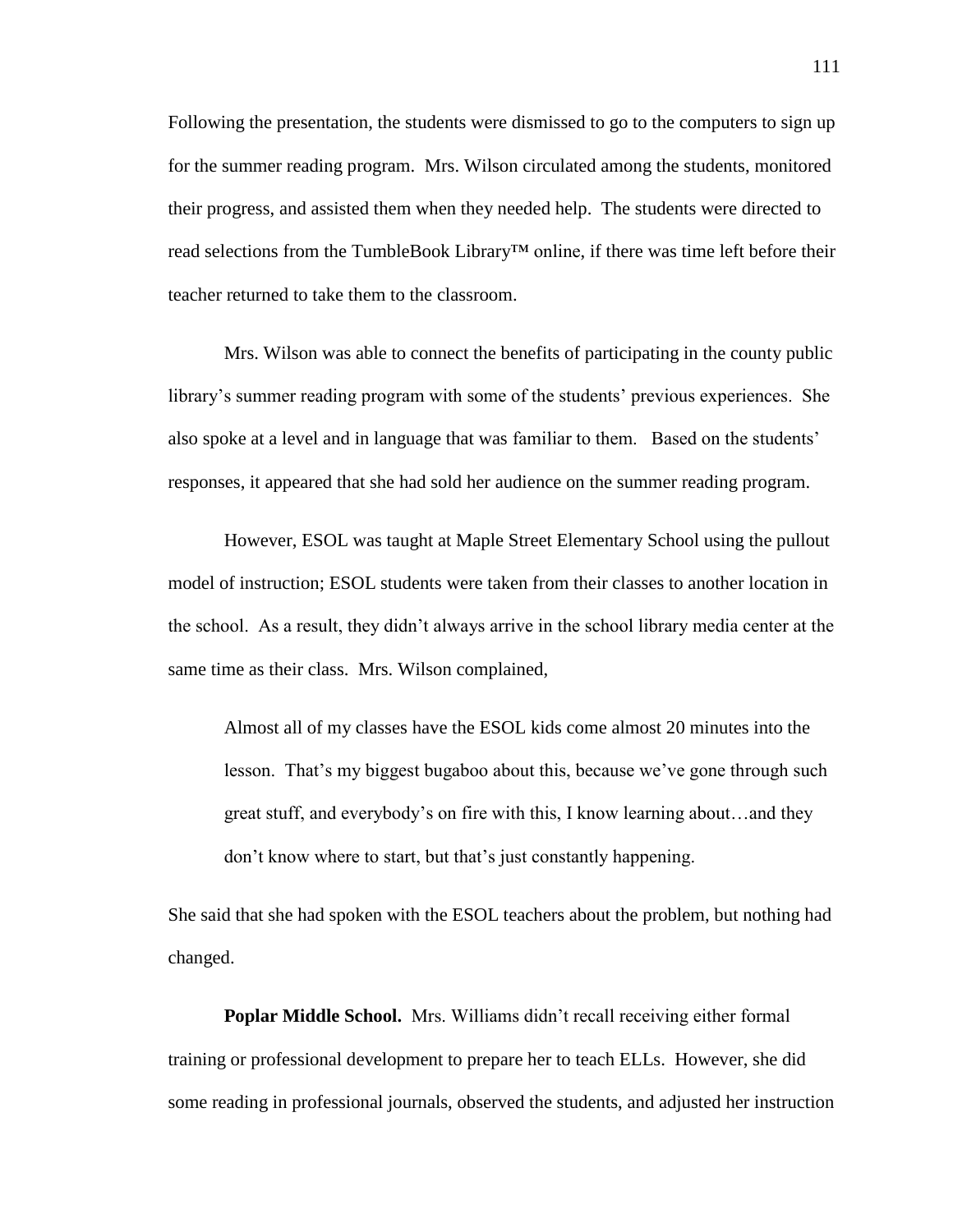when she noticed they were having problems. "Note taking's very difficult for them," she observed. "So we started out learning to take notes by watching a video." The video was about chocolate. After the students watched a short segment of the video, Mrs. Williams modeled how to take notes on the content in that segment, and then they would repeat the process. "Short segments, lots of modeling…" she said. She also watched other teachers, learned from their practices, and conferred often with the ESOL teachers.

The ESOL teacher(s) at Poplar Middle School teamed with the language arts teachers and would accompany their classes when they came to the school library media center. Sometimes, Mrs. Williams worked with the whole group, and at other times she and the ESOL teacher might work together with a small group of ELLs. If she had a pullout group of ELLs, she would design an entirely different lesson for them; and if they were inclusion, she and the teacher would either pair them, do more modeling, or they could use different resources with them that covered the same content but were written on a lower reading level.

The *World Book Encyclopedia* in Spanish and the *Britannica Elementary Encyclopedia* in Spanish were included in the district-funded databases; however, Mrs. Williams and her co-workers discovered that, "a lot of our kids really didn't read Spanish very well." Those students were directed to resources written on a lower reading level in English, while students who had recently arrived in the country and were fluent in Spanish might use the resources written in Spanish.

When Mrs. Williams was asked about implementing technology, she immediately mentioned the computers and specifically the read aloud feature of the *Britannica*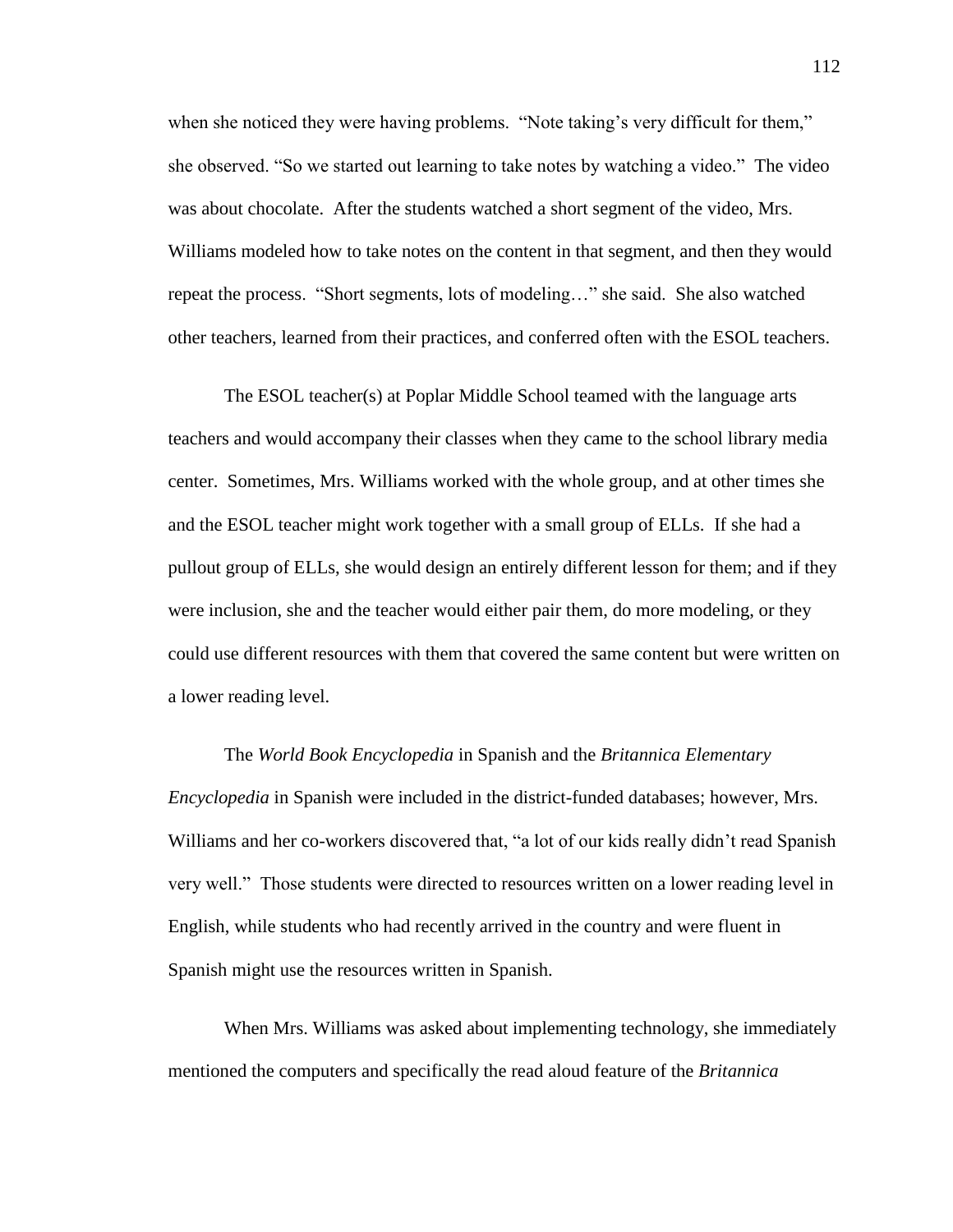*Elementary Encyclopedia* in *Galileo,* which simultaneously highlights and reads the text aloud. However, she admitted that she probably used the *World Book* more. Then she described an audio book program she initiated using Playaways. Playaways are small, portable, dedicated audio media players with one set of headphones that contain the recorded text of an entire book. One of the language arts teachers took a collection of books and the matching Playaways to the classroom for the students to read and listen to in class during a designated time. Before they began listening to the Playaways and reading along in the books, reading was difficult for these students. After the program was implemented, their language arts teacher reported to Mrs. Williams that the students, some of whom were ELLs, would run into the room asking, "Are we going to read today?" Although the program was implemented two years prior to Mrs. Williams' promotion, it was only used during the six weeks following the administration of the Georgia CRCT both years. She regretted not having obtained data from the participating students that might have indicated whether the audio book program had an impact on their reading. Two additional tools she used were the Mimio, which "…turns your whiteboard into a Smart<sup>™</sup> board," and the Airliner, a smart, wireless slate that transmits what you write on it onto the surface of the whiteboard. The latter also functioned as a classroom management tool because she could use it without turning her back on the class.

# **Collaboration.**

**Cedar Ridge Elementary School.**Mrs. Jones had a forty-five minute planning period every morning, which she used to check emails, review the schedule for the week, and check district messages. Before making any decision about school library media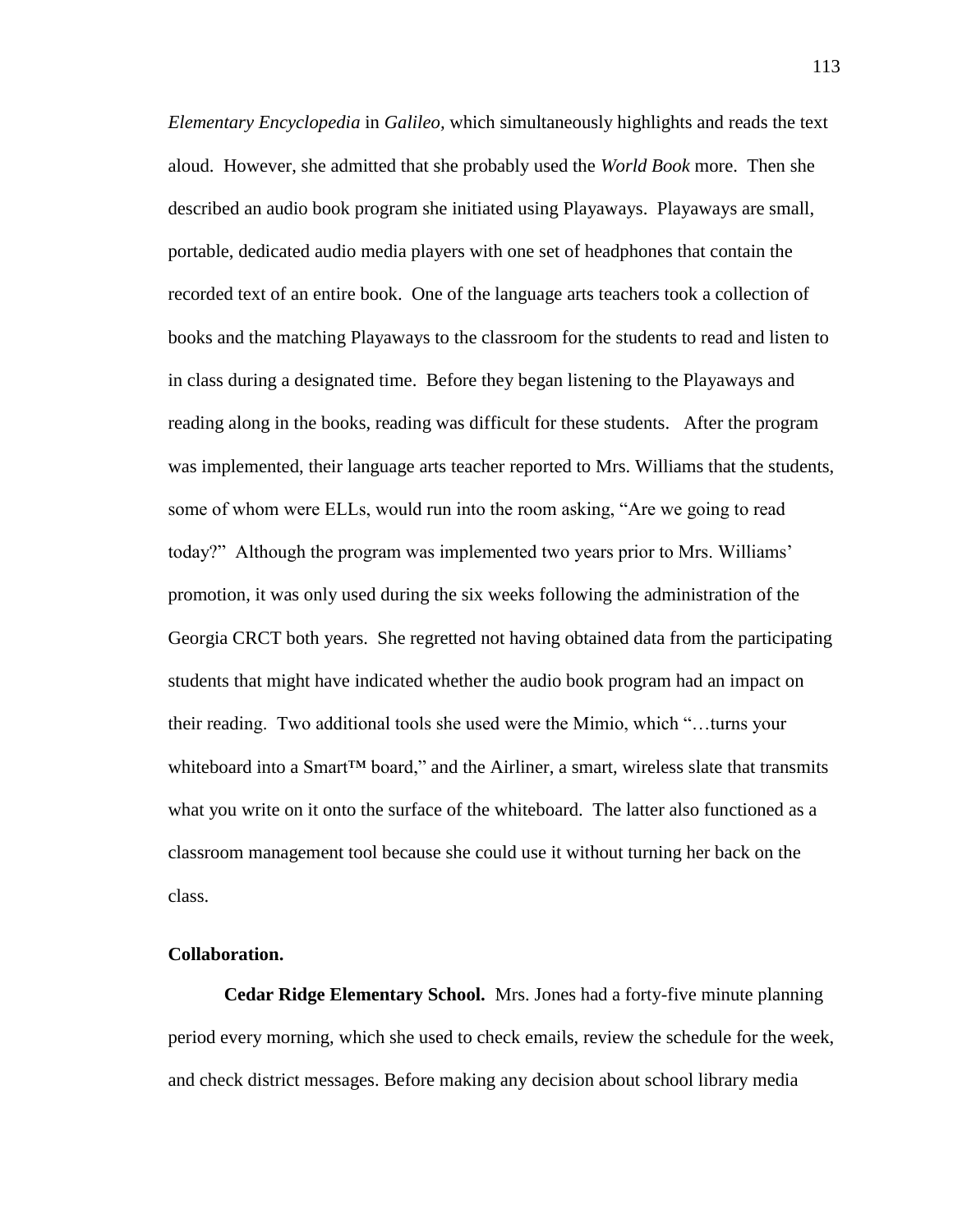program policies that might affect teaching and learning, she consulted with the principal. After they made a decision, it was mentioned in the Design Team meeting. Following the Design Team meeting, the decision was communicated to the members of the School Library Media Committee, who communicated it to the teachers. The teachers who served on the School Library Media Committee also served on the Consolidated School Improvement Plan (CSIP) Reading Committee, which included representatives from each grade level and the special areas. Mrs. Jones did not attend grade level meetings, but she was a member of the Design Team, the School Library Media Committee, and the Reading Committee.

When she arrived at Cedar Ridge Elementary School, Mrs. Jones had to form a School Library Media Committee. She met with the grade level representatives and explained their role and responsibilities as members of the School Library Media Committee. She told them that the most important reason for their being there was to oversee progress toward making changes in the school library media center and to respond to challenges to school library media materials. Then, she told the committee about a two-year plan the principal and she had devised that took 50% of the annual state allotment for the school library media center and divided it among the grade levels and the special area teachers so they could purchase the resources they needed to prepare their students to take the CRCT. The materials purchased by the grade levels and the special areas would remain with them for one year; and the following year, they would return to the general collection in the school library media center. The School Library Media Committee members were to ensure that the grade levels understood that the materials would return to the general collection after one year. Each year, Mrs. Jones emailed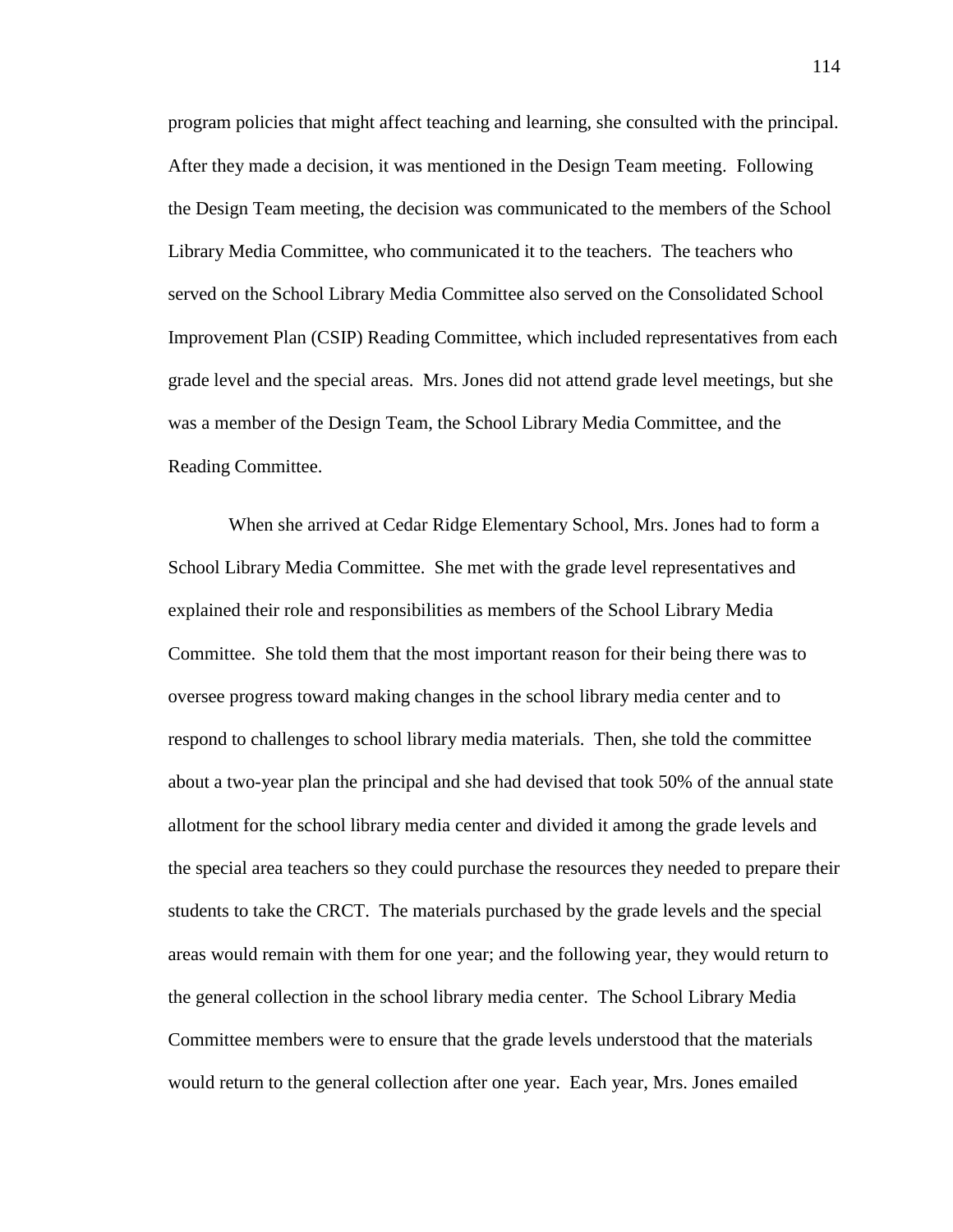information about selection aids and an order form to the grade levels. Subsequently, materials were selected based on instructional needs.

When she was asked how she collaborates with the other teachers, Mrs. Jones had just spoken with the ESOL teacher in charge of the newcomers, newly arrived students, to remind her that the library has DVDs about the Caldecott Award winning books in both Spanish and English. She explained, "Collaboration rarely takes place in the media center. It's mostly in the hall, wherever I can find a minute to stop someone and talk. That's how collaboration takes place."

Mrs. Jones collaborated with the classroom teachers, the ESOL teachers, and the special education teachers. Moreover, she coordinated her schedule with theirs so the ESOL teachers and the special education teachers could accompany their students when they came to the school library media center for instruction.

Now, my idea when I collaborated with the teacher is that a child should not feel isolated. I say take him and put him in a group with the support person there to help him interpret what we are doing if it's paper. That's what we do.

When classes came to the school library media center for instruction in information literacy skills, the special area teachers would sit with their students. They would simplify the language and break the lesson down into smaller components until their students could understand the lesson. Then, they would work with their students to complete a learning activity.

A few years ago, Mrs. Jones attended an International Reading Association Conference that focused on reasons for a decline in the number of gifted students. One of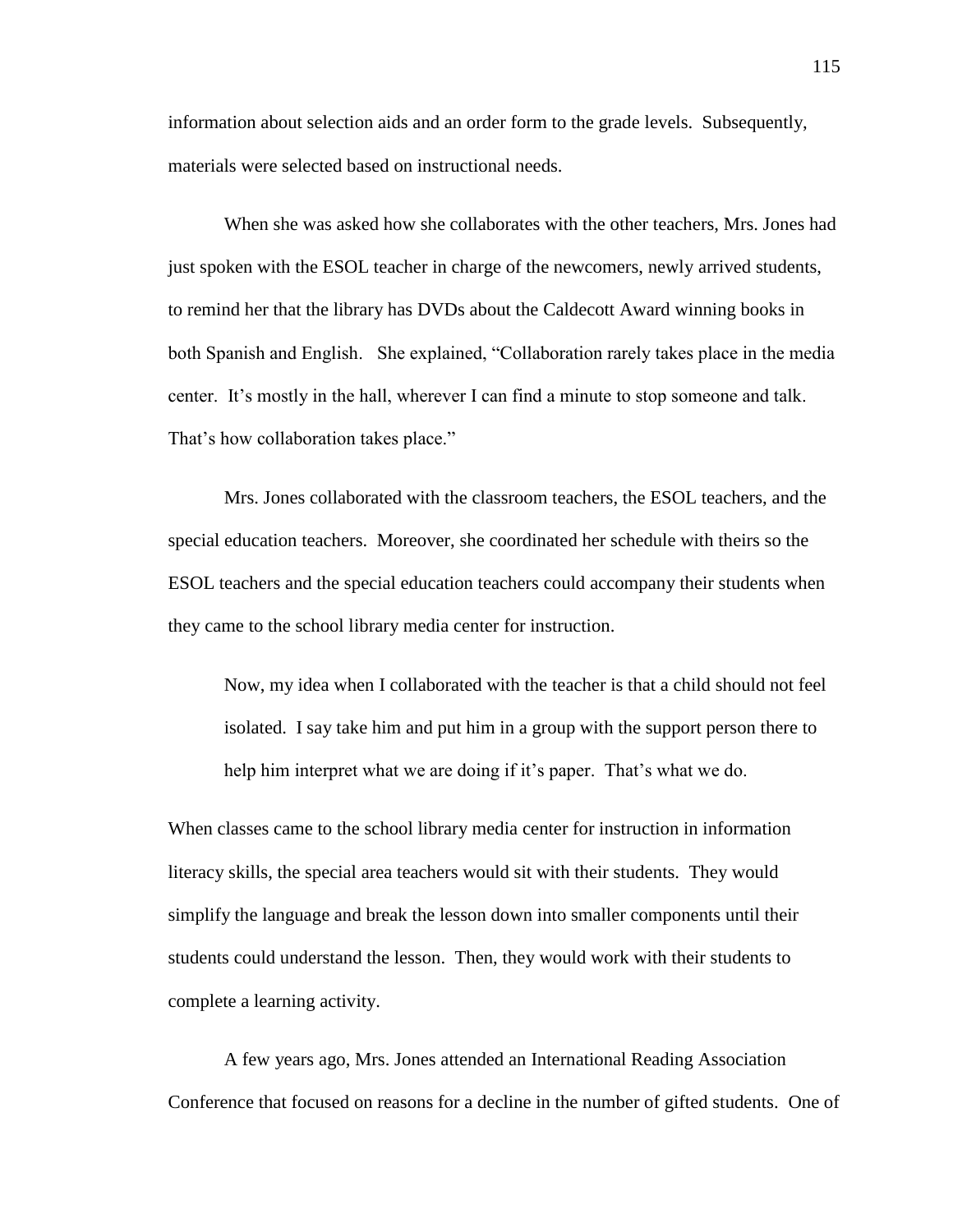the speakers suggested that a lack of appropriate reading materials was partly to blame. After Mrs. Jones returned from the conference, she met with the Discovery teacher who taught the gifted students; they assembled a collection of books that were placed in the Discovery teacher's classroom to stimulate reading among those students.

**Chestnut Charter Middle School.**When Mr. Schuster was asked how changes are made in the school library media center's policies and program, he began by saying that he confers with Mrs. Smith about everything. "…every decision that's made in here, the big ones at least, from what we're going to spend our money on, down to which books we're going to discard or rebind." But he thought they would go to the School Library Media Committee with bigger issues, and they took input from them. "They give us great suggestions as to what the faculty wants," he said.

Mrs. Smith said, "…We also utilize the committee to build support for what we want to do." For example, when they wanted to do *TRAILS (Tool for Real-Time Assessment of Information Literacy Skills*) testing with the Sixth Grade, they took it to the committee. Mrs. Smith also wanted the Follett representative to do a presentation about eBooks for the committee, "…Because we really need to get input from the teachers about what kinds of things they would like."

When Mr. Schuster was asked about the role the administration plays in relation to the school library media center's policies and program, he reminded me that both the principal and an assistant principal are members of the School Library Media Committee; and he and Mrs. Smith are members of the Leadership Team. Mr. Schuster indicated that the administration takes a hands-off approach, relying on him and Mrs. Smith to run the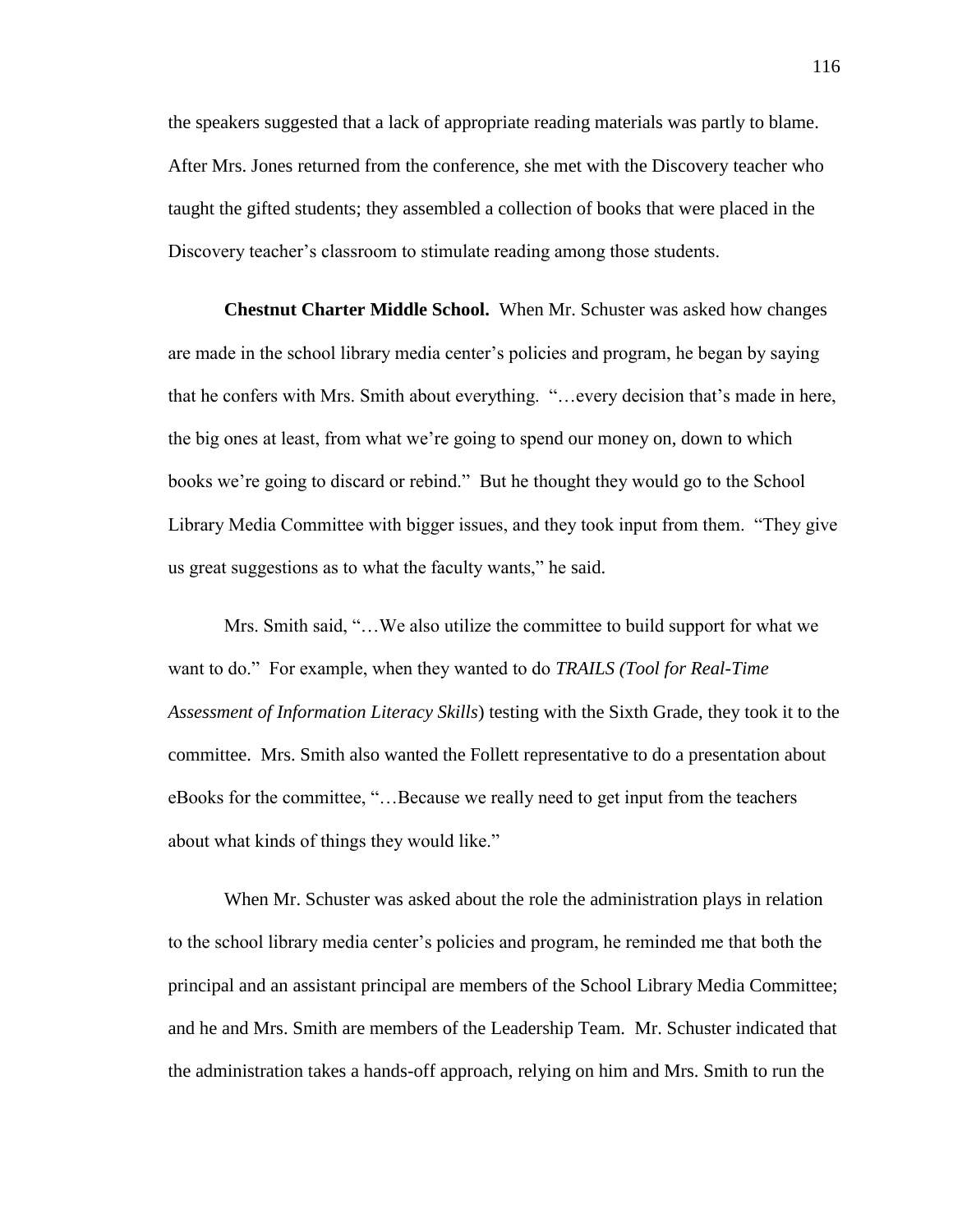program; but he seemed to think they would step-in if they received a complaint.

The teachers had their grade level and departmental meetings in the afternoon, while the school library media specialists were still supervising students in the school library media center; so there were few opportunities for the school library media specialists to sit down with the teachers and formally collaborate with them on lesson plans. However, as Mr. Schuster pointed out, Mrs. Smith and he saw people from every department and every area of the school all the time, who were willing to tell them what they needed, what they'd like, and how they, Mr. Schuster and Mrs. Smith, could help them.

"Informal planning takes place all the time, through email, face-to-face, or someone just drops in and says, 'Hey, I need to work on this lesson for this class.' And we create something, and then we'll email back and forth lesson ideas, material ideas."

Mrs. Smith felt there was, "…a need to increase communication and collaboration with the teachers." One afternoon, she shared this account of an informal planning experience she had with one of the classroom teachers.

While they were talking in the hall, a teacher began telling Mrs. Smith about a poetry unit she was teaching. Then the subject of the conversation changed to picture books. As it happened, Mrs. Smith recalled an article about visual literacy she had read in a professional journal that connected picture books with writing and chapter books. She shared some of what she had read in the article with the teacher. When the teacher resumed telling her about the poetry unit, it occurred to Mrs. Smith that there was a book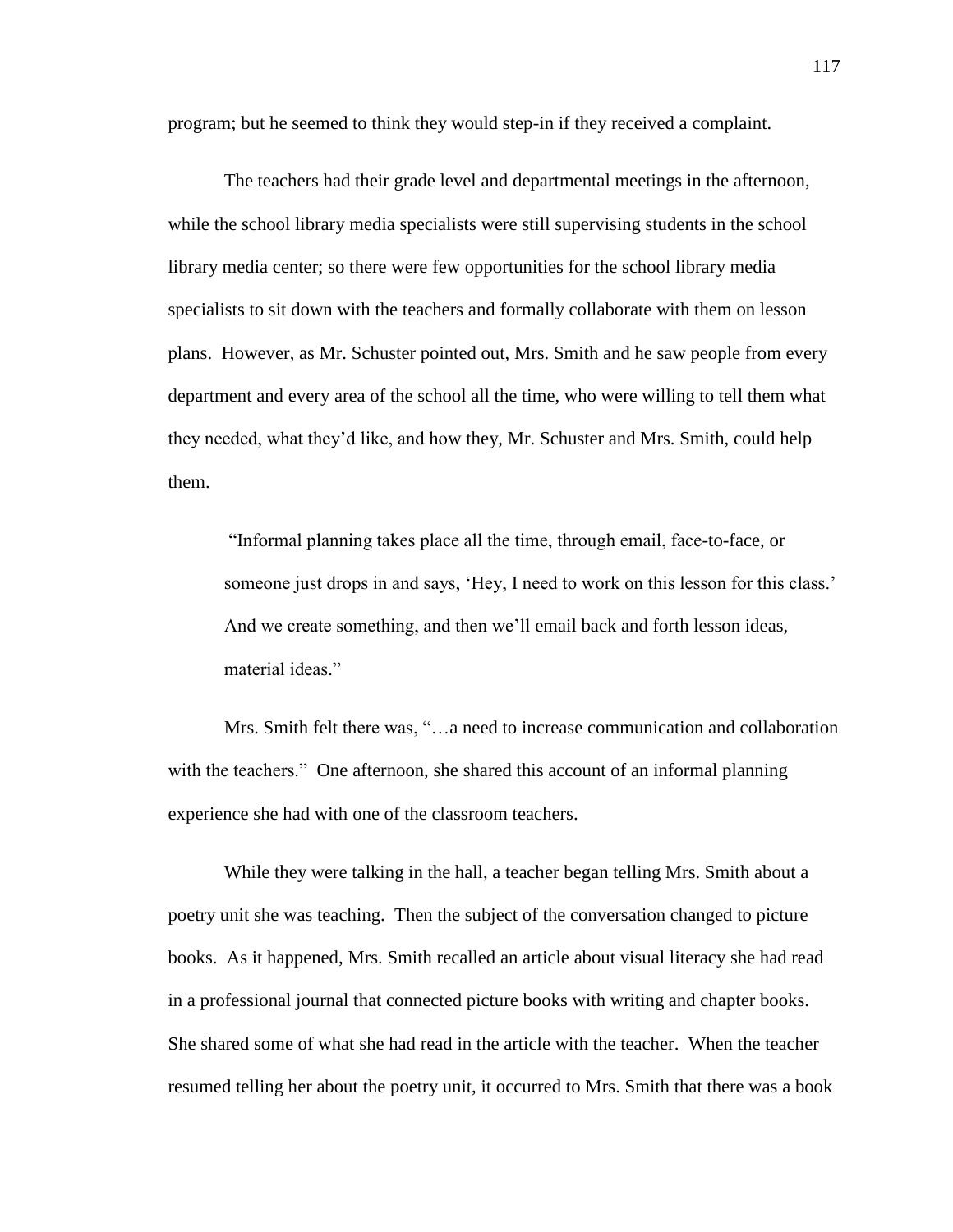in her office the teacher might want to include in the unit, the *Orangutongs* by Jack Prelutsky. One thing led to another. Mrs. Smith offered to check out the book to the teacher and to convey an Elmo document camera to the teacher's classroom where it could be used to project images from the book onto a screen for the students to view.

**Maple Street Elementary School.** Mrs. Wilson collaborated with the School Library Media Committee every time she purchased books for the school library media center. As the school library media specialist, she was responsible for materials selection, acquisition, and collection development. However, the district policy required that the books on the school library media center purchase orders be reviewed and approved by the School Library Media Committee prior to their submission to a vendor.

Mrs. Wilson collaborated with the classroom teachers when they came to the school library media center to schedule their class visits.

My book is right in front of my window, and I jump up and we talk about what they want to do. What are their [instructional] objectives, what do you want them to learn, are they capable of this?"

Although they were encouraged to plan collaboratively with the school library media specialist, the classroom teachers were not required to remain with their students during class visits to the school library media center.

Mrs. Wilson cooperated with a small group of classroom teachers who asked her to order books for them.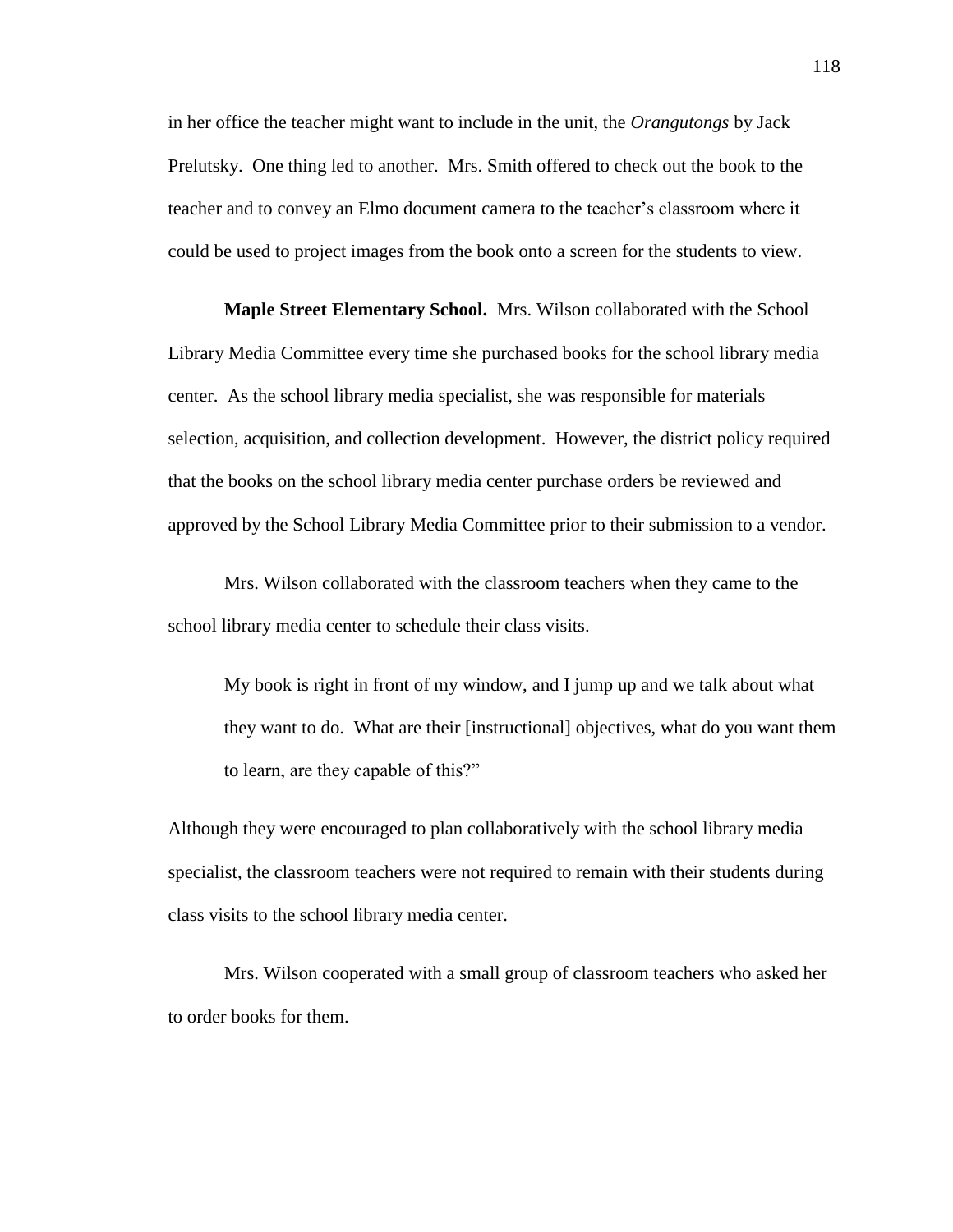I put great effort into buying books the teachers want. I've got probably 10 or 12 teachers that are real verbal about what books they need to scaffold their teaching; and usually, those are the teachers who are currently enrolled in some program. But all the same, I make sure that whatever somebody is deeming that we need, I always get that.

On another occasion, the same group of teachers alerted her to the presence of a new term on a benchmark test. A multiple-choice question about the parts of a book included *appendix* as one of the choices. Mrs. Wilson interpreted the presence of this new term as a harbinger of change and said that she would include it the next time she taught second grade students about the parts of a book. Mrs. Wilson also cooperated with the Reading Teacher, who was always looking for really low level books for her students.

**Poplar Middle School.**Mrs. Williams worked with both the School Library Media Committee and the Literacy Committee at her former school. Whenever changes were made to the school library media center policies or program, the School Library Media Committee was involved. The changes were, "usually based on some sort of data, circulation statistics, or looking at test scores for areas of deficiency, ELLs needing special materials, or looking at the curriculum." As a member of the School Library Media Committee, the principal was, "always aware of the changes going on, and anything big I would run by her. But overall, she gave me an enormous amount of freedom to try something new."

Mrs. Williams also attended grade level meetings after the benchmark data was released. She and the teachers would review the data. Afterward they would plan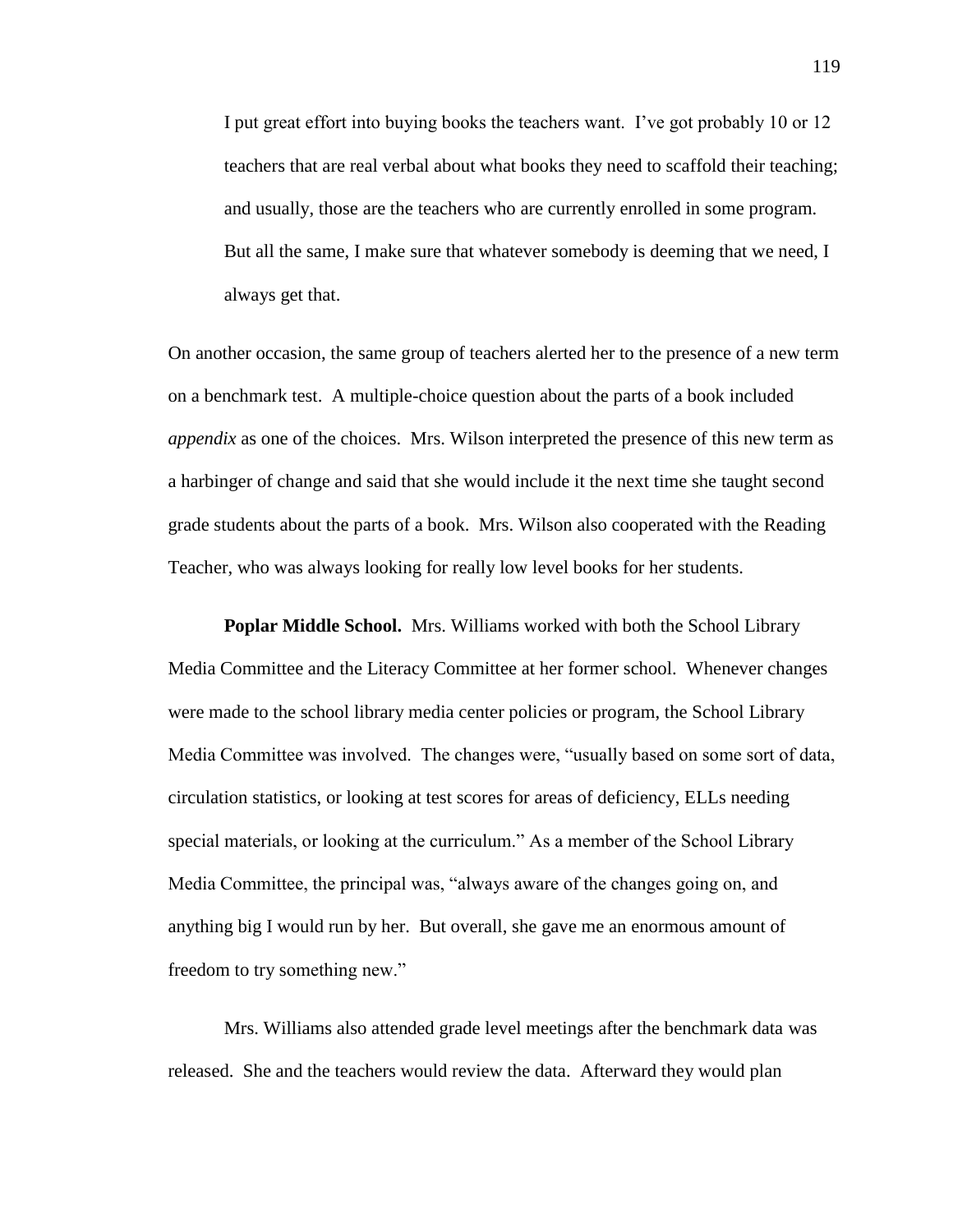informally, "on the fly," and she would send emails out. Although she didn't plan with teachers daily, she thought that she had planned with teachers at least two to three times a week. She also conferred with the ESOL teachers when they came to the school library media center with the language arts teachers.

Sometimes, she co-taught classes with the teachers. "There were classes that I would consider it was more me teaching, and then the teacher facilitating; and there would be ones where we were working together, so it just varied…" When she presented a lesson she had prepared, she would use a rubric to grade the students' work, return it to them, and they would take it as a class grade.

### **Media/Technology.**

**Cedar Ridge Elementary School.** Mrs. Jones stated that the collection included 14,853 library materials, representing 12,500 titles. Annual funding for the elementary school library media centers in this school district was calculated at the rate of \$15.31 for each child who was enrolled as a full-time student. In addition, Mrs. Jones received \$2,000.00 annually from Title I in 2008, 2009, and 2010, as well as \$5,000.00 from Reading First in 2010. During the past few years, the materials that were purchased for the school library media center were primarily in English/Spanish. Moreover, there was a section of the library that was dedicated to books and digital media in Spanish and Spanish/English.

We have a Spanish collection because 81.5% of our students are English language learners. So therefore, there is a dedicated section of the library. The books range from the whole Dewey collection, from biographies through fiction, nonfiction,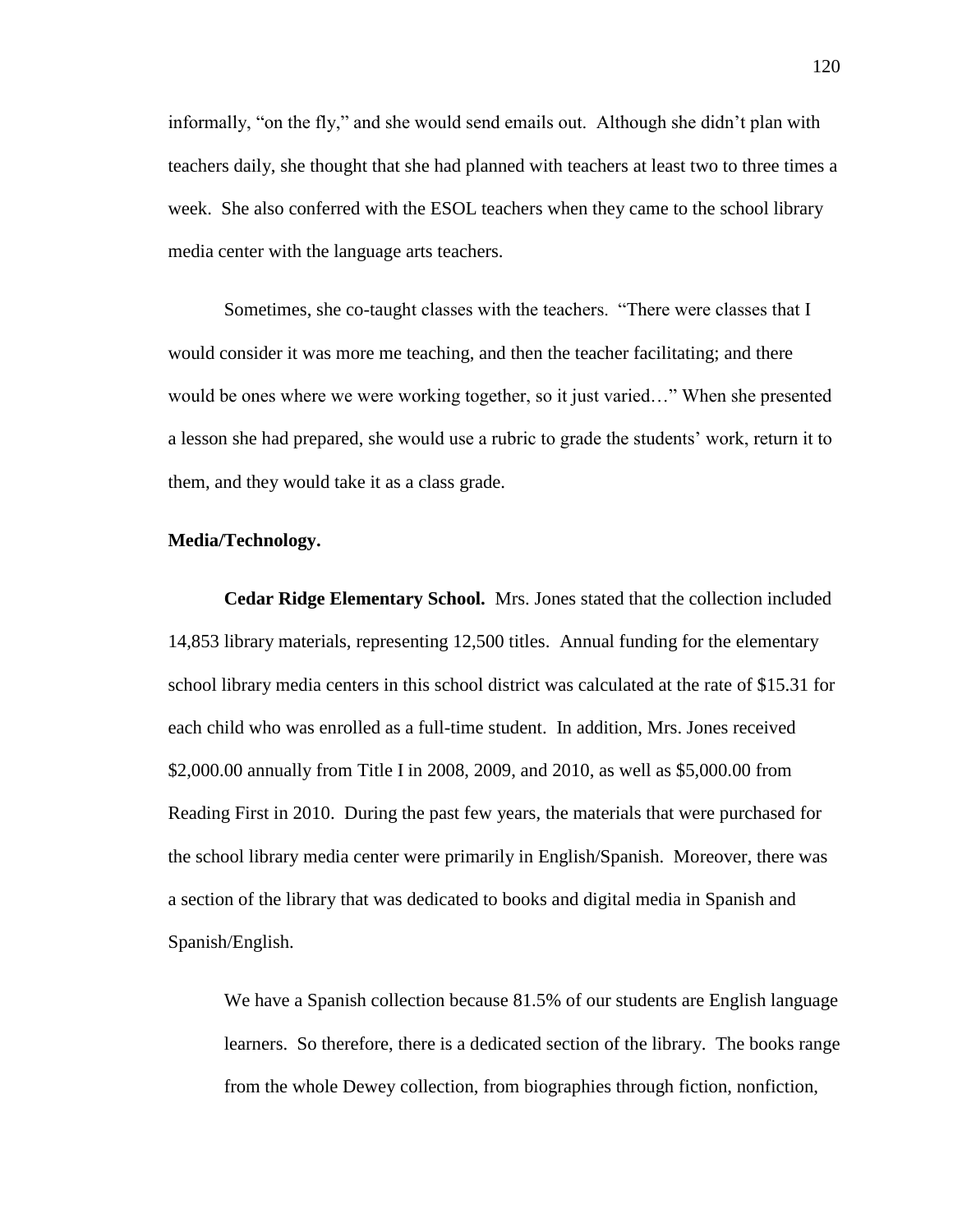and some DVDs that are in Spanish only…We do have other languages here; but in the media center, we only focus on the Spanish.

A search of the OPAC at Cedar Ridge Elementary School, Destiny, revealed 303 titles in Spanish, including bilingual titles in Spanish/English, and three different Spanish/English dictionaries. In addition, there were dictionaries in Arabic/English, Chinese/English, French/English, Japanese/English, Korean/English, and Vietnamese/English. There were also a few titles in Chinese and in Vietnamese as well as some bilingual titles in Arabic/English, Chinese/English, Japanese/English, Korean/English, and French/English. Furthermore, there were 116 titles described as multicultural literature, 78 nonfiction titles that are written on a lower reading level in English, one Hi-Lo title, and 46 graphic titles. The commercially produced digital resources include 407 DVDs/videocassettes, 11 audio books, 47 Playaways, and multiple databases, including some in Spanish, which were accessible in *Galileo*, a statesponsored collection of online academic resources. According to Mrs. Jones, she would not purchase instructional materials unless they were bilingual.

Mrs. Jones routinely used a laptop computer and a Promethean board to present her lessons. Using the interactive board, she was able to display the content of the lesson to the students, demonstrate how to perform specific tasks, and access pertinent websites on the Internet. In the school library media center and the classrooms, there were networked computer workstations; and there were also laptop computers in the school library media center that the students could use to access the OPAC, the Internet, *Galileo*, and multiple subscription databases.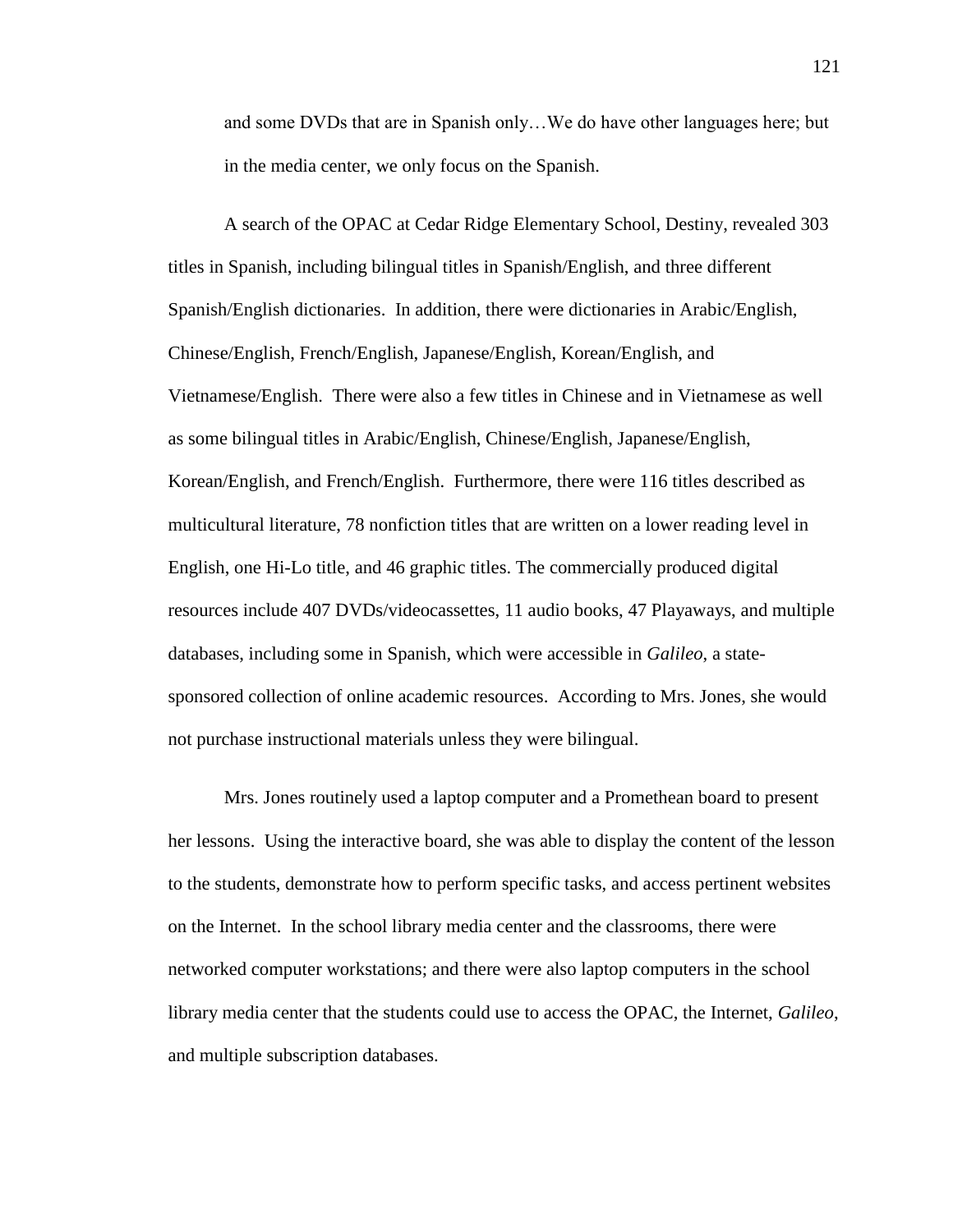**Chestnut Charter Middle School.** Mr. Schuster estimated there were 18,000 copies in the school library media collection at the beginning of the 2011-2012 school year. The OPAC at Chestnut Charter Middle School, Destiny, displayed 164 titles in Spanish, including a one-volume encyclopedia, a 13-volume set of encyclopedias, one Spanish dictionary, nine different Spanish/English dictionaries, and bilingual titles in Spanish/English. There were also dictionaries and a few titles in Arabic, Chinese, French, German, and Korean, as well as some bilingual Arabic/English, Chinese/English, French/English, German/English, Japanese/English, Korean/English, and Vietnamese/English titles. In addition, there were 50 titles that were described as multicultural literature, 56 picture book titles, 33 Hi-Lo titles, 1,298 titles for nonfiction books written on a lower reading level in English, and 22 graphic titles. The commercially produced digital resources included 28 audio books, a classroom set of iPads, a classroom set of Nooks, 67 eBooks, and multiple databases, including some in Spanish, which were accessible in *Galileo*.

Both of the school library media specialists used technology to enhance their instruction. When he visited a classroom, Mr. Schuster used a laptop computer, an LCD projector, and an Elmo document camera to visually present the content of his lessons to the students. While introducing eBooks to a sixth grade ESOL class, he demonstrated how to access, locate, and use eBooks. On another occasion, he projected an index onto a screen to show a sixth grade ESOL class how an index is organized and to point out its special features. Mrs. Smith used the Promethean board in the school library media center to demonstrate three different ways to search for information on the Internet for an eighth grade class of ESOL students.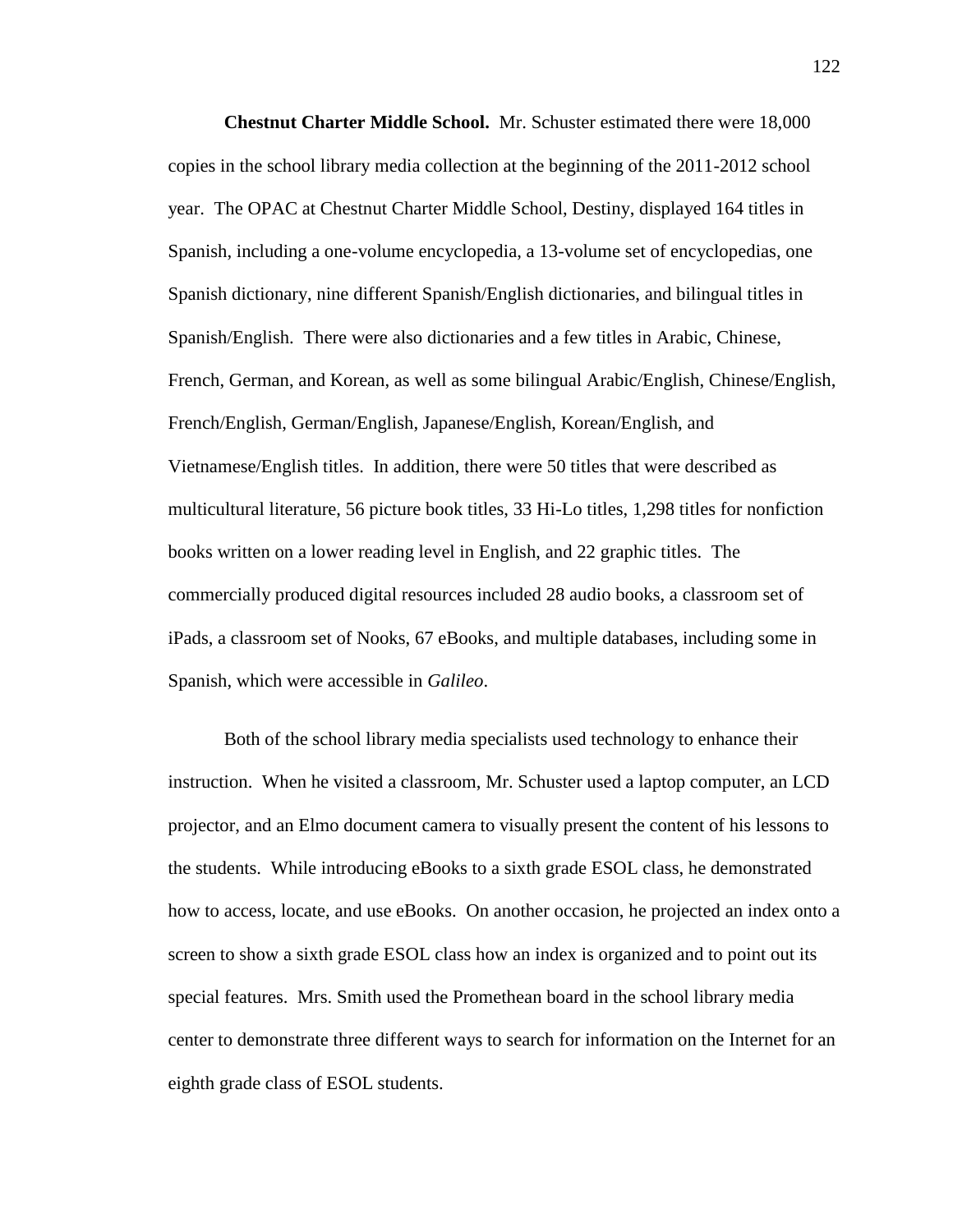In addition to the Promethean board, the laptop computers, the LCD projector, and the Elmo document camera, the school library media center had laptop labs, a classroom set of iPads, and Nooks. There were also networked computer workstations in the school library media center and in the classrooms that the students could use to access the OPAC, eBooks, the Internet, and multiple databases, including some in Spanish that were accessible in *Galileo.*

**Maple Street Elementary School.**According to Mrs. Wilson, there were 27,000 books in the school library media collection at Maple Street Elementary School. A search of the OPAC showed 222 titles in Spanish, including bilingual titles in Spanish/English. There were also two books in Korean as well as a few copies of bilingual titles in Arabic/English, Chinese/English, French/English, Japanese/English, Korean/English, and Vietnamese/English. Mrs. Wilson was only permitted to purchase books in a language other than English or bilingual books as supplementary materials. There were also 211 graphic titles. The commercially produced digital resources included 45 audiovisual materials that offered Spanish as an alternative language and six that offered French, 1,274 audio books, multiple databases, including some in Spanish, which were accessible in *Galileo*, and the district-funded databases, including PebbleGo™ and the TumbleBook Library™.

Mrs. Wilson used a Smart™ board to make visual presentations of her lessons to the students. Moreover, the students could use networked computer workstations in the school library media center to access the OPAC, the Internet, *Galileo*, and a sizeable collection of district-funded databases, which included PebbleGo™ and the TumbleBook Library™. Mrs. Wilson had also constructed an instructional matrix titled "Our Favorite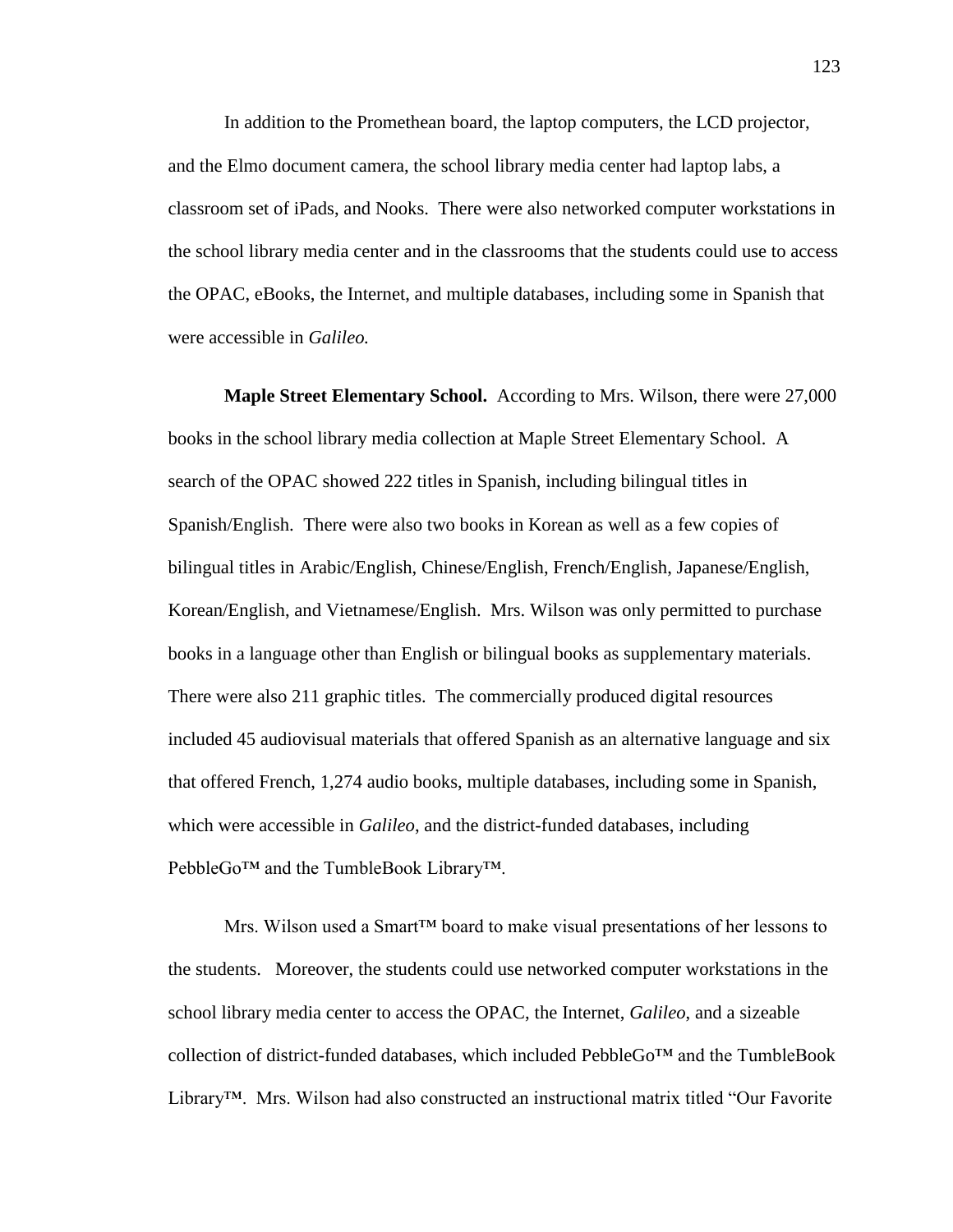Links", which was accessible from the school library media center homepage. Except for the headers, the cells in the matrix included links to Microsoft PowerPoint presentations about information literacy skills and to interactive websites about reading and English/language arts, social studies, health, science, and mathematics.

**Poplar Middle School.** In November 2011, Mrs. Williams checked her office computer and shared with me that there were 21,883 copies representing 13,718 titles in the school library media collection at Poplar Middle School. A later search of the Poplar Middle School OPAC indicated that there were 286 titles, including both Spanish and bilingual titles in Spanish/English. There were also 275 titles for picture books and 27 titles for picture books classified as fiction, indicating that they were written on a higher reading level. In addition, there were 27 Hi-Lo titles, 550 titles for nonfiction books written on a lower reading level, and 10 graphic titles that were also classified as nonfiction. Other assistive resources included 32 Playaways.

Mrs. Williams used both a Mimio, which she described as being able to turn the white board into a Smart™ board, and an Airliner, a smart, wireless slate that transmitted what she wrote on it onto the surface of the white board. In the school library media center, she and the students could access the OPAC, the Internet, 106 eBooks, *Galileo*, and an extensive collection of district-funded databases, including some in Spanish, on networked computer workstations.

#### **Interpersonal Communication.**

**Cedar Ridge Elementary School.** Mrs. Jones communicated with the other members of the faculty and staff through the School Library Media Center Handbook,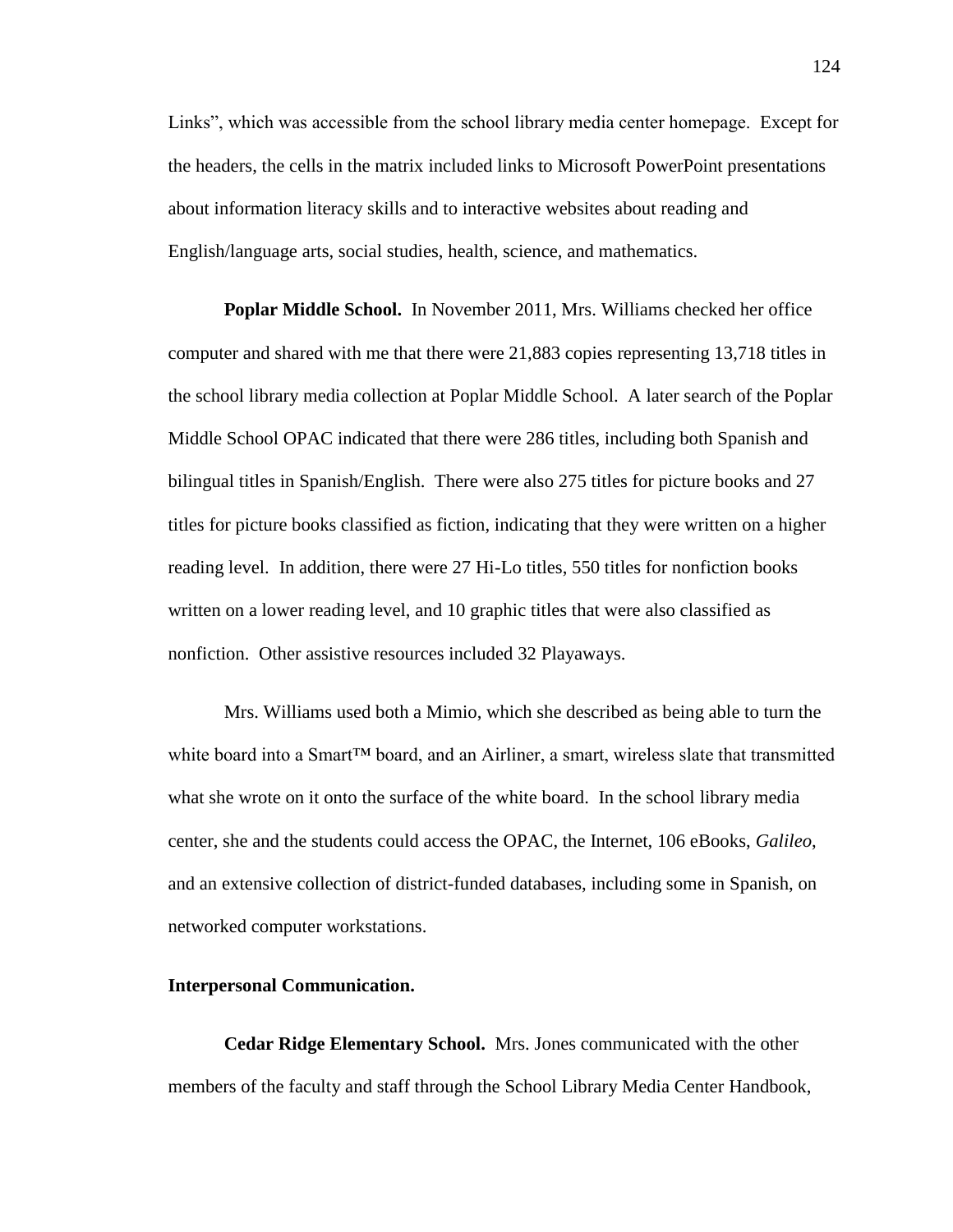meetings with the principal, the Design Team, the School Library Media Committee, and the Reading Committee. She also approached teachers in the hall, in the classroom, wherever she could "find a minute to stop someone and talk."

The School Library Media Center Handbook was accessible both online on the school website and in print from the school library media center. It stated that the purpose of the school library media center was, "…to support the curriculum by offering print and non-print materials in various formats to students, staff members, and parents." In addition, there were descriptive paragraphs that covered the school library media center policies concerning flexible access, circulation, and Internet access, as well as services that were available to the teachers (e.g., story time, resource-based instruction).

During Hispanic Heritage month, September 15 – October 15, Mrs. Jones covered the wall opposite the main office with information and pictures about outstanding Hispanic people who had made contributions to their culture. She assembled a packet of information about the Hispanic culture that she posted online for the teachers, and one of the reading teachers and she read literature from the Hispanic culture aloud to the students. In addition, she bought DVDs about the Hispanic holidays, "…so they would know that we're not underrating their culture. We're valuing them just like we value Black History month."

Parents were permitted to check books out of the school library media center. However, Mrs. Jones estimated that "...maybe one percent of the parents come in and actually go back to the Spanish section and ask to check out a book. Once they found out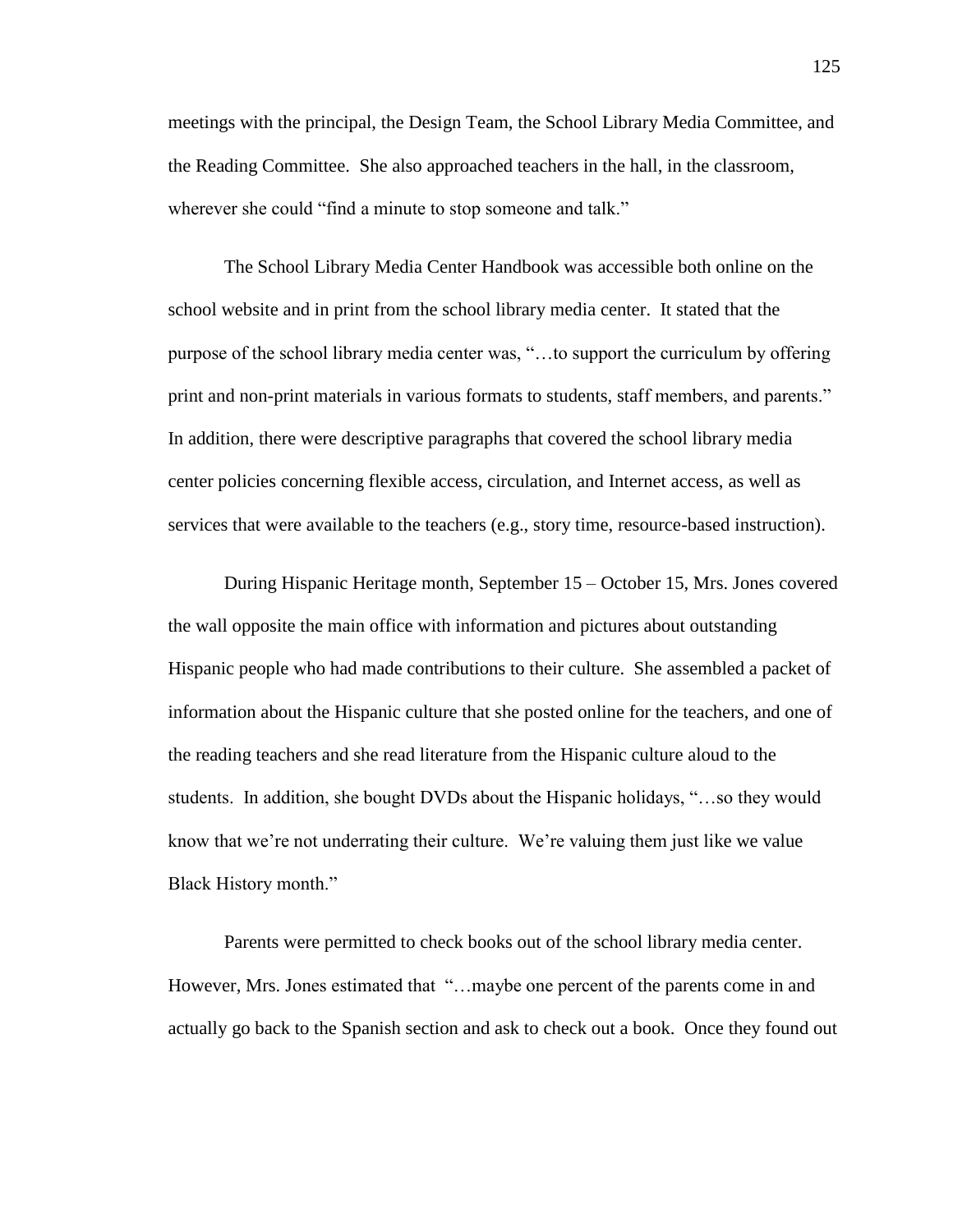they could do it, it was repeat until they move." When books were overdue, overdue notices were sent home in English and Spanish.

Mrs. Jones did not speak Spanish, and there were no bilingual or multilingual signs in the school library media center. She believed that the school library media center should reflect the public library, and she wanted her students to be able to "go in any library and find the information they need." Furthermore, she assumed that the language barrier was the reason parents did not volunteer to help in the school library media center. "What they mostly volunteer for at the school is making copies, doing the bulletin boards, things that don't require a lot of communication."

**Chestnut Charter Middle School.**Mr. Schuster and Mrs. Smith communicated with the other members of the faculty, the staff, the parents, and the students through the School Library Media Center Handbook which was accessible online on the school website and in print from the school library media center. They also belonged to the School Library Media Committee and they were members of the Leadership Team, which gave them opportunities to communicate with the other members of both groups. Usually, they were unable to attend the grade level meetings because they were supervising students in the school library media center when the grade level meetings took place in the afternoon. However, one month they managed to attend all the grade level meetings in order to talk with the teachers about administering the *TRAILS* (*Tool for Real-Time Assessment of Information Literacy Skills*) test.

When students wanted a particular book and the book was checked out, they could either ask one of the school library media specialists to place an electronic hold on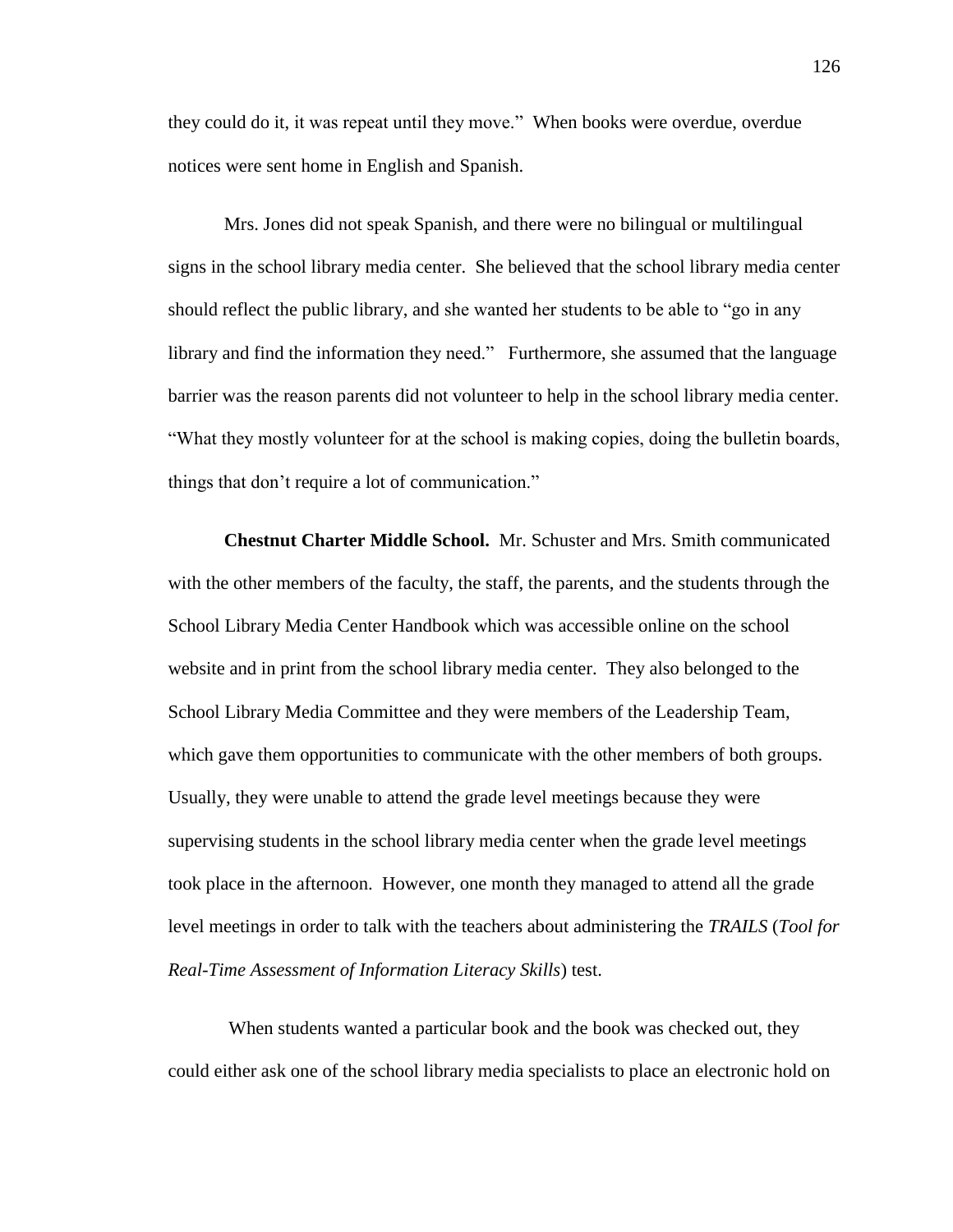the book for them, or they could go to a computer and place the hold themselves. After the book was returned to the school library media center, an email would be sent to the student notifying him or her that the book was available. If the school library media center didn't own a copy of the book, Mrs. Smith would enter the title into Titlewave™; a tool that could be used to generate an order for one of the district's approved vendors.

Parents could come to the school library media center beginning at 8:15 a.m. and after school until 4:10 p.m.; or they could schedule an appointment with one of the school library media specialists. According to Mr. Schuster, parents usually came to the school library media center to pay for a lost book. Overdue notices were sent to students via email. If an ELL student had an overdue book, the school library media specialists would work through his or her teacher to notify the student that the book was overdue; and if an overdue notice had to be sent home to parents who did not speak English, there was a part-time translator in the building who could translate the parent letter. Neither Mr. Schuster nor Mrs. Smith spoke Spanish.

**Maple Street Elementary School.** Mrs. Wilson communicated with the other members of the faculty and staff through the School Library Media Center handbook, which was accessible online on the school website and in print from the school library media center. It included information about the purpose, the policies, and the procedures of the school library media center. There was a section titled "Other Helpful Resources for Teachers" that included supplementary information about the professional collection, periodicals, rules that regulate students' access to the Internet, and selection policies. In addition, there was a brief note about the Reconsideration Policy and copies of the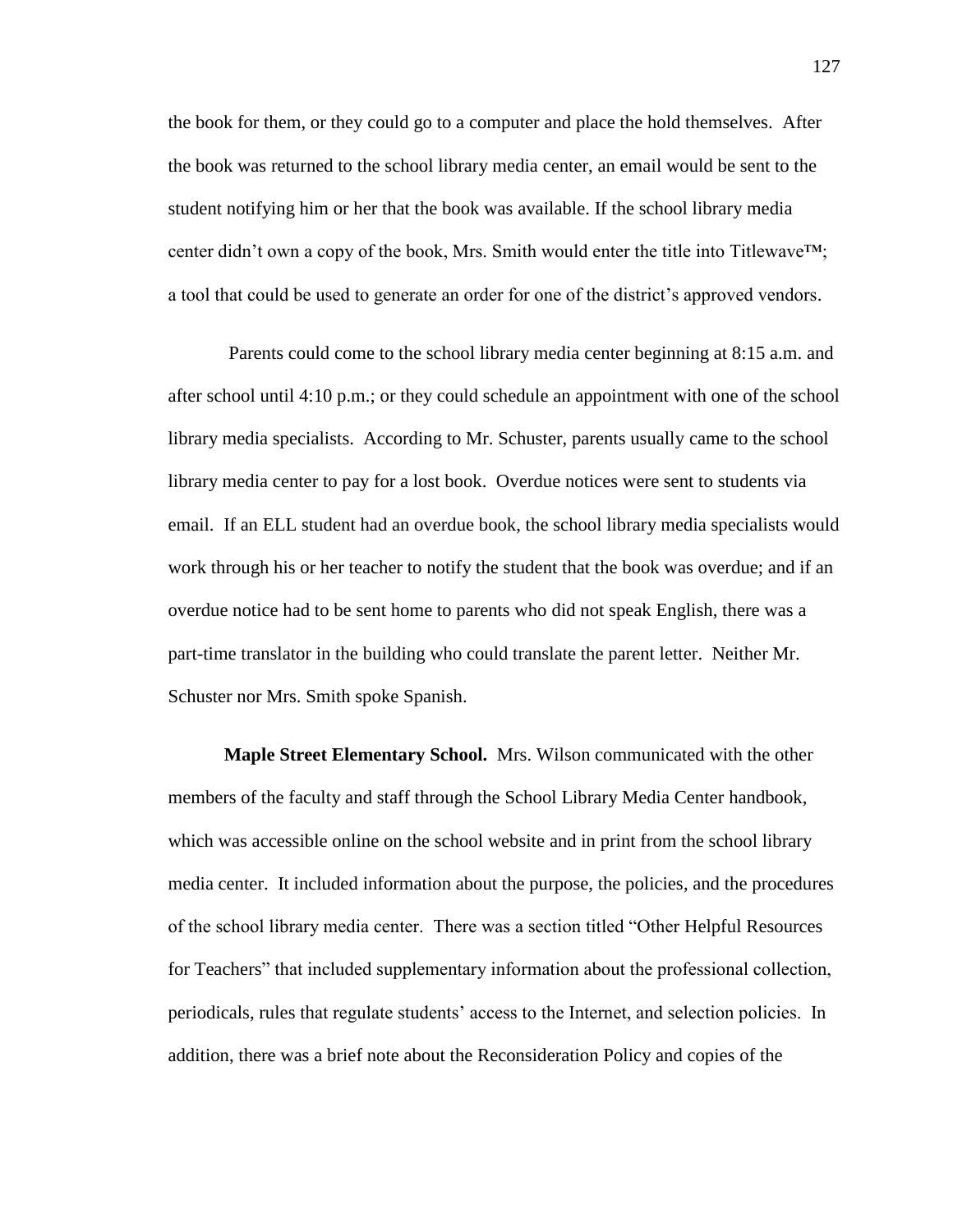American Library Association Code of Ethics (1981), and the Association for Educational Communication and Technology Statement on Intellectual Freedom (1978).

In addition to reviewing and approving Mrs. Wilson's book orders, the School Library Media Committee also discussed media-related questions from the faculty. If the committee could not agree on a response at the school level, Mrs. Wilson had the option of submitting the question to a district media forum, where other school library media specialists could respond to it.

Mrs. Wilson created a website for the school library media center that included approximately 100 pages. It featured photographs and slideshows of current and past events (e.g., International Night, Teacher of the Year), a copy of the School Library Media Center Handbook, and links to a matrix of PowerPoint presentations and interactive websites that supported the curriculum.

District policy prohibited parents from checking books out of the school library media centers. However, Parent Centers were established in Title I schools, where parents could go to check out books and materials. Mrs. Wilson's school hosted one of these centers. The Parent Center operated independently from the school library media center even though it was located there.

**Poplar Middle School.**Mrs. Williams was in charge of the Readers Rally team at her school. Even though there was very little parent involvement at Poplar Middle School, the Readers Rally, a district wide reading competition, generated a lot of support from the parents. At the reading competition, teams competed against each other to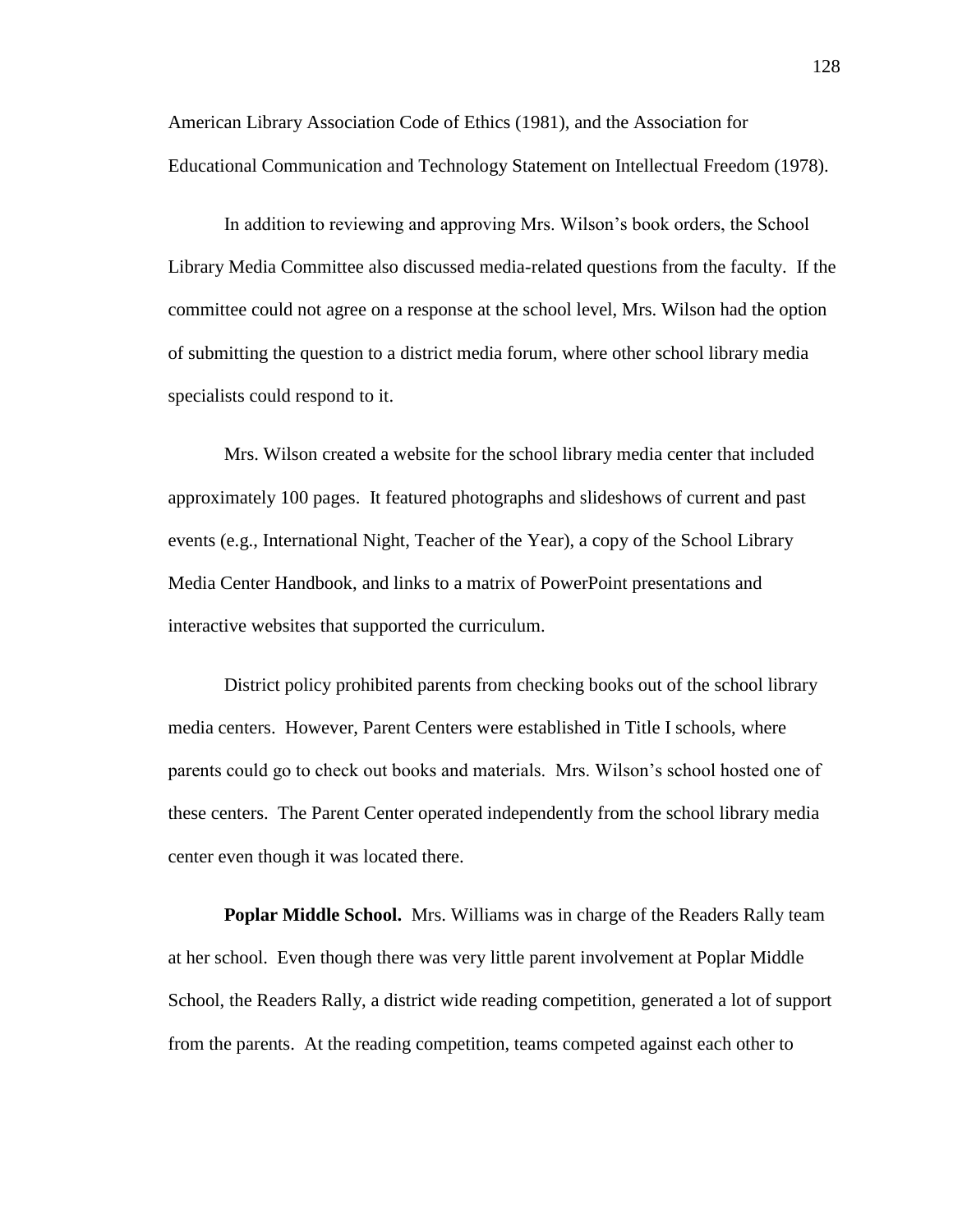answer questions about preselected books. After the competition, one of the parents hosted a party for the team and purchased trophies for the students.

During "Read Across America," there was a school wide reading contest. Volunteers were sent to the classrooms, where they would read the first one or two chapters in a book, just enough to get the students hooked on the book. Meanwhile, the students kept track of the number of reading minutes. Mrs. Williams said, "There was a really good response."

During Hispanic Heritage month, Mrs. Williams featured displays of Hispanic American literature in the school library media center. Sometimes, famous Hispanic Americans were spotlighted on the morning announcements.

# **Chapter Summary**

The results of this study were presented in this chapter. In order to provide a context for this study, each of the schools was profiled and information about the school, the school library media center, the school library media specialist(s), and the school library media program was given. In addition, four themes were introduced that emerged from an inductive thematic analysis of the collective data: instruction, collaboration, media/technology, and interpersonal communication. Examples that illustrate how the themes were represented in each of the school library media programs were provided.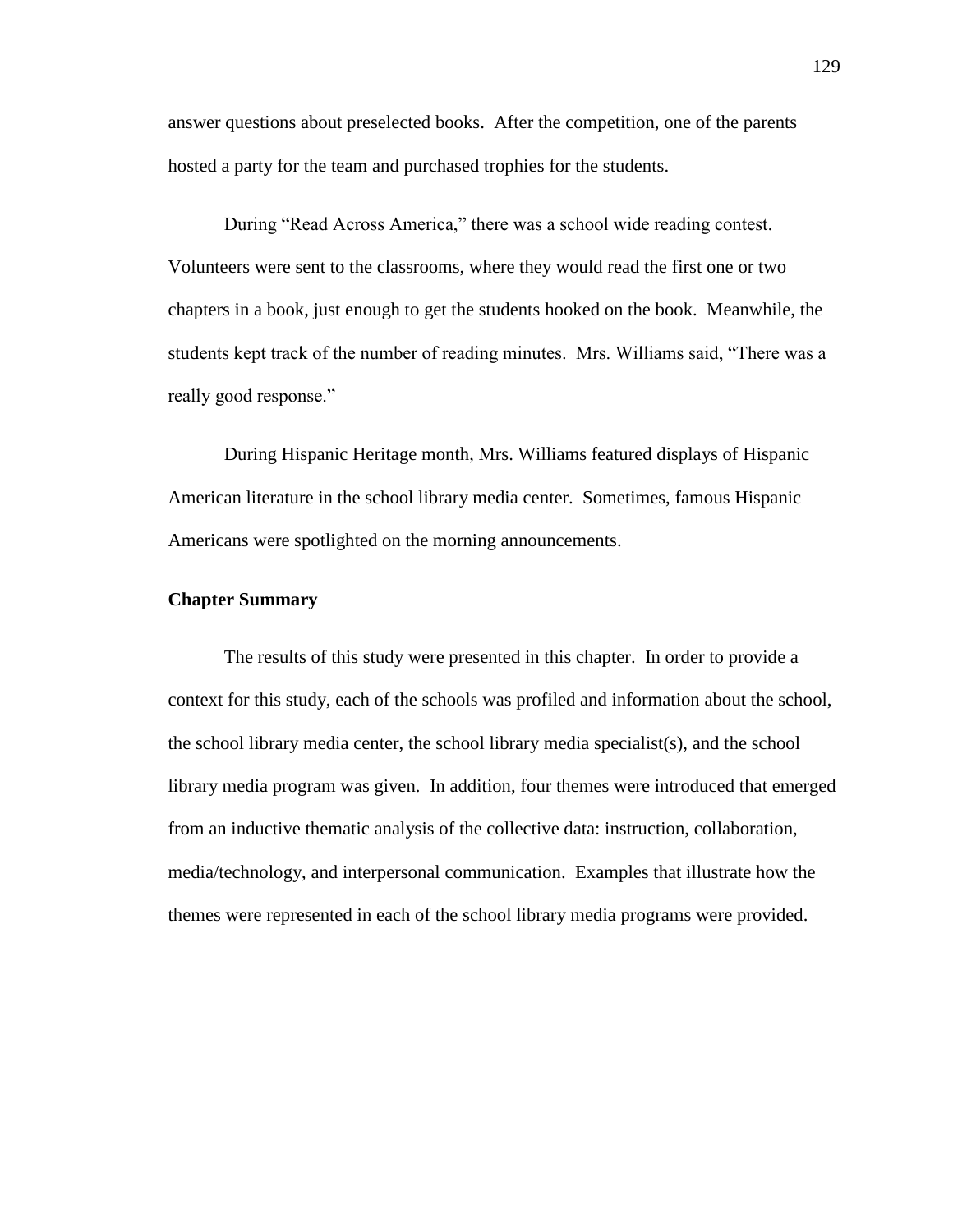### CHAPTER 5

### DISCUSSION

The purpose of this study was to explore how school library media specialists support reading and information literacy skills instruction for ELLs in the fourth through the eighth grade. It was a multi-site, collective case study that included four school library media programs located in one elementary school and one middle school in each of two different school districts. These schools were selected because the percentage of ELLs enrolled in each of them was among the highest on their respective levels in their school districts. Moreover, the percentage of ELLs enrolled in each of these schools who met and exceeded the standard for reading and English/language arts on the Georgia Criterion-Referenced Competency Test (CRCT) when it was administered in the spring of 2010 was either more than the Annual Measurable Objective (AMO) of 73.3% or slightly less.

The following research questions guided the study:

- 1. What types of instructional strategies, including technology-based strategies, do school library media specialists use to support reading and information literacy skills instruction for ELLs?
- 2. What types of assistive resources are included in the school library media collections that support reading and information literacy skills instruction for ELLs (e.g., first language, bilingual, and multicultural literatures, picture books, nonfiction books written on a lower reading level, graphic novels, Hi-Lo reading materials eBooks and other digital resources)?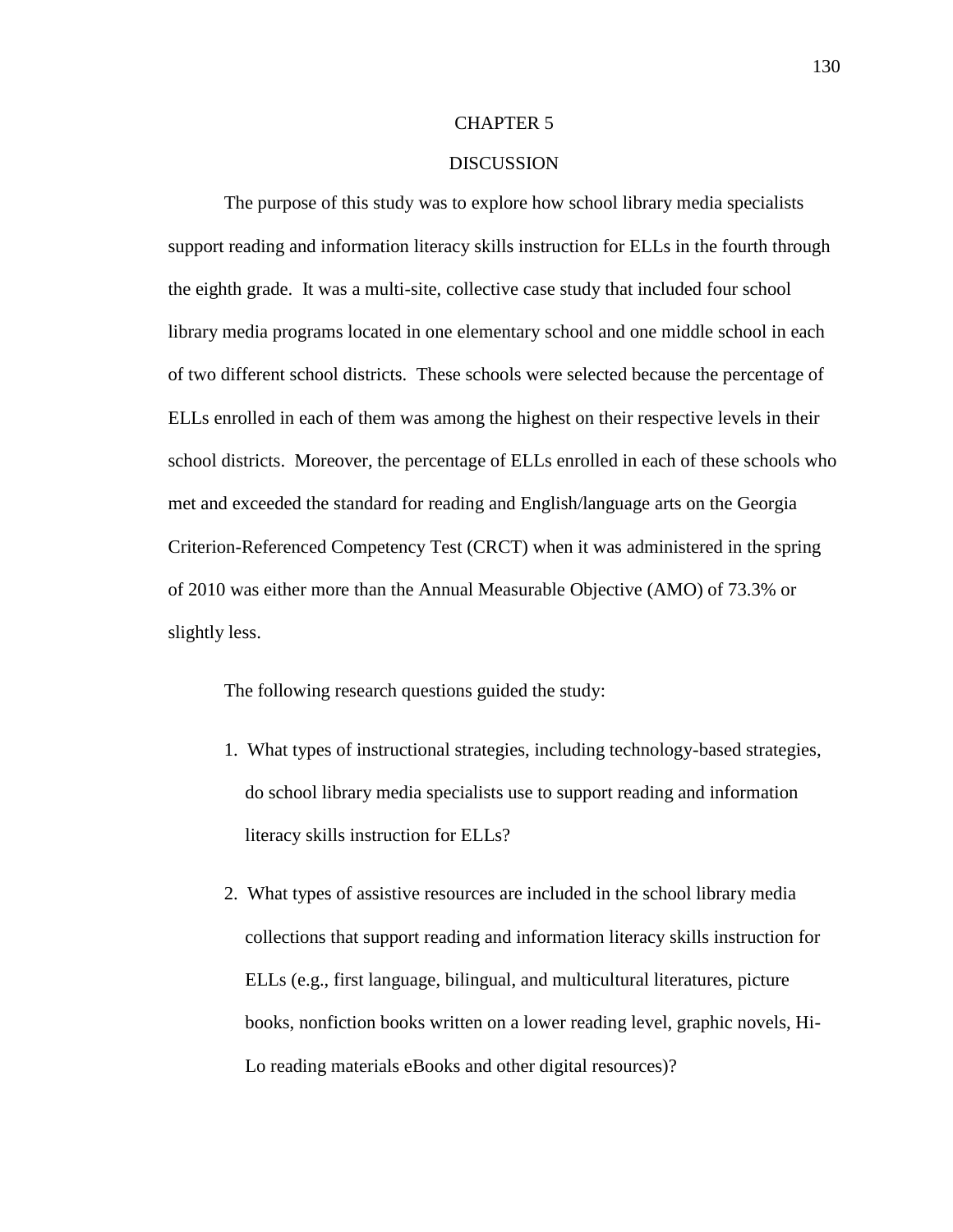- 3. How do the school library media specialists collaborate with the other members of the instructional team (e.g., individually, grade level planning, vertical planning, leadership team)?
- 4. What, if any, other practices have been implemented by the school library media specialists that support reading and information literacy skills instruction for ELL<sub>s</sub>?

# **Findings**

An inductive thematic analysis of the data was conducted, during which the data coalesced into four themes that corresponded with the research questions: instruction, collaboration, media/technology, and interpersonal communication. The other practices mentioned in both question four and the finding for question four were included in interpersonal communication due to their communicative attributes.

- 1. The participants used both conventional and technology-based instructional strategies to support reading and information literacy skills instruction for all of their students, including the ELLs. Many of the conventional instructional strategies they used were consistent with strategies used in the Sheltered Instruction Observation Protocol.
- 2. The school library media collections included first language, bilingual, and multicultural literatures, picture books, nonfiction books written on a lower reading level, graphic materials, Hi-Lo reading materials, eBooks and other digital resources; however, the materials varied in age, suitability, and condition.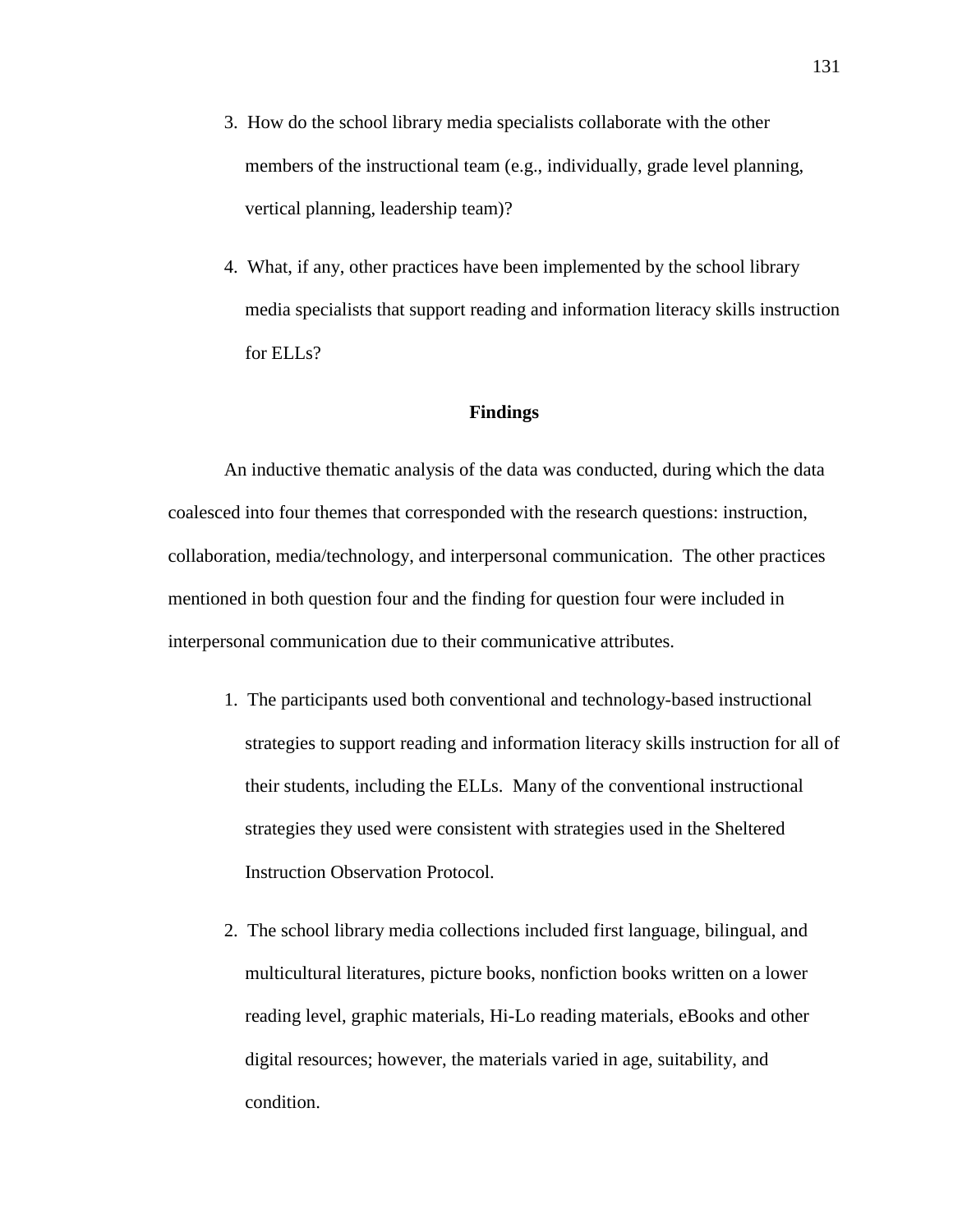- 3. Collaboration between the school library media specialists and the other members of the instructional team was usually initiated by the school library media specialists and occurred on an informal and an irregular basis.
- 4. Other practices that support reading and information literacy skills instruction for ELLs were undertaken by the school library media specialists on a discretionary basis and varied from one school to another.

### **Instruction**

*Information Power: Building Partnerships for Learning* (AASL & AECT, 1998) references both contemporary learning and information theories. Language used in the chapters titled "The Vision" and "Learning and Teaching" indicates that the contemporary learning theory includes elements of constructivism, a learning theory pioneered by Vygotsky, among others. According to Vygotsky (1978), what a child can accomplish without assistance represents functions that have fully matured in the child; but what a child accomplishes with some assistance is indicative of functions that are in the process of maturation. The interval between the two developmental levels is the zone of proximal development (ZPD), which serves as an indicator and facilitator of the child's potential for mental development.

In the past, classroom teachers and school library media specialists used blackboards, overhead transparencies, slides, filmstrips, films, or videocassettes, to make portions of the content of their lessons visible to the students. The technological tools used by the participants (e.g., a laptop, an LCD projector, an Elmo document camera, a Promethean board, a Smart<sup>™</sup> board, or an Airliner™ and an interactive white board) further enhanced their ability to make the content of their lessons visible. The students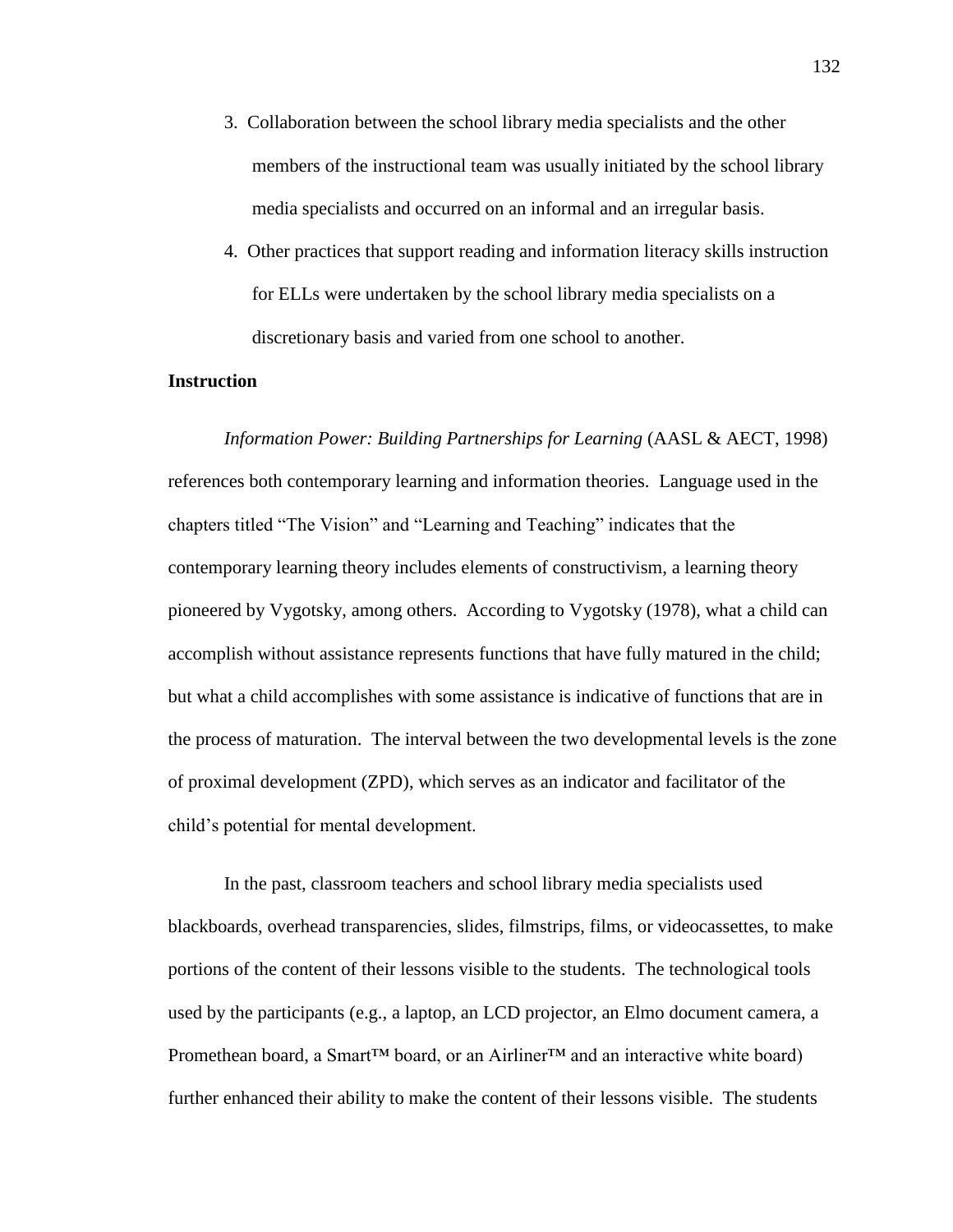were able to observe the school library media specialist as he or she drew their attention to specific features of an index; demonstrated how to access and use an eBook; used precise search terms to conduct a search for authoritative information in an online academic resource; reviewed the five steps in the district-approved research process; or demonstrated how to take notes.

Haney and Ullmer (1975) identified the audiovisual-cognitive-perceptual philosophy, which describes visual materials as more *realistic* and *concrete* than purely verbal materials and presentations. The participants combined direct instruction with their use of technological tools to make the content of their lessons visible to the students; thus offering them both verbal and visual assistance to help them learn what the lesson was designed to teach them.

Furthermore, the participants used some instructional strategies that were consistent with the Sheltered Instruction Observation Protocol (SIOP). During my observations, I noted that the participants stated the content objective while introducing the lesson; emphasized key vocabulary terms (e.g., index, entry, table of contents, glossary, topic, bibliography); pitched their speech at a level the students appeared to understand; and modeled or demonstrated specific tasks. Mrs. Jones and Mr. Schuster provided the students with authentic learning activities related to the content of the lesson, and Mr. Schuster and Mrs. Wilson used short, oral quizzes at the end of the lesson to assess the students' comprehension and learning.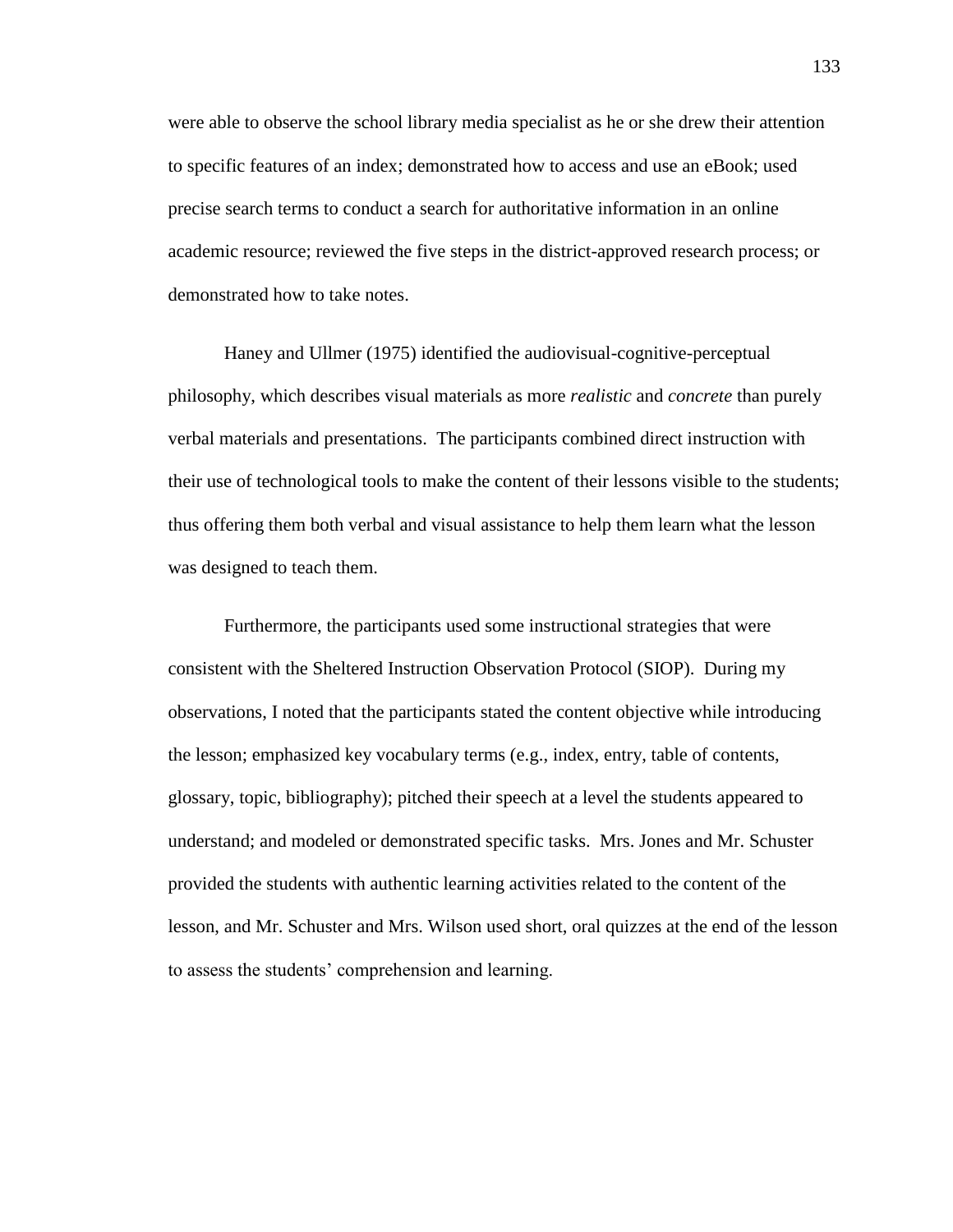### **Collaboration**

*Information Power: Building Partnerships for Learning* (AASL & AECT, 1998) describes collaboration as integral to the school library media specialist's role and the school library media program. It is further described as, "…a symbiotic process that requires active, genuine effort and commitment by all members of the instructional team" (p. 51). Each of the participants made a genuine effort to collaborate with the classroom teachers at their schools; however, scheduling conflicts, time constraints, and the indifference of some classroom teachers, limited the participants' opportunities to engage in extensive collaboration.

All of the participants attended meetings of the School Library Media Committee, and Mrs. Jones and Mrs. Williams attended meetings of the Reading Committee/Literacy Committee. Mrs. Jones, Mr. Schuster, Mrs. Smith, and Mrs. Williams attended meetings of the Design Team/Leadership Team. Mr. Schuster and Mrs. Smith attended grade level meetings to pitch an idea, and Mrs. Williams attended grade level meetings to review the benchmark data with the classroom teachers on each grade level. The school library media specialists used these meetings to communicate with their colleagues about the instructional and material support they and the school library media program could offer them.

Each of the participants communicated informally with classroom teachers, either face-to-face or via email, about ideas for lessons and materials. In the first district, teachers are required to remain with their classes when they visit the school library media center; however, this is not the case in the second district. When the classroom teachers came to the school library media center to schedule their class visits, Mrs. Wilson asked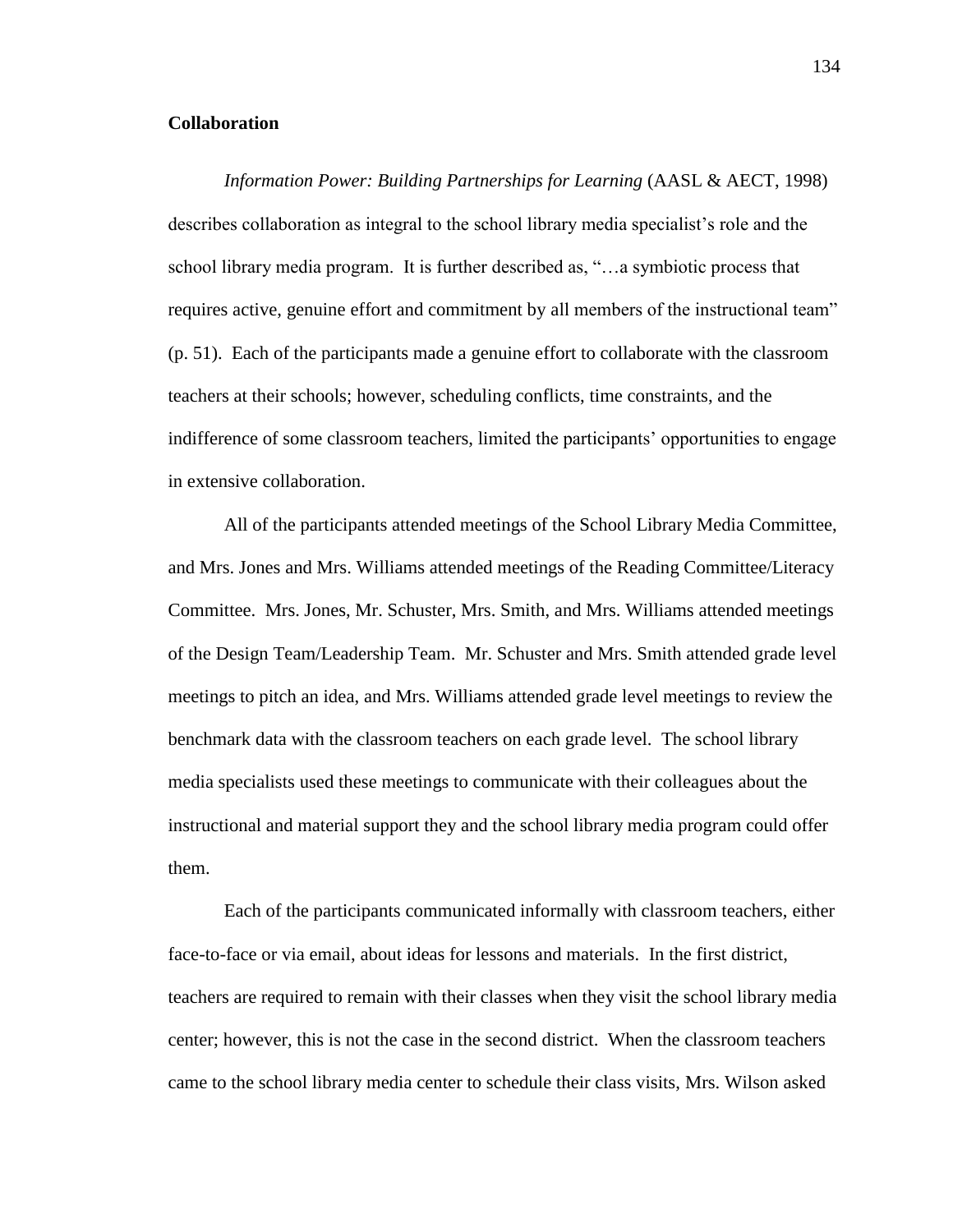them what they wanted their students to learn. Sometimes, she offered the teachers a menu of lesson plans from which they could select a lesson for her to teach to their classes. Many of the teachers did not remain with their classes, but Mrs. Wilson felt that teaching information literacy skills was important; and she was prepared to teach them in isolation. Moreover, the ESOL teachers often delivered the ESOL students to the school library media center 20 minutes after their classes had begun, and they missed some of the instruction. In contrast, Mrs. Williams, whose school was also located in the second district, described how the ESOL teachers at her school teamed with the language arts teachers and accompanied their classes to the school library media center. Sometimes, she worked with the whole group, and at other times she and an ESOL teacher might work together with a small group of ELLs.

#### **Media/Technology**

Au (1998) asserted that a mainstream constructivist orientation does not adequately consider the effects of differences in ethnicity, primary language, and social class on school literacy learning by students of diverse backgrounds, and proposed a conceptual framework based on a set of propositions. The propositions reflect the diverse constructivist orientation and specify strategies for improving the literacy learning of students of diverse backgrounds. The second proposition states that the value and importance of students' home languages should be acknowledged and biliteracy should be promoted.

For some time, librarians and school library media specialists have expressed their concern for meeting the needs of their patrons who spoke a language other than English. Latrobe & Laughlin (1992) compiled articles from educators and subject area specialists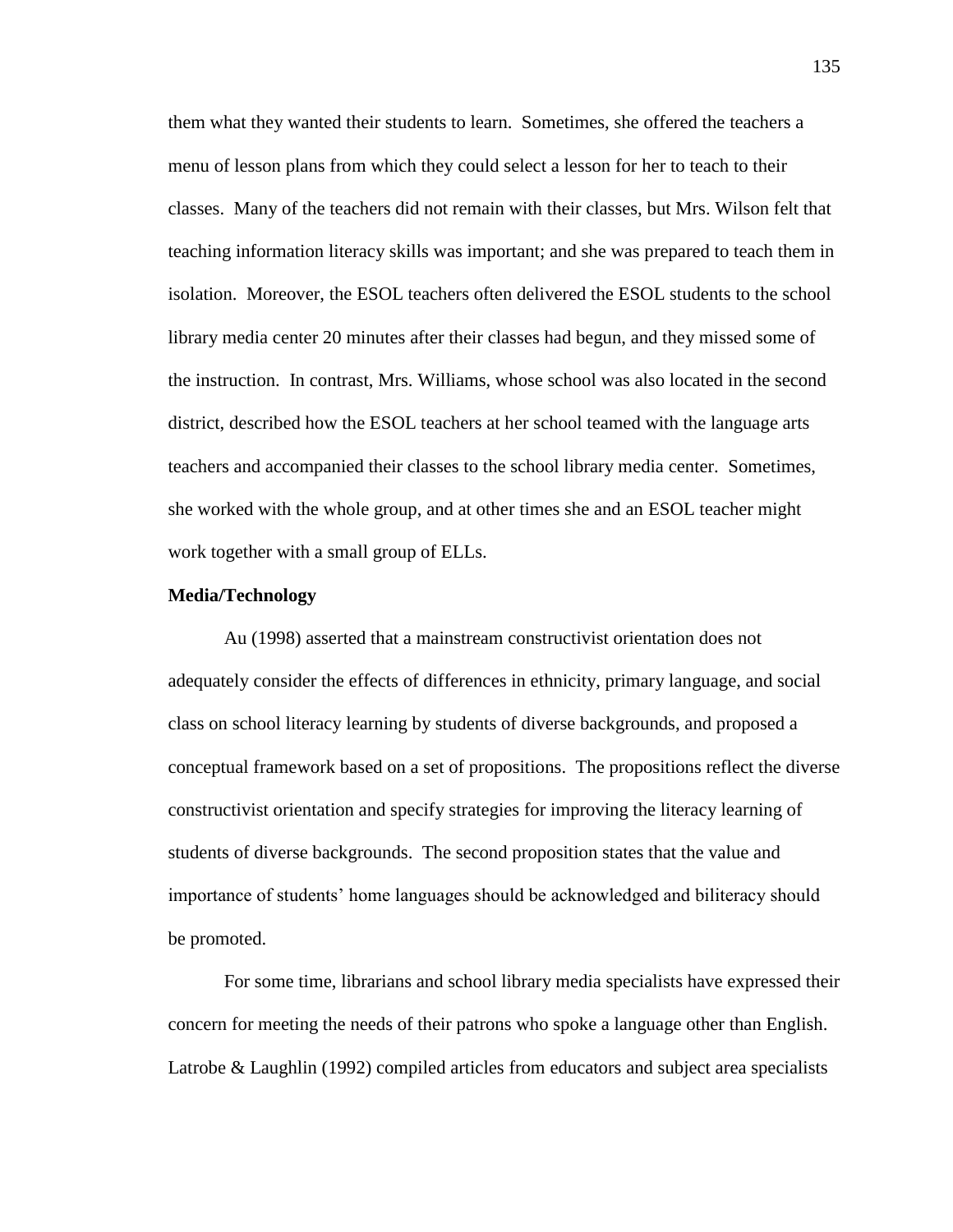in a reference book for school library media specialists. Rose Mary Flores Story, whose father was a Mexican American, was one of the contributing authors. In her article, she included a list of suggestions by Dyer and Robertson-Kozan that was intended to help school library media specialists serving Spanish-speaking children become better equipped. The first suggestion was for these school library media specialists to "augment inadequate Spanish language collections with excellent books and nonprint materials in Spanish and with English materials about the Spanish culture" (Dyer and Robertson-Kozan, as cited in Story, 1992, p. 50). Dame (1993) also recommended providing both materials in the students' native languages and bilingual materials; and Snyder (1992) urged school library media specialists to select authentic literature that accurately portrays cultural, ethnic, or linguistic minority groups.

All of the school library media collections included some first language books, bilingual books, picture books, and graphic literature; and some of the school library media collections included multicultural literature, nonfiction titles written on a lower reading level, and Hi-Lo titles as well. The first language and bilingual collections included books in languages from Asia, Europe, the Middle East, Mexico, and South America; there were more books in Spanish or Spanish/English than in any other language. However, the first language and bilingual collections often included materials that were out-of-date, unsuitable, or in poor condition.

The demand for first language and bilingual materials varied among the schools; however, there were students who apparently needed this kind of support and benefitted from it. Although Mrs. Jones stated that only one percent of the ESOL students' parents ever came to the school library media center to check out books from the Spanish section,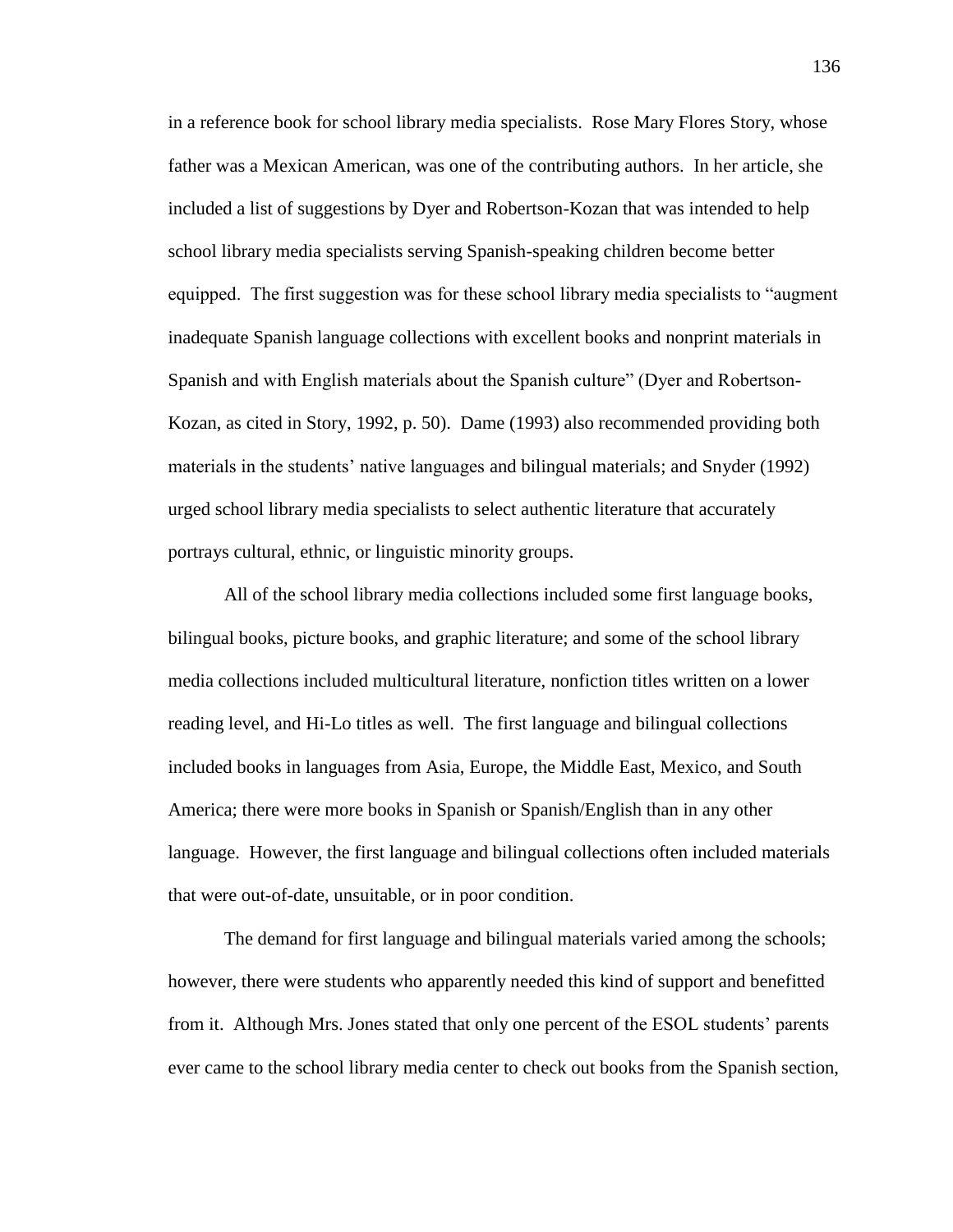they continued to check out books until they moved. Furthermore, the middle school library media specialists in both of the school districts mentioned that many of the Hispanic students could not read Spanish; however, Mrs. Smith was purchasing some of the "hot" titles, fiction titles that had been popular in English, in Spanish, and Mrs. Williams used the online editions of the *Britannica Encyclopedia* in Spanish and the *World Book* in Spanish when she worked with small groups of ESOL students who had recently arrived and were literate in Spanish.

School library media programs are expected to meet the needs of all of the students who are enrolled in the school. As long as there are students enrolled in the school who might benefit from having access to assistive resources (e.g., first language and bilingual materials, etc.), these kinds of resources ought to be included in the school library media collection; however, it might be helpful for the school library media specialist(s) to consult with the ESOL teacher(s) or the ESOL department prior to purchasing additional materials, in order to ascertain the number of ESOL students who are literate in their first language and in which languages they are literate. The assistive resources should also be included when the school library media collection is weeded.

The Second Colorado Study conducted by Lance, Rodney, and Hamilton-Pennell (2000) focused on school library media programs in schools where students achieved higher average scores on reading tests. This study specifically mentioned online access to library media center resources, licensed databases, and the Internet via networked computers as features of these school library media programs.

All of the participants had access to an interactive board, either a Promethean board, a Smart™ board, or an Airliner™ and an interactive white board, which they used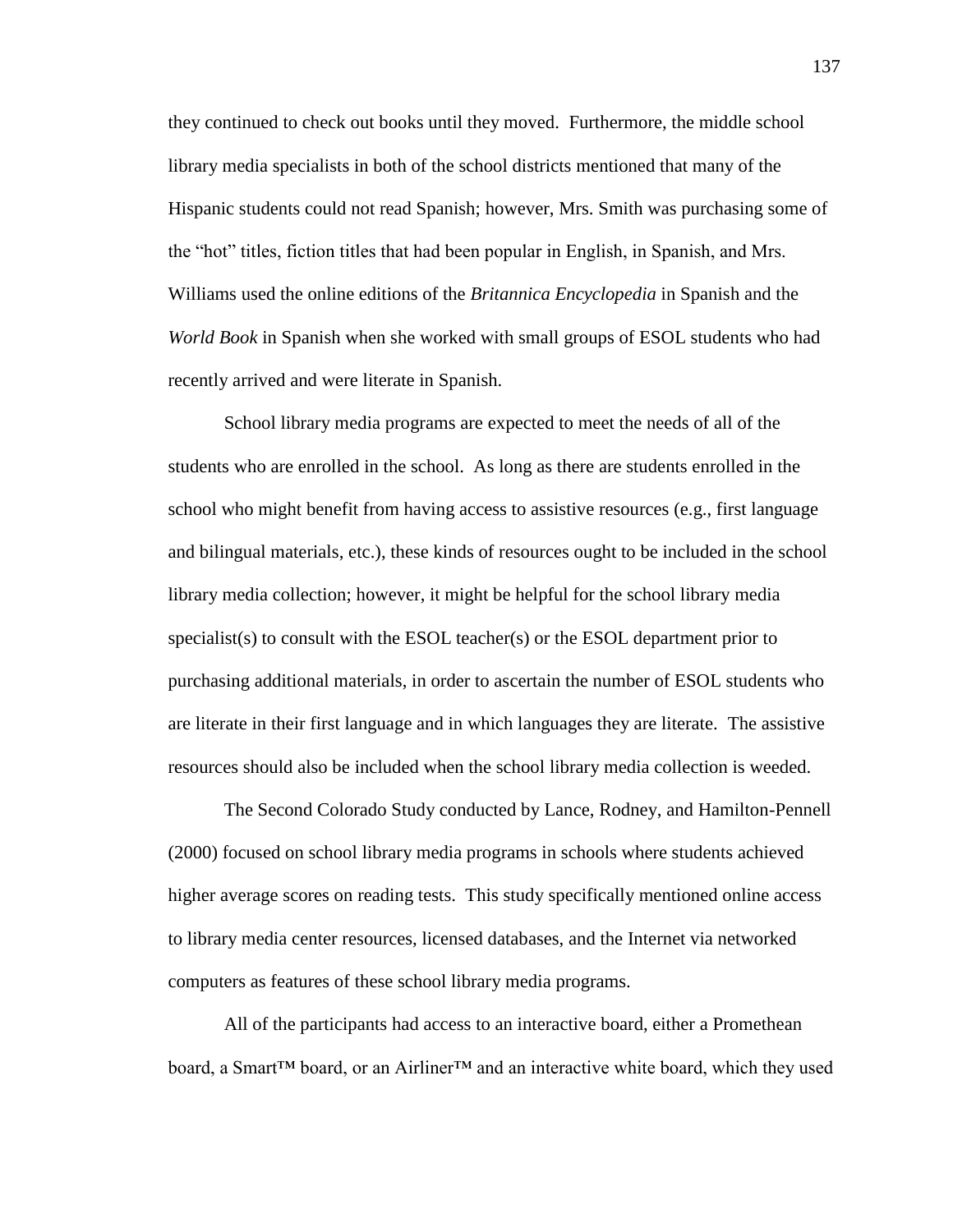for instruction. Moreover, there were networked computers located in each of the school library media centers that the students could use to access the OPAC, licensed databases and the Internet.

The participants routinely used these resources, and they taught the students how to use them. After the school library media specialist demonstrated how to perform a specific task, the students were usually given an opportunity to practice it. Later, the students would be expected to perform the task independently. Combining a visual demonstration with direct instruction and an opportunity for guided practice appeared to be an effective instructional strategy for working with all of the students, including the ELLs.

#### **Interpersonal Communication**

In the chapter titled "the Vision" in *Information Power: Building Partnerships for Learning* (AASL & AECT, 1998), the information search process is described as authentic learning. According to the text, promoting this kind of learning requires a "new conception of the context of education" (p. 2). The idea of an all-inclusive learning community that transcends boundaries and time is central to this new context, and implies that we are all engaged in an ongoing search for information to satisfy our needs. The "other practices" described in this study communicated information to the students, their parents, and the learning community, which included the international community of which they were a part.

The participants made information about their school library media centers accessible to the faculty, the staff, the students and their parents both online and in print.

138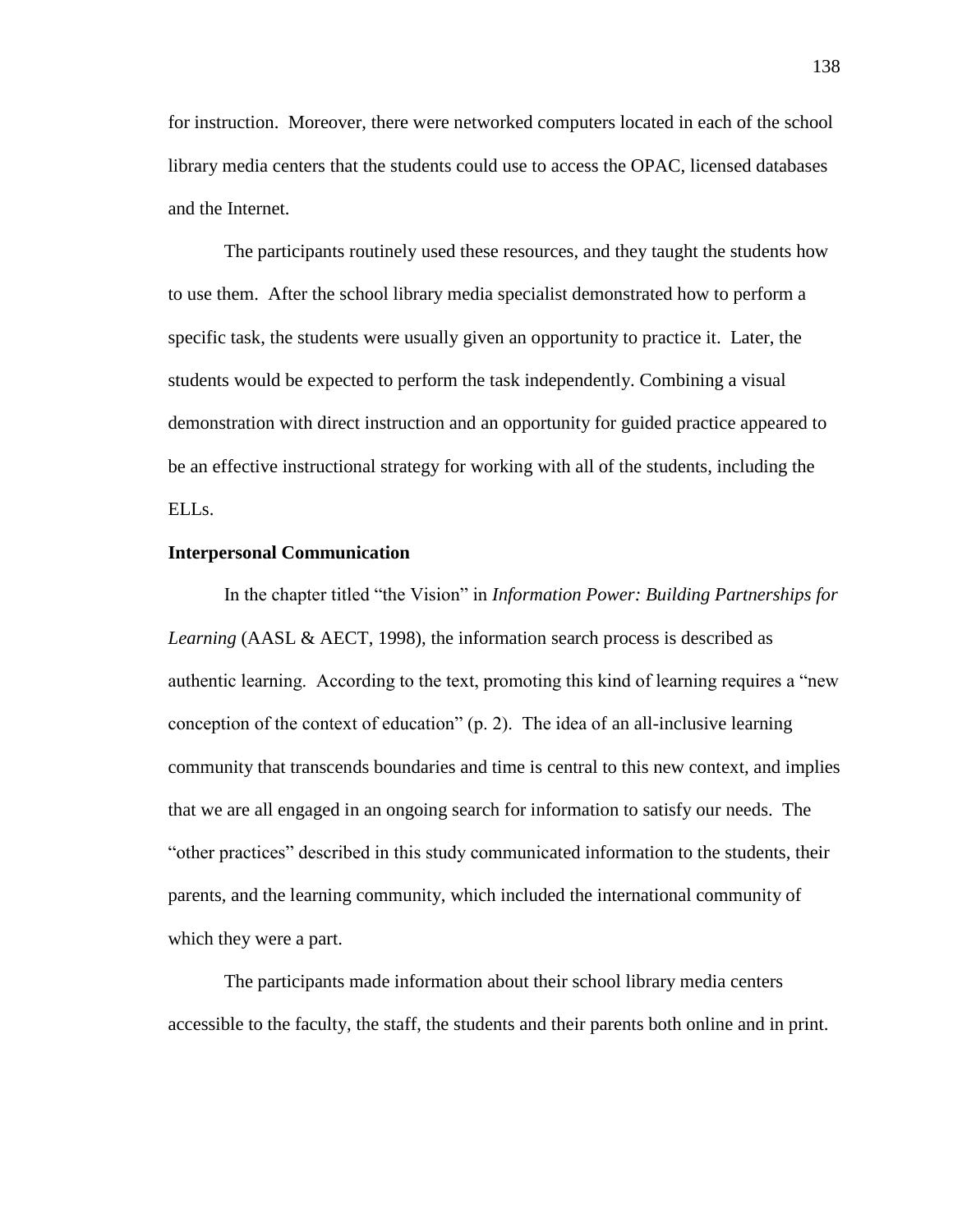The school library media center handbooks included contact information as well as the policies and procedures of the school library media centers.

The participants also communicated with the learning community through their extracurricular activities. Mrs. Jones, Mrs. Wilson, and Mrs. Williams celebrated the cultural heritages of their students. Mrs. Jones assembled materials and created displays designed to inform the students, the faculty, the staff, and visitors to the building about the students' cultural heritages. Mrs. Wilson hosted a web page on the school library media center website that featured photographs and slideshows of important events that had taken place at the school during the school year, including International Night, when the cultures of the students and their families were celebrated. Mrs. Williams displayed Hispanic literature in the school library media center during Hispanic Heritage month, and she coached a team of students who competed at the district Readers Rally, which generated "a lot of support" for the Readers Rally team and the school among the parents. Furthermore, Mr. Schuster worked with the ESOL students in the school library media center to help them create PowerPoint presentations, and he also helped them expand their knowledge of technology.

#### **Implications for Practice**

The following implications for practice are research-based and reflect the practices of the school library media specialists who participated in the study:

1. School library media specialists should endeavor to make the content of their lessons visible to the students, especially the ELLs.

Visual literacy is the ability of individuals to derive meaning from something that is observed (e.g., illustrations in a book, a photograph, a model, an image projected on an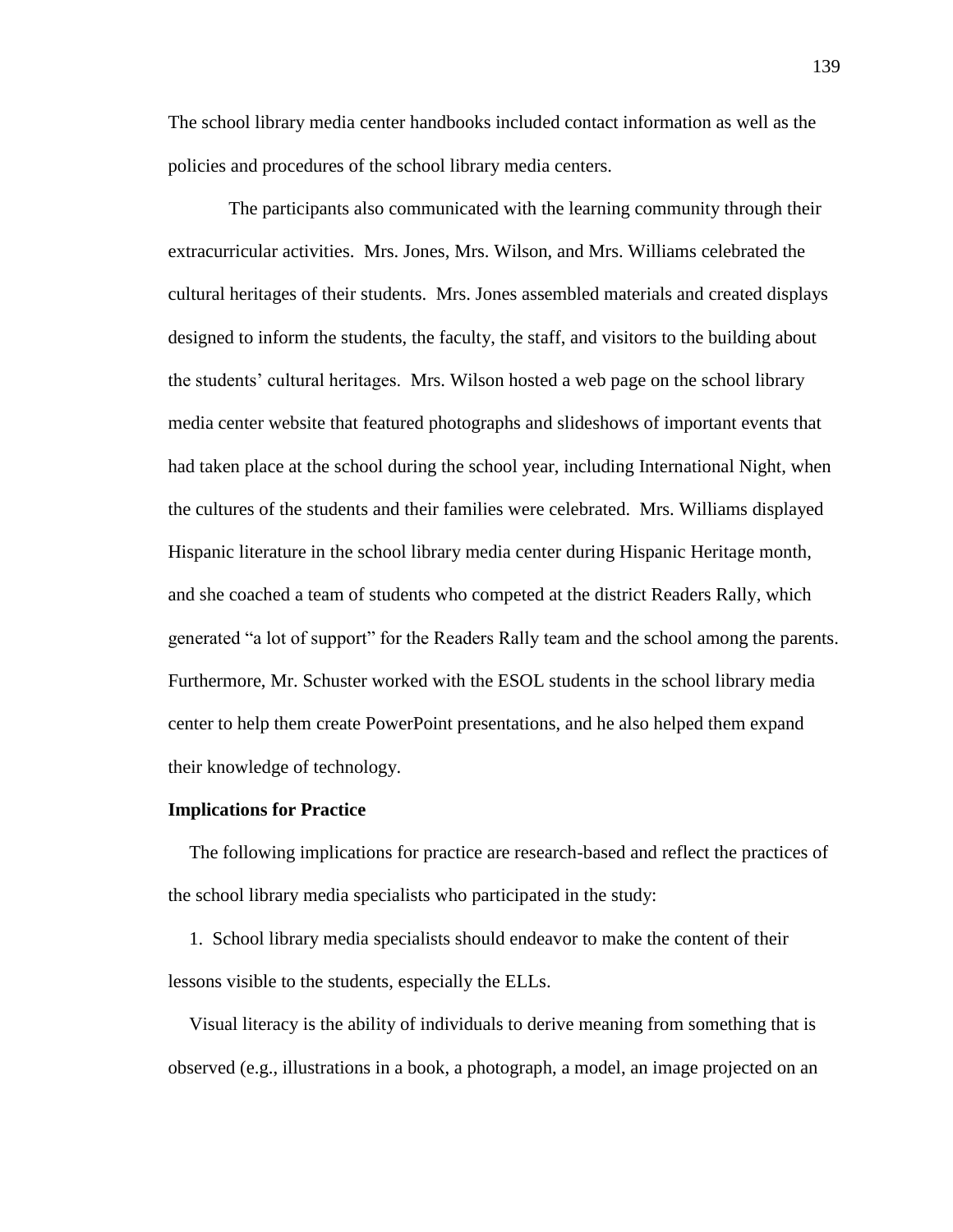interactive board). According to Haney and Ullmer (1975), visual materials are more *realistic* and *concrete* than purely verbal materials and presentations. "Visual images present concrete details that make them immediately accessible in a different way from verbal texts" (Rowsell, McLean, and Hamilton, 2012, p. 447).

Bauer and Manyak (2008) described language rich instruction in terms of practical strategies that support the development of ELLs' literacy skills. One of those strategies involved the use of demonstrations, visuals, and/or graphic organizers to build students' background knowledge. The SIOP® Model advocates the use of visual aids, modeling, demonstrations, and graphic organizers as techniques for making learning content comprehensible for English language learners (Echevarria, Vogt, & Short, 2008). Moreover, the use of visual representations is a Response to Intervention (RTI) strategy that is used not only to communicate material to students, but is also recommended as a means of allowing students to demonstrate their knowledge (Whitten, E; Esteves, K.; and Woodrow, A., 2009). School library media specialists can make the content of their lessons both more accessible and more comprehensible for all of the students by presenting it in a visual format.

2. School library media specialists should use authentic learning activities both to engage the students in the learning process and as a means of assessing their comprehension and learning.

Authentic learning activities are a feature of the SIOP® Model. These are standardsbased learning activities that provide students with opportunities to practice using academic language while they experience/practice what they are learning about. Demonstrating how to use an index to students, then giving them a worksheet to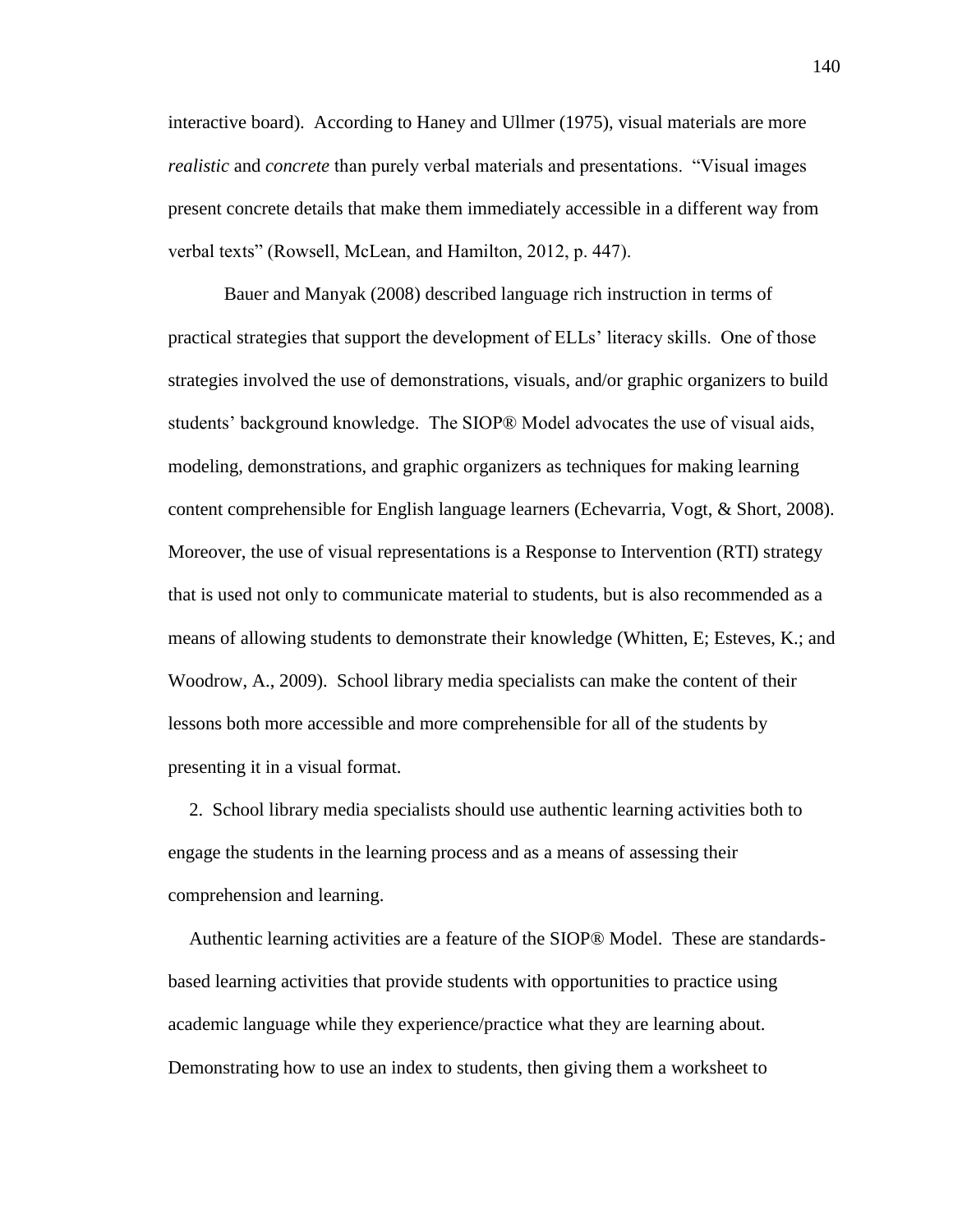complete that requires them to work in small groups to search a single page from an index for the page numbers where specific information is located in a book, would be an example of an authentic learning activity. The students could use academic language while practicing an academic skill they had recently learned.

3. In schools where ELLs are enrolled who could benefit from having access to assistive resources, these kinds of resources should be included in the school library media collection.

The second proposition proposed by Au (1998) states that the value and importance of students' home languages should be acknowledged and biliteracy should be promoted. Likewise, Dyer and Robertson-Kozan (as cited in Story, 1992) suggested that books and nonprint materials in Spanish as well as materials in English about Spanish culture should supplement inadequate collections of Spanish language books. Snyder (1992) also urged school library media specialists to select authentic literature that accurately portrays cultural, ethnic, or linguistic minority groups. Moreover, Dame (1993) suggested that providing materials in the students' native languages and bilingual materials in the school library media center could moderate the linguistic barriers that hindered ELLs' access to information.

Assistive resources include first language, bilingual, and multicultural literatures, picture books, nonfiction titles written on a lower reading level, graphic literature, Hi-Lo reading materials, audio books, Playaways, eBooks, and other digital resources. These resources include fiction, nonfiction, and reference materials. School library media specialists provide students with physical and intellectual access to information when these resources are accessible to students in the school library media center and the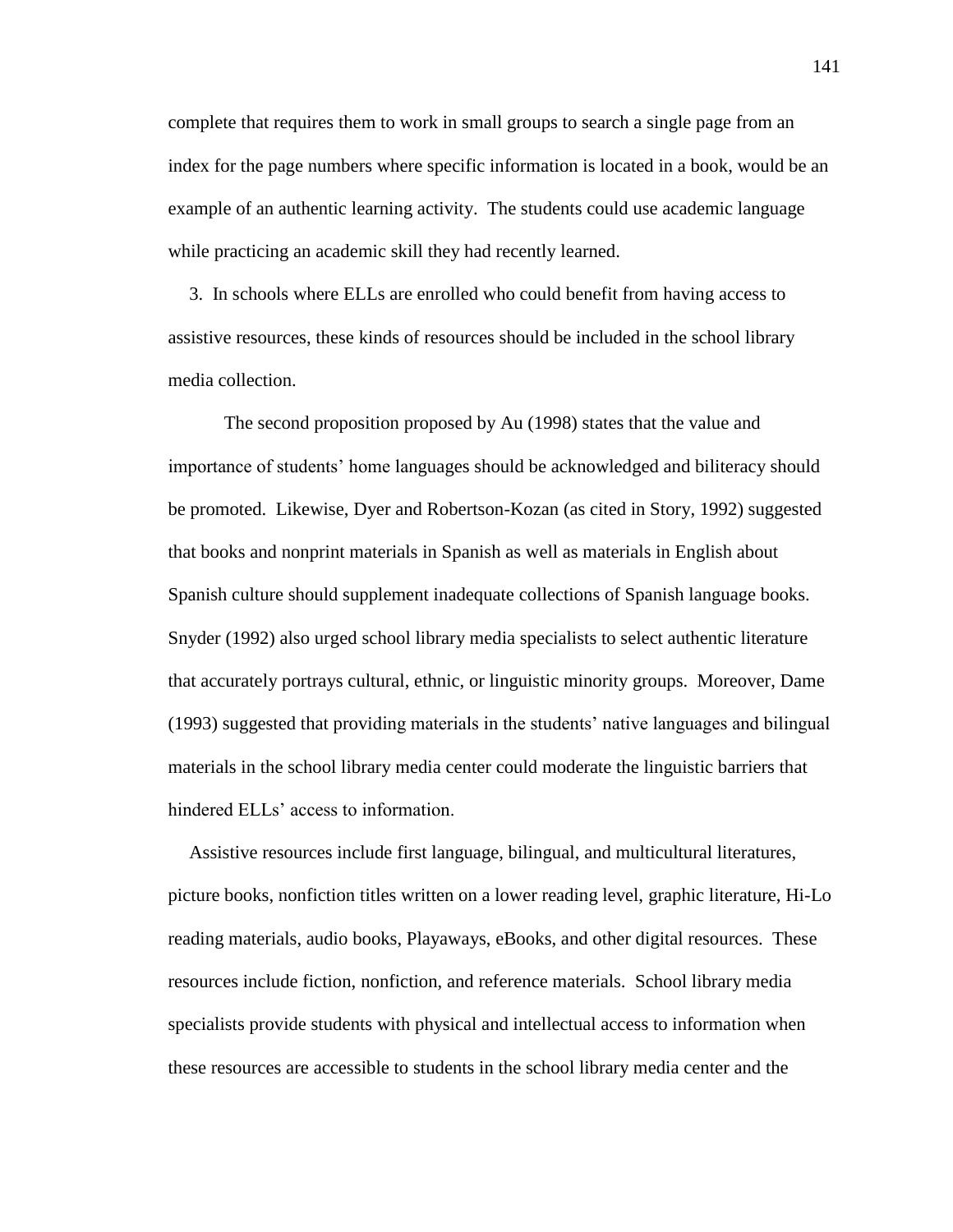students learn how to use them through authentic learning experiences that integrate content-area goals with information literacy skills (AASL & AECT, 1998).

### **Suggestions for Further Research**

The following questions arose during the conduct of the study, and could offer further insight into how to best meet the instructional needs of the ELLs within the student population.

1. Are the instructional strategies used by school library media specialists who have received training to teach ELLs significantly different from the instructional strategies used by school library media specialists who have not received this kind of training?

In 2008, Echevarria, Vogt, and Short co-authored an instructional manual titled *Making Content Comprehensible for English Learners: The SIOP® Model*; in which they present a model of sheltered instruction, the SIOP® Model, designed to enable classroom teachers to teach academic content to ELLs while simultaneously developing their English language proficiency. The SIOP® Model is based on the premise that interactions in English between ELLs and material that is relevant to what they are learning will enhance their English language development. Both content and language objectives are integrated with the curriculum in a specific subject, and teachers use modified instruction to teach the regular grade level curriculum in English. The instructional strategies that are included in this model have been demonstrated to be effective in both mainstream and ESOL classrooms (e.g., cooperative learning and the use of both visuals and demonstrations).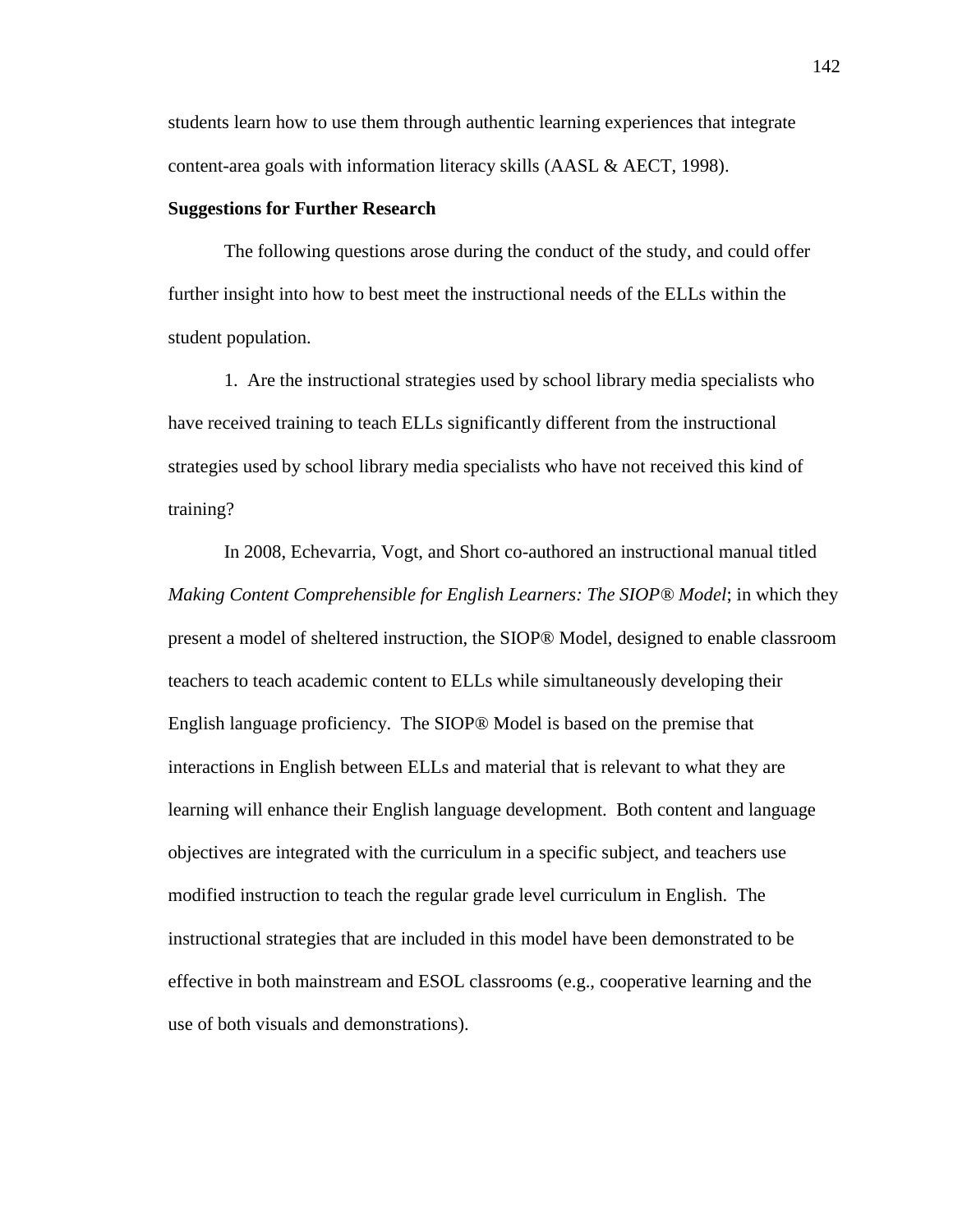In response to the district-wide increase in linguistic diversity among the student population, teachers and school library media specialists in the first district were offered the opportunity to attend professional development classes to train them to implement the SIOP® Model in their classrooms. This fact suggests that the training might offer specialized knowledge and/or skills that would prepare the teacher or school library media specialist to become a more effective teacher of ELLs.

2. What kinds of programs or services could school library media specialists offer ELLs that would encourage them to visit the school library media center and use the resources located there?

Dame (1993) offered the following suggestions for programs and services: 1) sponsor multicultural activities; 2) use role playing, modeling procedures, and activity centers that feature full-text audio books to teach library skills to ELLs; 3) collaborate with other specialists to include activities such as choral reading, role playing, storytelling, and dialogue journals as part of their instruction; 4) foster information literacy and an appreciation for literature by providing literature in the students' native languages; 5) collaborate with teachers to prepare advance organizers that include visuals that reflect themes and subject areas in the ESOL curriculum; and 6) select materials for LEP students based on their language proficiency.

During the interval between 1993 and 2013, the kinds of resources available to school library media specialists, teachers, and students changed. Advances in technology increased our access to information in a variety of formats. Articles in some online reference resources can now be translated into several different languages with a single key stroke. Websites offer access to international literature both by and for children and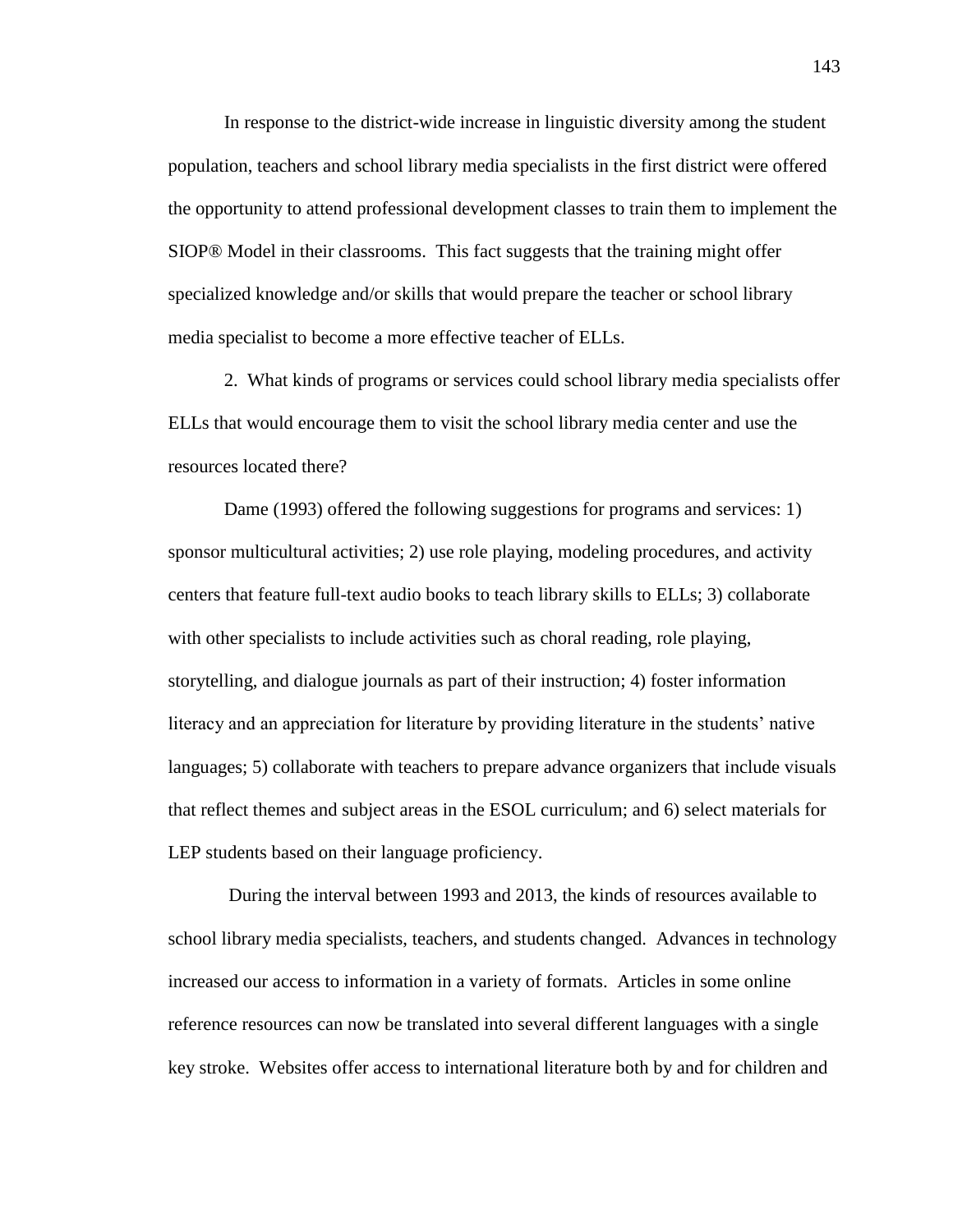young adults. Information about how services to ELLs have evolved since 1993 and the kinds of programs school library media specialists are currently offering to these students would be useful to other school library media specialists who are working to build their own school library media programs and services.

#### **Chapter Summary**

The populations of the United States and Georgia grew more ethnically and linguistically diverse during the last decade. In 2008, the Hispanic population accounted for 15.4% of the population of the United States and 8% of the population of Georgia (Pew Hispanic Center, 2011). The percentage of children in Georgia between the ages of five and seventeen who spoke a language other than English at home and spoke English with difficulty was 13.3% (U.S. Department of Education, 2010a). During the 2008-09 school year, 4.9% of the students enrolled in Georgia schools were classified as LEP (USDOE, 2010b).

Fry (2007) described the NAEP as "…the most authoritative source of standardized testing data for public school students across the country" (p. i); furthermore, he stated that "the ELL-to-white performance gaps based on the state assessments largely mirror the gaps based on state NAEP' (p. 14). When Fry (2007) analyzed the scores achieved by ELLs and other student groups during the 2005 administration of the NAEP, he noted that the scores of the ELLs were consistently lower than their English-speaking peers, and the achievement gaps widened between the fourth and the eighth grade.

This study explored how school library media specialists support reading and information literacy skills instruction for ELLs in the fourth through the eighth grade.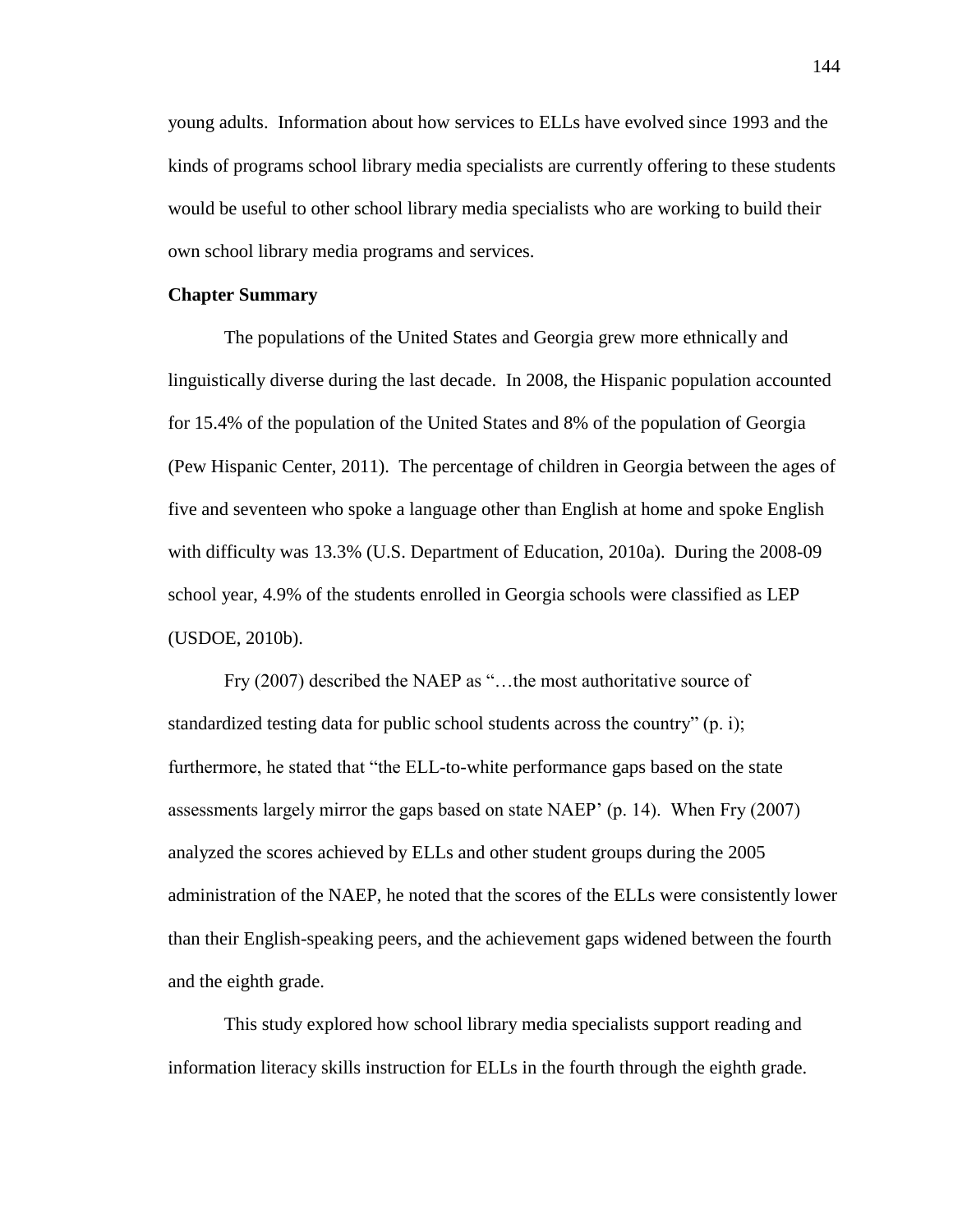The schools that participated in the study, one elementary school and one middle school in each of two different school districts, were among those in their districts with the highest percentage of ELLs on their respective levels; moreover, the percentage of ELLs who met and exceeded the standard for reading and English/language arts on the Georgia CRCT when it was administered in 2010 was either more than the AMO of 73.3% or slightly less.

This study produced information that described how the participants support reading and information literacy skills instruction for the ELLs. They routinely used technological tools as part of their instructional repertoires, which enabled them to provide the students with instruction that offered both verbal and visual assistance, making it more concrete and more comprehensible. Whenever they could, they collaborated with both classroom teachers and special area teachers. They supported reading by providing the students with access to collections of materials that included assistive resources (e.g., first language, bilingual, and multicultural literatures, picture books, nonfiction books written on a lower reading level, graphic novels, Hi-Lo reading materials, eBooks, and other digital resources). Although the other practices they implemented varied from one school to another, they communicated their support for these students as members of the school learning community and demonstrated their commitment to teaching them.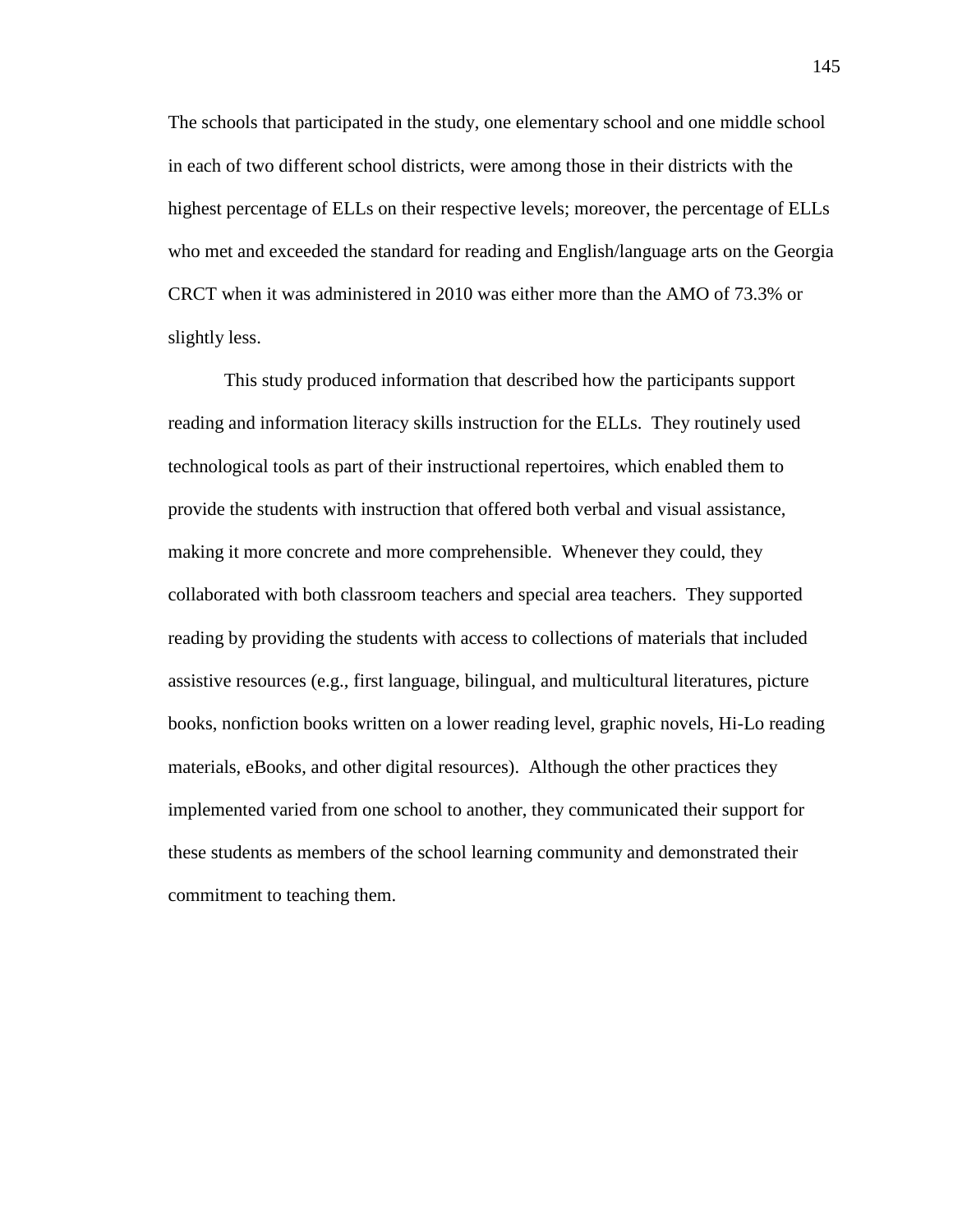### References

Agosto, D. (1997, August). Bilingual picture books: Libros para todos. *School Library Journal, 43*(8). Retrieved from<http://web32.epnet.com/>

American Association of School Librarians & Association of Educational

Communications and Technology. (1998). *Information power: Building partnerships for learning.* Chicago: American Library Association.

- American Library Association. (2009). Access to resources and services in the school library media program: An interpretation of the LIBRARY BILL OF RIGHTS. Retrieved from<http://www.ala.org/>
- Au, K. (1998). Social constructivism and the school literacy learning of students of diverse backgrounds. *Journal of Literacy Research, 30*(2), 297-319.

doi:10.1080/10862969809548000

- August, D. & Shanahan, T. (Eds.). (2006). *Developing literacy in second-language learners: Report of the National Literacy Panel on language-minority children and youth. (Executive summary).* Retrieved from the Center for Applied Linguistics website:<http://www.cal.org/projects/archive/natlitpanel.html>
- Bauer, E. & Manyak, P. (2008). Creating language-rich instruction for English language learners. *The Reading Teacher, 62*(2), 176-178.

Bloom, B.S. (Ed.). [and others] (1956). *Taxonomy of educational objectives; the*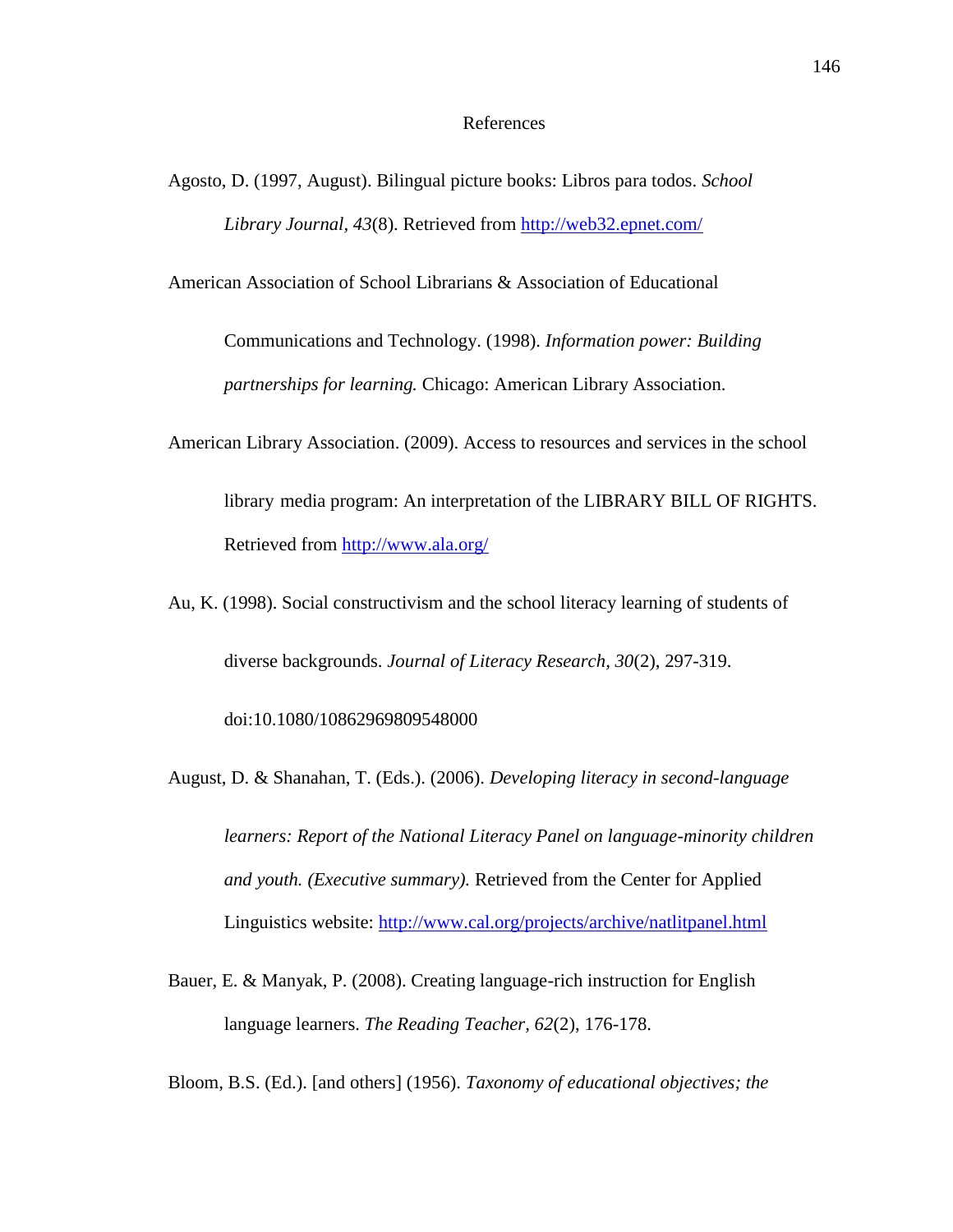*classification of educational goals, by a committee of college and university examiners.* (1<sup>st</sup> ed.). New York: Longmans, Green.

Bowen, G. (2009). Document analysis as a qualitative research method. *Qualitative*

*Research Journal, 9*(2), 27-40. Retrieved December 21, 2010.

doi:10.3316/QRJ0902027

Boyatzis, R. (1998). *Transforming qualitative information.* Thousand Oaks, CA: Sage Publications.

- Chomsky, N. (1965). *Aspects of the theory of syntax* (Report No. 11). Cambridge, MA:M.I.T. Press.
- Conteh-Morgan, M. (2002, July). Connecting the dots: Limited English proficiency, second language learning theories, and information literacy instruction*. Journal of Academic Librarianship, 28*(4), 191-196.
- Creswell, J. (1998). *Qualitative inquiry and research design: Choosing among five traditions.* Thousand Oaks: Sage Publications, Inc.

Creswell, J. (2003). *Research design: Qualitative, quantitative, and mixed methods approaches.* (2<sup>nd</sup> ed.). Thousand Oaks: Sage Publications, Inc.

Dame, M. (1993). *Serving linguistically and culturally diverse students.* New York:

Neal Schuman.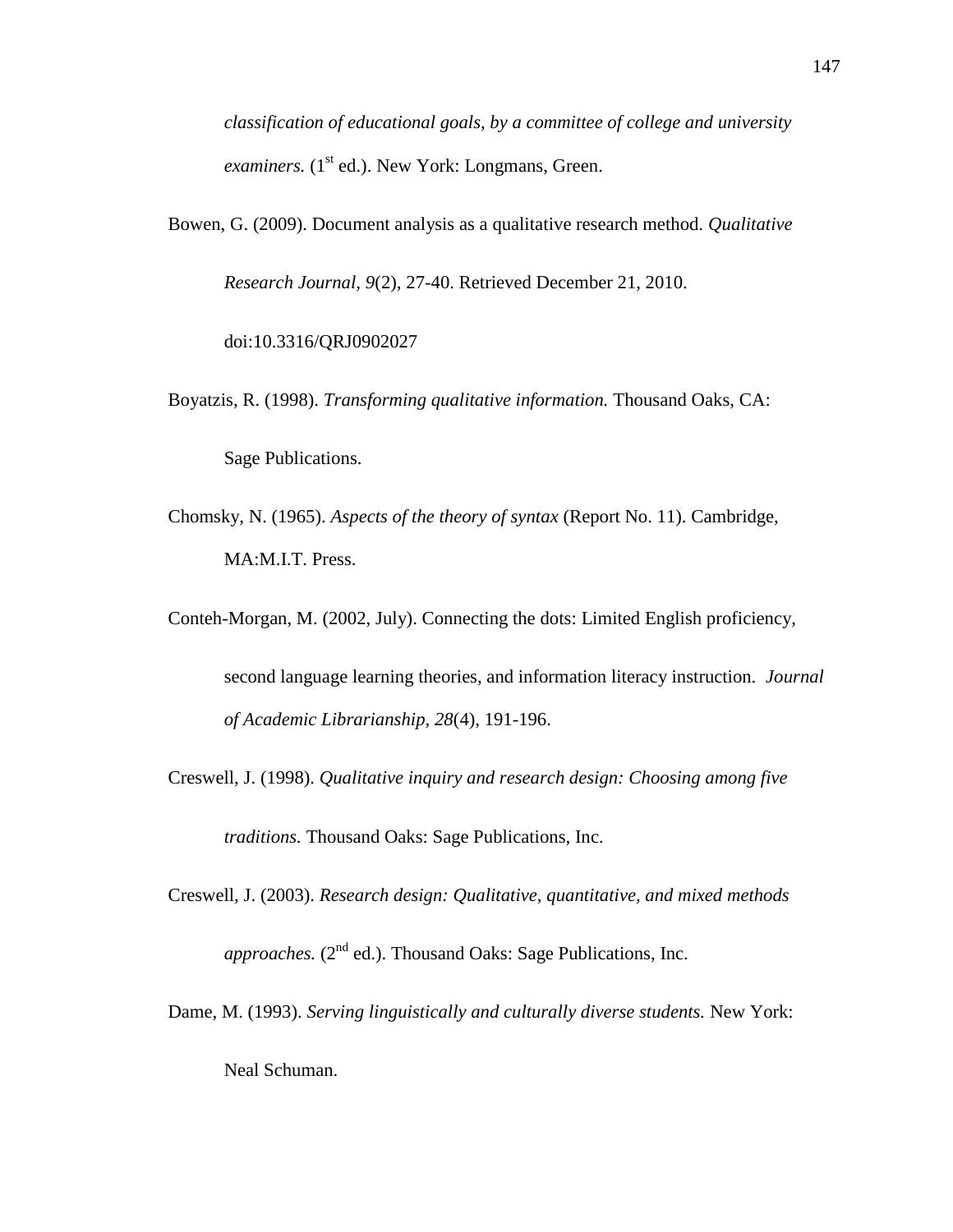- Dyer, E. & Robertson-Kozan, C. (1983). Hispanics in the U.S.: Implications for library service. *School Library Journal, 29*(8), 27-29.
- Echevarria, J., Short, D., & Powers, K. (2006, March). School reform and standards-

based education: A model for English language learners. *Journal of Educational Research, 99*(4), 195-210. Retrieved from<http://proxygsu-sdek.galileo.usg.edu/>

Echevarria, J., Vogt, M., & Short, D. (2000). *Making concepts comprehensible for English language learners: The SIOP.* Needham Heights, MA: Allyn & Bacon.

- Echevarria, J.; Vogt, M., & Short, D. (2008). *Making Content Comprehensible for English learners: The SIOP® model.* Boston: Pearson Education, Inc.
- Eisenberg, M. & Berkowitz, R. (1990). *Information problem-solving; the big six skills approach to library & information skills instruction.* Norwood, NJ: Ablex Pub. Corp.
- Elley, W. & Mangubhai, F. (1983). The impact of reading on second language learning. *Reading Research Quarterly, 19*(1), 53-67.
- Elley, W. (1989). Vocabulary acquisition from listening to stories. *Reading Research Quarterly, 24*(2), 174-187.
- Fitzgerald, J. & Graves, M. (2004, December/2005, January). Reading supports for all. *Educational Leadership, 62*(4), 68-71.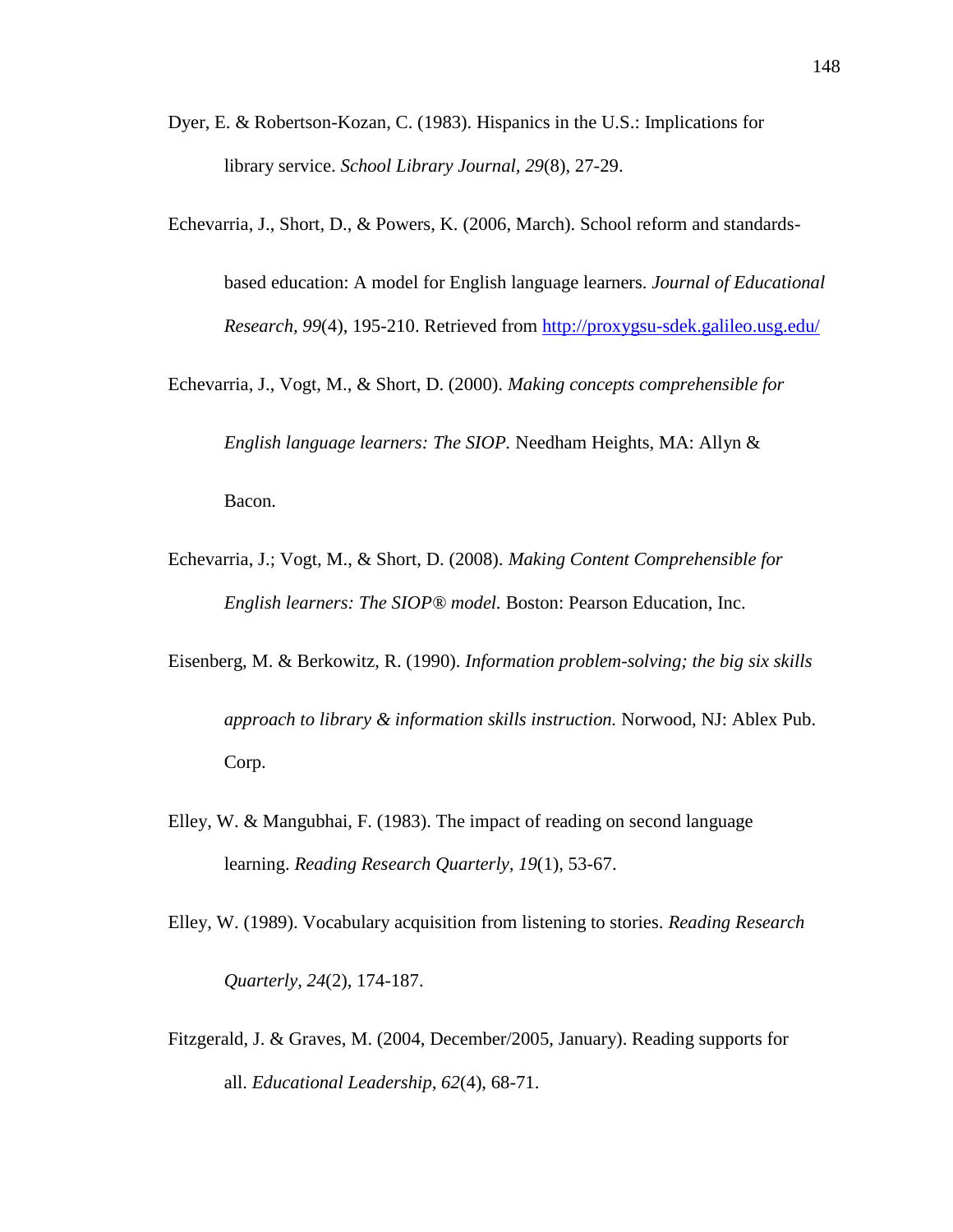- Ford, D. (2000, June). Multicultural literature and gifted black students: Promoting self-understanding. *Roeper review, 22*(4), 235, 6p. Retrieved from <http://web36epnet.com/>
- Fry, R. (2007, June). *How far behind in math and reading are English language*

*learners?* Washington, D.C.: Pew Hispanic Center.

Fry, R. & Gonzales, F. (2008, August). *One-in-five and growing fast: A profile of Hispanic public school students.* Washington, D.C.: Pew Hispanic Center.

Georgia Department of Education. (2005-2008). *Standards, instruction and* 

*assessment; innovative academic programs: About ESOL.* Retrieved from

[http://www.doe.](http://www.doe/)k12.ga.us/

Georgia Department of Education. (2008). *Response to Intervention: The Georgia* 

*student achievement pyramid of interventions.* Retrieved from <http://www.doe.k12.ga.us/>

Georgia Department of Education. (2009). *Adequate yearly progress (AYP); No* 

*child left behind: Reporting adequate yearly progress as required under the No Child Left Behind Act of 2001.* Retrieved from<http://doe.k12.ga.us/>

Georgia Department of Education. (2009-2010). 2009-2010 Report Card. Retrieved

from<http://www.gadoe.org/>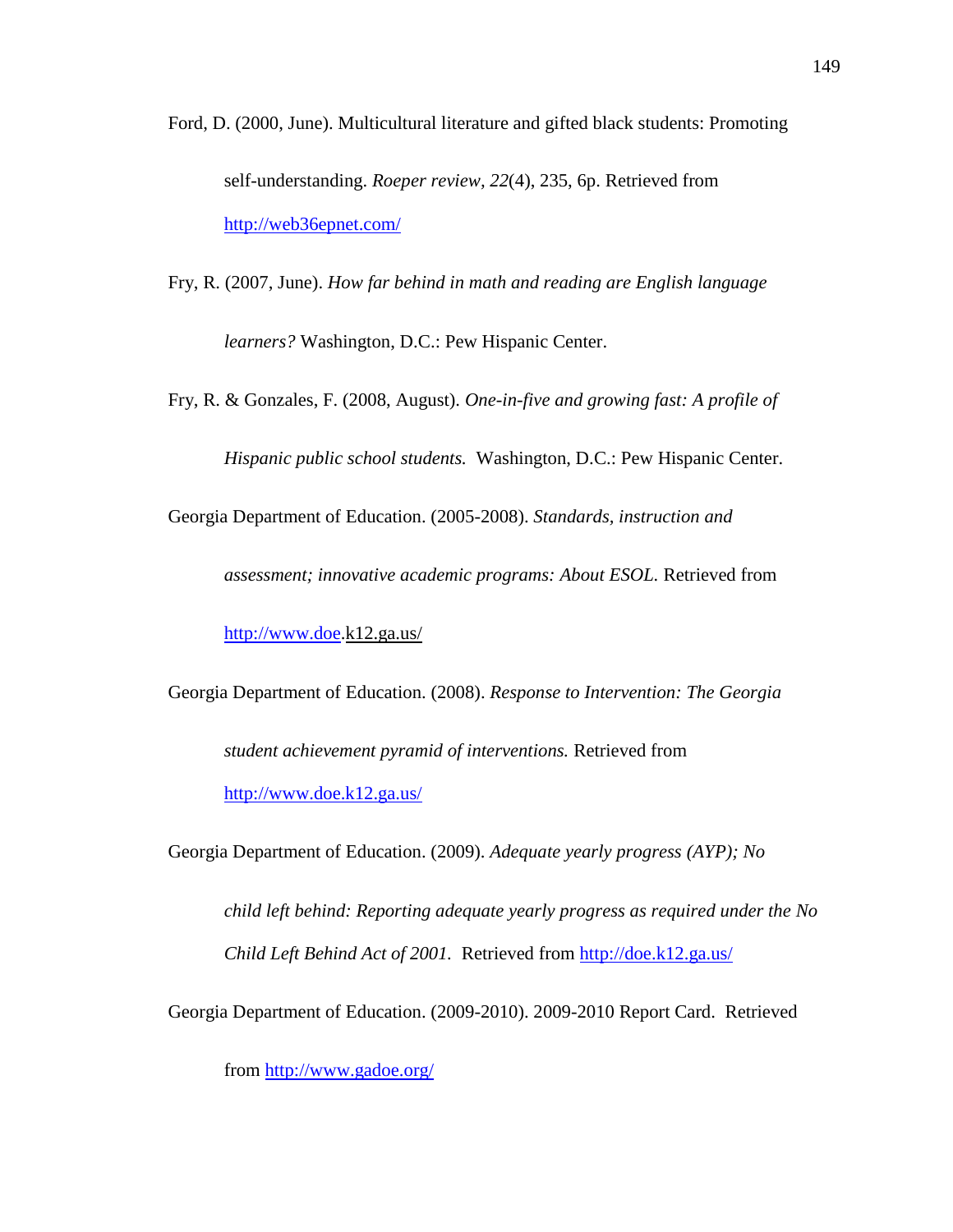Georgia Department of Education. (2010). *Standards, instruction and assessment;*

*Academic standards: Introduction to information literacy.* Retrieved from <http://public.doe.k12.ga.us/>

- Georgia Department of Education. (2011). 2010-2011 AYP Report. Retrieved from http://archives.doe.k12.ga.us/
- Goldenberg, C. (2004). *Successful school change: Creating settings to improve teaching and learning.* New York: Teachers College Press.
- Goldenberg, C. (2006). Improving achievement for English language learners: What the research tells us. *Education Week, 25*(43), 34-36.
- Goldenberg, C. (2008, Summer). Teaching English language learners: What the
	- research does-and does not-say. *American Educator, 33*(2), 8-44. Retrieved from <http://www.aft.org/pdfs/americaneducator/summer2008/goldenberg.pdf/>
- Guarino, A., Echevarria, J., Short, D., Schick, J.E., Forbes, S., & Rueda, R. (2001).

The sheltered instruction observation protocol: Reliability and validity assessment. *Journal of Research in Education, 11*(1), 138-140.

Hadaway, N.L., Vardell, S.M., & Young, T.A. (2002, March). "Just right" books for the ESL library. *Book Links, 11*(4), 56-57.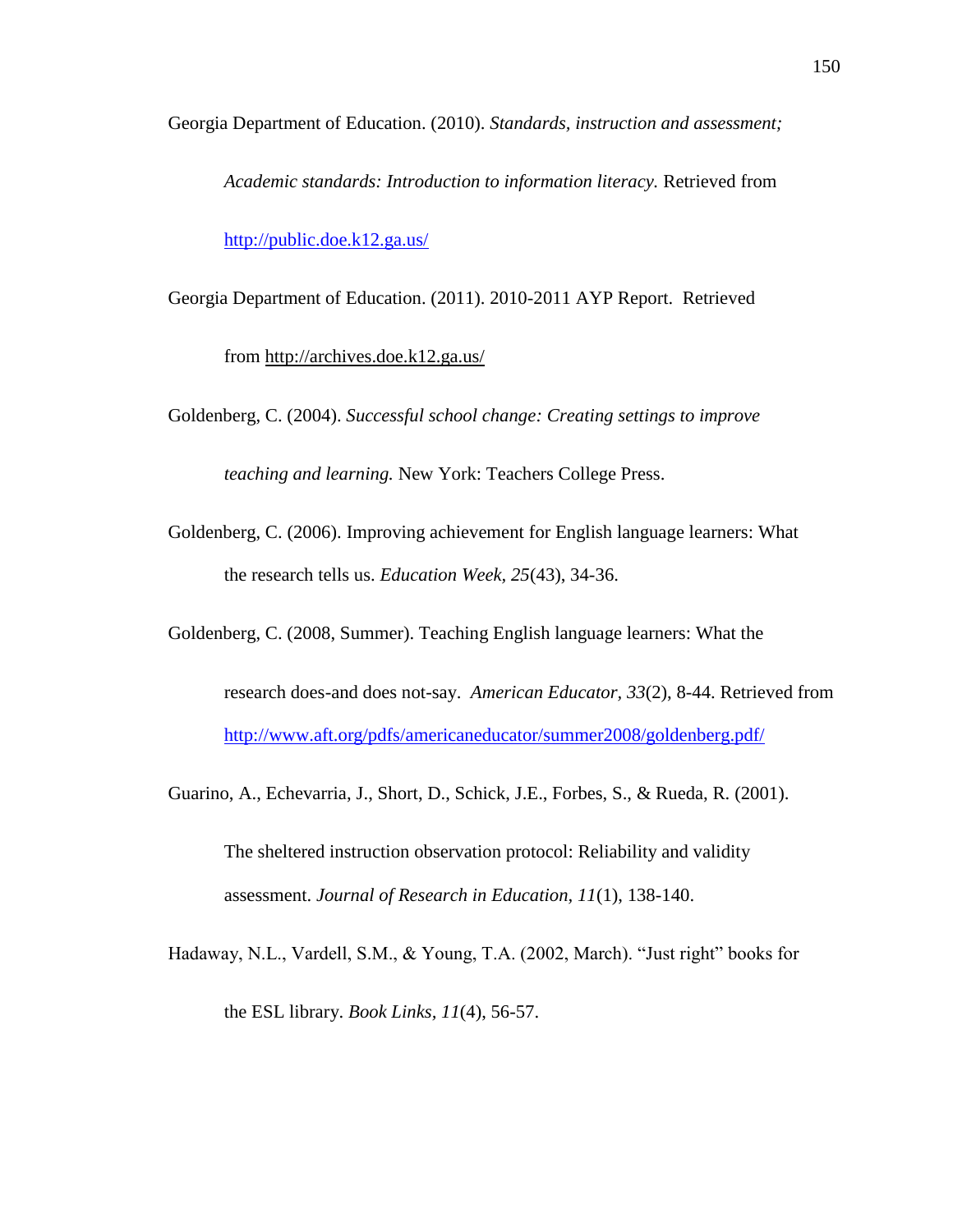Haney, J.B. & Ullmer, E.J. (1975). *Educational communications and technology*. Dubuque, IA: Wm. C. brown Company Publishers.

Hefner, C.J., & Lewis, K.R. (1992). The multicultural language arts/English

curriculum and the media specialist. In K.H. Latrobe & M.K. Laughlin (Eds.), *Multicultural aspects of library media programs* (pp. 104-118). Englewood, CO: Libraries Unlimited, Inc.

Henry, R. & Simpson, R. (2001, February). Picture books & older readers: A match made in heaven. *Teacher Librarian, 28*(3), 23, 5p.

Hickman, P., Pollard-Durodola, S., & Vaughn, S. (2004, May). Storybook reading improving vocabulary and comprehension for English language learners. *Reading Teacher, 57*(8), 720-730.

Johnston, T. (2004). *The harmonica*. Watertown, MA: Charlesbridge

Keifer, B. (2001, February). Understanding reading. *School Library Journal, 47*(2), 48-52.

Kenney, B. (2006, April). Ross to the rescue! *School Library Journal, 52*(4), 44-47.

Kozulin, A. (1998). *Psychological tools: A sociocultural approach to education.* 

Cambridge, MA: Harvard University Press.

Krashen, S. (1982). *Principles and practice in second language acquisition.*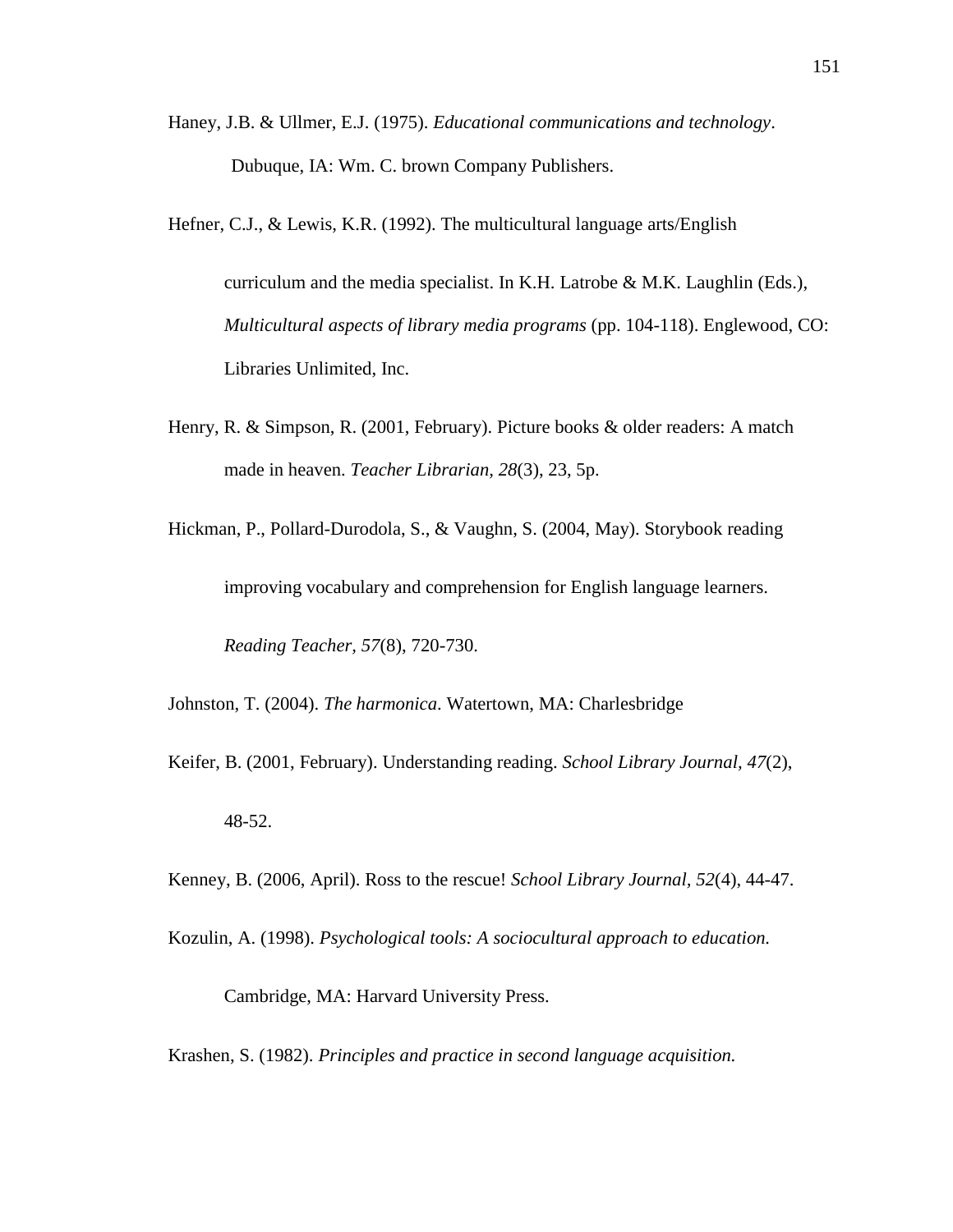New York: Pergamon.

Kuhlthau, C.C. (1991). Inside the search process: Information seeking from the user's perspective. *Journal of the Society for Information Science, 42*(5), 361-371.

Lance, K. (1994). The impact of school library media centers on academic achievement. *School Library Media Quarterly, 23*(3). Retrieved from <http://www.ala.org/mgrps/divs/aasl/pubsandjournals/slmrb/edit.../>

Lance, K., Wellborn, L., & Hamilton-Pennell, C. (1993). *The Impact of school library media centers on academic achievement.* Castle Rock, CO: Hi Willow Research and Publishing.

Lance, K., Rodney, M., & Hamilton-Pennell, C. (2000, April). *How school librarians* help kids achieve standards: The second Colorado study. Retrieved from:

<http://www.lrs.org/>

Latrobe, K.H. (1992). Multicultural media centers. In K.H. Latrobe & M.K. Laughlin

(Eds.), *Multicultural aspects of library media programs* (pp. 1-6). Englewood,

CO: Libraries Unlimited, Inc.

Latrobe, K.H. & Laughlin, M.K. (Eds.) (1992). *Multicultural aspects of library media*

*programs.* Englewood, CO: Libraries Unlimited, Inc.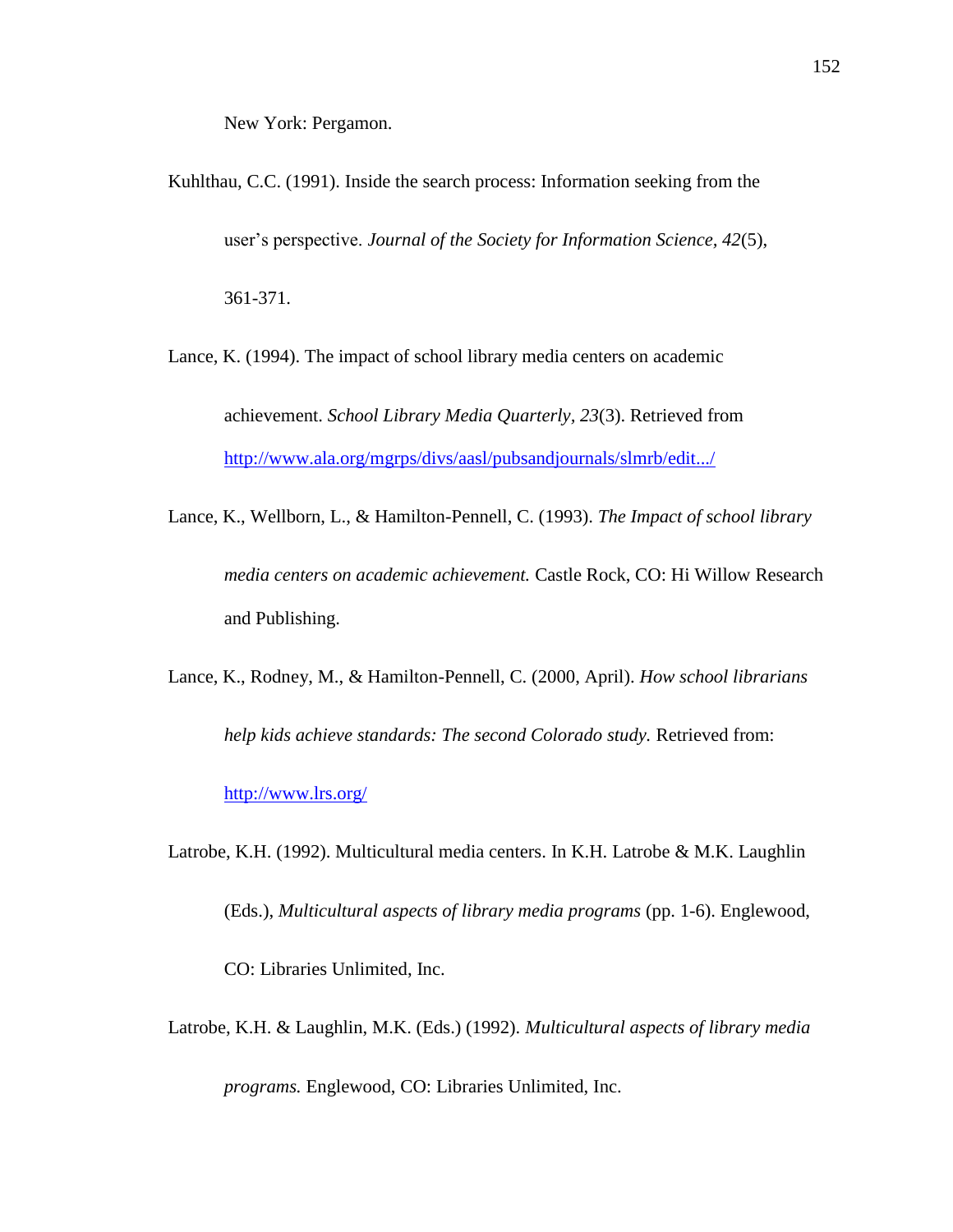Levykh, M. (2008, February). The affective establishment and maintenance of

Vygotsky's zone of proximal development. *Educational Theory, 58*(1),

83-101. Retrieved March 14, 2009. doi: 10.1111/j.1741-5446.2007.00227.x

- Lu, L. & Jeng, I. (2006/2007, Winter). Knowledge construction in inservice teacher online discourse: Impacts of instructor roles and facilitative strategies. *Journal of Research on Technology in Education, 39*(2), 183-202.
- Macrorie, K. (1988). *The I-Search Paper.* Portsmouth, NH: Boynton/Cook Publishers.

Maslow, A. (1954). *Motivation and personality.* New York: Harper & Row.

- McPherson, K. (2007, October). Fostering content literacy. *Teacher Librarian, 35*(1), 65-68.
- Mendoza, J. & Reese, D. (2001, Fall). Examining multicultural picture books for the early childhood classroom: Possibilities and pitfalls. *Early Childhood Research and Practice, 3*(2). Retrieved from<http://ecrp.uiuc.edu/>
- Montiel-Overall, P. (2006, December). Teacher and teacher-librarian collaboration: Moving toward integration. *Teacher Librarian, 34*(2), 28-33.

Montiel-Overall, P. (2008). School library services in a multicultural society: The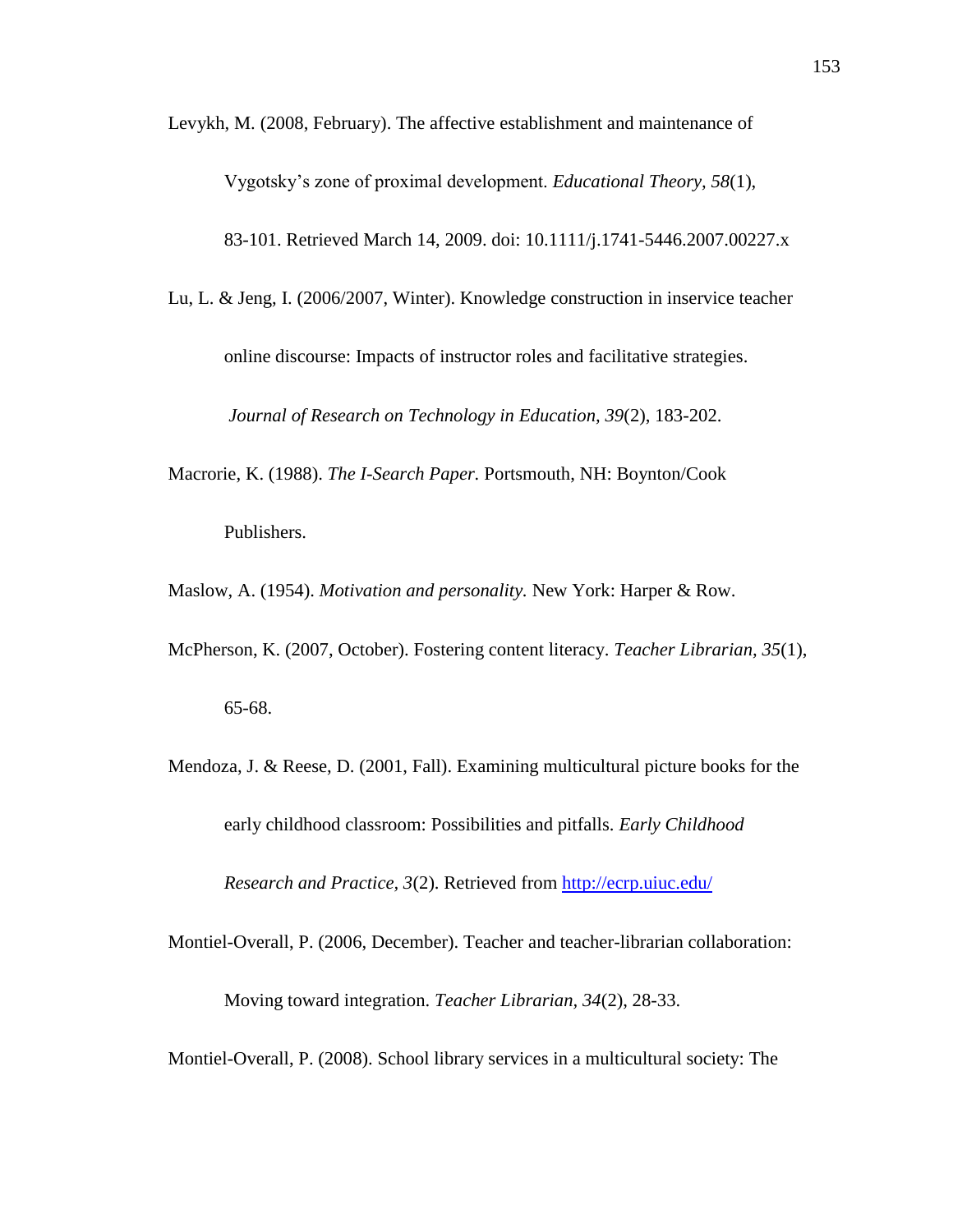need for cultural competence. In P. Montiel-Overall & D. Adcock (Eds.), *School library services in a multicultural society* (pp. 3-7). Chicago: American Association of School Librarians.

No Child Left Behind Act, 20 U.S.C. § 6301 (2001).

Numeroff, L. (2000). *If you give a mouse a cookie*. New York: Laura Geringer Books

Longfellow, H.W. (1990). *Paul Revere's ride*. New York: Dutton Children's Books

Pew Hispanic Center. (2011). *Demographic profile of Hispanics in Georgia*, 2008.

Retrieved from Pew Hispanic Center website:<http://pewhispanic.org/>

Pew Hispanic Center. (2011). *Statistical portrait of Hispanics in the United States,*

*2008.* Retrieved from Pew Hispanic Center website:<http://pewhispanic.org/>

Program for limited-English-proficient students, O.C.G.A. § 20-2-156 (1981).

Rezabek, L.L. & Cross, T.L. (1992). Employing educational theory in the

multicultural setting. In K.H. Latrobe & M.K. Laughlin (Eds.), *Multicultural aspects of library media programs* (pp. 73-78). Englewood, CO: Libraries Unlimited, Inc.

Rowsell, J., McLean, C., & Hamilton, M. (2012). Real-time teaching. *Journal of Adolescent & Adult Literacy*, *55*(5), 444-447. Doi: 10.1002/JAAL.00053

Sanders, W.M. & Goldenberg, C. (1999). The effects of instructional conversations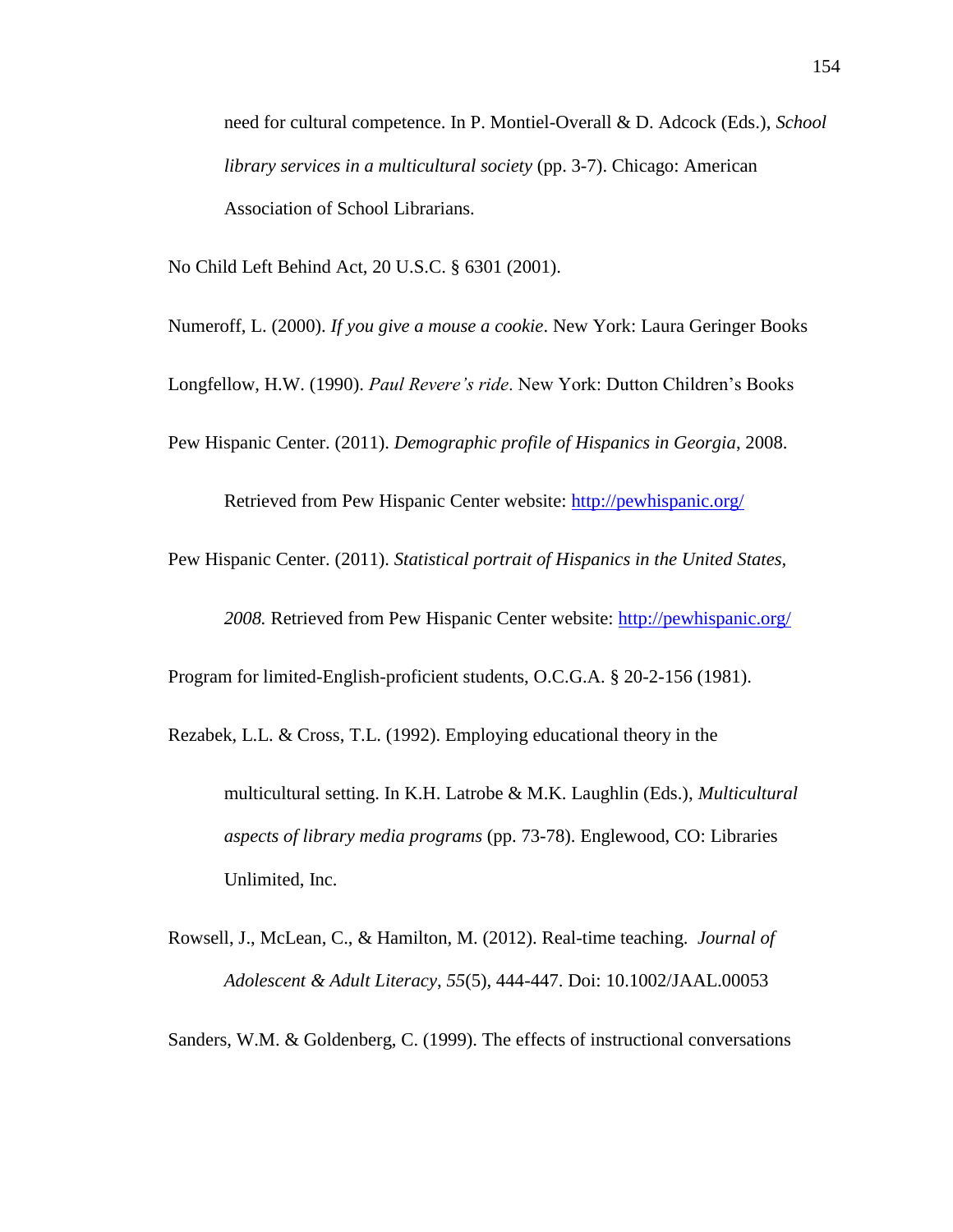and literature logs on limited- and fluent-English-proficient students' story comprehension and thematic understanding. *The Elementary School Journal, 99*(4), 277-301. doi: 10.1086/461927

School libraries work! (2006). Danbury, CT: Scholastic Library Publishing.

Short, D. & Echevarria, J. (1999). The sheltered instruction observation protocol (Educational Report 3). Santa Cruz, CA & Washington, D.C.: Center for Research on Education, Diversity and Excellence.

- Short, D. & Echevarria, J. (2004, December). Teacher skills to support English language learners. *Educational Leadership, 62*(4), 8-13. Retrieved from <http://exproxy.gsu.edu/>
- Singer, J. & Smith, S. (2003). The potential of multicultural literature; Changing understanding of self and others. *Multicultural Perspectives, 5*(2), 17-23.
- Snyder, D. (1992). Access and intellectual freedom. In K.H. Latrobe & M.K.

Laughlin (Eds.), *Multicultural aspects of library media programs* (pp. 155-162). Englewood, CO: Libraries Unlimited, Inc.

Stake, R. (1995). *The art of case study research.* Thousand Oaks: Sage Publications, Inc.

Story, R.M. (1992). Understanding and appreciating the needs of Mexican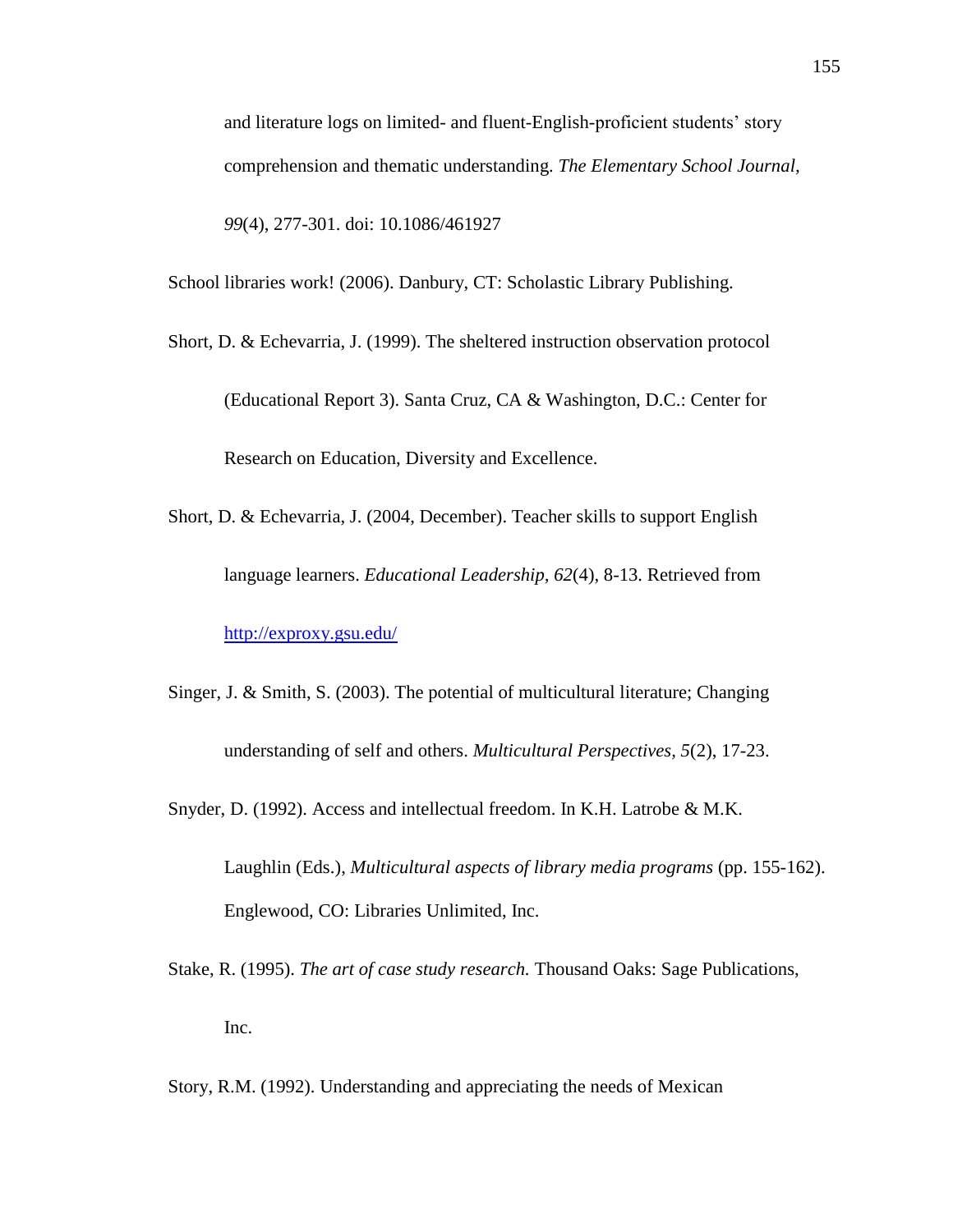Americans. In K.H. Latrobe & M.K. Laughlin (Eds.), *Multicultural aspects of library media programs* (pp. 45-52). Englewood, CO: Libraries Unlimited, Inc.

- Stripling, B. (1995). Learning-centered libraries: Implications from research. *School Library Media Quarterly, 23*(3), 163-170.
- Teale, W. (2009). Students learning English and their literacy instruction in urban schools. *The Reading Teacher, 62*(8), 699-703. doi: 10.1598/RT.62.8.9
- Todd, R. (2003, December). *Student learning through Ohio school libraries: A summary of the Ohio research study.* Paper presented to the Ohio Educational Library Media Association.
- Todd, R. (2007). Hearing the voices of those we help: Finding the natural,
	- multidimensional perspectives on the value of school libraries. *School Library*

*Media Research, 10.* Retrieved from

<http://www.ala.org/ala/mgrps/divs/aasl/aaslpubsandjournald/slmrb/slmrbcontents/> volume10/editors\_choice.cfm.

- U.S. Census Bureau, Census 2000. (2000). *QT-P3. Race and Hispanic or Latino: 2000.* Retrieved from<http://factfinder.census.gov/>
- U.S. Census Bureau, American FactFinder. (2000). Georgia-Fact Sheet. Retrieved

from<http://factfinder.census.gov/>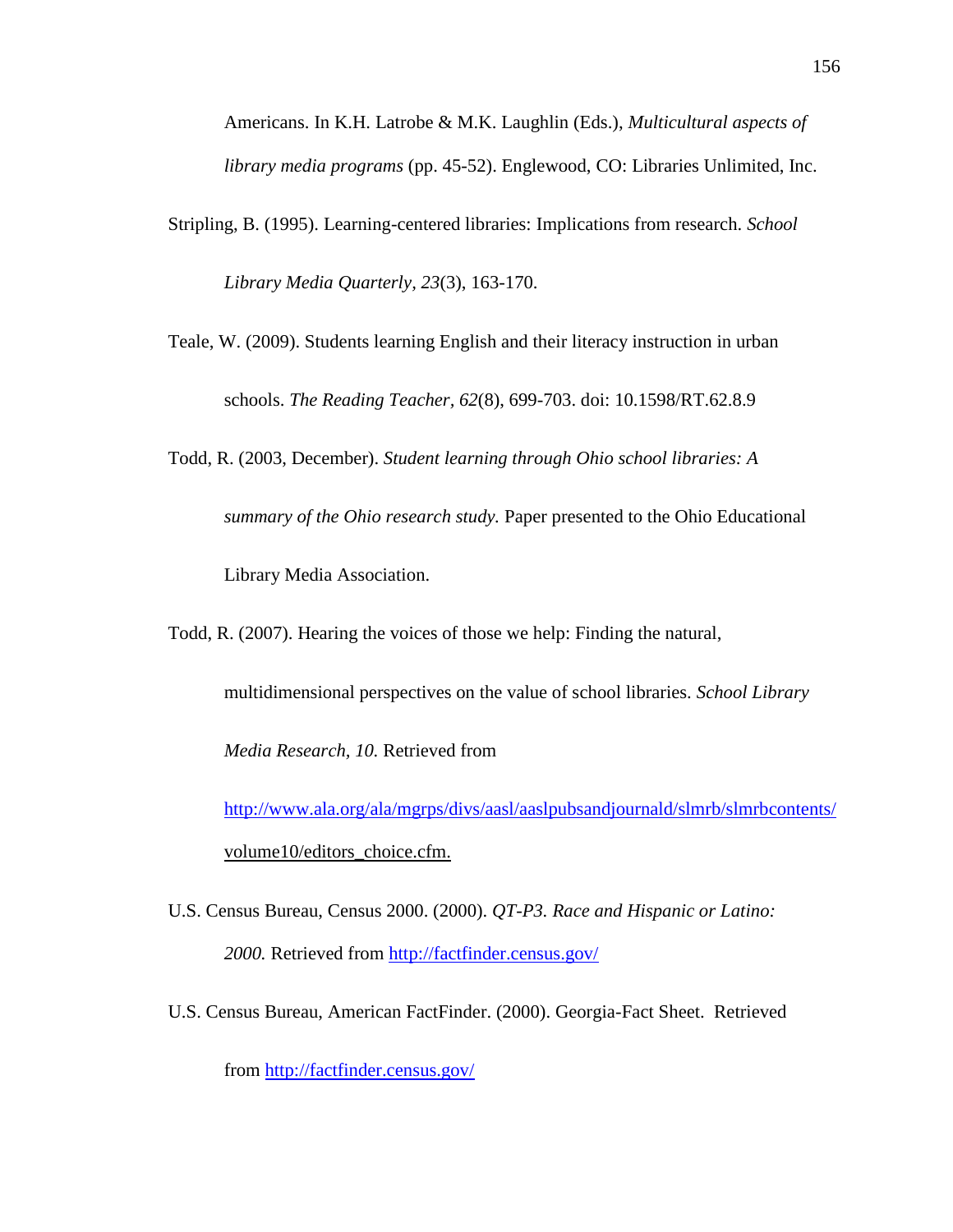- U.S. Census Bureau, American Community Survey. (2007). Georgia Selected social characteristics in the United States: 2007. Retrieved from <http://factfinder.census.gov/>
- U.S. Department of Commerce. (2008, May 1). *U.S. Census Bureau News.* Retrieved from<http://www.census.gov/Press-Release/www/releases/archives/population/>
- U.S. Department of Education. (2004). *No Child Left behind Act of 2001: Executive summary.* Retrieved from<http://www.ed.gov/nclb/overview/intro/execsumm.html>
- U.S. Department of Education, Institute of Education Sciences, National Center for

Education Statistics, National Assessment of Educational Progress (NAEP).

(2009a). *2005 and 2009 Mathematics assessments.* Retrieved from

<http://nces.ed.gov/nationsreportcard/naepdata/report.aspx/>

- U.S. Department of Education, Institute of Education Sciences, National Center for Education Statistics, National Assessment of Educational Progress (NAEP). (2009b). *2005 and 2009 Reading assessments.* Retrieved from <http://nces.ed.gov/nationsreportcard/naepdata/report.aspx/>
- U.S. Department of Education, Institute of Education Sciences, National Center for

Education Statistics, National Assessment of Educational Progress (NAEP).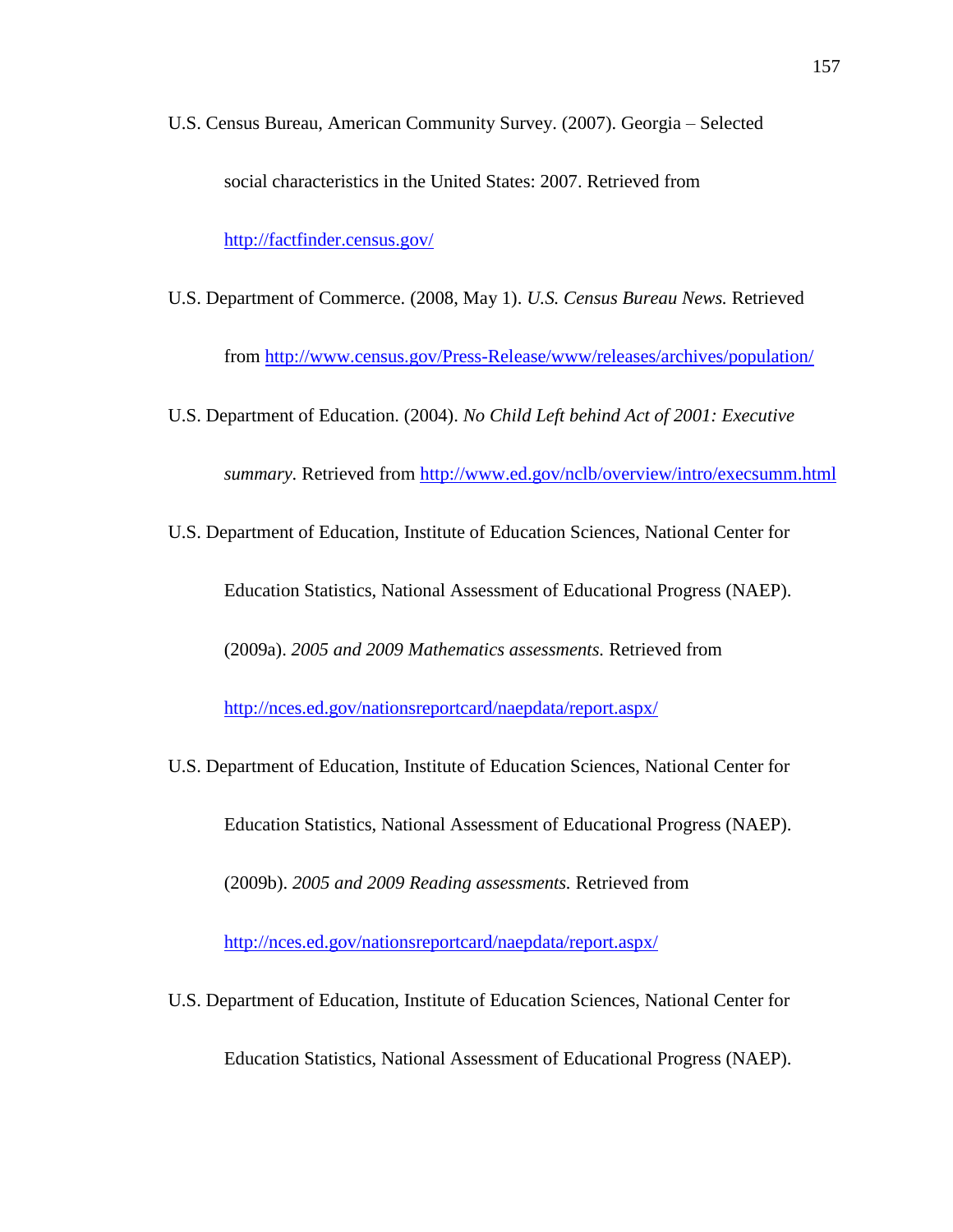(2009c). *2003, 2005, 2007, and 2009 Mathematics assessments.* Retrieved from

<http://nces.ed.gov/nationsreportcard/naepdata/report.aspx/>

U.S. Department of Education, Institute of Education Sciences, National Center for

Education Statistics, National Assessment of Educational Progress (NAEP).

(2009d). *2003, 2005, 2007, and 2009 Reading assessments.* Retrieved from

<http://nces.ed.gov/nationsreportcard/naepdata/report.aspx/>

U.S. Department of Education, Institute of Education Sciences, National Center for

Education Statistics, National Assessment of Educational Progress (NAEP).

(2009e). *Glossary.* Retrieved from

<http://www.nationsreportcard.gov/glossary.asp/>

U.S. Department of Education, National Center for Education Evaluation and

Regional Assistance, Institute of Education Sciences. (2007, December).

(Format revised). *Effective literacy and English language instruction for English*

*learners in the elementary grades* (NCEE 2007-4011). Retrieved from

<http://ies.ed.gov/ncee/wwc/pdf/practiceguides/2007-4011.pdf/>

U.S. Department of Education, National Center for Education Evaluation and Regional

Assistance, Institute of Education Sciences. (2009f). *Table A-8-3. Number and percentage of children ages 5-17 who spoke a language other than English at*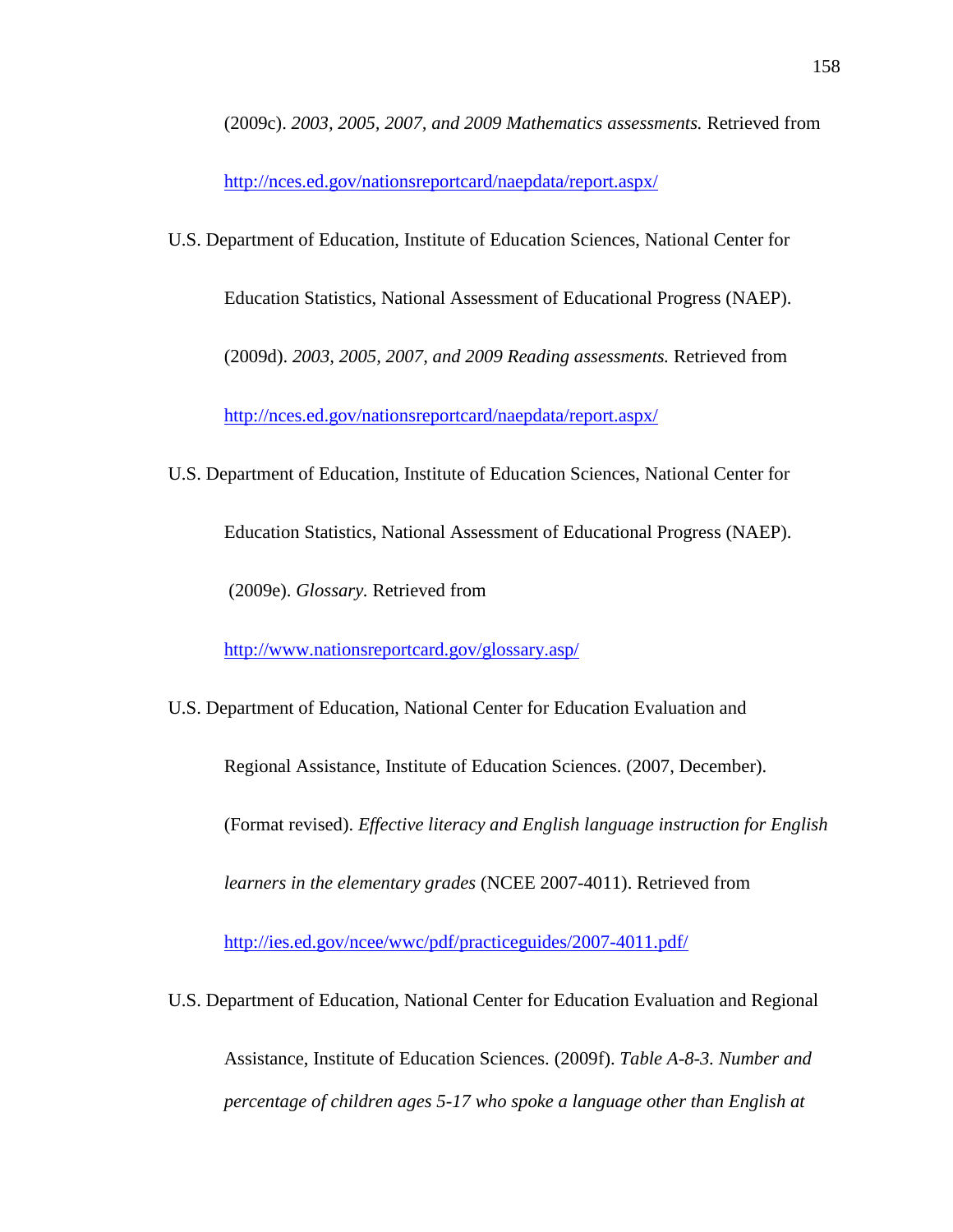*home and who spoke English with difficulty, by language spoken, region, and state: 2007.* Retrieved from<http://nces.ed.gov/programs/coe/>

U.S. Department of Education, National Center for Education Evaluation and Regional

Assistance, Institute of Education Sciences. (2010a). *Table A-5-3. Number and percentage of children ages 5-17 who spoke a language other than English at home and who spoke English with difficulty, by language spoken, region, and state: 2008.* Retrieved from<http://nces.ed.gov/programs/coe/>

U.S. Department of Education, Office for Civil Rights. (1985). *Developing programs*

*for English language learners: Guidance document.* Retrieved from

<http://www.ed.gov/about/offices/list/ocr/>

U.S. Department of Education, Office for Civil Rights. (2000). *The provision of an equal education opportunity to limited English proficient students.* (Revised August 2000). Retrieved from<http://www.ed.gov/about/offices/list/ocr/>

U.S. Department of Education, Office of English Language Acquisition. (2010b)

*Summer 2010 EdFacts State Profile of Georgia.* Retrieved from

<http://www2.ed.gov/about/inits/ed/edfacts/state-profiles/georgia.pdf>

U.S. Department of Education, Office of Planning, Evaluation and Policy Development,

Policy and Program Studies Service. (2009). *Second evaluation of the improving*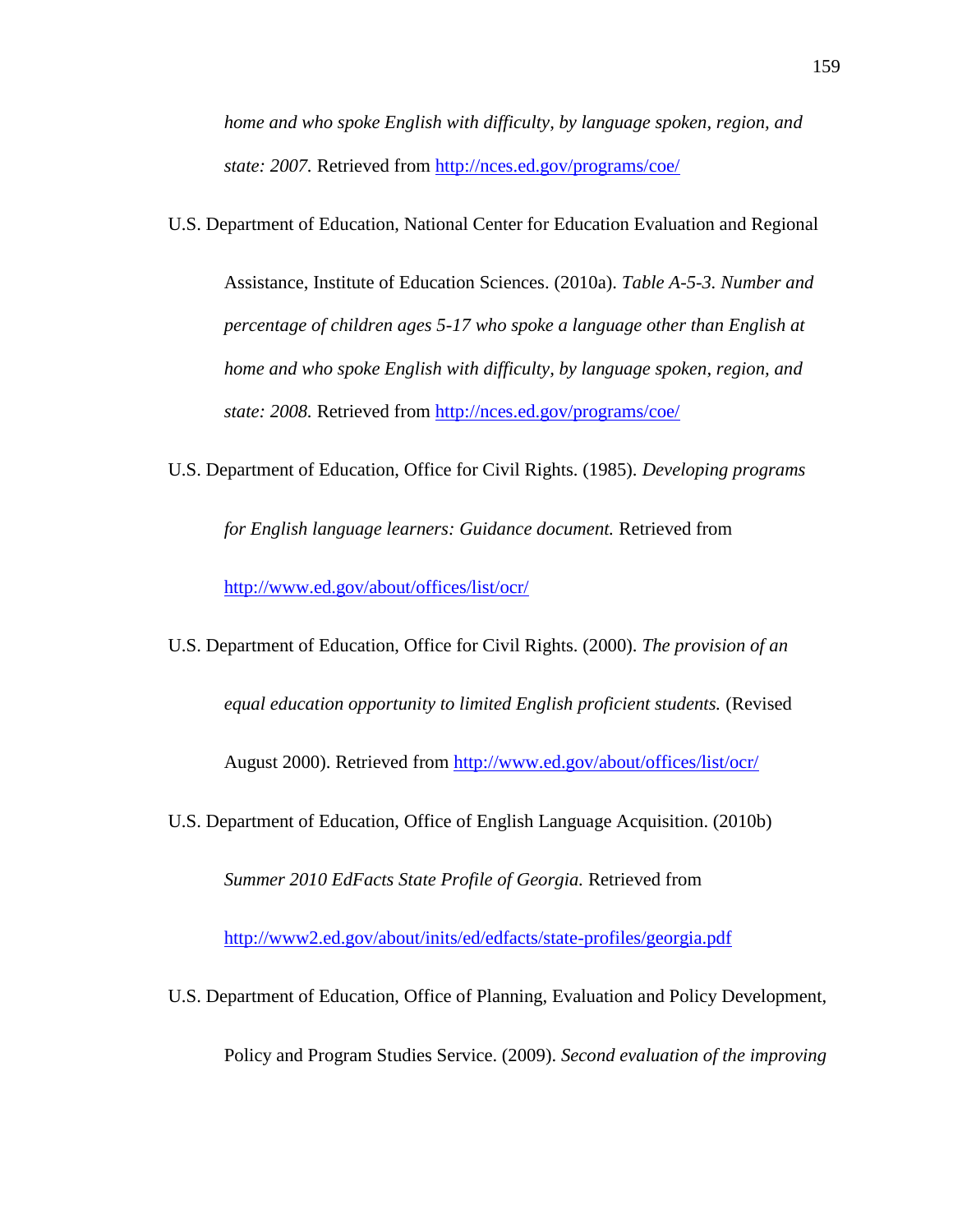*literacy through school libraries program.* (Contract No. ED-01-CO-0082/0014).

Retrieved from<http://edpubs.ed.gov/>

U.S. Department of Health, Education, and Welfare. (1970). *DHEW memo regarding*

*language minority children.* Retrieved from

<http://www.ed.gov/about/offices/list/ocr/>

Vygotsky, L.S. (1978). *Mind in Society: The development of higher psychological*

*processes.* (Cole, M., John-Steiner, V., Scribner, S., & Souberman, E., Eds.).

Cambridge, MA: Harvard University Press.

Whittem, E.; Esteves, L., & Woodrow, A. (2009). *RTI success; proven tools and strategies for schools and classrooms.* Minneapolis, MN: Free Spirit Publishing Inc.

Willett, G. (1995, Mar/Apr). Strong, resilient, capable, and confident. *Horn Book Magazine, 71*(2), 175-180.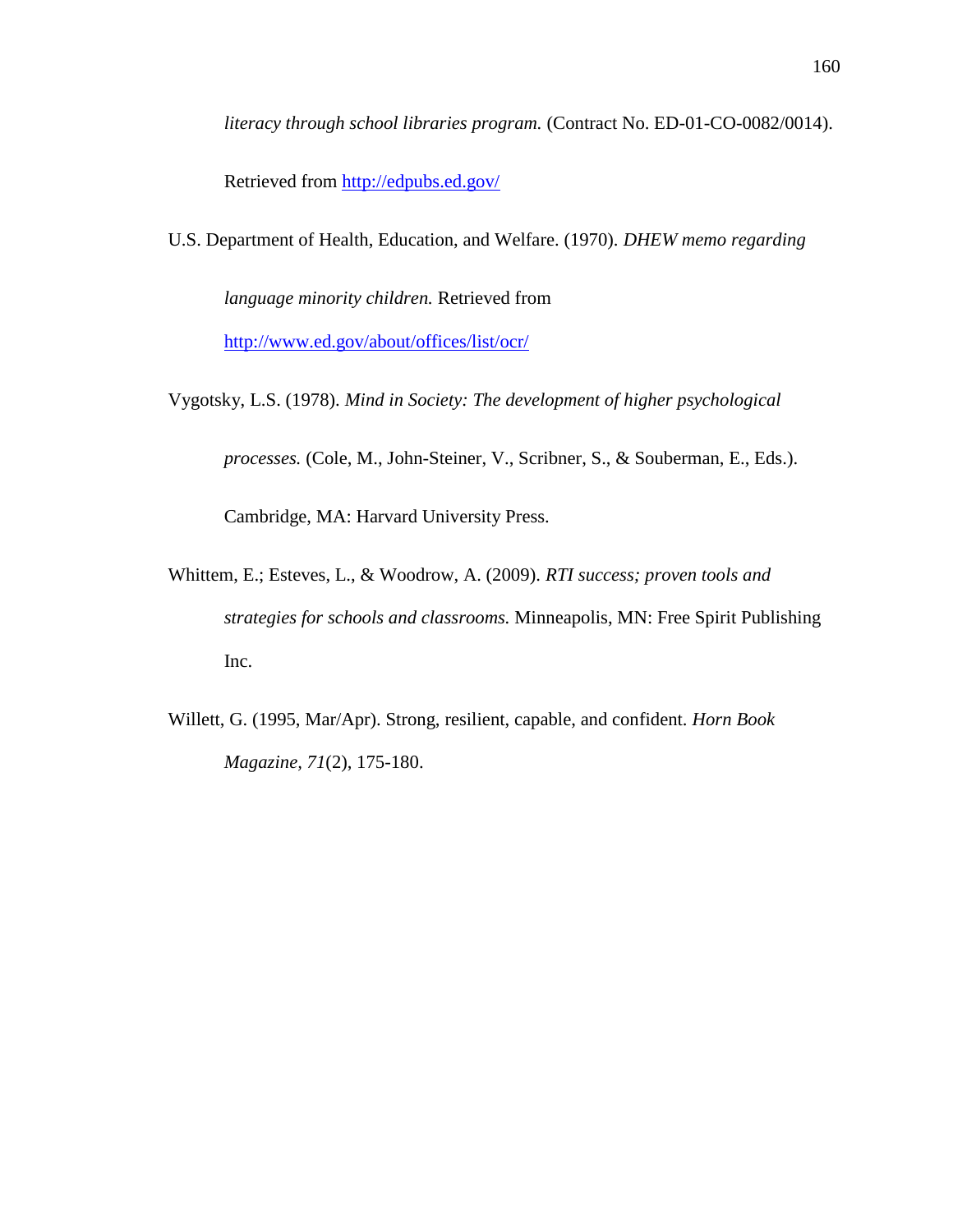### **APPENDIXES**

# APPENDIX A

### INTERVIEW PROTOCOL

Study: How school library media specialists support reading and information literacy instruction for ELLs in the fourth through the eighth grade

Time of Interview:

Date:

Place:

Interviewer:

Interviewee:

Position of interviewee:

(Introduce yourself and briefly describe this study: purpose, confidentiality, and methods)

Program Administrator

1. Describe your library media program in relation to: a) staffing, b) funding, and c) the size and diversity of the collection. (content and format)

2. How do you decide when/whether changes need to be made in the program? (role of the school library media/technology committee, administration, parents, community) Describe how the ELLs are included in the library media program? (e.g., special events, parental involvement, notices to parents in both languages)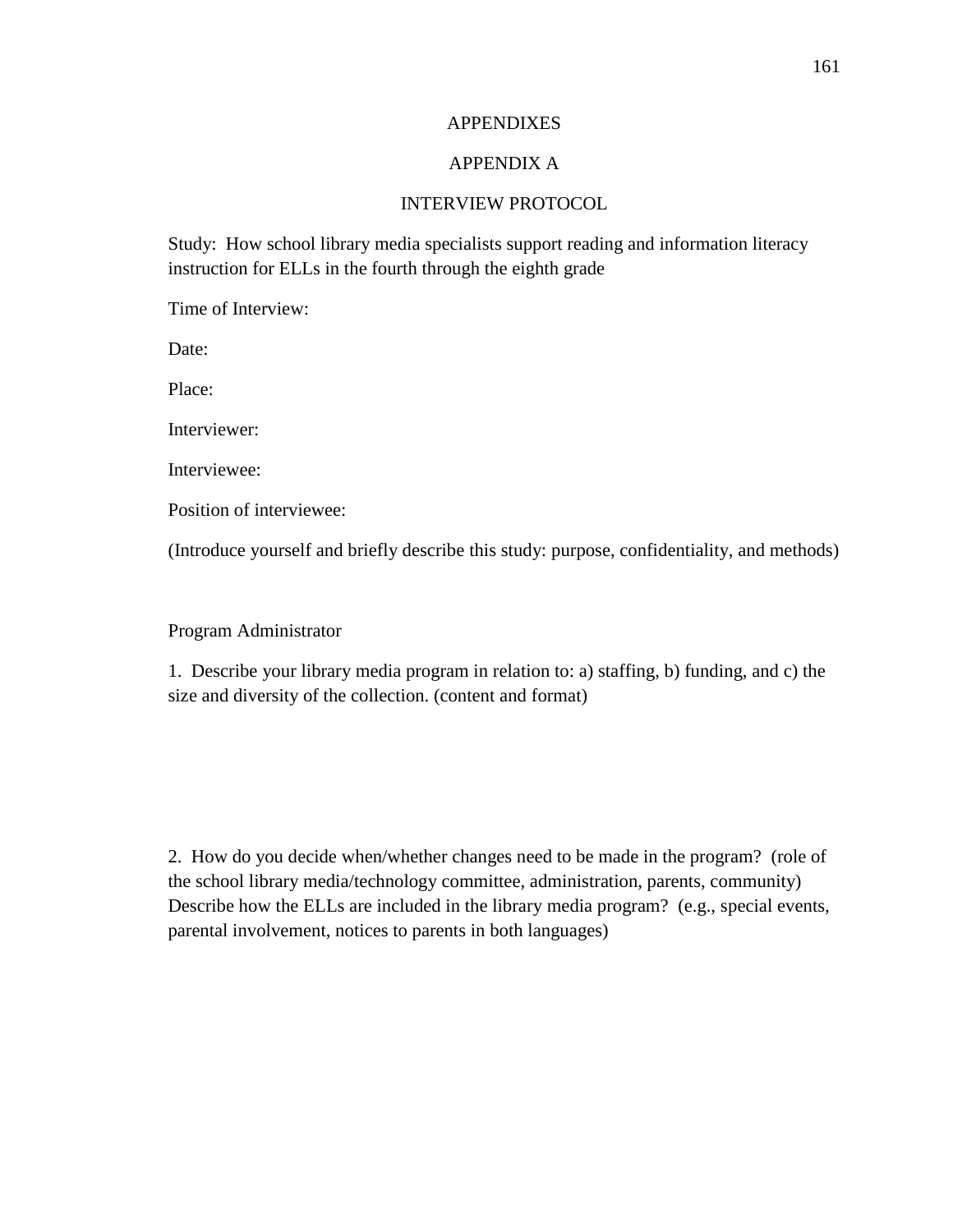4. Describe how Accelerated Reader™ or a similar program is used to support reading for ELLs? (e.g., competition, incentives, recognition)

Teacher/Instructional Partner

5. Discuss how you collaborate with other faculty members:

planning: frequency, informal, formal: grade level planning, vertical planning, leadership team

instruction: teaching, co-teaching, assessment

6. How did you learn about practices for Teaching ELLs?

(e.g., professional development, college coursework, earned ESOL endorsement)

7. In what ways have you differentiated your instruction to accommodate the academic and linguistic needs of the ELLs (e.g., instructional strategies, SIOP, SREs, technology)?

Information Specialist

8. What types of assistive resources are included in the school library media center collection that support reading and information literacy skills instruction for ELLs? (e.g., bilingual signage, first language, bilingual, and multicultural literatures, picture books,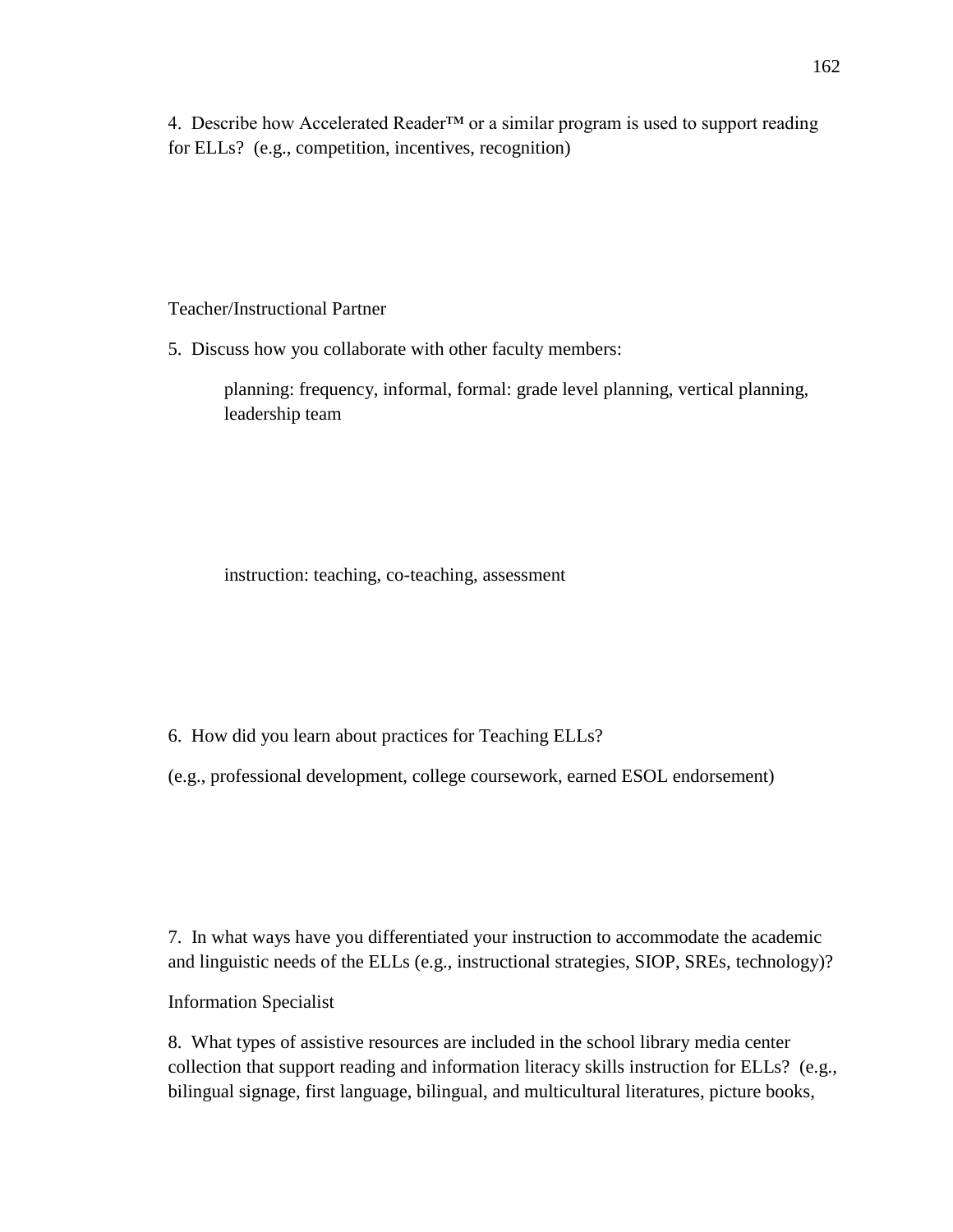nonfiction books written on a lower reading level, graphic novels, Hi-Lo reading materials, eBooks and other digital resources)

(Thank interviewee for participating in this interview. Assure him/her that responses will be confidential and schedule follow-up interview/observation. Provide contact information.)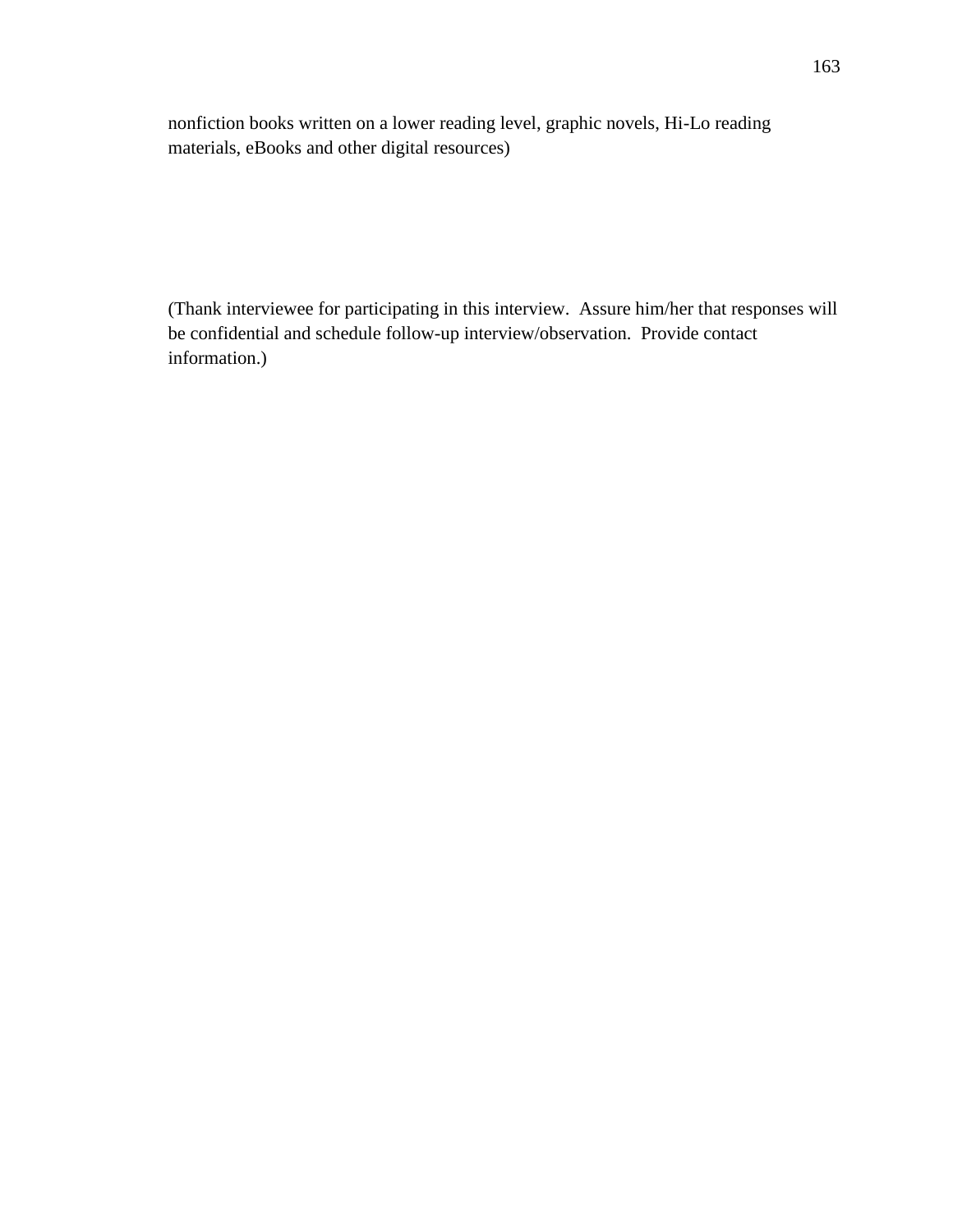## APPENDIX B

# INTERVIW PROTOCOL B

Name:  $\Box$ 

- 1. Think of the school library media program as one component of the educational program at your school. How does the school library media program interact with the other components to educate the students? (**What is the role of the school library media program in relation to the administration and the instructional program, including the special areas?**)
- 2. How does the school library media program meet the diverse needs of the administration, the faculty, the staff, and the students, including the ELLs? (**What kinds of materials and services does the school library media program provide that support the administration, the faculty and staff, and the students, including the ELLs?**)

3. What are the criteria that guide you as you select new materials for the school library media collection? (**Please describe your strategy for selecting new material for the school library media collection?**)

4. What are some of the strategies you use to scaffold learning for students who are ELLS? (**When you are teaching or co-teaching a class that includes ELL**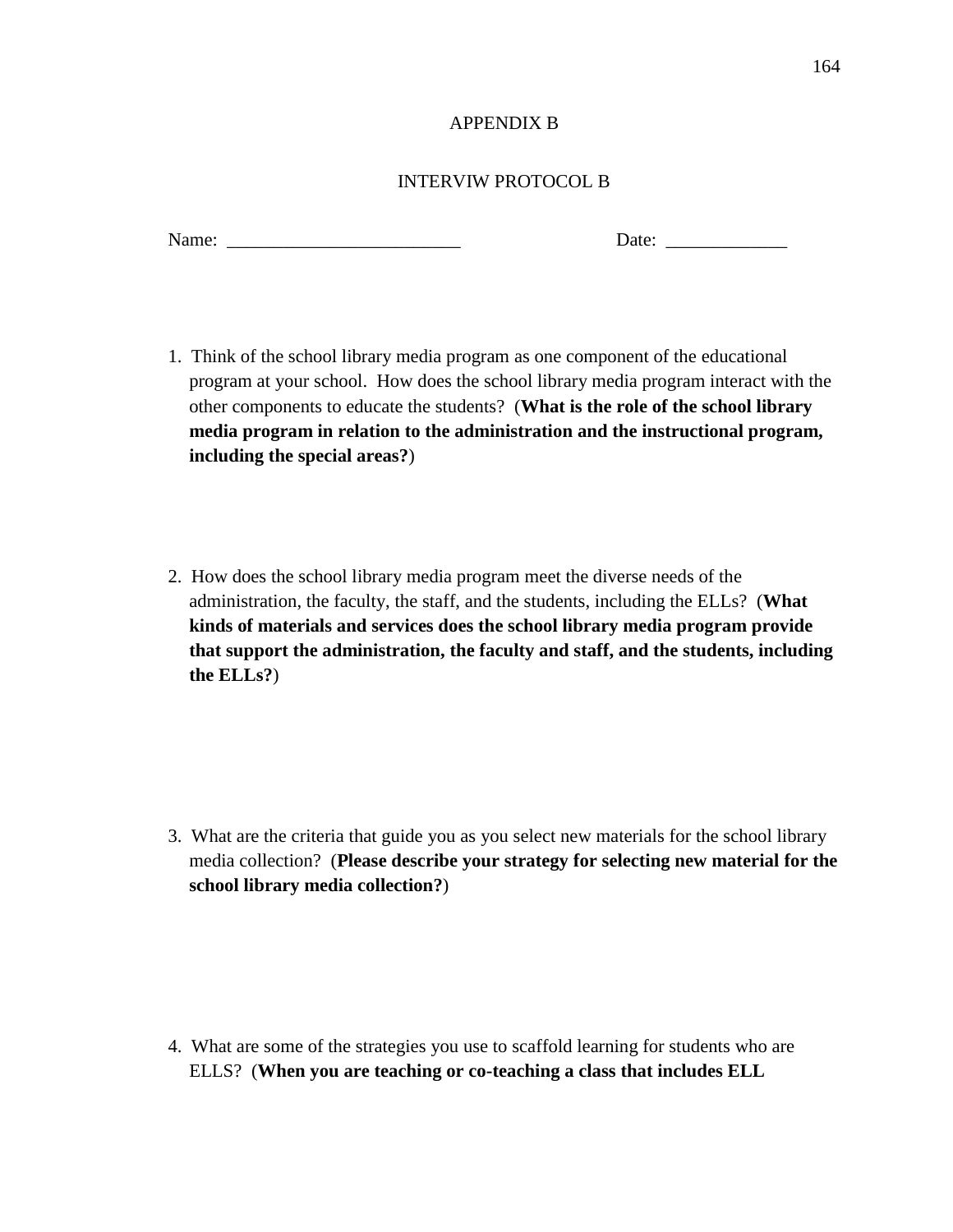**students, how do you ensure that they are able to participate fully in the learning experience?**)

5. How does the school district's educational media department support the school library media program at your school?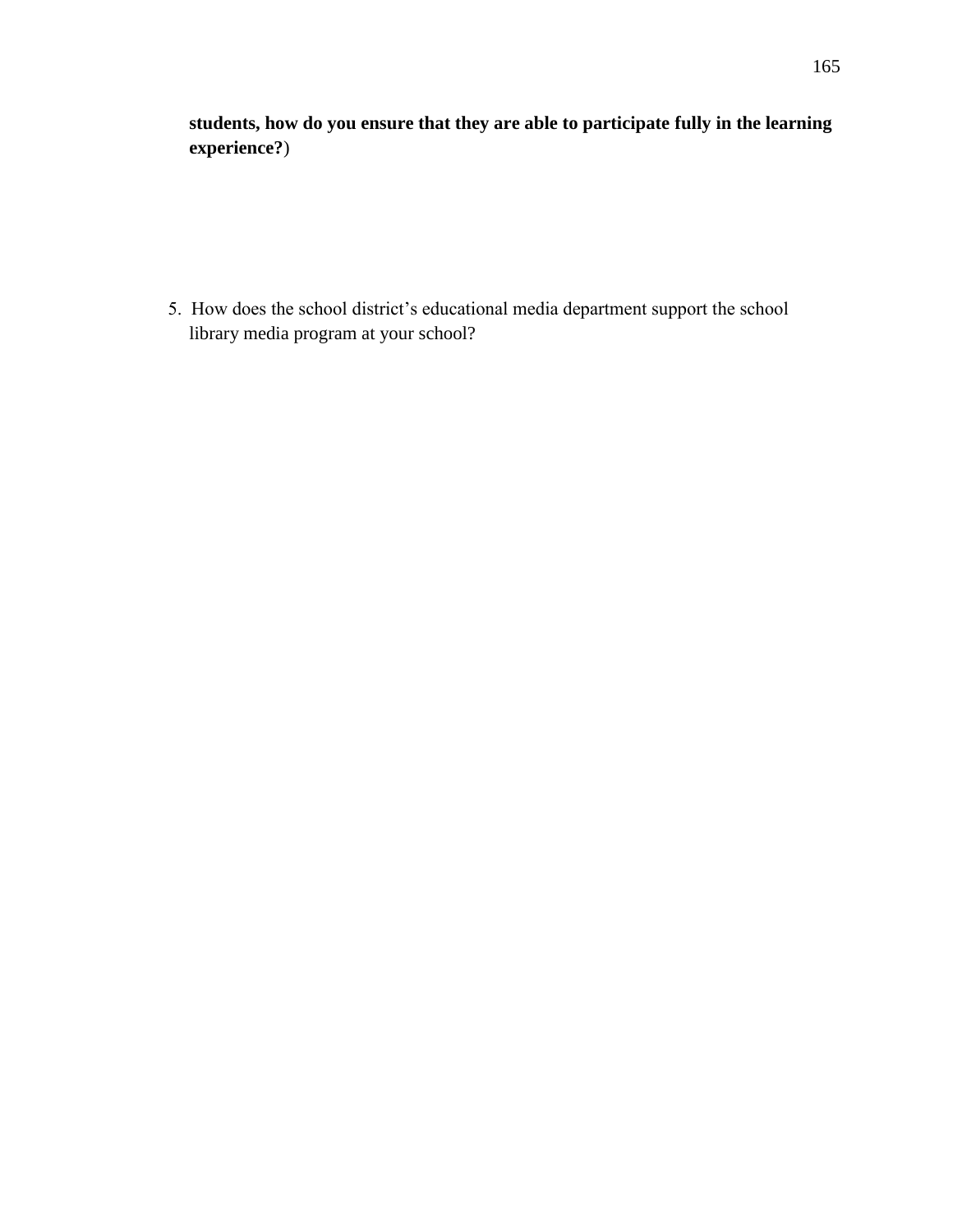# APPENDIX C

# OBSERVATION PROTOCOL

| <b>Length of Activity: 60 minutes</b> |                         |
|---------------------------------------|-------------------------|
| <b>Descriptive Notes</b>              | <b>Reflective Notes</b> |
|                                       |                         |
|                                       |                         |
|                                       |                         |
|                                       |                         |
|                                       |                         |
|                                       |                         |
|                                       |                         |
|                                       |                         |
|                                       |                         |
|                                       |                         |
|                                       |                         |
|                                       |                         |
|                                       |                         |
|                                       |                         |
|                                       |                         |
|                                       |                         |
|                                       |                         |
|                                       |                         |
|                                       |                         |
|                                       |                         |
|                                       |                         |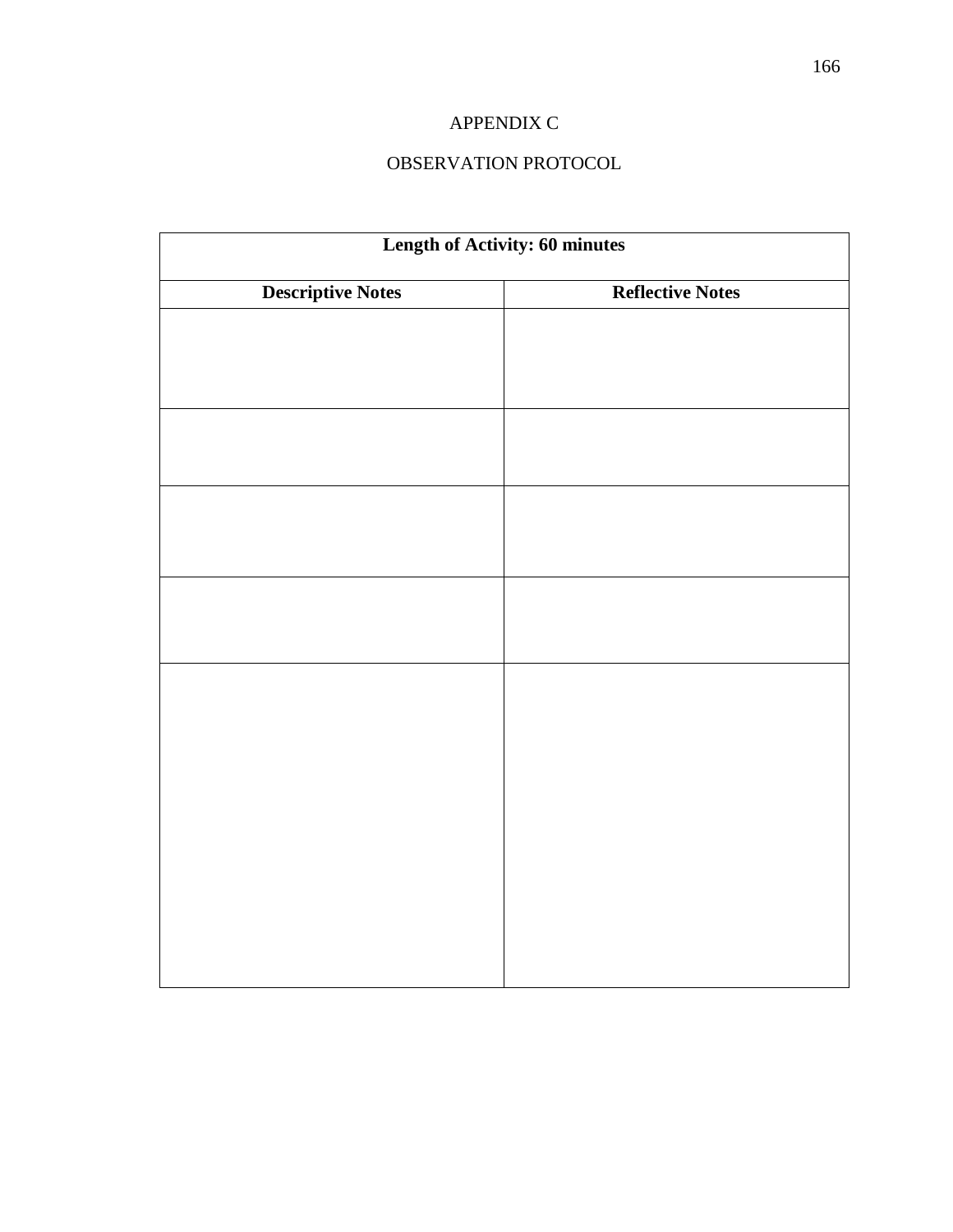### APPENDIX D

# THE THEMES

### Theme 1

- Label Collaboration
- Definition The practice of two or more people working together to achieve a common goal
- Indicators Coded when the person states, "I put great effort into buying the books that the teachers want." "We create something," "I jump up and we talk about what they want to do."

Theme 2

- Label Interpersonal Communication
- Definition Transmitting information orally, visually, or in writing
- Indicators Coded when the person states, "We do make things visual. Even down to something like signage." "I bought DVDs that are geared to their holidays, so they would know that we're not underrating their culture." "The overdue notices go home in English and Spanish."
- Theme 3 Instruction
- Definition The process and the product of teaching
- Indicators Coded when the person states, "You try to identify their needs and address them in any way that's accessible to them." "When I would present a lesson, especially one I did, I would tend to have a rubric with it." "I've laminated cards, hold up three cards in the proper sequence, which is in ABC order…"
- Theme 4 Media/Technology
- Definition The tools. Media are materials: artifacts, books, newspapers, periodicals, pictures, audiocassettes, CDs, DVDs, Playaways, and realia. Technology refers to software programs, the Internet, and resources accessible via the Internet, as well as computers, interactive boards, smart slates, iPads, etc.
- Indicators Coded when a person states, "I had been reading about graphic novels as a way to bridge our reluctant readers." "…books that are written on a lower reading level, that are nonfiction and treat content, I think we've gotten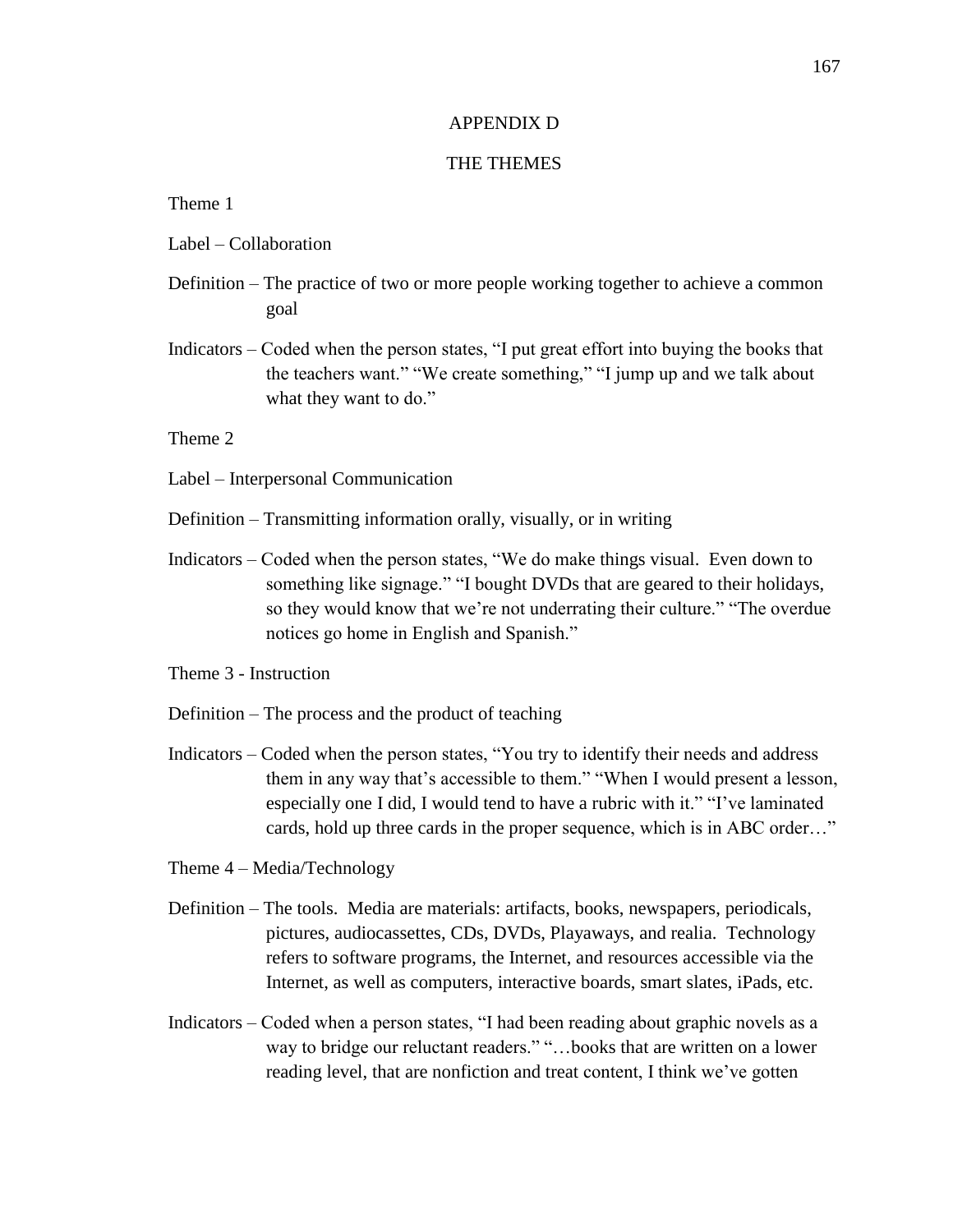more of that this year…" "We definitely used audio books, even lower level databases to help them…"